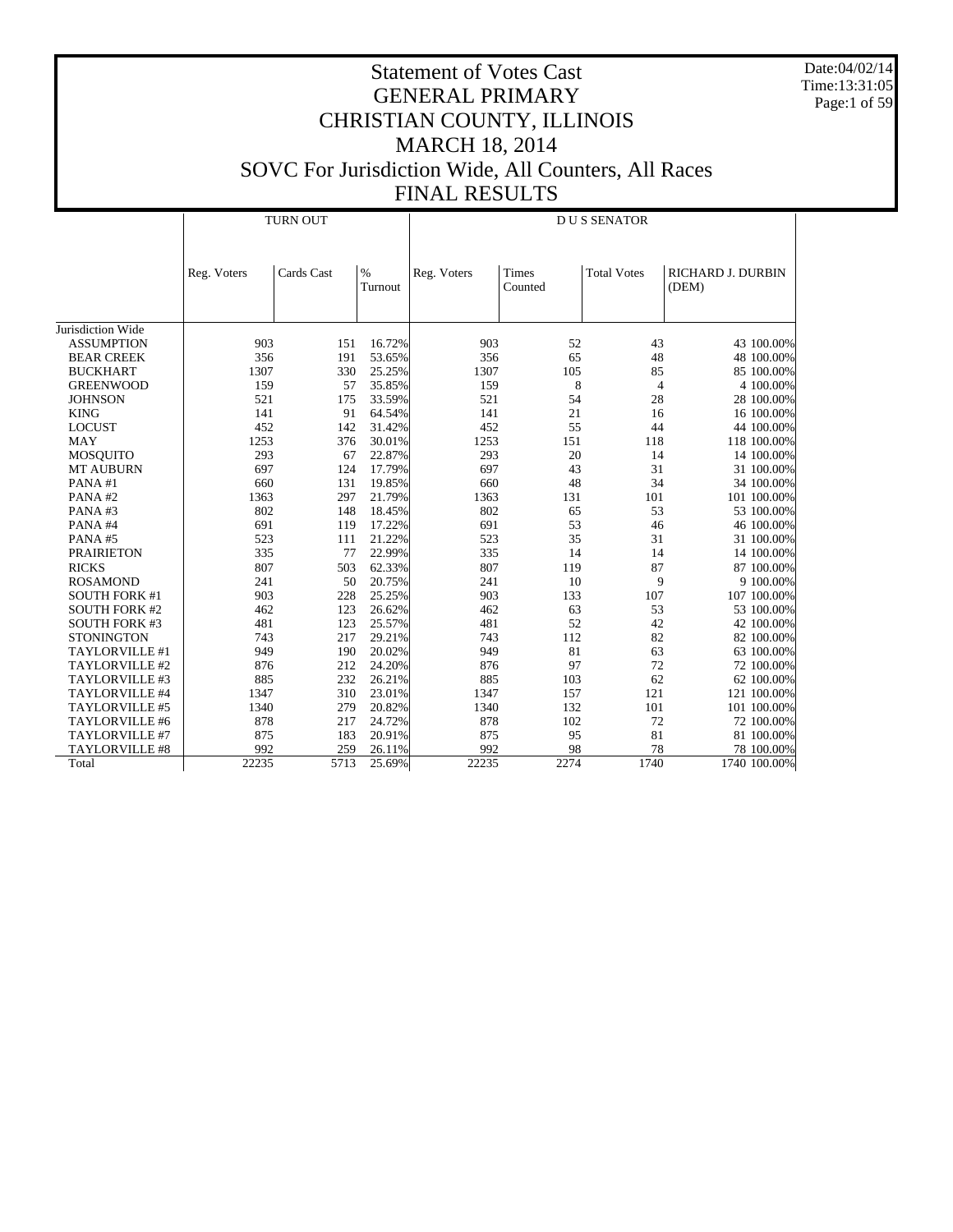Date:04/02/14 Time:13:31:05 Page:2 of 59

|                       |             | D GOVERNOR/LT GOV |                    |                         |        |                              |        |  |  |
|-----------------------|-------------|-------------------|--------------------|-------------------------|--------|------------------------------|--------|--|--|
|                       | Reg. Voters | Times<br>Counted  | <b>Total Votes</b> | HARDIMAN/DONAL<br>(DEM) |        | <b>OUINN/VALLAS</b><br>(DEM) |        |  |  |
| Jurisdiction Wide     |             |                   |                    |                         |        |                              |        |  |  |
| <b>ASSUMPTION</b>     | 903         | 52                | 41                 | 31                      | 75.61% | 10                           | 24.39% |  |  |
| <b>BEAR CREEK</b>     | 356         | 65                | 51                 | 35                      | 68.63% | 16                           | 31.37% |  |  |
| <b>BUCKHART</b>       | 1307        | 105               | 90                 | 42                      | 46.67% | 48                           | 53.33% |  |  |
| <b>GREENWOOD</b>      | 159         | 8                 | 5                  | 3                       | 60.00% | $\overline{2}$               | 40.00% |  |  |
| <b>JOHNSON</b>        | 521         | 54                | 32                 | 20                      | 62.50% | 12                           | 37.50% |  |  |
| <b>KING</b>           | 141         | 21                | 18                 | 13                      | 72.22% | 5                            | 27.78% |  |  |
| <b>LOCUST</b>         | 452         | 55                | 42                 | 20                      | 47.62% | 22                           | 52.38% |  |  |
| <b>MAY</b>            | 1253        | 151               | 126                | 61                      | 48.41% | 65                           | 51.59% |  |  |
| <b>MOSQUITO</b>       | 293         | 20                | 15                 | 11                      | 73.33% | 4                            | 26.67% |  |  |
| <b>MT AUBURN</b>      | 697         | 43                | 31                 | 17                      | 54.84% | 14                           | 45.16% |  |  |
| PANA#1                | 660         | 48                | 41                 | 22                      | 53.66% | 19                           | 46.34% |  |  |
| PANA#2                | 1363        | 131               | 107                | 65                      | 60.75% | 42                           | 39.25% |  |  |
| PANA#3                | 802         | 65                | 53                 | 24                      | 45.28% | 29                           | 54.72% |  |  |
| PANA#4                | 691         | 53                | 47                 | 34                      | 72.34% | 13                           | 27.66% |  |  |
| PANA#5                | 523         | 35                | 31                 | 15                      | 48.39% | 16                           | 51.61% |  |  |
| <b>PRAIRIETON</b>     | 335         | 14                | 11                 | 5                       | 45.45% | 6                            | 54.55% |  |  |
| <b>RICKS</b>          | 807         | 119               | 95                 | 60                      | 63.16% | 35                           | 36.84% |  |  |
| <b>ROSAMOND</b>       | 241         | 10                | 9                  | 5                       | 55.56% | 4                            | 44.44% |  |  |
| <b>SOUTH FORK #1</b>  | 903         | 133               | 108                | 64                      | 59.26% | 44                           | 40.74% |  |  |
| <b>SOUTH FORK #2</b>  | 462         | 63                | 55                 | 39                      | 70.91% | 16                           | 29.09% |  |  |
| <b>SOUTH FORK #3</b>  | 481         | 52                | 46                 | 25                      | 54.35% | 21                           | 45.65% |  |  |
| <b>STONINGTON</b>     | 743         | 112               | 80                 | 41                      | 51.25% | 39                           | 48.75% |  |  |
| TAYLORVILLE #1        | 949         | 81                | 65                 | 35                      | 53.85% | 30                           | 46.15% |  |  |
| TAYLORVILLE #2        | 876         | 97                | 75                 | 26                      | 34.67% | 49                           | 65.33% |  |  |
| TAYLORVILLE #3        | 885         | 103               | 62                 | 29                      | 46.77% | 33                           | 53.23% |  |  |
| TAYLORVILLE #4        | 1347        | 157               | 117                | 58                      | 49.57% | 59                           | 50.43% |  |  |
| TAYLORVILLE #5        | 1340        | 132               | 101                | 60                      | 59.41% | 41                           | 40.59% |  |  |
| TAYLORVILLE #6        | 878         | 102               | 69                 | 31                      | 44.93% | 38                           | 55.07% |  |  |
| TAYLORVILLE #7        | 875         | 95                | 74                 | 33                      | 44.59% | 41                           | 55.41% |  |  |
| <b>TAYLORVILLE #8</b> | 992         | 98                | 79                 | 32                      | 40.51% | 47                           | 59.49% |  |  |
| Total                 | 22235       | 2274              | 1776               | 956                     | 53.83% | 820                          | 46.17% |  |  |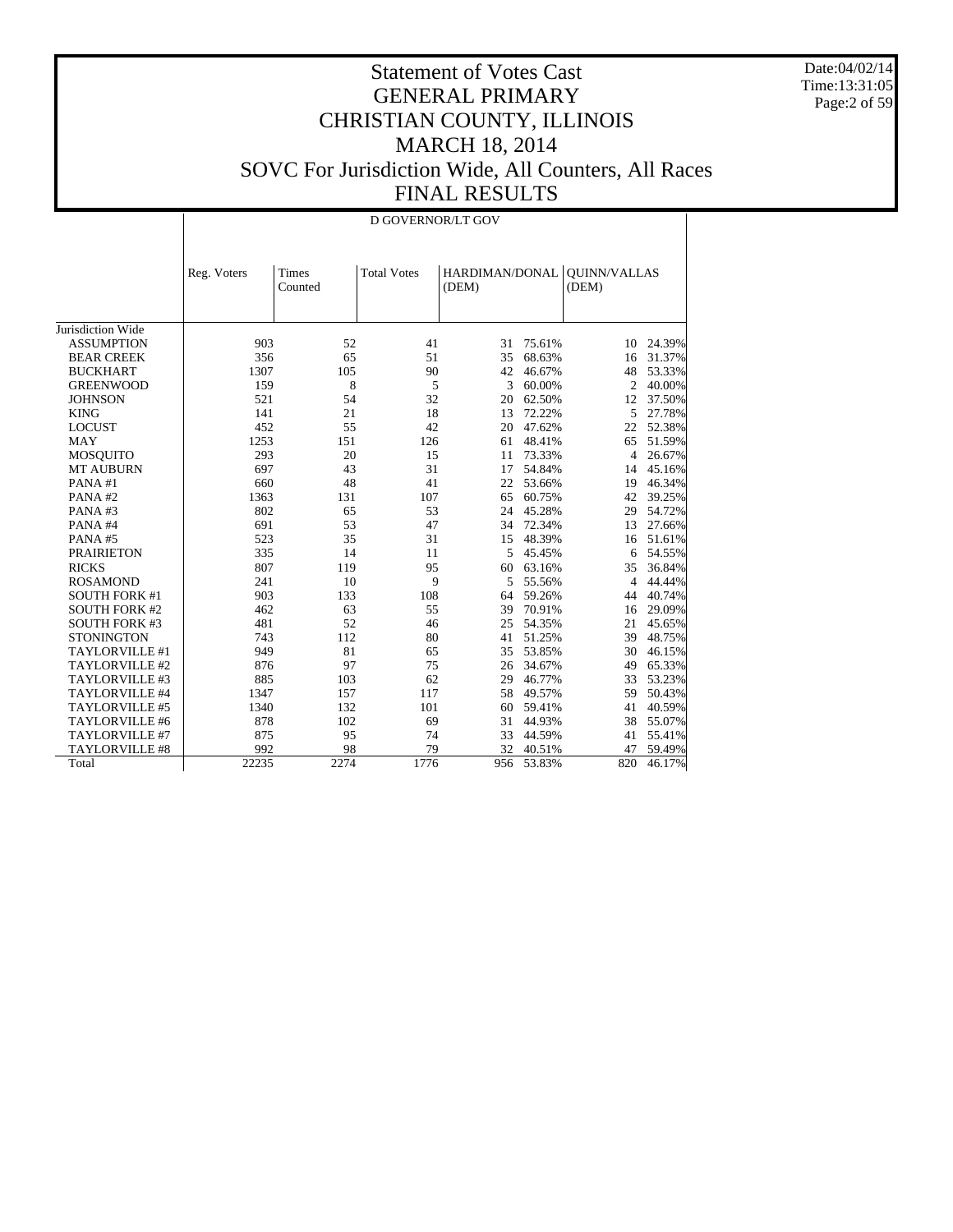Date:04/02/14 Time:13:31:05 Page:3 of 59

|                      |             |                  | <b>D ATTORNEY GENERAL</b> |                              |
|----------------------|-------------|------------------|---------------------------|------------------------------|
|                      | Reg. Voters | Times<br>Counted | <b>Total Votes</b>        | <b>LISA MADIGAN</b><br>(DEM) |
| Jurisdiction Wide    |             |                  |                           |                              |
| <b>ASSUMPTION</b>    | 903         | 52               | 44                        | 44 100.00%                   |
| <b>BEAR CREEK</b>    | 356         | 65               | 54                        | 54 100.00%                   |
| <b>BUCKHART</b>      | 1307        | 105              | 91                        | 91 100.00%                   |
| <b>GREENWOOD</b>     | 159         | 8                | 6                         | 6 100.00%                    |
| <b>JOHNSON</b>       | 521         | 54               | 38                        | 38 100.00%                   |
| <b>KING</b>          | 141         | 21               | 18                        | 18 100.00%                   |
| <b>LOCUST</b>        | 452         | 55               | 48                        | 48 100.00%                   |
| <b>MAY</b>           | 1253        | 151              | 128                       | 128 100.00%                  |
| <b>MOSQUITO</b>      | 293         | 20               | 19                        | 19 100.00%                   |
| <b>MT AUBURN</b>     | 697         | 43               | 38                        | 38 100.00%                   |
| PANA#1               | 660         | 48               | 42                        | 42 100.00%                   |
| PANA#2               | 1363        | 131              | 109                       | 109 100.00%                  |
| PANA#3               | 802         | 65               | 53                        | 53 100.00%                   |
| PANA#4               | 691         | 53               | 47                        | 47 100.00%                   |
| PANA#5               | 523         | 35               | 33                        | 33 100.00%                   |
| <b>PRAIRIETON</b>    | 335         | 14               | 14                        | 14 100.00%                   |
| <b>RICKS</b>         | 807         | 119              | 96                        | 96 100.00%                   |
| <b>ROSAMOND</b>      | 241         | 10               | 8                         | 8 100.00%                    |
| <b>SOUTH FORK #1</b> | 903         | 133              | 117                       | 117 100.00%                  |
| <b>SOUTH FORK #2</b> | 462         | 63               | 58                        | 58 100.00%                   |
| <b>SOUTH FORK #3</b> | 481         | 52               | 47                        | 47 100.00%                   |
| <b>STONINGTON</b>    | 743         | 112              | 93                        | 93 100.00%                   |
| TAYLORVILLE #1       | 949         | 81               | 70                        | 70 100.00%                   |
| TAYLORVILLE #2       | 876         | 97               | 83                        | 83 100.00%                   |
| TAYLORVILLE #3       | 885         | 103              | 74                        | 74 100.00%                   |
| TAYLORVILLE #4       | 1347        | 157              | 134                       | 134 100.00%                  |
| TAYLORVILLE #5       | 1340        | 132              | 107                       | 107 100.00%                  |
| TAYLORVILLE #6       | 878         | 102              | 91                        | 91 100.00%                   |
| TAYLORVILLE #7       | 875         | 95               | 79                        | 79 100.00%                   |
| TAYLORVILLE #8       | 992         | 98               | 86                        | 86 100.00%                   |
| Total                | 22235       | 2274             | 1925                      | 1925 100.00%                 |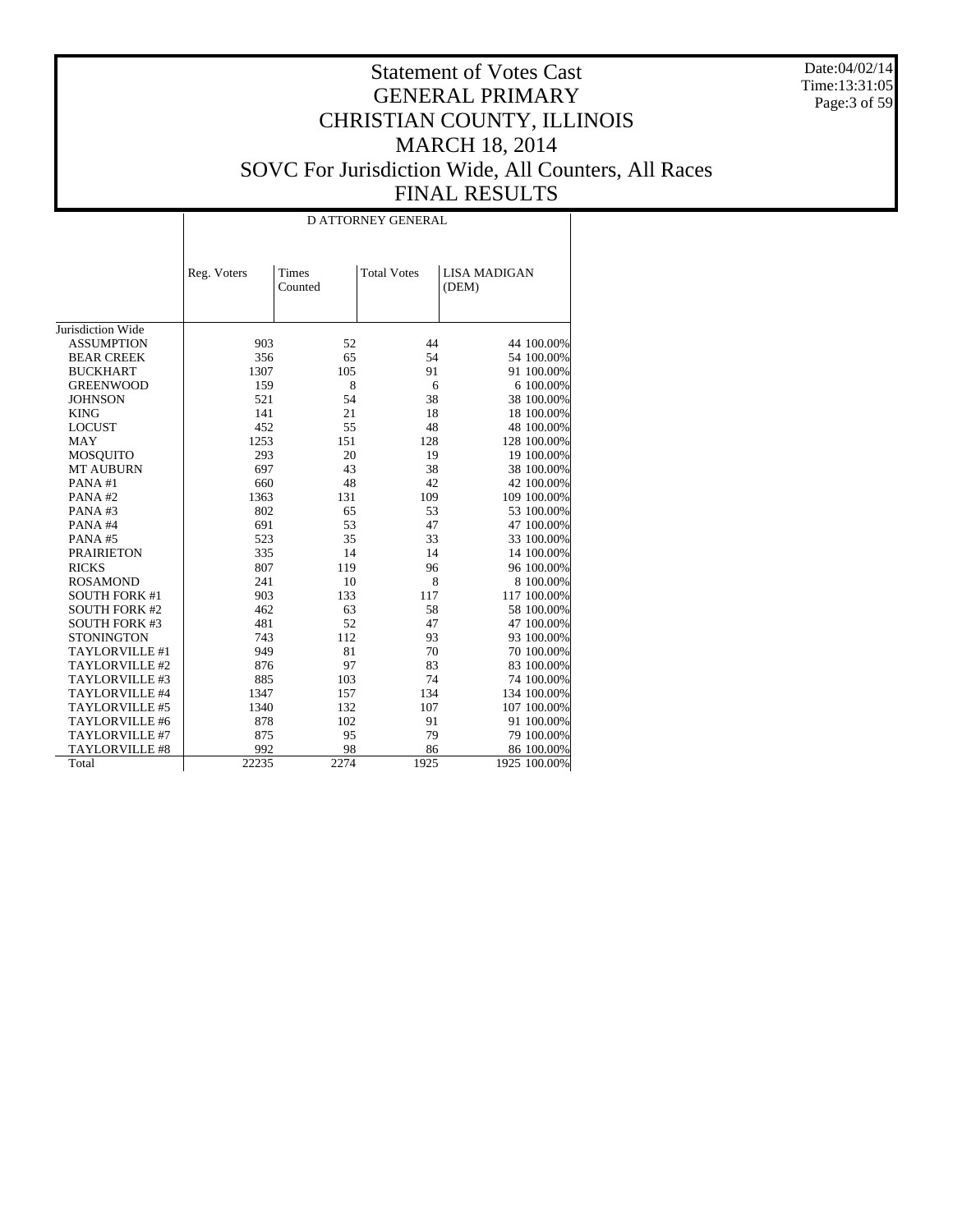Date:04/02/14 Time:13:31:05 Page:4 of 59

|                       |             |                  | <b>D SECRETARY OF STATE</b> |                          |
|-----------------------|-------------|------------------|-----------------------------|--------------------------|
|                       | Reg. Voters | Times<br>Counted | <b>Total Votes</b>          | <b>JESSE WHITE (DEM)</b> |
| Jurisdiction Wide     |             |                  |                             |                          |
| <b>ASSUMPTION</b>     | 903         | 52               | 49                          | 49 100.00%               |
| <b>BEAR CREEK</b>     | 356         | 65               | 56                          | 56 100.00%               |
| <b>BUCKHART</b>       | 1307        | 105              | 96                          | 96 100.00%               |
| <b>GREENWOOD</b>      | 159         | 8                | 7                           | 7 100.00%                |
| <b>JOHNSON</b>        | 521         | 54               | 42                          | 42 100.00%               |
| <b>KING</b>           | 141         | 21               | 18                          | 18 100.00%               |
| <b>LOCUST</b>         | 452         | 55               | 52                          | 52 100.00%               |
| <b>MAY</b>            | 1253        | 151              | 135                         | 135 100.00%              |
| <b>MOSQUITO</b>       | 293         | 20               | 18                          | 18 100.00%               |
| <b>MT AUBURN</b>      | 697         | 43               | 37                          | 37 100.00%               |
| PANA#1                | 660         | 48               | 44                          | 44 100.00%               |
| PANA#2                | 1363        | 131              | 113                         | 113 100.00%              |
| PANA#3                | 802         | 65               | 58                          | 58 100.00%               |
| PANA#4                | 691         | 53               | 52                          | 52 100.00%               |
| PANA#5                | 523         | 35               | 34                          | 34 100.00%               |
| <b>PRAIRIETON</b>     | 335         | 14               | 14                          | 14 100.00%               |
| <b>RICKS</b>          | 807         | 119              | 103                         | 103 100.00%              |
| <b>ROSAMOND</b>       | 241         | 10               | 8                           | 8 100.00%                |
| <b>SOUTH FORK #1</b>  | 903         | 133              | 117                         | 117 100.00%              |
| <b>SOUTH FORK #2</b>  | 462         | 63               | 61                          | 61 100.00%               |
| <b>SOUTH FORK #3</b>  | 481         | 52               | 48                          | 48 100.00%               |
| <b>STONINGTON</b>     | 743         | 112              | 105                         | 105 100.00%              |
| TAYLORVILLE #1        | 949         | 81               | 75                          | 75 100.00%               |
| TAYLORVILLE #2        | 876         | 97               | 84                          | 84 100.00%               |
| TAYLORVILLE #3        | 885         | 103              | 84                          | 84 100.00%               |
| TAYLORVILLE #4        | 1347        | 157              | 138                         | 138 100.00%              |
| TAYLORVILLE #5        | 1340        | 132              | 112                         | 112 100.00%              |
| TAYLORVILLE #6        | 878         | 102              | 91                          | 91 100.00%               |
| TAYLORVILLE #7        | 875         | 95               | 84                          | 84 100.00%               |
| <b>TAYLORVILLE #8</b> | 992         | 98               | 90                          | 90 100.00%               |
| Total                 | 22235       | 2274             | 2025                        | 2025 100.00%             |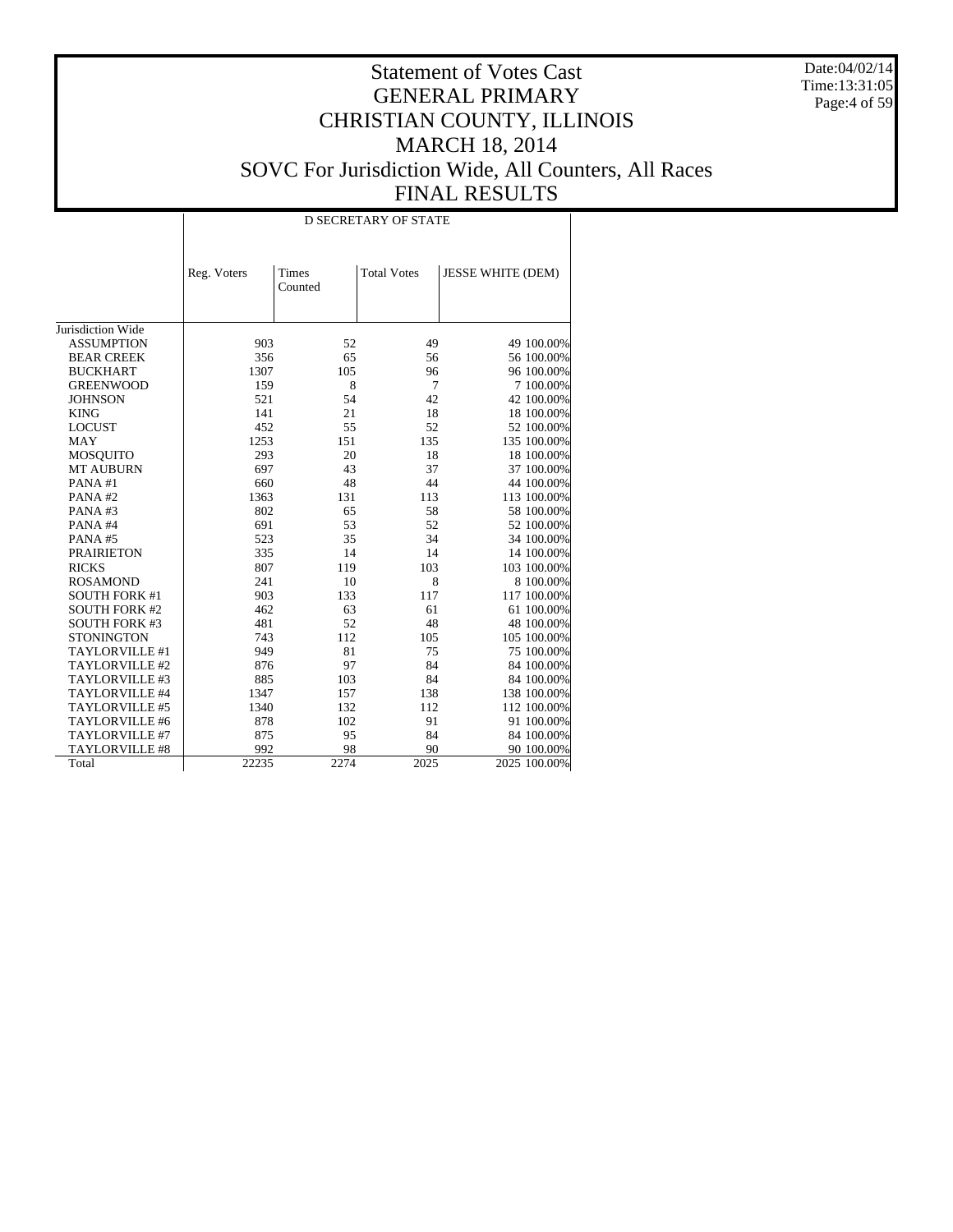Date:04/02/14 Time:13:31:05 Page:5 of 59

|                       |             |                  | <b>D COMPTROLLER</b> |                              |
|-----------------------|-------------|------------------|----------------------|------------------------------|
|                       | Reg. Voters | Times<br>Counted | <b>Total Votes</b>   | <b>SHEILA SIMON</b><br>(DEM) |
|                       |             |                  |                      |                              |
| Jurisdiction Wide     |             |                  |                      |                              |
| <b>ASSUMPTION</b>     | 903         | 52               | 47                   | 47 100.00%                   |
| <b>BEAR CREEK</b>     | 356         | 65               | 53                   | 53 100.00%                   |
| <b>BUCKHART</b>       | 1307        | 105              | 92                   | 92 100.00%                   |
| <b>GREENWOOD</b>      | 159         | 8                | 7                    | 7 100.00%                    |
| <b>JOHNSON</b>        | 521         | 54               | 36                   | 36 100.00%                   |
| <b>KING</b>           | 141         | 21               | 19                   | 19 100.00%                   |
| <b>LOCUST</b>         | 452         | 55               | 46                   | 46 100.00%                   |
| MAY                   | 1253        | 151              | 129                  | 129 100.00%                  |
| <b>MOSQUITO</b>       | 293         | 20               | 16                   | 16 100.00%                   |
| <b>MT AUBURN</b>      | 697         | 43               | 36                   | 36 100.00%                   |
| PANA#1                | 660         | 48               | 41                   | 41 100.00%                   |
| PANA#2                | 1363        | 131              | 103                  | 103 100.00%                  |
| PANA#3                | 802         | 65               | 52                   | 52 100.00%                   |
| PANA#4                | 691         | 53               | 49                   | 49 100.00%                   |
| PANA#5                | 523         | 35               | 34                   | 34 100.00%                   |
| <b>PRAIRIETON</b>     | 335         | 14               | 14                   | 14 100.00%                   |
| <b>RICKS</b>          | 807         | 119              | 97                   | 97 100.00%                   |
| <b>ROSAMOND</b>       | 241         | 10               | 7                    | 7 100.00%                    |
| <b>SOUTH FORK #1</b>  | 903         | 133              | 113                  | 113 100.00%                  |
| <b>SOUTH FORK #2</b>  | 462         | 63               | 55                   | 55 100.00%                   |
| <b>SOUTH FORK #3</b>  | 481         | 52               | 44                   | 44 100.00%                   |
| <b>STONINGTON</b>     | 743         | 112              | 91                   | 91 100.00%                   |
| TAYLORVILLE #1        | 949         | 81               | 66                   | 66 100.00%                   |
| TAYLORVILLE #2        | 876         | 97               | 83                   | 83 100.00%                   |
| TAYLORVILLE #3        | 885         | 103              | 73                   | 73 100,00%                   |
| TAYLORVILLE #4        | 1347        | 157              | 126                  | 126 100.00%                  |
| TAYLORVILLE #5        | 1340        | 132              | 103                  | 103 100.00%                  |
| TAYLORVILLE #6        | 878         | 102              | 83                   | 83 100.00%                   |
| TAYLORVILLE #7        | 875         | 95               | 84                   | 84 100.00%                   |
| <b>TAYLORVILLE #8</b> | 992         | 98               | 85                   | 85 100.00%                   |
| Total                 | 22235       | 2274             | 1884                 | 1884 100.00%                 |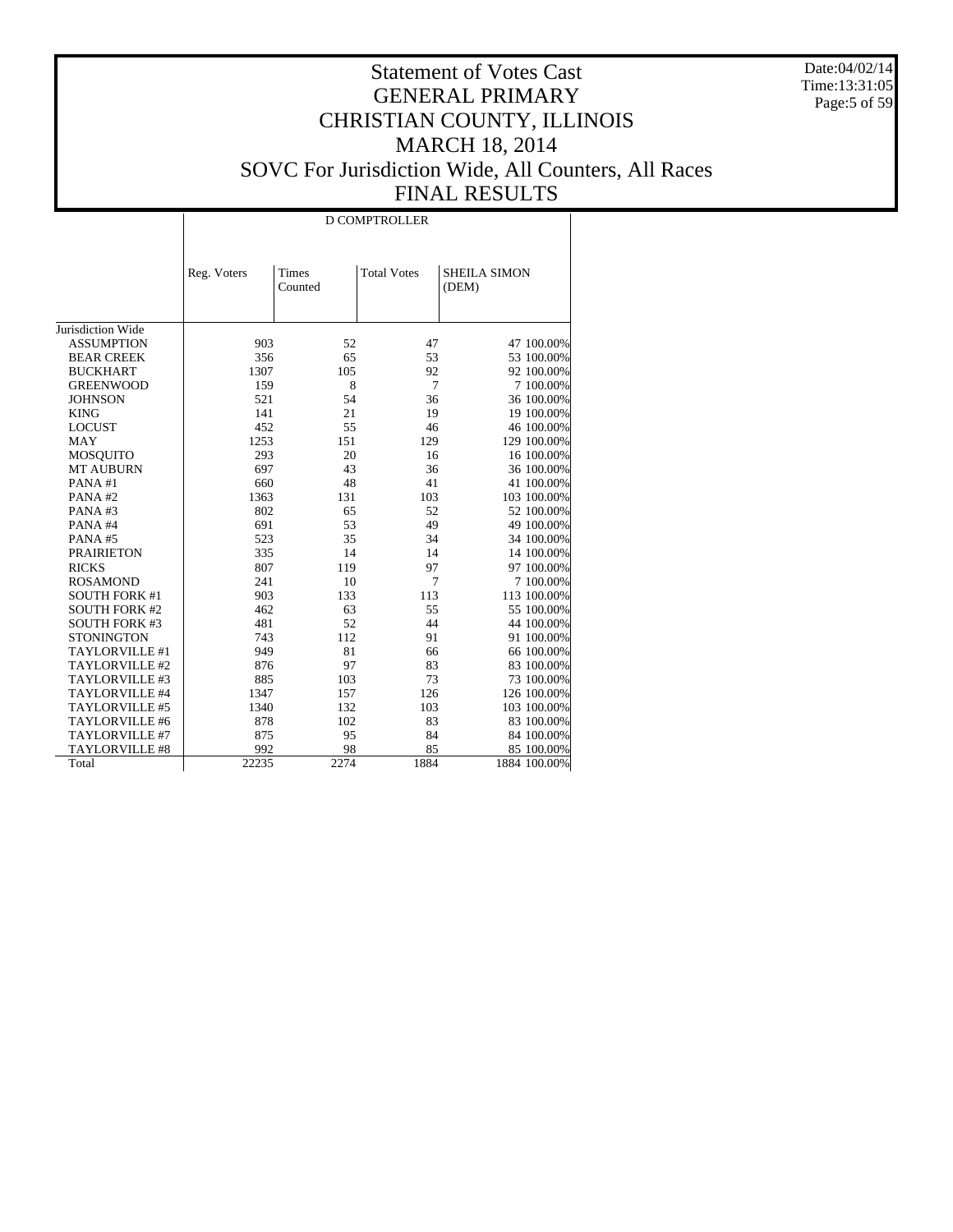Date:04/02/14 Time:13:31:05 Page:6 of 59

|                       |             |                  | <b>D STATE TREASURER</b> |                              |
|-----------------------|-------------|------------------|--------------------------|------------------------------|
|                       | Reg. Voters | Times<br>Counted | <b>Total Votes</b>       | MICHAEL W.<br>FRERICHS (DEM) |
| Jurisdiction Wide     |             |                  |                          |                              |
| <b>ASSUMPTION</b>     | 903         | 52               | 39                       | 39 100.00%                   |
| <b>BEAR CREEK</b>     | 356         | 65               | 41                       | 41 100.00%                   |
| <b>BUCKHART</b>       | 1307        | 105              | 86                       | 86 100.00%                   |
| <b>GREENWOOD</b>      | 159         | 8                | 6                        | 6 100.00%                    |
| <b>JOHNSON</b>        | 521         | 54               | 30                       | 30 100.00%                   |
| <b>KING</b>           | 141         | 21               | 16                       | 16 100.00%                   |
| <b>LOCUST</b>         | 452         | 55               | 34                       | 34 100.00%                   |
| <b>MAY</b>            | 1253        | 151              | 113                      | 113 100.00%                  |
| <b>MOSQUITO</b>       | 293         | 20               | 15                       | 15 100.00%                   |
| <b>MT AUBURN</b>      | 697         | 43               | 31                       | 31 100.00%                   |
| PANA#1                | 660         | 48               | 36                       | 36 100.00%                   |
| PANA#2                | 1363        | 131              | 91                       | 91 100.00%                   |
| PANA#3                | 802         | 65               | 41                       | 41 100.00%                   |
| PANA#4                | 691         | 53               | 42                       | 42 100.00%                   |
| PANA#5                | 523         | 35               | 33                       | 33 100.00%                   |
| <b>PRAIRIETON</b>     | 335         | 14               | 12                       | 12 100.00%                   |
| <b>RICKS</b>          | 807         | 119              | 83                       | 83 100.00%                   |
| <b>ROSAMOND</b>       | 241         | 10               | 7                        | 7 100.00%                    |
| <b>SOUTH FORK #1</b>  | 903         | 133              | 104                      | 104 100.00%                  |
| <b>SOUTH FORK #2</b>  | 462         | 63               | 48                       | 48 100.00%                   |
| <b>SOUTH FORK #3</b>  | 481         | 52               | 37                       | 37 100.00%                   |
| <b>STONINGTON</b>     | 743         | 112              | 86                       | 86 100.00%                   |
| TAYLORVILLE #1        | 949         | 81               | 62                       | 62 100.00%                   |
| TAYLORVILLE #2        | 876         | 97               | 67                       | 67 100.00%                   |
| TAYLORVILLE #3        | 885         | 103              | 58                       | 58 100.00%                   |
| TAYLORVILLE #4        | 1347        | 157              | 108                      | 108 100.00%                  |
| TAYLORVILLE #5        | 1340        | 132              | 90                       | 90 100.00%                   |
| TAYLORVILLE #6        | 878         | 102              | 73                       | 73 100.00%                   |
| TAYLORVILLE #7        | 875         | 95               | 76                       | 76 100.00%                   |
| <b>TAYLORVILLE #8</b> | 992         | 98               | 78                       | 78 100.00%                   |
| Total                 | 22235       | 2274             | 1643                     | 1643 100.00%                 |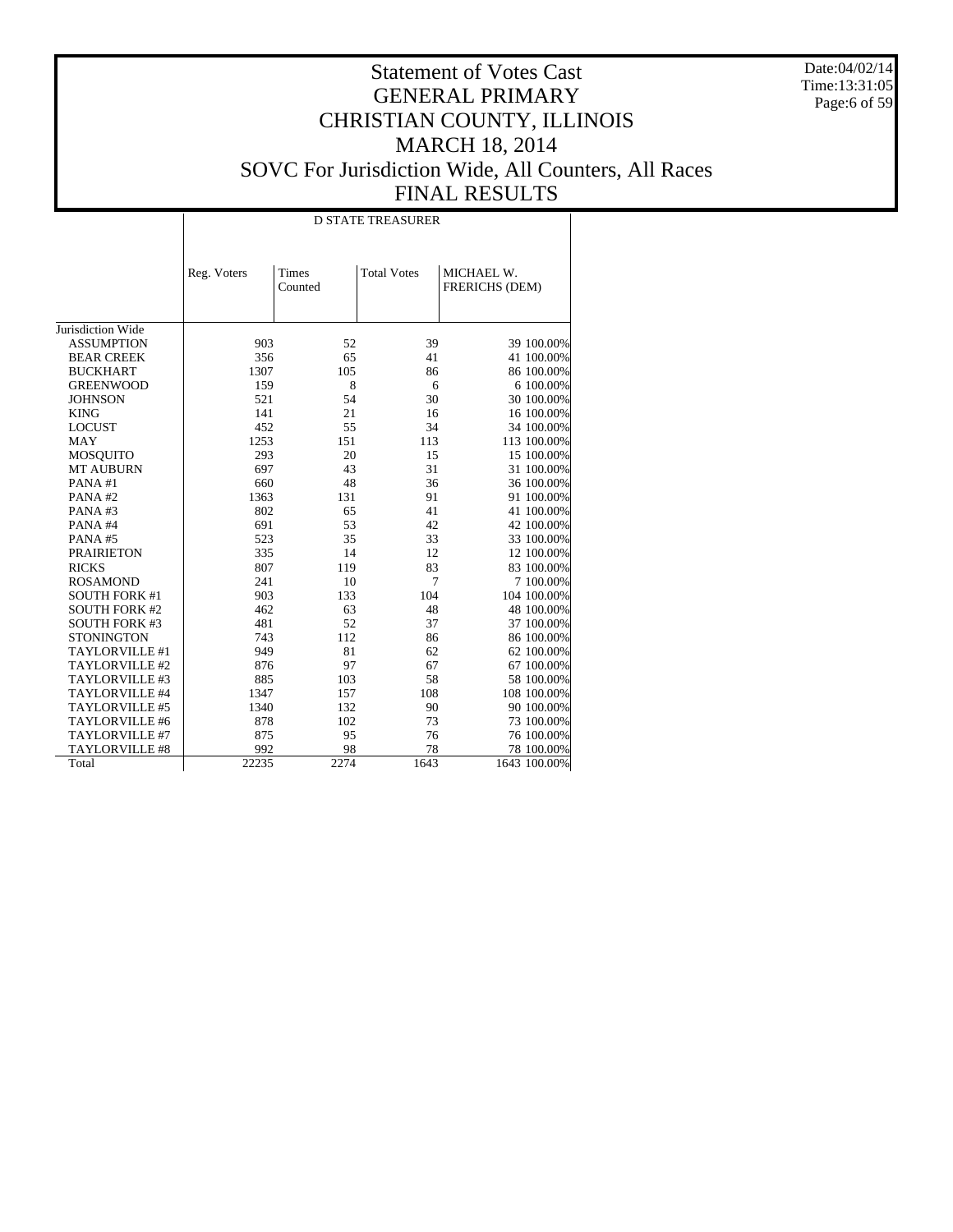Date:04/02/14 Time:13:31:05 Page:7 of 59

# Statement of Votes Cast GENERAL PRIMARY CHRISTIAN COUNTY, ILLINOIS MARCH 18, 2014 SOVC For Jurisdiction Wide, All Counters, All Races FINAL RESULTS

|                       | D CONG REP 13TH DIST |                  |                    |                        |        |                               |        |                                |        |
|-----------------------|----------------------|------------------|--------------------|------------------------|--------|-------------------------------|--------|--------------------------------|--------|
|                       |                      |                  |                    |                        |        |                               |        |                                |        |
|                       | Reg. Voters          | Times<br>Counted | <b>Total Votes</b> | ANN E. CALLIS<br>(DEM) |        | <b>GEORGE GOLLIN</b><br>(DEM) |        | <b>DAVID L. GREEN</b><br>(DEM) |        |
|                       |                      |                  |                    |                        |        |                               |        |                                |        |
| Jurisdiction Wide     |                      |                  |                    |                        |        |                               |        |                                |        |
| <b>ASSUMPTION</b>     | 903                  | 52               | 48                 | 26                     | 54.17% | 17                            | 35.42% | 5                              | 10.42% |
| <b>BEAR CREEK</b>     | 356                  | 65               | 52                 | 23                     | 44.23% | 20                            | 38.46% | 9                              | 17.31% |
| <b>BUCKHART</b>       | 1307                 | 105              | 94                 | 64                     | 68.09% | 20                            | 21.28% | 10                             | 10.64% |
| <b>GREENWOOD</b>      | 159                  | 8                | $\overline{7}$     | 2                      | 28.57% | 5                             | 71.43% | $\Omega$                       | 0.00%  |
| <b>JOHNSON</b>        | 521                  | 54               | 40                 | 21                     | 52.50% | 7                             | 17.50% | 12                             | 30.00% |
| <b>KING</b>           | 141                  | 21               | 20                 | 12                     | 60.00% | 5                             | 25.00% | 3                              | 15.00% |
| <b>LOCUST</b>         | 452                  | 55               | 42                 | 21                     | 50.00% | 11                            | 26.19% | 10                             | 23.81% |
| <b>MAY</b>            | 1253                 | 151              | 129                | 80                     | 62.02% | 30                            | 23.26% | 19                             | 14.73% |
| <b>MOSQUITO</b>       | 293                  | 20               | 18                 | 9                      | 50.00% | 6                             | 33.33% | 3                              | 16.67% |
| MT AUBURN             | 697                  | 43               | 39                 | 20                     | 51.28% | 13                            | 33.33% | 6                              | 15.38% |
| PANA#1                | 660                  | 48               | 42                 | 16                     | 38.10% | 19                            | 45.24% | 7                              | 16.67% |
| PANA#2                | 1363                 | 131              | 117                | 57                     | 48.72% | 48                            | 41.03% | 12                             | 10.26% |
| PANA#3                | 802                  | 65               | 55                 | 25                     | 45.45% | 22                            | 40.00% | 8                              | 14.55% |
| PANA#4                | 691                  | 53               | 51                 | 23                     | 45.10% | 22                            | 43.14% | 6                              | 11.76% |
| PANA#5                | 523                  | 35               | 31                 | 15                     | 48.39% | 16                            | 51.61% | $\Omega$                       | 0.00%  |
| <b>PRAIRIETON</b>     | 335                  | 14               | 13                 | 8                      | 61.54% | 3                             | 23.08% | $\overline{2}$                 | 15.38% |
| <b>RICKS</b>          | 807                  | 119              | 99                 | 62                     | 62.63% | 22                            | 22.22% | 15                             | 15.15% |
| <b>ROSAMOND</b>       | 241                  | 10               | 9                  | 5                      | 55.56% | 3                             | 33.33% | 1                              | 11.11% |
| <b>SOUTH FORK #1</b>  | 903                  | 133              | 115                | 75                     | 65.22% | 27                            | 23.48% | 13                             | 11.30% |
| <b>SOUTH FORK #2</b>  | 462                  | 63               | 55                 | 30                     | 54.55% | 19                            | 34.55% | 6                              | 10.91% |
| <b>SOUTH FORK #3</b>  | 481                  | 52               | 43                 | 30                     | 69.77% | 9                             | 20.93% | 4                              | 9.30%  |
| <b>STONINGTON</b>     | 743                  | 112              | 95                 | 55                     | 57.89% | 27                            | 28.42% | 13                             | 13.68% |
| TAYLORVILLE #1        | 949                  | 81               | 70                 | 35                     | 50.00% | 19                            | 27.14% | 16                             | 22.86% |
| TAYLORVILLE #2        | 876                  | 97               | 82                 | 45                     | 54.88% | 28                            | 34.15% | 9                              | 10.98% |
| TAYLORVILLE #3        | 885                  | 103              | 75                 | 44                     | 58.67% | 15                            | 20.00% | 16                             | 21.33% |
| TAYLORVILLE #4        | 1347                 | 157              | 137                | 78                     | 56.93% | 42                            | 30.66% | 17                             | 12.41% |
| TAYLORVILLE #5        | 1340                 | 132              | 110                | 67                     | 60.91% | 19                            | 17.27% | 24                             | 21.82% |
| TAYLORVILLE #6        | 878                  | 102              | 83                 | 52                     | 62.65% | 24                            | 28.92% | 7                              | 8.43%  |
| TAYLORVILLE #7        | 875                  | 95               | 86                 | 45                     | 52.33% | 35                            | 40.70% | 6                              | 6.98%  |
| <b>TAYLORVILLE #8</b> | 992                  | 98               | 83                 | 50                     | 60.24% | 19                            | 22.89% | 14                             | 16.87% |
| Total                 | 22235                | 2274             | 1940               | 1095                   | 56.44% | 572                           | 29.48% | 273                            | 14.07% |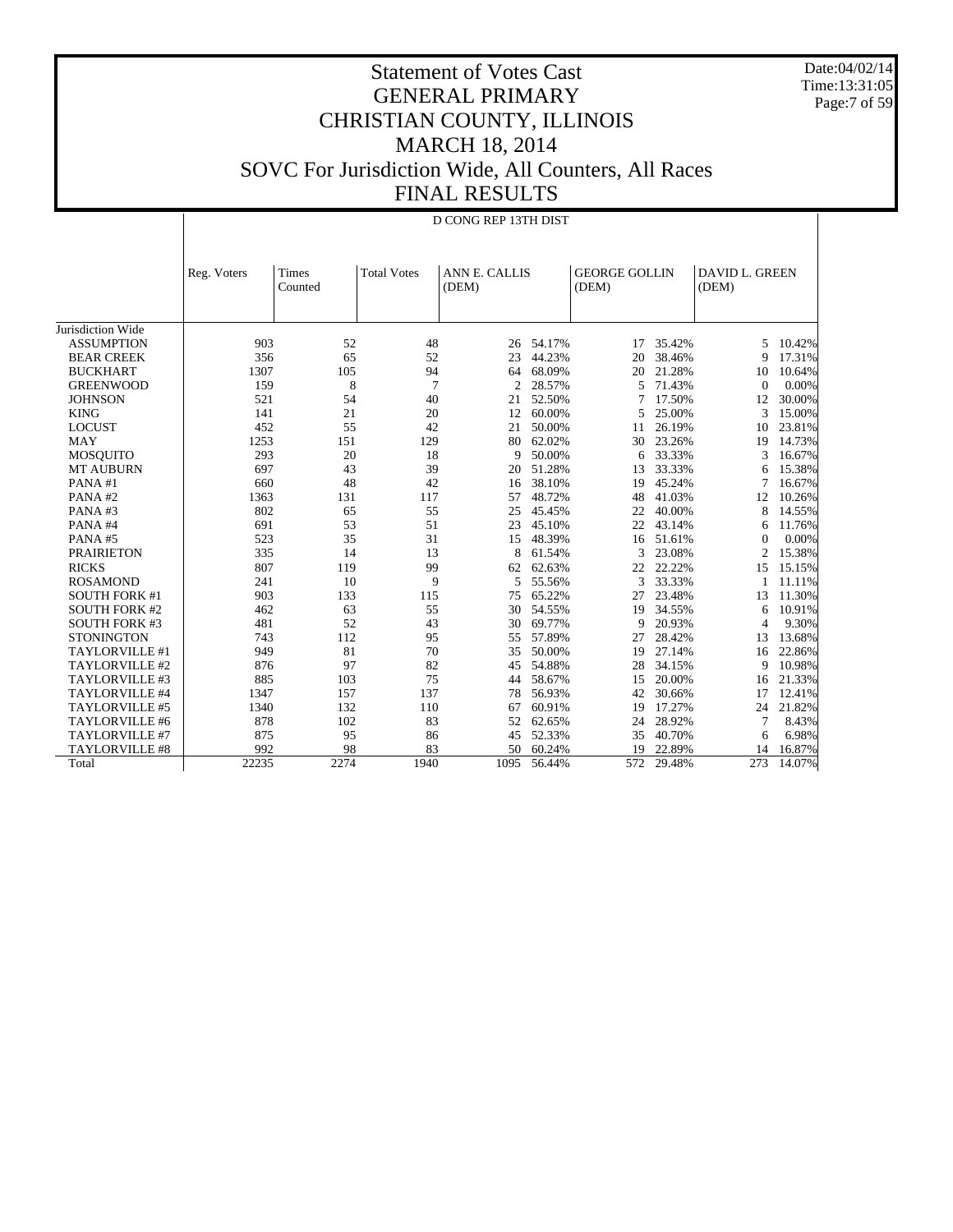Date:04/02/14 Time:13:31:05 Page:8 of 59

|                      |             | D ST CENT CMTEWMN DIST 13 |                    |                                |  |  |  |  |
|----------------------|-------------|---------------------------|--------------------|--------------------------------|--|--|--|--|
|                      | Reg. Voters | Times<br>Counted          | <b>Total Votes</b> | <b>JAYNE MAZZOTTI</b><br>(DEM) |  |  |  |  |
|                      |             |                           |                    |                                |  |  |  |  |
| Jurisdiction Wide    |             |                           |                    |                                |  |  |  |  |
| <b>ASSUMPTION</b>    | 903         | 52                        | 43                 | 43 100.00%                     |  |  |  |  |
| <b>BEAR CREEK</b>    | 356         | 65                        | 41                 | 41 100.00%                     |  |  |  |  |
| <b>BUCKHART</b>      | 1307        | 105                       | 90                 | 90 100.00%                     |  |  |  |  |
| <b>GREENWOOD</b>     | 159         | 8                         | 7                  | 7 100.00%                      |  |  |  |  |
| <b>JOHNSON</b>       | 521         | 54                        | 38                 | 38 100.00%                     |  |  |  |  |
| <b>KING</b>          | 141         | 21                        | 19                 | 19 100.00%                     |  |  |  |  |
| <b>LOCUST</b>        | 452         | 55                        | 47                 | 47 100.00%                     |  |  |  |  |
| <b>MAY</b>           | 1253        | 151                       | 117                | 117 100.00%                    |  |  |  |  |
| <b>MOSQUITO</b>      | 293         | 20                        | 17                 | 17 100.00%                     |  |  |  |  |
| <b>MT AUBURN</b>     | 697         | 43                        | 34                 | 34 100.00%                     |  |  |  |  |
| PANA#1               | 660         | 48                        | 42                 | 42 100.00%                     |  |  |  |  |
| PANA#2               | 1363        | 131                       | 97                 | 97 100.00%                     |  |  |  |  |
| PANA#3               | 802         | 65                        | 47                 | 47 100.00%                     |  |  |  |  |
| PANA#4               | 691         | 53                        | 42                 | 42 100.00%                     |  |  |  |  |
| PANA#5               | 523         | 35                        | 30                 | 30 100.00%                     |  |  |  |  |
| <b>PRAIRIETON</b>    | 335         | 14                        | 13                 | 13 100.00%                     |  |  |  |  |
| <b>RICKS</b>         | 807         | 119                       | 87                 | 87 100.00%                     |  |  |  |  |
| <b>ROSAMOND</b>      | 241         | 10                        | 7                  | 7 100.00%                      |  |  |  |  |
| <b>SOUTH FORK #1</b> | 903         | 133                       | 113                | 113 100.00%                    |  |  |  |  |
| <b>SOUTH FORK #2</b> | 462         | 63                        | 57                 | 57 100.00%                     |  |  |  |  |
| <b>SOUTH FORK #3</b> | 481         | 52                        | 42                 | 42 100.00%                     |  |  |  |  |
| <b>STONINGTON</b>    | 743         | 112                       | 92                 | 92 100.00%                     |  |  |  |  |
| TAYLORVILLE #1       | 949         | 81                        | 75                 | 75 100.00%                     |  |  |  |  |
| TAYLORVILLE #2       | 876         | 97                        | 82                 | 82 100.00%                     |  |  |  |  |
| TAYLORVILLE #3       | 885         | 103                       | 70                 | 70 100.00%                     |  |  |  |  |
| TAYLORVILLE #4       | 1347        | 157                       | 121                | 121 100.00%                    |  |  |  |  |
| TAYLORVILLE #5       | 1340        | 132                       | 105                | 105 100.00%                    |  |  |  |  |
| TAYLORVILLE #6       | 878         | 102                       | 88                 | 88 100.00%                     |  |  |  |  |
| TAYLORVILLE #7       | 875         | 95                        | 85                 | 85 100.00%                     |  |  |  |  |
| TAYLORVILLE #8       | 992         | 98                        | 83                 | 83 100.00%                     |  |  |  |  |
| Total                | 22235       | 2274                      | 1831               | 1831 100.00%                   |  |  |  |  |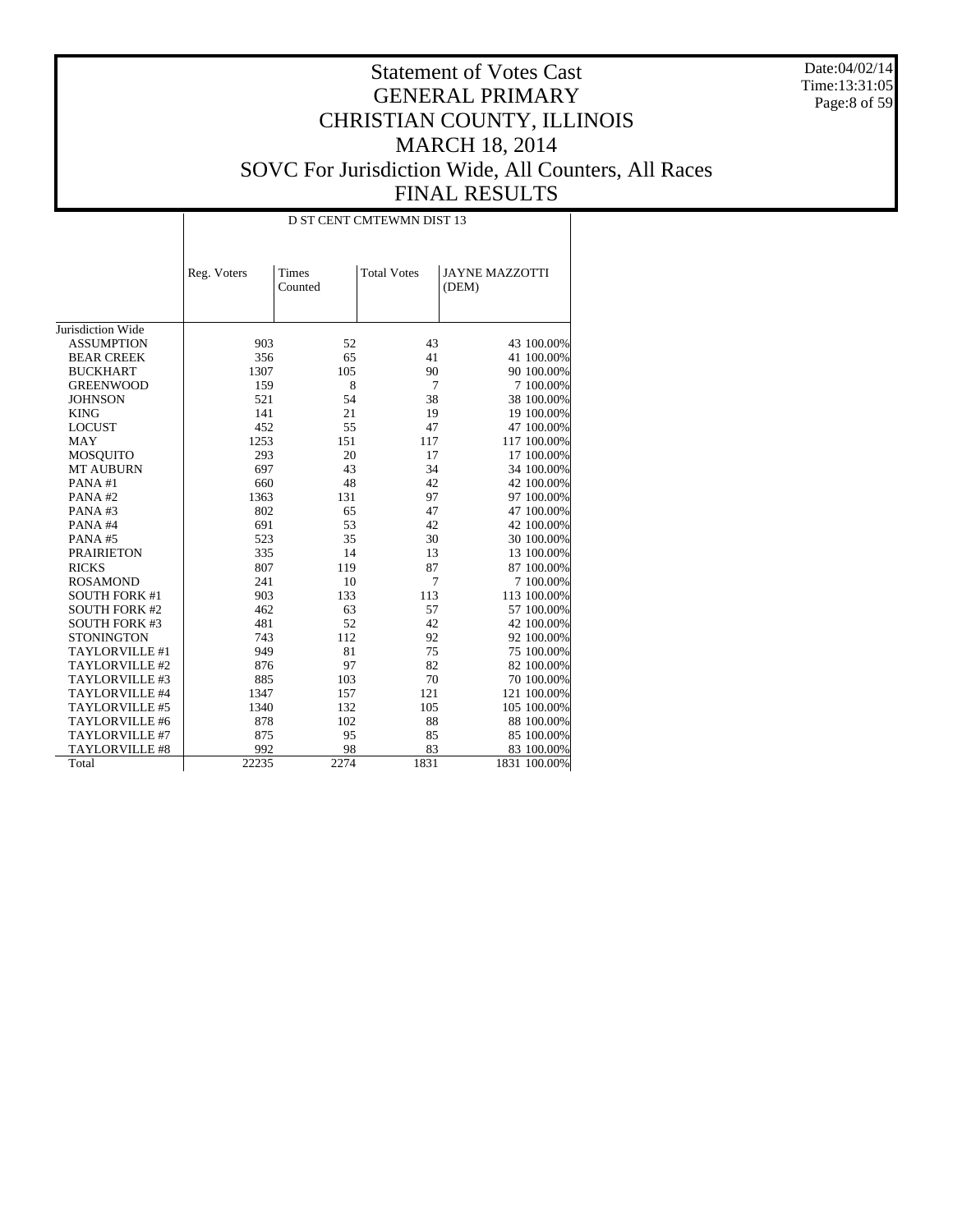Date:04/02/14 Time:13:31:05 Page:9 of 59

|                       |             |                  | D ST CENT CMTEMAN DIST 13 |                              |
|-----------------------|-------------|------------------|---------------------------|------------------------------|
|                       | Reg. Voters | Times<br>Counted | <b>Total Votes</b>        | <b>TERRY REDMAN</b><br>(DEM) |
| Jurisdiction Wide     |             |                  |                           |                              |
| <b>ASSUMPTION</b>     | 903         | 52               | 39                        | 39 100.00%                   |
| <b>BEAR CREEK</b>     | 356         | 65               | 44                        | 44 100.00%                   |
| <b>BUCKHART</b>       | 1307        | 105              | 83                        | 83 100.00%                   |
| <b>GREENWOOD</b>      | 159         | 8                | 5                         | 5 100.00%                    |
| <b>JOHNSON</b>        | 521         | 54               | 31                        | 31 100.00%                   |
| <b>KING</b>           | 141         | 21               | 18                        | 18 100.00%                   |
| <b>LOCUST</b>         | 452         | 55               | 40                        | 40 100.00%                   |
| <b>MAY</b>            | 1253        | 151              | 115                       | 115 100.00%                  |
| MOSQUITO              | 293         | 20               | 16                        | 16 100.00%                   |
| <b>MT AUBURN</b>      | 697         | 43               | 30                        | 30 100.00%                   |
| PANA#1                | 660         | 48               | 39                        | 39 100.00%                   |
| PANA#2                | 1363        | 131              | 93                        | 93 100.00%                   |
| PANA#3                | 802         | 65               | 46                        | 46 100.00%                   |
| PANA#4                | 691         | 53               | 41                        | 41 100.00%                   |
| PANA#5                | 523         | 35               | 31                        | 31 100.00%                   |
| <b>PRAIRIETON</b>     | 335         | 14               | 13                        | 13 100.00%                   |
| <b>RICKS</b>          | 807         | 119              | 86                        | 86 100.00%                   |
| <b>ROSAMOND</b>       | 241         | 10               | 7                         | 7 100.00%                    |
| <b>SOUTH FORK #1</b>  | 903         | 133              | 105                       | 105 100.00%                  |
| <b>SOUTH FORK #2</b>  | 462         | 63               | 51                        | 51 100.00%                   |
| <b>SOUTH FORK #3</b>  | 481         | 52               | 42                        | 42 100.00%                   |
| <b>STONINGTON</b>     | 743         | 112              | 81                        | 81 100.00%                   |
| TAYLORVILLE #1        | 949         | 81               | 63                        | 63 100.00%                   |
| TAYLORVILLE #2        | 876         | 97               | 73                        | 73 100.00%                   |
| TAYLORVILLE #3        | 885         | 103              | 62                        | 62 100.00%                   |
| TAYLORVILLE #4        | 1347        | 157              | 112                       | 112 100.00%                  |
| TAYLORVILLE #5        | 1340        | 132              | 94                        | 94 100.00%                   |
| TAYLORVILLE #6        | 878         | 102              | 73                        | 73 100.00%                   |
| TAYLORVILLE #7        | 875         | 95               | 82                        | 82 100.00%                   |
| <b>TAYLORVILLE #8</b> | 992         | 98               | 74                        | 74 100.00%                   |
| Total                 | 22235       | 2274             | 1689                      | 1689 100.00%                 |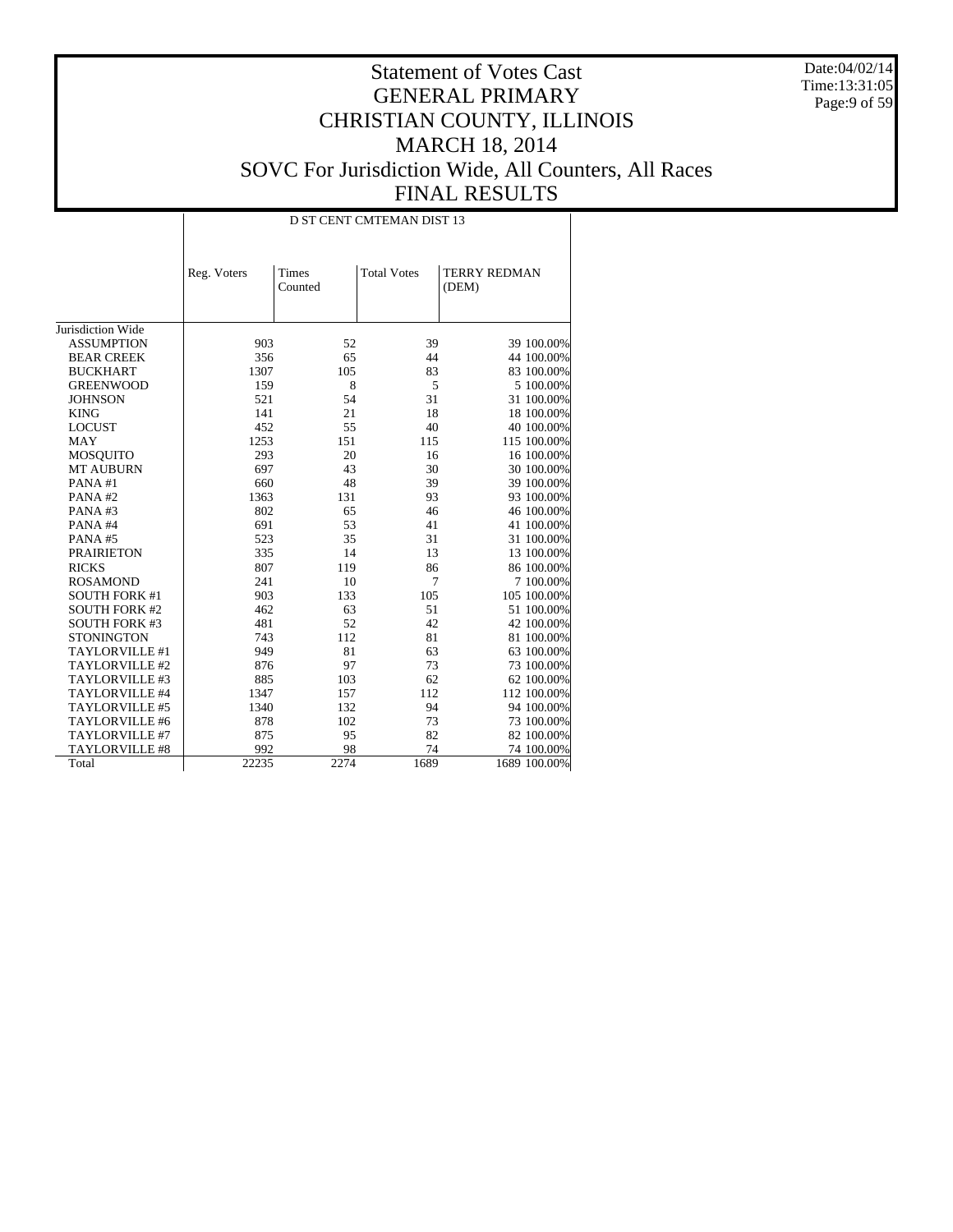Date:04/02/14 Time:13:31:05 Page:10 of 59

|                       |             |                  | <b>D SENATE DIST 48</b> |                            |
|-----------------------|-------------|------------------|-------------------------|----------------------------|
|                       | Reg. Voters | Times<br>Counted | <b>Total Votes</b>      | <b>ANDY MANAR</b><br>(DEM) |
| Jurisdiction Wide     |             |                  |                         |                            |
| <b>ASSUMPTION</b>     |             | 52               |                         |                            |
|                       | 903         |                  | 44                      | 44 100.00%                 |
| <b>BEAR CREEK</b>     | 356         | 65               | 52                      | 52 100.00%                 |
| <b>BUCKHART</b>       | 1307        | 105              | 94                      | 94 100.00%                 |
| <b>GREENWOOD</b>      | 159         | 8                | 7                       | 7 100.00%                  |
| <b>JOHNSON</b>        | 521         | 54               | 37                      | 37 100.00%                 |
| <b>KING</b>           | 141         | 21               | 17                      | 17 100.00%                 |
| <b>LOCUST</b>         | 452         | 55               | 48                      | 48 100.00%                 |
| <b>MAY</b>            | 1253        | 151              | 125                     | 125 100.00%                |
| <b>MOSQUITO</b>       | 293         | 20               | 19                      | 19 100.00%                 |
| <b>MT AUBURN</b>      | 697         | 43               | 37                      | 37 100.00%                 |
| PANA#1                | 660         | 48               | 41                      | 41 100.00%                 |
| PANA#2                | 1363        | 131              | 108                     | 108 100.00%                |
| PANA#3                | 802         | 65               | 59                      | 59 100.00%                 |
| PANA#4                | 691         | 53               | 46                      | 46 100.00%                 |
| PANA#5                | 523         | 35               | 33                      | 33 100.00%                 |
| <b>PRAIRIETON</b>     | 335         | 14               | 13                      | 13 100.00%                 |
| <b>RICKS</b>          | 807         | 119              | 91                      | 91 100.00%                 |
| <b>ROSAMOND</b>       | 241         | 10               | 8                       | 8 100.00%                  |
| <b>SOUTH FORK #1</b>  | 903         | 133              | 114                     | 114 100.00%                |
| <b>SOUTH FORK #2</b>  | 462         | 63               | 59                      | 59 100.00%                 |
| <b>SOUTH FORK #3</b>  | 481         | 52               | 43                      | 43 100.00%                 |
| <b>STONINGTON</b>     | 743         | 112              | 100                     | 100 100.00%                |
| TAYLORVILLE #1        | 949         | 81               | 70                      | 70 100.00%                 |
| TAYLORVILLE #2        | 876         | 97               | 82                      | 82 100.00%                 |
| TAYLORVILLE #3        | 885         | 103              | 74                      | 74 100.00%                 |
| TAYLORVILLE #4        | 1347        | 157              | 131                     | 131 100.00%                |
| TAYLORVILLE #5        | 1340        | 132              | 111                     | 111 100.00%                |
| TAYLORVILLE #6        | 878         | 102              | 89                      | 89 100.00%                 |
| TAYLORVILLE #7        | 875         | 95               | 84                      | 84 100.00%                 |
| <b>TAYLORVILLE #8</b> | 992         | 98               | 87                      | 87 100.00%                 |
| Total                 | 22235       | 2274             | 1923                    | 1923 100.00%               |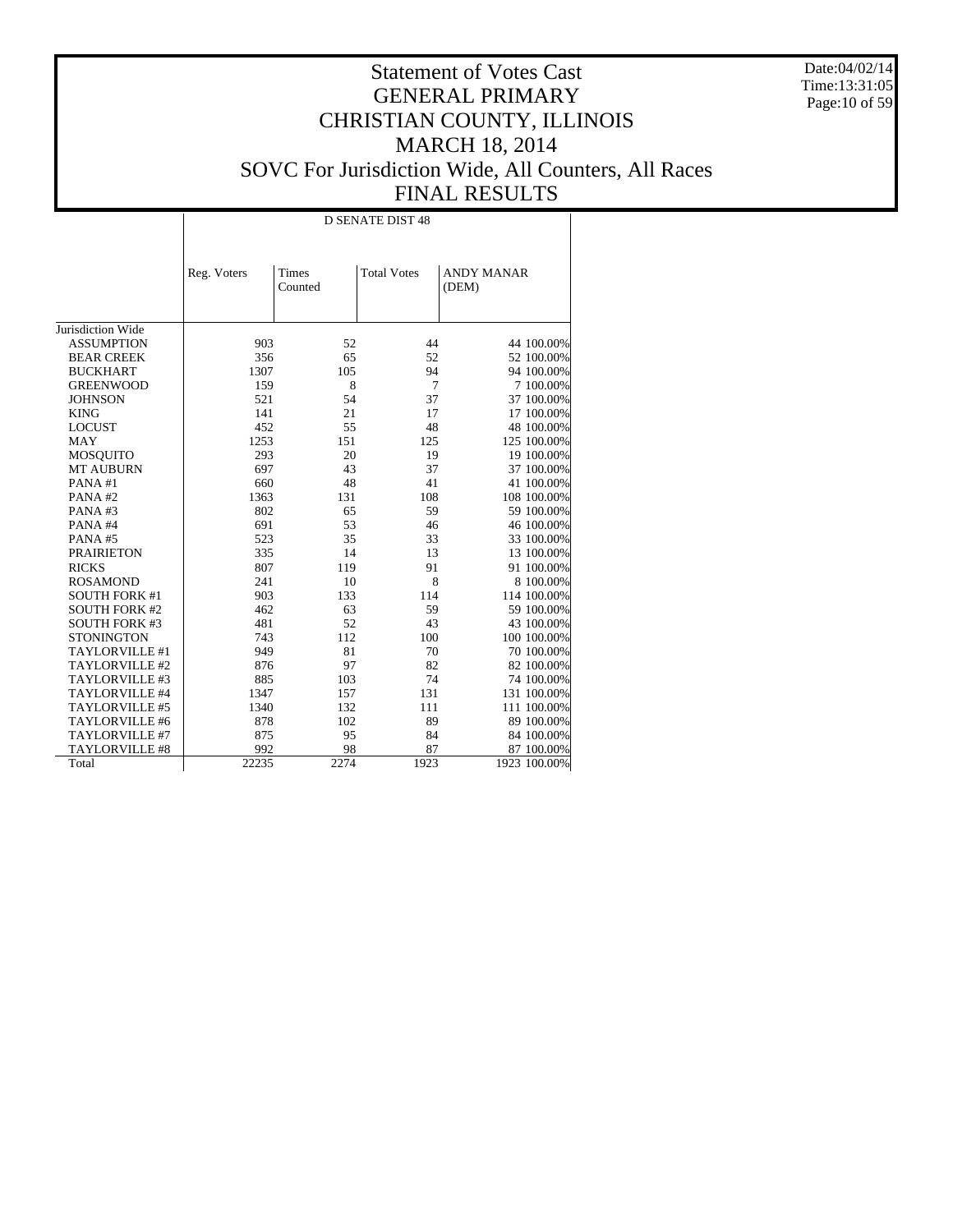Date:04/02/14 Time:13:31:05 Page:11 of 59

|                      |             |                  |                    | D ST REPRES DIST 96         |        |                             |           |
|----------------------|-------------|------------------|--------------------|-----------------------------|--------|-----------------------------|-----------|
|                      | Reg. Voters | Times<br>Counted | <b>Total Votes</b> | <b>GINA LATHAN</b><br>(DEM) |        | <b>SUE SCHERER</b><br>(DEM) |           |
| Jurisdiction Wide    |             |                  |                    |                             |        |                             |           |
| <b>ASSUMPTION</b>    |             |                  |                    |                             |        |                             |           |
| <b>BEAR CREEK</b>    |             |                  |                    |                             |        |                             |           |
| <b>BUCKHART</b>      | 1307        | 105              | 103                | 20                          | 19.42% | 83                          | 80.58%    |
| <b>GREENWOOD</b>     |             |                  |                    |                             |        |                             |           |
| <b>JOHNSON</b>       |             |                  |                    |                             |        |                             |           |
| <b>KING</b>          |             |                  |                    |                             |        |                             |           |
| <b>LOCUST</b>        |             |                  |                    |                             |        |                             |           |
| <b>MAY</b>           | 4           | $\mathbf{0}$     | $\mathbf{0}$       | $\mathbf{0}$                |        | $\Omega$                    |           |
| <b>MOSQUITO</b>      | 293         | 20               | 19                 | $\overline{c}$              | 10.53% | 17                          | 89.47%    |
| <b>MT AUBURN</b>     | 697         | 43               | 41                 | 9                           | 21.95% | 32                          | 78.05%    |
| PANA#1               |             |                  |                    |                             |        |                             |           |
| PANA#2               |             |                  |                    |                             |        |                             |           |
| PANA#3               |             |                  |                    |                             |        |                             |           |
| PANA#4               |             |                  |                    |                             |        |                             |           |
| PANA#5               |             |                  |                    |                             |        |                             |           |
| <b>PRAIRIETON</b>    |             |                  |                    |                             |        |                             |           |
| <b>RICKS</b>         |             |                  |                    |                             |        |                             |           |
| <b>ROSAMOND</b>      |             |                  |                    |                             |        |                             |           |
| SOUTH FORK #1        | 903         | 133              | 120                | 17                          | 14.17% | 103                         | 85.83%    |
| <b>SOUTH FORK #2</b> | 453         | 63               | 59                 | 10                          | 16.95% | 49                          | 83.05%    |
| SOUTH FORK #3        | 406         | 51               | 48                 | 6                           | 12.50% | 42                          | 87.50%    |
| <b>STONINGTON</b>    | 322         | 40               | 37                 | 5                           | 13.51% | 32                          | 86.49%    |
| TAYLORVILLE #1       |             |                  |                    | $\overline{\phantom{a}}$    |        |                             |           |
| TAYLORVILLE #2       | 23          | $\overline{4}$   | 4                  | $\Omega$                    | 0.00%  |                             | 4 100.00% |
| TAYLORVILLE #3       | $\tau$      | 1                | 1                  | $\Omega$                    | 0.00%  |                             | 1 100.00% |
| TAYLORVILLE #4       | 169         | 26               | 25                 | 7                           | 28.00% | 18                          | 72.00%    |
| TAYLORVILLE #5       |             |                  |                    |                             |        |                             |           |
| TAYLORVILLE #6       |             |                  |                    |                             |        |                             |           |
| TAYLORVILLE #7       |             |                  |                    |                             |        |                             |           |
| TAYLORVILLE #8       |             |                  |                    |                             |        |                             |           |
| Total                | 4584        | 486              | 457                | 76                          | 16.63% | 381                         | 83.37%    |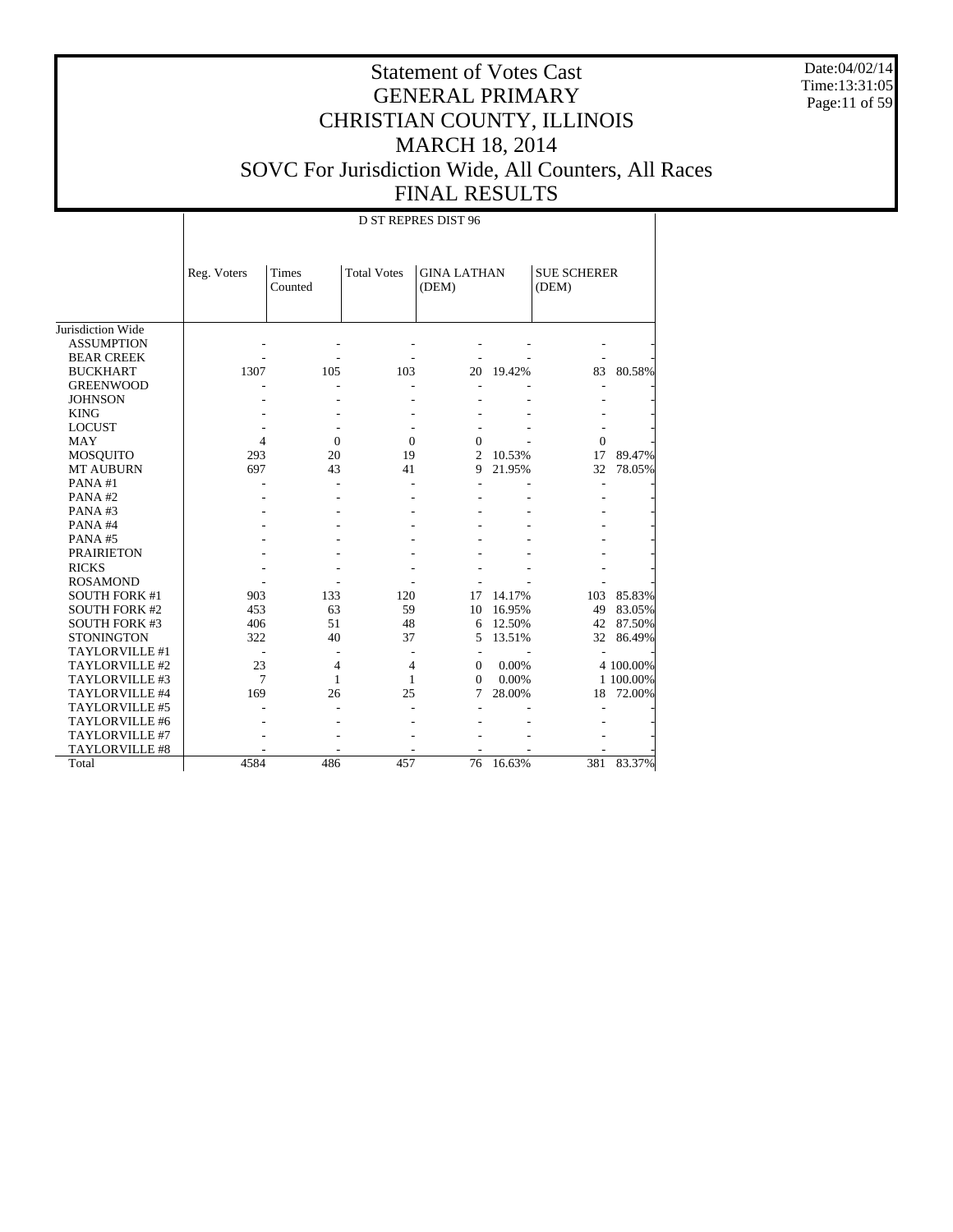Date:04/02/14 Time:13:31:05 Page:12 of 59

|                      |             | D COUNTY CLERK   |                    |                            |        |                                 |        |  |  |
|----------------------|-------------|------------------|--------------------|----------------------------|--------|---------------------------------|--------|--|--|
|                      | Reg. Voters | Times<br>Counted | <b>Total Votes</b> | <b>GREG HAGER</b><br>(DEM) |        | <b>LAURIE J. MENSE</b><br>(DEM) |        |  |  |
| Jurisdiction Wide    |             |                  |                    |                            |        |                                 |        |  |  |
| <b>ASSUMPTION</b>    | 903         | 52               | 50                 | 28                         | 56.00% | 22                              | 44.00% |  |  |
| <b>BEAR CREEK</b>    | 356         | 65               | 61                 | 21                         | 34.43% | 40                              | 65.57% |  |  |
| <b>BUCKHART</b>      | 1307        | 105              | 101                | 21                         | 20.79% | 80                              | 79.21% |  |  |
| <b>GREENWOOD</b>     | 159         | 8                | 8                  | 3                          | 37.50% | 5                               | 62.50% |  |  |
| <b>JOHNSON</b>       | 521         | 54               | 52                 | 13                         | 25.00% | 39                              | 75.00% |  |  |
| <b>KING</b>          | 141         | 21               | 21                 | 7                          | 33.33% | 14                              | 66.67% |  |  |
| <b>LOCUST</b>        | 452         | 55               | 54                 | 16                         | 29.63% | 38                              | 70.37% |  |  |
| <b>MAY</b>           | 1253        | 151              | 148                | 43                         | 29.05% | 105                             | 70.95% |  |  |
| MOSQUITO             | 293         | 20               | 19                 | 7                          | 36.84% | 12                              | 63.16% |  |  |
| <b>MT AUBURN</b>     | 697         | 43               | 42                 | 14                         | 33.33% | 28                              | 66.67% |  |  |
| PANA#1               | 660         | 48               | 47                 | 25                         | 53.19% | 22                              | 46.81% |  |  |
| PANA#2               | 1363        | 131              | 128                | 69                         | 53.91% | 59                              | 46.09% |  |  |
| PANA#3               | 802         | 65               | 63                 | 43                         | 68.25% | 20                              | 31.75% |  |  |
| PANA#4               | 691         | 53               | 51                 | 30                         | 58.82% | 21                              | 41.18% |  |  |
| PANA#5               | 523         | 35               | 33                 | 17                         | 51.52% | 16                              | 48.48% |  |  |
| <b>PRAIRIETON</b>    | 335         | 14               | 14                 | 6                          | 42.86% | 8                               | 57.14% |  |  |
| <b>RICKS</b>         | 807         | 119              | 106                | 39                         | 36.79% | 67                              | 63.21% |  |  |
| <b>ROSAMOND</b>      | 241         | 10               | 9                  | 2                          | 22.22% | 7                               | 77.78% |  |  |
| <b>SOUTH FORK #1</b> | 903         | 133              | 132                | 18                         | 13.64% | 114                             | 86.36% |  |  |
| <b>SOUTH FORK #2</b> | 462         | 63               | 63                 | 20                         | 31.75% | 43                              | 68.25% |  |  |
| <b>SOUTH FORK #3</b> | 481         | 52               | 52                 | 11                         | 21.15% | 41                              | 78.85% |  |  |
| <b>STONINGTON</b>    | 743         | 112              | 106                | 38                         | 35.85% | 68                              | 64.15% |  |  |
| TAYLORVILLE #1       | 949         | 81               | 80                 | 25                         | 31.25% | 55                              | 68.75% |  |  |
| TAYLORVILLE #2       | 876         | 97               | 96                 | 24                         | 25.00% | 72                              | 75.00% |  |  |
| TAYLORVILLE #3       | 885         | 103              | 101                | 23                         | 22.77% | 78                              | 77.23% |  |  |
| TAYLORVILLE #4       | 1347        | 157              | 156                | 47                         | 30.13% | 109                             | 69.87% |  |  |
| TAYLORVILLE #5       | 1340        | 132              | 126                | 27                         | 21.43% | 99                              | 78.57% |  |  |
| TAYLORVILLE #6       | 878         | 102              | 101                | 20                         | 19.80% | 81                              | 80.20% |  |  |
| TAYLORVILLE #7       | 875         | 95               | 92                 | 28                         | 30.43% | 64                              | 69.57% |  |  |
| TAYLORVILLE #8       | 992         | 98               | 96                 | 47                         | 48.96% | 49                              | 51.04% |  |  |
| Total                | 22235       | 2274             | 2208               | 732                        | 33.15% | 1476                            | 66.85% |  |  |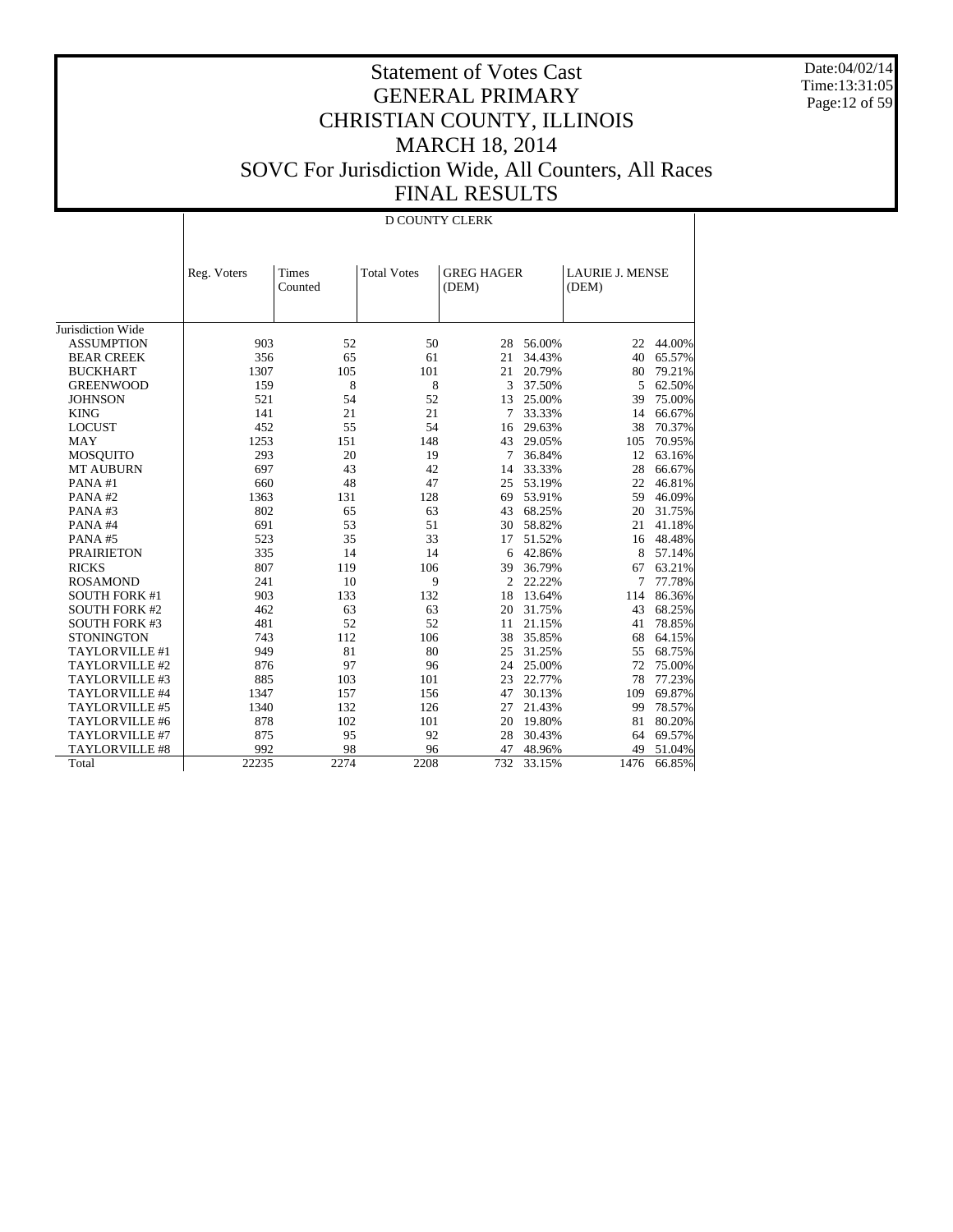Date:04/02/14 Time:13:31:05 Page:13 of 59

#### Statement of Votes Cast GENERAL PRIMARY CHRISTIAN COUNTY, ILLINOIS MARCH 18, 2014 SOVC For Jurisdiction Wide, All Counters, All Races FINAL RESULTS

Jurisdiction Wide ASSUMPTION BEAR CREEK BUCKHART GREENWOOD **JOHNSON**  KING LOCUST MAY MOSQUITO MT AUBURN PANA #1 PANA #2 PANA #3 PANA #4 PANA #5 PRAIRIETON RICKS ROSAMOND SOUTH FORK #1 SOUTH FORK #2 SOUTH FORK #3 **STONINGTON**  TAYLORVILLE #1 TAYLORVILLE #2 TAYLORVILLE #3 TAYLORVILLE #4 TAYLORVILLE #5 TAYLORVILLE #6 TAYLORVILLE #7 TAYLORVILLE #8 Total Reg. Voters | Times Counted Total Votes | JOHN J. IPPOLITO | DICK ADAMS D COUNTY TREASURER 903 52 9 0 0.00% 6 66.67%<br>356 65 16 0 0.00% 11 68.75% 356 65 16 0 0.00% 11 68.75%<br>1307 105 22 2 9.09% 14 63.64% 1307 105 22 2 9.09% 14 63.64%<br>159 8 2 0 0.00% 2 100.00% 159 8 2 0 0.00% 2 100.00%<br>521 54 23 1 4.35% 20 86.96% 521 54 23 1 4.35% 20 86.96% 141 21 0 0 - 0 -452 55 24 2 8.33% 19 79.17% 1253 151 82 4 4.88% 69 84.15% 293 20 1 0 0.00% 0 0.00% 697 43 7 0 0.00% 7 100.00% 660 48 5 0 0.00% 5 100.00% 13 1 7.69% 10 76.92%<br>7 0 0.00% 6 85.71% 802 65 7 0 0.00% 6 85.71%<br>691 53 2 0 0.00% 2 100.00%  $\begin{array}{ccccccccc} 53 & & 2 & & 0 & 0.00\% & & & 2 & 100.00\% \\ 35 & & & 6 & & 0 & 0.00\% & & & 1 & 16.67\% \end{array}$ 523 35 6 0 0.00% 1 16.67% 335 14 1 0 0.00% 1 100.00%<br>807 119 35 1 2.86% 16 45.71%  $\begin{array}{ccc} 2.86\% & \qquad & 16 & 45.71\% \\ 0.00\% & \qquad & 1\ 100.00\% \end{array}$ 241 10 1 0 0.00% 1 100.00%<br>903 133 25 2 8.00% 18 72.00% 25 2 8.00% 18 72.00%<br>14 2 14.29% 9 64.29% 462 63 14 2 14.29% 9 64.29%<br>481 52 10 0 0.00% 6 60.00% 481 52 10 0 0.00% 6 60.00% 743 112 39 2 5.13% 28 71.79% 949 81 33 2 6.06% 26 78.79% 876 97 32 2 6.25% 26 81.25% 885 103 56 3 5.36% 45 80.36% 1347 157 66 1 1.52% 58 87.88% 1340 132 60 0 0.00% 49 81.67% 878 102 45 1 2.22% 37 82.22% 875 95 42 4 9.52% 34 80.95% 992 98 33 1 3.03% 25 75.76% 22235 2274 711 31 4.36% 551 77.50%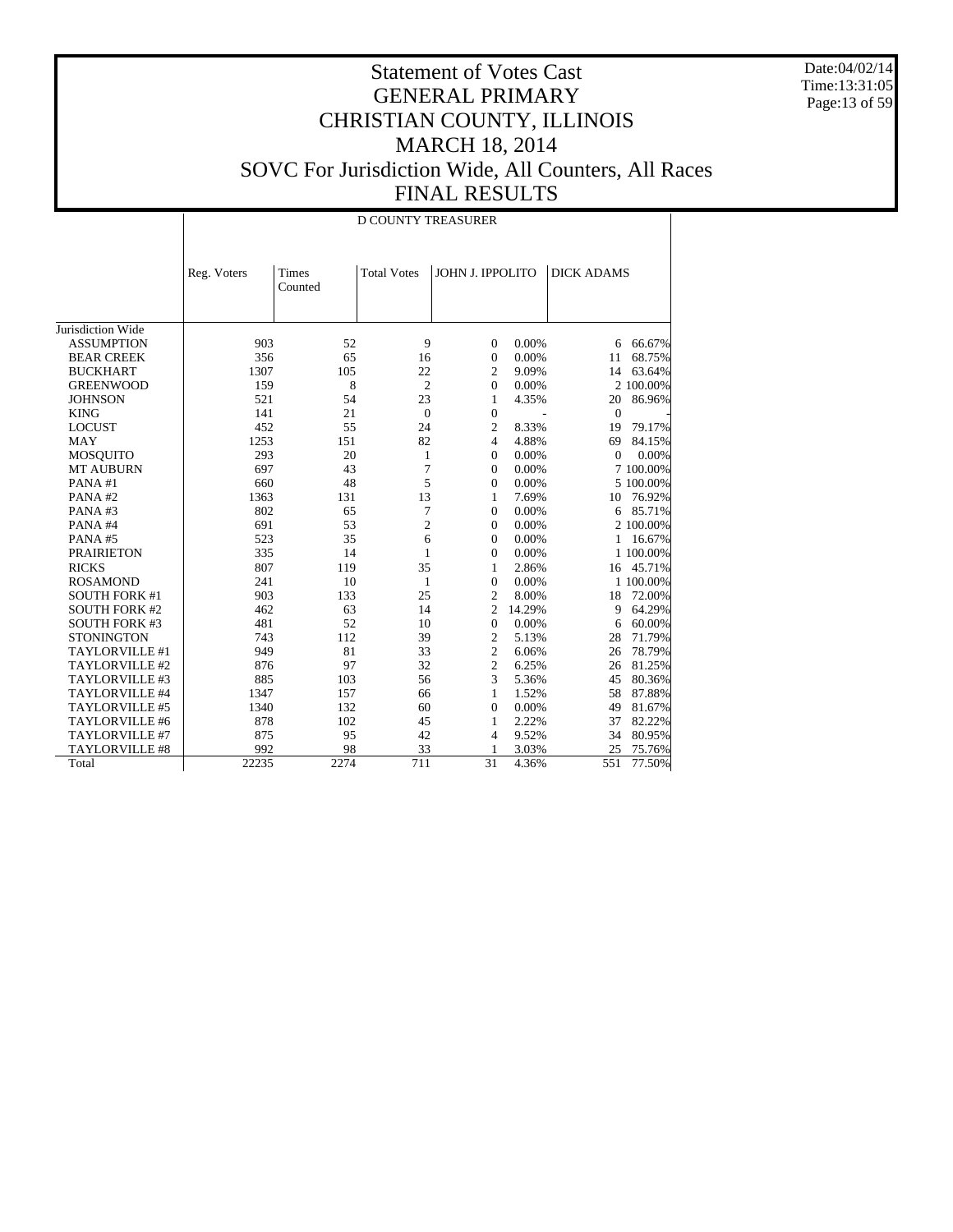Date:04/02/14 Time:13:31:05 Page:14 of 59

|                       |             |                  | <b>D SUPER ASSESSMENTS</b> |                                    |
|-----------------------|-------------|------------------|----------------------------|------------------------------------|
|                       | Reg. Voters | Times<br>Counted | <b>Total Votes</b>         | MICHAEL C.<br><b>GIANASI</b> (DEM) |
| Jurisdiction Wide     |             |                  |                            |                                    |
| <b>ASSUMPTION</b>     | 903         | 52               | 38                         | 38 100.00%                         |
| <b>BEAR CREEK</b>     | 356         | 65               | 48                         | 48 100.00%                         |
| <b>BUCKHART</b>       | 1307        | 105              | 84                         | 84 100.00%                         |
| <b>GREENWOOD</b>      | 159         | 8                | 5                          | 5 100.00%                          |
| <b>JOHNSON</b>        | 521         | 54               | 38                         | 38 100.00%                         |
| <b>KING</b>           | 141         | 21               | 16                         | 16 100.00%                         |
| <b>LOCUST</b>         | 452         | 55               | 46                         | 46 100.00%                         |
| <b>MAY</b>            | 1253        | 151              | 124                        | 124 100.00%                        |
| <b>MOSQUITO</b>       | 293         | 20               | 15                         | 15 100.00%                         |
| <b>MT AUBURN</b>      | 697         | 43               | 31                         | 31 100.00%                         |
| PANA#1                | 660         | 48               | 38                         | 38 100.00%                         |
| PANA#2                | 1363        | 131              | 96                         | 96 100.00%                         |
| PANA#3                | 802         | 65               | 50                         | 50 100.00%                         |
| PANA#4                | 691         | 53               | 44                         | 44 100.00%                         |
| PANA#5                | 523         | 35               | 31                         | 31 100.00%                         |
| <b>PRAIRIETON</b>     | 335         | 14               | 13                         | 13 100.00%                         |
| <b>RICKS</b>          | 807         | 119              | 87                         | 87 100.00%                         |
| <b>ROSAMOND</b>       | 241         | 10               | 6                          | 6 100.00%                          |
| <b>SOUTH FORK #1</b>  | 903         | 133              | 114                        | 114 100.00%                        |
| <b>SOUTH FORK #2</b>  | 462         | 63               | 54                         | 54 100.00%                         |
| <b>SOUTH FORK #3</b>  | 481         | 52               | 40                         | 40 100.00%                         |
| <b>STONINGTON</b>     | 743         | 112              | 87                         | 87 100.00%                         |
| TAYLORVILLE #1        | 949         | 81               | 67                         | 67 100.00%                         |
| TAYLORVILLE #2        | 876         | 97               | 81                         | 81 100.00%                         |
| TAYLORVILLE #3        | 885         | 103              | 78                         | 78 100.00%                         |
| TAYLORVILLE #4        | 1347        | 157              | 128                        | 128 100.00%                        |
| TAYLORVILLE #5        | 1340        | 132              | 106                        | 106 100.00%                        |
| TAYLORVILLE #6        | 878         | 102              | 88                         | 88 100.00%                         |
| TAYLORVILLE #7        | 875         | 95               | 82                         | 82 100.00%                         |
| <b>TAYLORVILLE #8</b> | 992         | 98               | 81                         | 81 100.00%                         |
| Total                 | 22235       | 2274             | 1816                       | 1816 100.00%                       |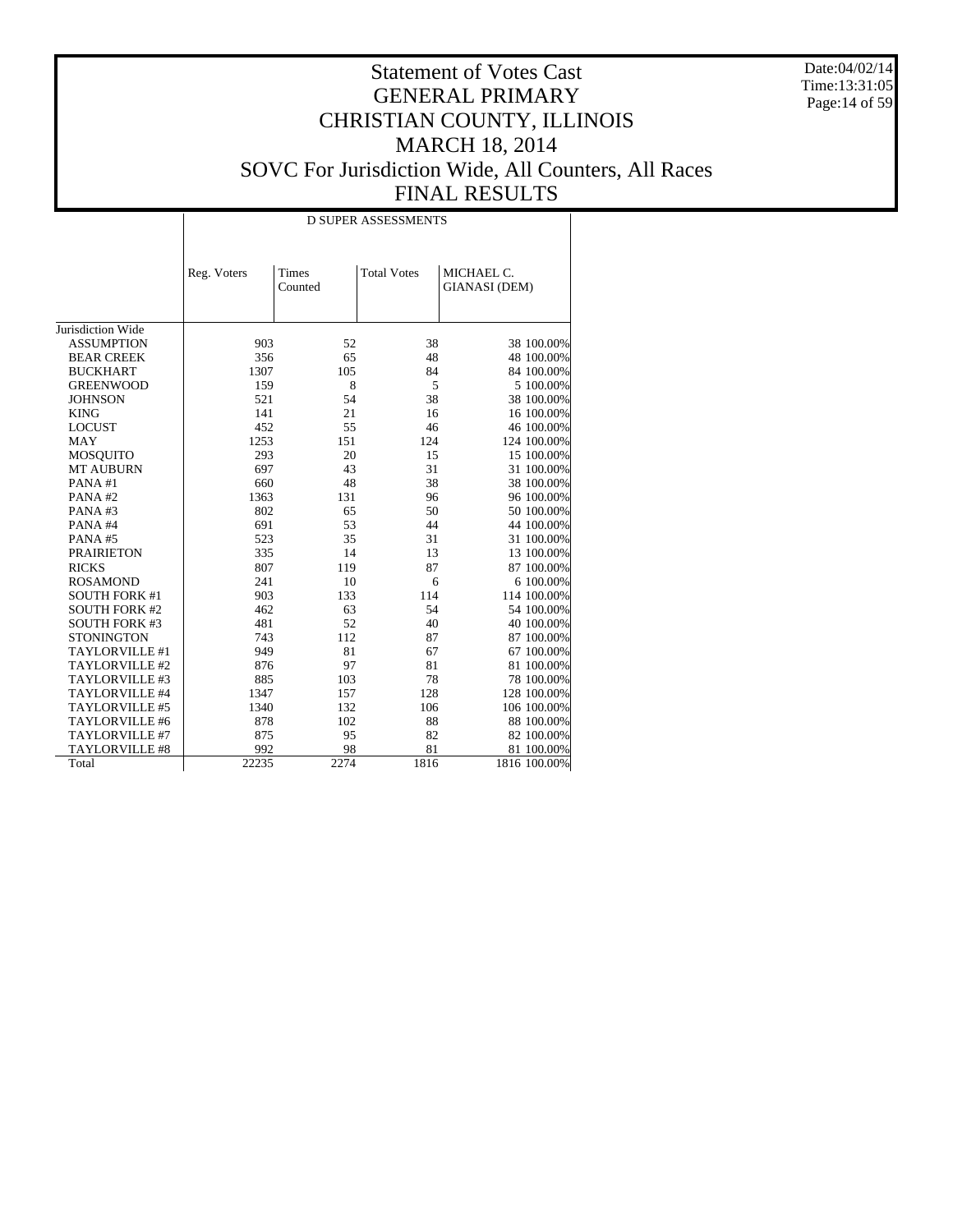Date:04/02/14 Time:13:31:05 Page:15 of 59

|                      |                |                  | D ESR(BO-CH-EF-FA-MO) |                                 |
|----------------------|----------------|------------------|-----------------------|---------------------------------|
|                      | Reg. Voters    | Times<br>Counted | <b>Total Votes</b>    | <b>JULIE WOLLERMAN</b><br>(DEM) |
| Jurisdiction Wide    |                |                  |                       |                                 |
| <b>ASSUMPTION</b>    | $\overline{2}$ | 1                | 1                     | 1 100.00%                       |
| <b>BEAR CREEK</b>    | 356            | 65               | 44                    | 44 100.00%                      |
| <b>BUCKHART</b>      | 1304           | 105              | 83                    | 83 100.00%                      |
| <b>GREENWOOD</b>     | 159            | 8                | 5                     | 5 100.00%                       |
| <b>JOHNSON</b>       | 521            | 54               | 33                    | 33 100.00%                      |
| <b>KING</b>          | 141            | 21               | 15                    | 15 100.00%                      |
| <b>LOCUST</b>        | 441            | 55               | 39                    | 39 100.00%                      |
| <b>MAY</b>           | 1239           | 150              | 109                   | 109 100.00%                     |
| <b>MOSQUITO</b>      | 159            | 14               | 11                    | 11 100.00%                      |
| <b>MT AUBURN</b>     | 576            | 42               | 29                    | 29 100.00%                      |
| PANA#1               | 660            | 48               | 39                    | 39 100.00%                      |
| PANA#2               | 1363           | 131              | 97                    | 97 100.00%                      |
| PANA#3               | 802            | 65               | 48                    | 48 100.00%                      |
| PANA#4               | 680            | 53               | 43                    | 43 100.00%                      |
| PANA#5               | 512            | 35               | 33                    | 33 100.00%                      |
| <b>PRAIRIETON</b>    | 41             | 3                | 3                     | 3 100.00%                       |
| <b>RICKS</b>         | 807            | 119              | 90                    | 90 100.00%                      |
| <b>ROSAMOND</b>      | 241            | 10               | 5                     | 5 100.00%                       |
| <b>SOUTH FORK #1</b> | 903            | 133              | 112                   | 112 100.00%                     |
| <b>SOUTH FORK #2</b> | 397            | 61               | 46                    | 46 100.00%                      |
| <b>SOUTH FORK #3</b> | 481            | 52               | 39                    | 39 100.00%                      |
| <b>STONINGTON</b>    | 739            | 112              | 82                    | 82 100.00%                      |
| TAYLORVILLE #1       | 949            | 81               | 62                    | 62 100.00%                      |
| TAYLORVILLE #2       | 876            | 97               | 77                    | 77 100.00%                      |
| TAYLORVILLE #3       | 885            | 103              | 60                    | 60 100.00%                      |
| TAYLORVILLE #4       | 1347           | 157              | 110                   | 110 100.00%                     |
| TAYLORVILLE #5       | 1340           | 132              | 95                    | 95 100.00%                      |
| TAYLORVILLE #6       | 878            | 102              | 75                    | 75 100.00%                      |
| TAYLORVILLE #7       | 875            | 95               | 79                    | 79 100.00%                      |
| TAYLORVILLE #8       | 992            | 98               | 72                    | 72 100.00%                      |
| Total                | 20666          | 2202             | 1636                  | 1636 100.00%                    |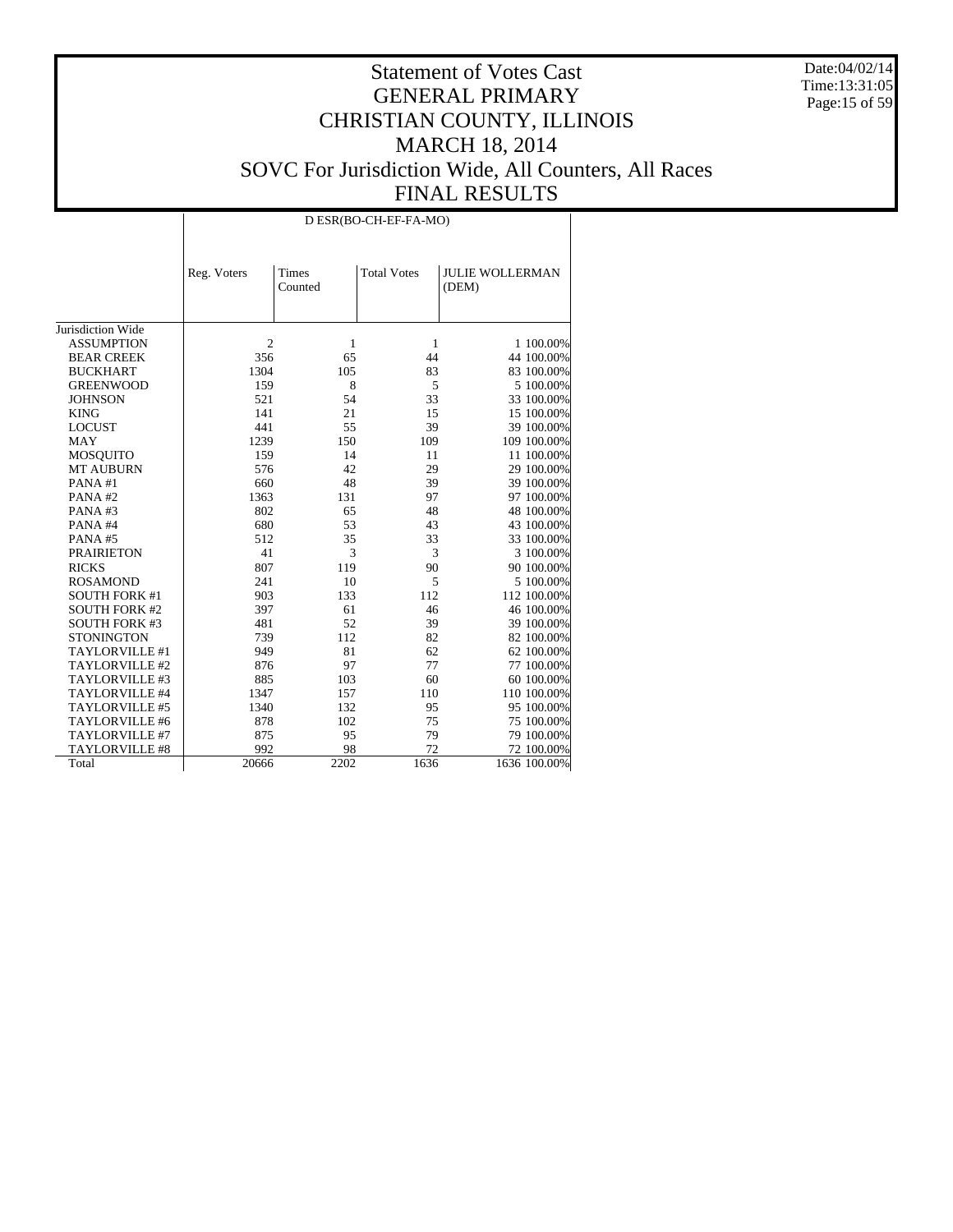Date:04/02/14 Time:13:31:05 Page:16 of 59

# Statement of Votes Cast GENERAL PRIMARY CHRISTIAN COUNTY, ILLINOIS MARCH 18, 2014 SOVC For Jurisdiction Wide, All Counters, All Races FINAL RESULTS

|                      | Reg. Voters | <b>Times</b> | <b>Total Votes</b> | DAVE REED (DEM) |        | <b>BEN CURTIN (DEM)</b> |        |
|----------------------|-------------|--------------|--------------------|-----------------|--------|-------------------------|--------|
|                      |             | Counted      |                    |                 |        |                         |        |
|                      |             |              |                    |                 |        |                         |        |
|                      |             |              |                    |                 |        |                         |        |
| Jurisdiction Wide    |             |              |                    |                 |        |                         |        |
| <b>ASSUMPTION</b>    | 903         | 52           | 73                 | 40              | 54.79% | 33                      | 45.21% |
| <b>BEAR CREEK</b>    |             |              |                    |                 |        |                         |        |
| <b>BUCKHART</b>      |             |              |                    |                 |        |                         |        |
| <b>GREENWOOD</b>     |             |              |                    |                 |        |                         |        |
| <b>JOHNSON</b>       |             |              |                    |                 |        |                         |        |
| <b>KING</b>          |             |              |                    |                 |        |                         |        |
| <b>LOCUST</b>        |             |              |                    |                 |        |                         |        |
| MAY                  | 1253        | 151          | 211                | 87              | 41.23% | 124                     | 58.77% |
| <b>MOSQUITO</b>      | 293         | 20           | 27                 | 9               | 33.33% | 18                      | 66.67% |
| <b>MT AUBURN</b>     | 697         | 43           | 53                 | 21              | 39.62% | 32                      | 60.38% |
| PANA#1               |             |              |                    |                 |        |                         |        |
| PANA#2               |             |              |                    |                 |        |                         |        |
| PANA#3               |             |              |                    |                 |        |                         |        |
| PANA#4               | 691         | 53           | 60                 | 28              | 46.67% | 32                      | 53.33% |
| PANA#5               | 523         | 35           | 49                 | 21              | 42.86% | 28                      | 57.14% |
| <b>PRAIRIETON</b>    | 335         | 14           | 16                 | 7               | 43.75% | 9                       | 56.25% |
| <b>RICKS</b>         |             |              |                    |                 |        |                         |        |
| <b>ROSAMOND</b>      |             |              |                    |                 |        |                         |        |
| <b>SOUTH FORK #1</b> |             |              |                    |                 |        |                         |        |
| <b>SOUTH FORK #2</b> |             |              |                    |                 |        |                         |        |
| <b>SOUTH FORK #3</b> |             |              |                    |                 |        |                         |        |
| <b>STONINGTON</b>    | 743         | 112          | 149                | 62              | 41.61% | 87                      | 58.39% |
| TAYLORVILLE #1       |             |              |                    |                 |        |                         |        |
| TAYLORVILLE #2       |             |              |                    |                 |        |                         |        |
| TAYLORVILLE #3       |             |              |                    |                 |        |                         |        |
| TAYLORVILLE #4       |             |              |                    |                 |        |                         |        |
| TAYLORVILLE #5       |             |              |                    |                 |        |                         |        |
| TAYLORVILLE #6       |             |              |                    |                 |        |                         |        |
| TAYLORVILLE #7       |             |              |                    |                 |        |                         |        |
| TAYLORVILLE #8       |             |              |                    |                 |        |                         |        |
| Total                | 5438        | 480          | 638                | 275             | 43.10% | 363                     | 56.90% |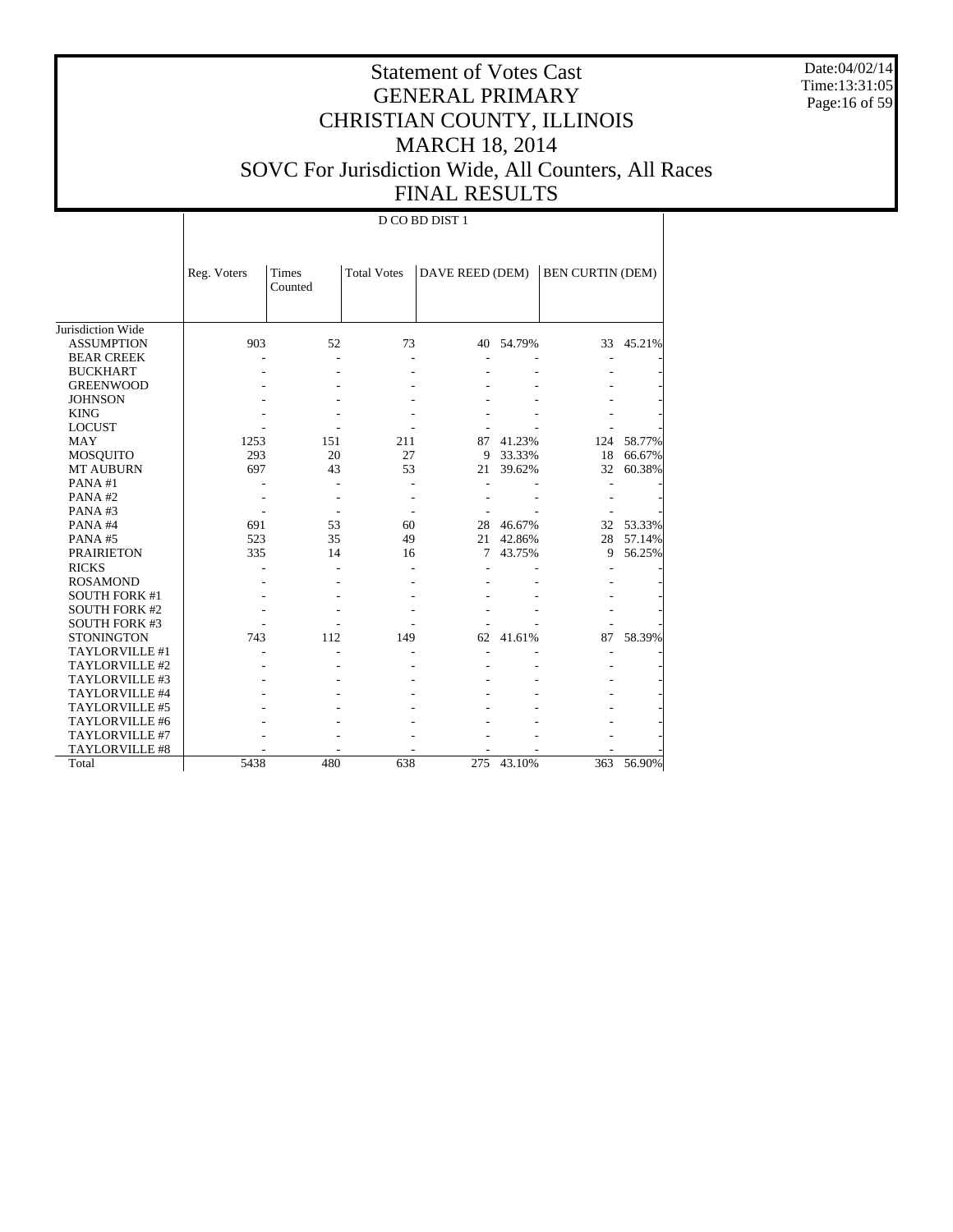Date:04/02/14 Time:13:31:05 Page:17 of 59

# Statement of Votes Cast GENERAL PRIMARY CHRISTIAN COUNTY, ILLINOIS MARCH 18, 2014 SOVC For Jurisdiction Wide, All Counters, All Races FINAL RESULTS

|                      | Reg. Voters | <b>Times</b><br>Counted | <b>Total Votes</b> | (DEM) | CHAD MICHEL |     | <b>BRECKENRIDGE</b> |
|----------------------|-------------|-------------------------|--------------------|-------|-------------|-----|---------------------|
| Jurisdiction Wide    |             |                         |                    |       |             |     |                     |
| <b>ASSUMPTION</b>    |             |                         |                    |       |             |     |                     |
| <b>BEAR CREEK</b>    |             |                         |                    |       |             |     |                     |
| <b>BUCKHART</b>      | 1307        | 105                     | 134                | 61    | 45.52%      | 73  | 54.48%              |
| <b>GREENWOOD</b>     |             |                         |                    |       |             |     |                     |
| <b>JOHNSON</b>       |             |                         |                    |       |             |     |                     |
| <b>KING</b>          |             |                         |                    |       |             |     |                     |
| <b>LOCUST</b>        |             |                         |                    |       |             |     |                     |
| MAY                  |             |                         |                    |       |             |     |                     |
| <b>MOSQUITO</b>      |             |                         |                    |       |             |     |                     |
| <b>MT AUBURN</b>     |             |                         |                    |       |             |     |                     |
| PANA#1               |             |                         |                    |       |             |     |                     |
| PANA#2               |             |                         |                    |       |             |     |                     |
| PANA#3               |             |                         |                    |       |             |     |                     |
| PANA#4               |             |                         |                    |       |             |     |                     |
| PANA#5               |             |                         |                    |       |             |     |                     |
| <b>PRAIRIETON</b>    |             |                         |                    |       |             |     |                     |
| <b>RICKS</b>         |             |                         |                    |       |             |     |                     |
| <b>ROSAMOND</b>      |             |                         |                    |       |             |     |                     |
| <b>SOUTH FORK #1</b> | 903         | 133                     | 185                | 104   | 56.22%      | 81  | 43.78%              |
| <b>SOUTH FORK #2</b> | 462         | 63                      | 89                 | 49    | 55.06%      | 40  | 44.94%              |
| <b>SOUTH FORK #3</b> | 481         | 52                      | 66                 | 40    | 60.61%      | 26  | 39.39%              |
| <b>STONINGTON</b>    |             |                         |                    |       |             |     |                     |
| TAYLORVILLE #1       |             |                         |                    |       |             |     |                     |
| TAYLORVILLE #2       |             |                         |                    |       |             |     |                     |
| TAYLORVILLE #3       |             |                         |                    |       |             |     |                     |
| TAYLORVILLE #4       | 1347        | 157                     | 213                | 99    | 46.48%      | 114 | 53.52%              |
| TAYLORVILLE #5       | 1340        | 132                     | 171                | 81    | 47.37%      | 90  | 52.63%              |
| TAYLORVILLE #6       |             |                         |                    |       |             |     |                     |
| TAYLORVILLE #7       |             |                         |                    |       |             |     |                     |
| TAYLORVILLE #8       |             |                         |                    |       |             |     |                     |
| Total                | 5840        | 642                     | 858                |       | 434 50.58%  | 424 | 49.42%              |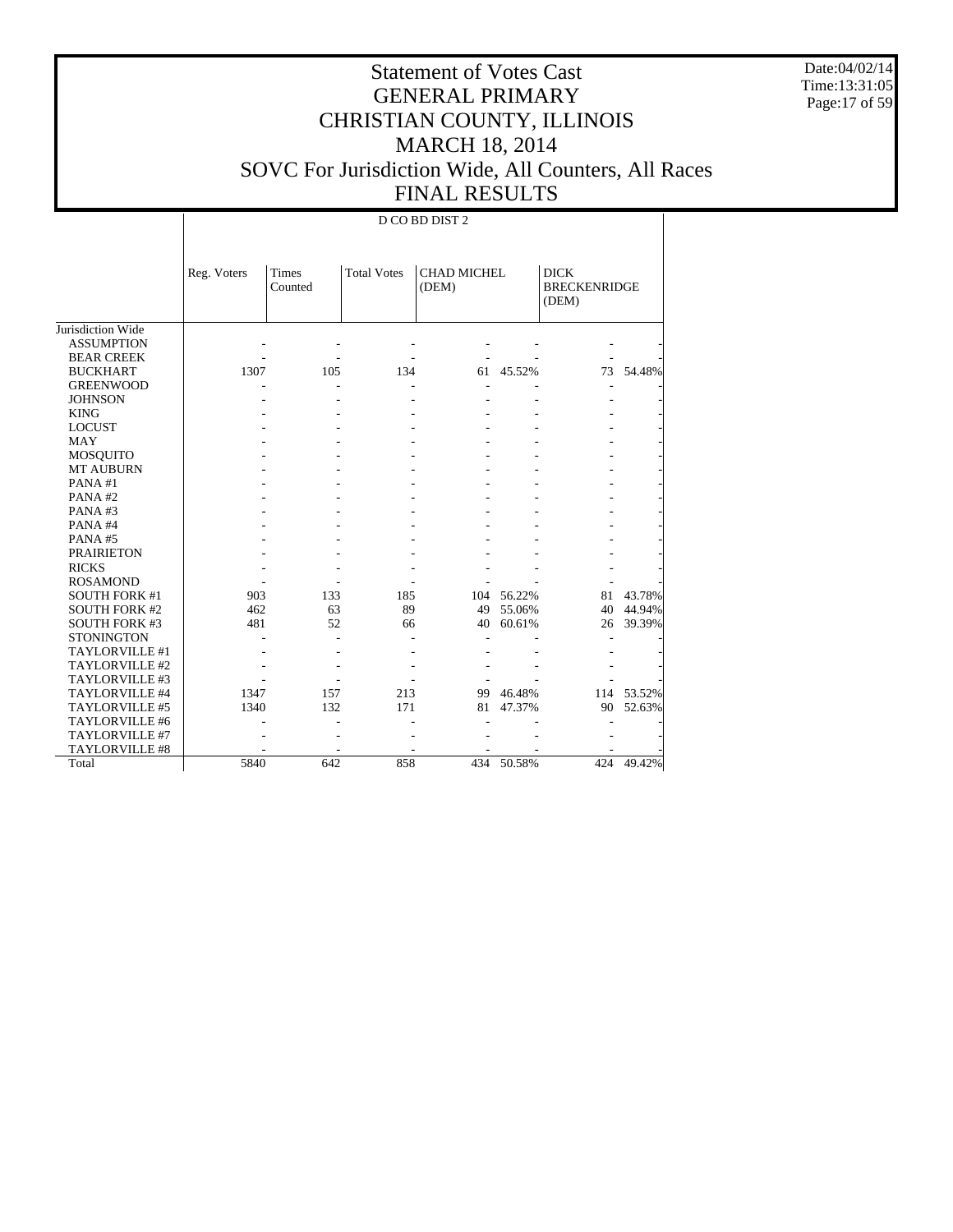Date:04/02/14 Time:13:31:05 Page:18 of 59

# Statement of Votes Cast GENERAL PRIMARY CHRISTIAN COUNTY, ILLINOIS MARCH 18, 2014 SOVC For Jurisdiction Wide, All Counters, All Races FINAL RESULTS

|                       | Reg. Voters | Times<br>Counted | <b>Total Votes</b> | MARILYN D.<br>VOGGETZER (DEM) |        | <b>AARON ALLEN</b><br>(DEM) |        |
|-----------------------|-------------|------------------|--------------------|-------------------------------|--------|-----------------------------|--------|
|                       |             |                  |                    |                               |        |                             |        |
| Jurisdiction Wide     |             |                  |                    |                               |        |                             |        |
| <b>ASSUMPTION</b>     |             |                  |                    |                               |        |                             |        |
| <b>BEAR CREEK</b>     |             |                  |                    |                               |        |                             |        |
| <b>BUCKHART</b>       |             |                  |                    |                               |        |                             |        |
| <b>GREENWOOD</b>      |             |                  |                    |                               |        |                             |        |
| <b>JOHNSON</b>        |             |                  |                    |                               |        |                             |        |
| <b>KING</b>           |             |                  |                    |                               |        |                             |        |
| <b>LOCUST</b>         |             |                  |                    |                               |        |                             |        |
| <b>MAY</b>            |             |                  |                    |                               |        |                             |        |
| <b>MOSQUITO</b>       |             |                  |                    |                               |        |                             |        |
| <b>MT AUBURN</b>      |             |                  |                    |                               |        |                             |        |
| PANA#1                |             |                  |                    |                               |        |                             |        |
| PANA#2                |             |                  |                    |                               |        |                             |        |
| PANA#3                |             |                  |                    |                               |        |                             |        |
| PANA#4                |             |                  |                    |                               |        |                             |        |
| PANA#5                |             |                  |                    |                               |        |                             |        |
| <b>PRAIRIETON</b>     |             |                  |                    |                               |        |                             |        |
| <b>RICKS</b>          |             |                  |                    |                               |        |                             |        |
| <b>ROSAMOND</b>       |             |                  |                    |                               |        |                             |        |
| <b>SOUTH FORK #1</b>  |             |                  |                    |                               |        |                             |        |
| <b>SOUTH FORK #2</b>  |             |                  |                    |                               |        |                             |        |
| <b>SOUTH FORK #3</b>  |             |                  |                    |                               |        |                             |        |
| <b>STONINGTON</b>     |             |                  |                    |                               |        |                             |        |
| TAYLORVILLE #1        | 949         | 81               | 104                | 62                            | 59.62% | 42                          | 40.38% |
| TAYLORVILLE #2        | 876         | 97               | 133                | 75                            | 56.39% | 58                          | 43.61% |
| TAYLORVILLE #3        | 885         | 103              | 130                | 70                            | 53.85% | 60                          | 46.15% |
| TAYLORVILLE #4        |             |                  |                    |                               |        |                             |        |
| TAYLORVILLE #5        |             |                  |                    |                               |        |                             |        |
| TAYLORVILLE #6        | 878         | 102              | 133                | 80                            | 60.15% | 53                          | 39.85% |
| TAYLORVILLE #7        | 875         | 95               | 120                | 74                            | 61.67% | 46                          | 38.33% |
| <b>TAYLORVILLE #8</b> | 992         | 98               | 133                | 75                            | 56.39% | 58                          | 43.61% |
| Total                 | 5455        | 576              | 753                | 436                           | 57.90% | 317                         | 42.10% |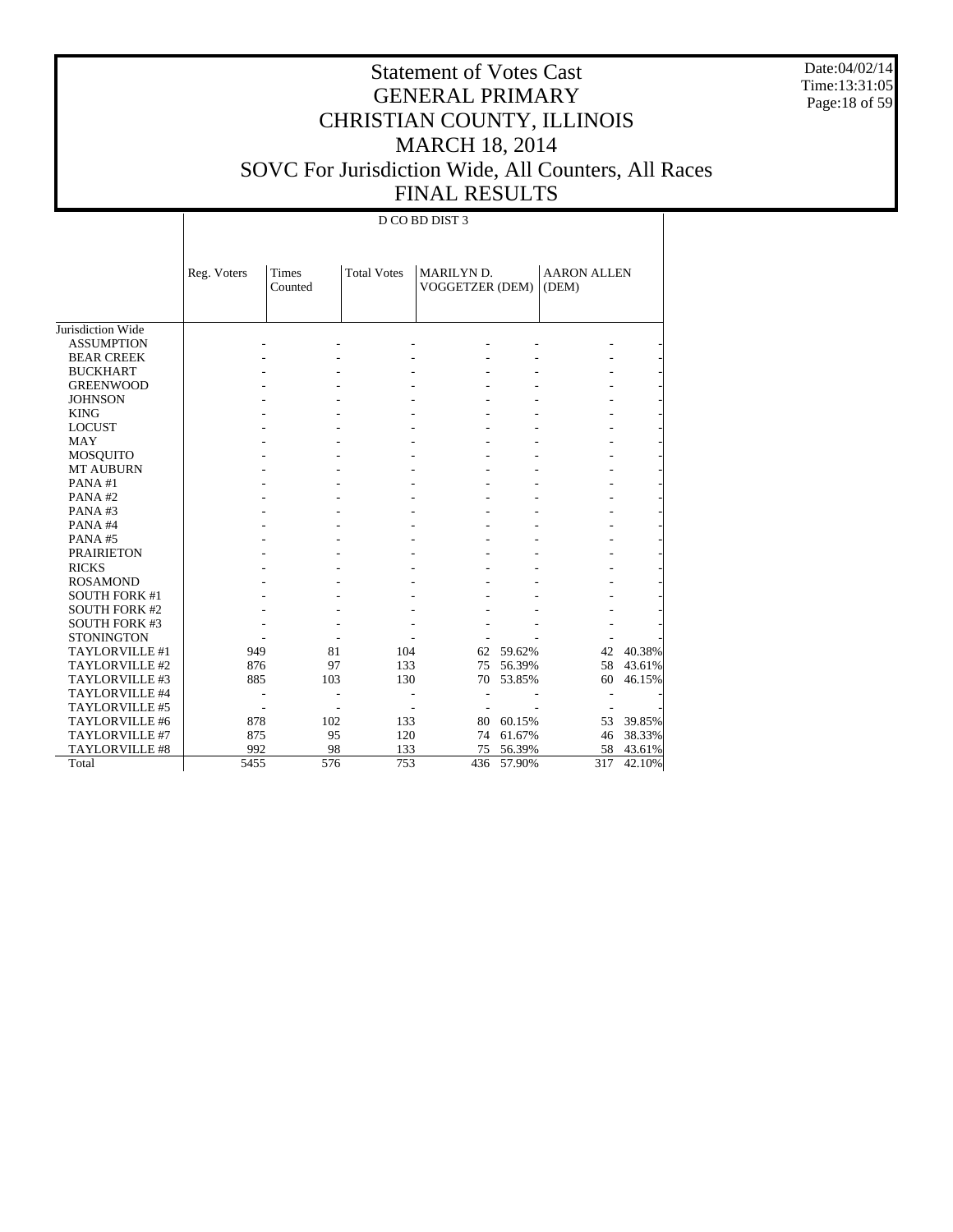Date:04/02/14 Time:13:31:05 Page:19 of 59

# Statement of Votes Cast GENERAL PRIMARY CHRISTIAN COUNTY, ILLINOIS MARCH 18, 2014 SOVC For Jurisdiction Wide, All Counters, All Races FINAL RESULTS

|                      | Reg. Voters | Times   | <b>Total Votes</b> |       |        | JOSEPH N. MARLEY   PAUL C. SCHMITZ |        |
|----------------------|-------------|---------|--------------------|-------|--------|------------------------------------|--------|
|                      |             | Counted |                    | (DEM) |        | (DEM)                              |        |
|                      |             |         |                    |       |        |                                    |        |
|                      |             |         |                    |       |        |                                    |        |
| Jurisdiction Wide    |             |         |                    |       |        |                                    |        |
| <b>ASSUMPTION</b>    |             |         |                    |       |        |                                    |        |
| <b>BEAR CREEK</b>    | 356         | 65      | 83                 | 46    | 55.42% | 37                                 | 44.58% |
| <b>BUCKHART</b>      |             |         |                    |       |        |                                    |        |
| <b>GREENWOOD</b>     | 159         | 8       | 15                 | 8     | 53.33% | 7                                  | 46.67% |
| <b>JOHNSON</b>       | 521         | 54      | 65                 | 30    | 46.15% | 35                                 | 53.85% |
| <b>KING</b>          | 141         | 21      | 24                 | 12    | 50.00% | 12                                 | 50.00% |
| <b>LOCUST</b>        | 452         | 55      | 69                 | 32    | 46.38% | 37                                 | 53.62% |
| <b>MAY</b>           |             |         |                    |       |        |                                    |        |
| <b>MOSQUITO</b>      |             |         |                    |       |        |                                    |        |
| <b>MT AUBURN</b>     |             |         |                    |       |        |                                    |        |
| PANA#1               | 660         | 48      | 67                 | 23    | 34.33% | 44                                 | 65.67% |
| PANA#2               | 1363        | 131     | 168                | 52    | 30.95% | 116                                | 69.05% |
| PANA#3               | 802         | 65      | 90                 | 32    | 35.56% | 58                                 | 64.44% |
| PANA#4               |             |         |                    |       |        |                                    |        |
| PANA#5               |             |         |                    |       |        |                                    |        |
| <b>PRAIRIETON</b>    |             |         |                    |       |        |                                    |        |
| <b>RICKS</b>         | 807         | 119     | 138                | 74    | 53.62% | 64                                 | 46.38% |
| <b>ROSAMOND</b>      | 241         | 10      | 14                 | 6     | 42.86% | 8                                  | 57.14% |
| <b>SOUTH FORK #1</b> |             |         |                    |       |        |                                    |        |
| <b>SOUTH FORK #2</b> |             |         |                    |       |        |                                    |        |
| <b>SOUTH FORK #3</b> |             |         |                    |       |        |                                    |        |
| <b>STONINGTON</b>    |             |         |                    |       |        |                                    |        |
| TAYLORVILLE #1       |             |         |                    |       |        |                                    |        |
| TAYLORVILLE #2       |             |         |                    |       |        |                                    |        |
| TAYLORVILLE #3       |             |         |                    |       |        |                                    |        |
| TAYLORVILLE #4       |             |         |                    |       |        |                                    |        |
| TAYLORVILLE #5       |             |         |                    |       |        |                                    |        |
| TAYLORVILLE #6       |             |         |                    |       |        |                                    |        |
| TAYLORVILLE #7       |             |         |                    |       |        |                                    |        |
| TAYLORVILLE #8       |             |         |                    |       |        |                                    |        |
| Total                | 5502        | 576     | 733                | 315   | 42.97% | 418                                | 57.03% |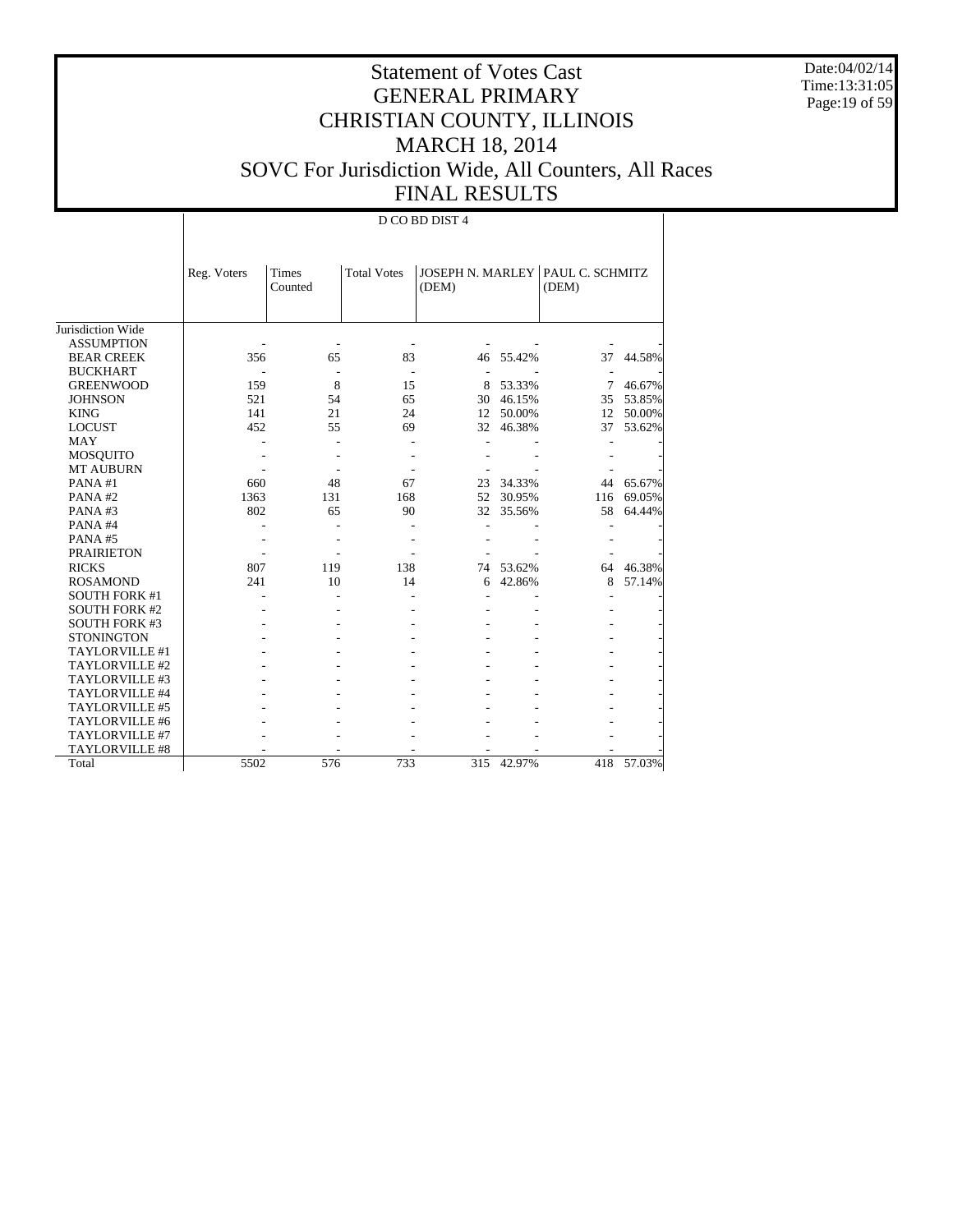Date:04/02/14 Time:13:31:05 Page:20 of 59

# Statement of Votes Cast GENERAL PRIMARY CHRISTIAN COUNTY, ILLINOIS MARCH 18, 2014 SOVC For Jurisdiction Wide, All Counters, All Races FINAL RESULTS

Τ

|                       |             |                         | <b>D BD OF REVIEW DIST 3</b> |                                |             |
|-----------------------|-------------|-------------------------|------------------------------|--------------------------------|-------------|
|                       | Reg. Voters | <b>Times</b><br>Counted | <b>Total Votes</b>           | <b>JERRY W. YOUNG</b><br>(DEM) |             |
| Jurisdiction Wide     |             |                         |                              |                                |             |
| <b>ASSUMPTION</b>     |             |                         |                              |                                |             |
| <b>BEAR CREEK</b>     |             |                         |                              |                                |             |
| <b>BUCKHART</b>       |             |                         |                              |                                |             |
| <b>GREENWOOD</b>      |             |                         |                              |                                |             |
| <b>JOHNSON</b>        |             |                         |                              |                                |             |
| <b>KING</b>           |             |                         |                              |                                |             |
| <b>LOCUST</b>         |             |                         |                              |                                |             |
| <b>MAY</b>            |             |                         |                              |                                |             |
| MOSQUITO              |             |                         |                              |                                |             |
| <b>MT AUBURN</b>      |             |                         |                              |                                |             |
| PANA#1                |             |                         |                              |                                |             |
| PANA#2                |             |                         |                              |                                |             |
| PANA#3                |             |                         |                              |                                |             |
| PANA#4                |             |                         |                              |                                |             |
| PANA#5                |             |                         |                              |                                |             |
| <b>PRAIRIETON</b>     |             |                         |                              |                                |             |
| <b>RICKS</b>          |             |                         |                              |                                |             |
| <b>ROSAMOND</b>       |             |                         |                              |                                |             |
| <b>SOUTH FORK #1</b>  | 903         | 133                     | 114                          |                                | 114 100.00% |
| <b>SOUTH FORK #2</b>  | 462         | 63                      | 49                           |                                | 49 100.00%  |
| <b>SOUTH FORK #3</b>  | 481         | 52                      | 42                           |                                | 42 100.00%  |
| <b>STONINGTON</b>     |             |                         |                              |                                |             |
| TAYLORVILLE #1        |             |                         |                              |                                |             |
| TAYLORVILLE #2        |             |                         |                              |                                |             |
| TAYLORVILLE #3        |             |                         |                              |                                |             |
| TAYLORVILLE #4        | 1347        | 157                     | 121                          |                                | 121 100.00% |
| TAYLORVILLE #5        | 1340        | 132                     | 97                           |                                | 97 100.00%  |
| TAYLORVILLE #6        | 878         | 102                     | 80                           |                                | 80 100.00%  |
| TAYLORVILLE #7        | 875         | 95                      | 78                           |                                | 78 100.00%  |
| <b>TAYLORVILLE #8</b> | 992         | 98                      | 80                           |                                | 80 100.00%  |
| Total                 | 7278        | 832                     | 661                          |                                | 661 100.00% |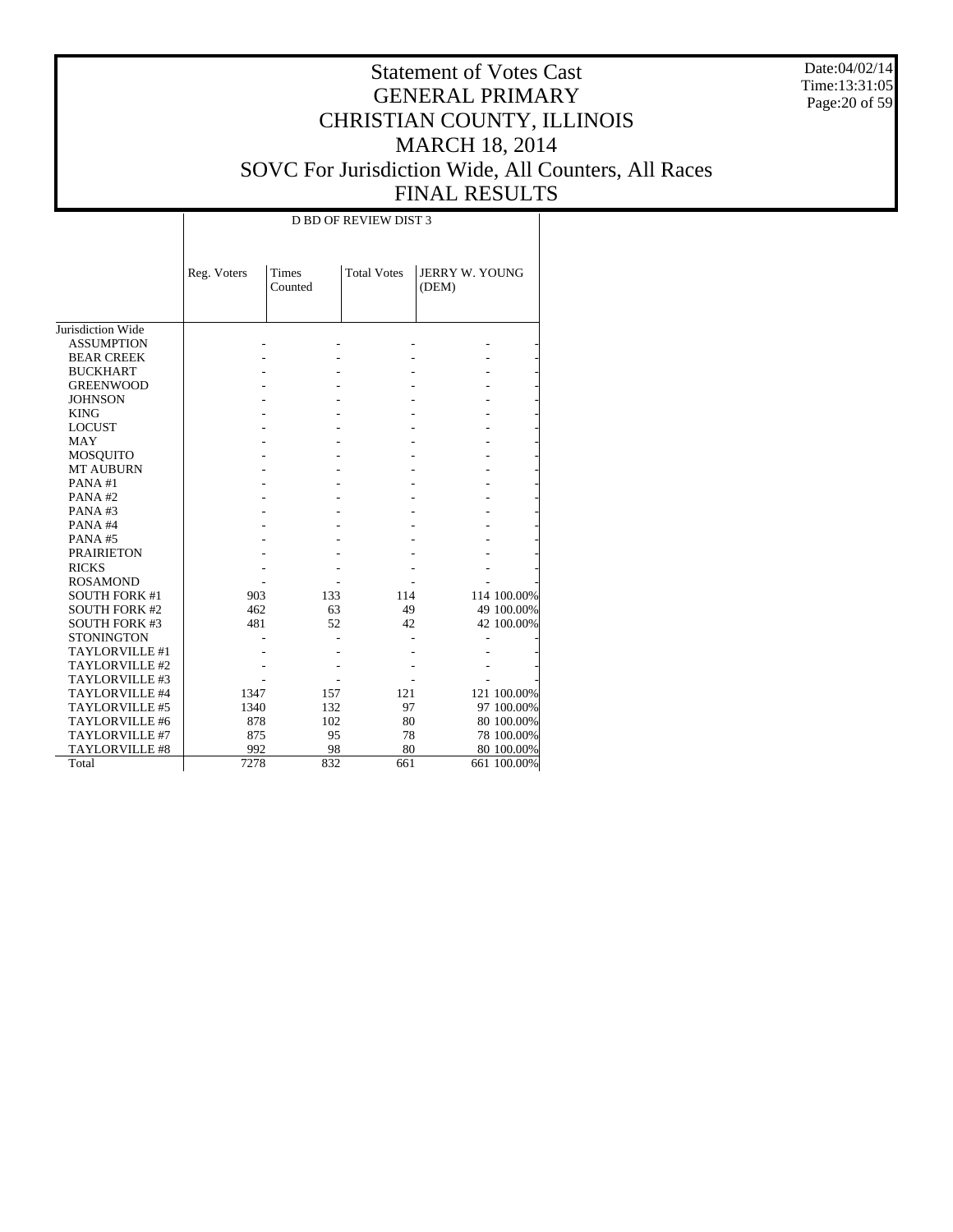Date:04/02/14 Time:13:31:05 Page:21 of 59

|                      | D CIR JUD 4TH CIR (Tungate) |                  |                    |                                |             | D ASSUMPTION COMMITTEEMAN |                    |                           |  |
|----------------------|-----------------------------|------------------|--------------------|--------------------------------|-------------|---------------------------|--------------------|---------------------------|--|
|                      | Reg. Voters                 | Times<br>Counted | <b>Total Votes</b> | <b>ERICKA SANDERS</b><br>(DEM) | Reg. Voters | Times<br>Counted          | <b>Total Votes</b> | <b>DAVE REED</b><br>(DEM) |  |
| Jurisdiction Wide    |                             |                  |                    |                                |             |                           |                    |                           |  |
| <b>ASSUMPTION</b>    | 903                         | 52               | 40                 | 40 100,00%                     | 903         | 52                        | 47                 | 47 100.00%                |  |
| <b>BEAR CREEK</b>    | 356                         | 65               | 44                 | 44 100,00%                     |             | ä,                        |                    |                           |  |
| <b>BUCKHART</b>      | 1307                        | 105              | 87                 | 87 100.00%                     |             |                           |                    |                           |  |
| <b>GREENWOOD</b>     | 159                         | 8                | 5                  | 5 100.00%                      |             |                           |                    |                           |  |
| <b>JOHNSON</b>       | 521                         | 54               | 32                 | 32 100.00%                     |             |                           |                    |                           |  |
| <b>KING</b>          | 141                         | 21               | 16                 | 16 100,00%                     |             |                           |                    |                           |  |
| <b>LOCUST</b>        | 452                         | 55               | 41                 | 41 100.00%                     |             |                           |                    |                           |  |
| <b>MAY</b>           | 1253                        | 151              | 122                | 122 100.00%                    |             |                           |                    |                           |  |
| <b>MOSQUITO</b>      | 293                         | 20               | 17                 | 17 100.00%                     |             |                           |                    |                           |  |
| <b>MT AUBURN</b>     | 697                         | 43               | 29                 | 29 100.00%                     |             |                           |                    |                           |  |
| PANA#1               | 660                         | 48               | 40                 | 40 100.00%                     |             |                           |                    |                           |  |
| PANA#2               | 1363                        | 131              | 99                 | 99 100.00%                     |             |                           |                    |                           |  |
| PANA#3               | 802                         | 65               | 49                 | 49 100.00%                     |             |                           |                    |                           |  |
| PANA#4               | 691                         | 53               | 46                 | 46 100.00%                     |             |                           |                    |                           |  |
| PANA#5               | 523                         | 35               | 32                 | 32 100.00%                     |             |                           |                    |                           |  |
| <b>PRAIRIETON</b>    | 335                         | 14               | 13                 | 13 100.00%                     |             |                           |                    |                           |  |
| <b>RICKS</b>         | 807                         | 119              | 87                 | 87 100.00%                     |             |                           |                    | ۰                         |  |
| <b>ROSAMOND</b>      | 241                         | 10               | 9                  | 9 100.00%                      |             |                           |                    |                           |  |
| <b>SOUTH FORK #1</b> | 903                         | 133              | 104                | 104 100.00%                    |             |                           |                    |                           |  |
| <b>SOUTH FORK #2</b> | 462                         | 63               | 43                 | 43 100.00%                     |             |                           |                    |                           |  |
| <b>SOUTH FORK #3</b> | 481                         | 52               | 38                 | 38 100.00%                     |             |                           |                    |                           |  |
| <b>STONINGTON</b>    | 743                         | 112              | 85                 | 85 100.00%                     |             |                           |                    |                           |  |
| TAYLORVILLE #1       | 949                         | 81               | 63                 | 63 100.00%                     |             |                           |                    |                           |  |
| TAYLORVILLE #2       | 876                         | 97               | 75                 | 75 100.00%                     |             |                           |                    |                           |  |
| TAYLORVILLE #3       | 885                         | 103              | 65                 | 65 100.00%                     |             |                           |                    |                           |  |
| TAYLORVILLE #4       | 1347                        | 157              | 122                | 122 100.00%                    |             |                           |                    |                           |  |
| TAYLORVILLE #5       | 1340                        | 132              | 97                 | 97 100,00%                     |             |                           |                    |                           |  |
| TAYLORVILLE #6       | 878                         | 102              | 73                 | 73 100,00%                     |             |                           |                    |                           |  |
| TAYLORVILLE #7       | 875                         | 95               | 78                 | 78 100.00%                     |             |                           |                    |                           |  |
| TAYLORVILLE #8       | 992                         | 98               | 80                 | 80 100.00%                     |             |                           |                    |                           |  |
| Total                | 22235                       | 2274             | 1731               | 1731 100.00%                   | 903         | $\overline{52}$           | 47                 | 47 100,00%                |  |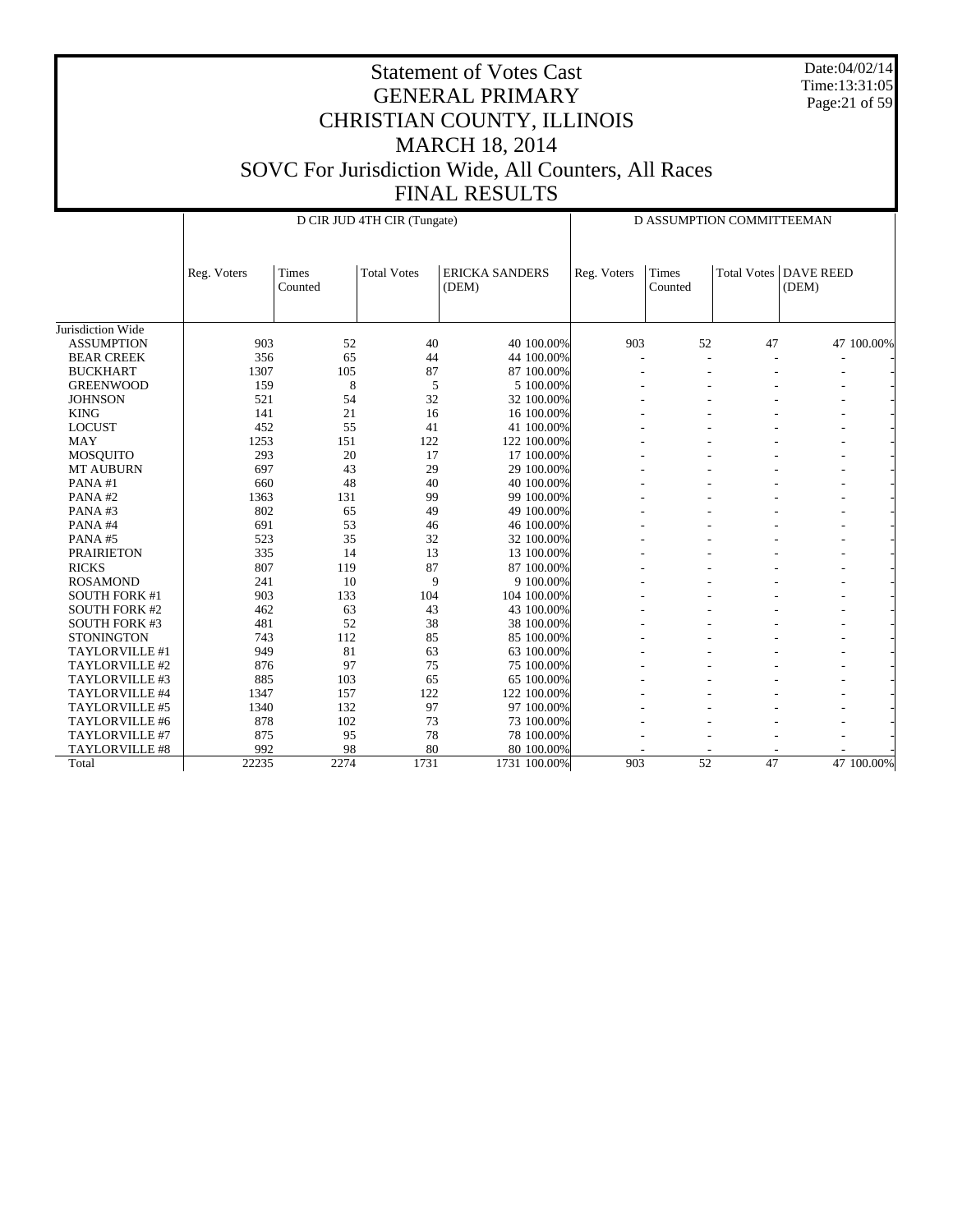Date:04/02/14 Time:13:31:05 Page:22 of 59

|                      |             |                         | D BEAR CREEK COMMITTEEMAN |                           |            | D BUCKHART COMMITTEEMAN |                  |    |                                    |            |
|----------------------|-------------|-------------------------|---------------------------|---------------------------|------------|-------------------------|------------------|----|------------------------------------|------------|
|                      | Reg. Voters | <b>Times</b><br>Counted | Total Votes   LAURA A.    | <b>WILKINSON</b><br>(DEM) |            | Reg. Voters             | Times<br>Counted |    | Total Votes   BEN DILLARD<br>(DEM) |            |
| Jurisdiction Wide    |             |                         |                           |                           |            |                         |                  |    |                                    |            |
| <b>ASSUMPTION</b>    |             |                         |                           |                           |            |                         |                  |    |                                    |            |
| <b>BEAR CREEK</b>    | 356         | 65                      | 55                        |                           | 55 100.00% |                         |                  |    |                                    |            |
| <b>BUCKHART</b>      |             |                         | $\sim$                    |                           |            | 1307                    | 105              | 93 |                                    | 93 100.00% |
| <b>GREENWOOD</b>     |             |                         |                           |                           |            |                         |                  |    |                                    |            |
| <b>JOHNSON</b>       |             |                         |                           |                           |            |                         |                  |    |                                    |            |
| <b>KING</b>          |             |                         |                           |                           |            |                         |                  |    |                                    |            |
| <b>LOCUST</b>        |             |                         |                           |                           |            |                         |                  |    |                                    |            |
| <b>MAY</b>           |             |                         |                           |                           |            |                         |                  |    |                                    |            |
| <b>MOSQUITO</b>      |             |                         |                           |                           |            |                         |                  |    |                                    |            |
| MT AUBURN            |             |                         |                           |                           |            |                         |                  |    |                                    |            |
| PANA#1               |             |                         |                           |                           |            |                         |                  |    |                                    |            |
| PANA#2               |             |                         |                           |                           |            |                         |                  |    |                                    |            |
| PANA#3               |             |                         |                           |                           |            |                         |                  |    |                                    |            |
| PANA#4               |             |                         |                           |                           |            |                         |                  |    |                                    |            |
| PANA#5               |             |                         |                           |                           |            |                         |                  |    |                                    |            |
| <b>PRAIRIETON</b>    |             |                         |                           |                           |            |                         |                  |    |                                    |            |
| <b>RICKS</b>         |             |                         |                           |                           |            |                         |                  |    |                                    |            |
| <b>ROSAMOND</b>      |             |                         |                           |                           |            |                         |                  |    |                                    |            |
| <b>SOUTH FORK #1</b> |             |                         |                           |                           |            |                         |                  |    |                                    |            |
| <b>SOUTH FORK #2</b> |             |                         |                           |                           |            |                         |                  |    |                                    |            |
| <b>SOUTH FORK #3</b> |             |                         |                           |                           |            |                         |                  |    |                                    |            |
| <b>STONINGTON</b>    |             |                         |                           |                           |            |                         |                  |    |                                    |            |
| TAYLORVILLE #1       |             |                         |                           |                           |            |                         |                  |    |                                    |            |
| TAYLORVILLE #2       |             |                         |                           |                           |            |                         |                  |    |                                    |            |
| TAYLORVILLE #3       |             |                         |                           |                           |            |                         |                  |    |                                    |            |
| TAYLORVILLE #4       |             |                         |                           |                           |            |                         |                  |    |                                    |            |
| TAYLORVILLE #5       |             |                         |                           |                           |            |                         |                  |    |                                    |            |
| TAYLORVILLE #6       |             |                         |                           |                           |            |                         |                  |    |                                    |            |
| TAYLORVILLE #7       |             |                         |                           |                           |            |                         |                  |    |                                    |            |
| TAYLORVILLE #8       |             |                         |                           |                           |            |                         |                  |    |                                    |            |
| Total                | 356         | 65                      | 55                        |                           | 55 100,00% | 1307                    | 105              | 93 |                                    | 93 100.00% |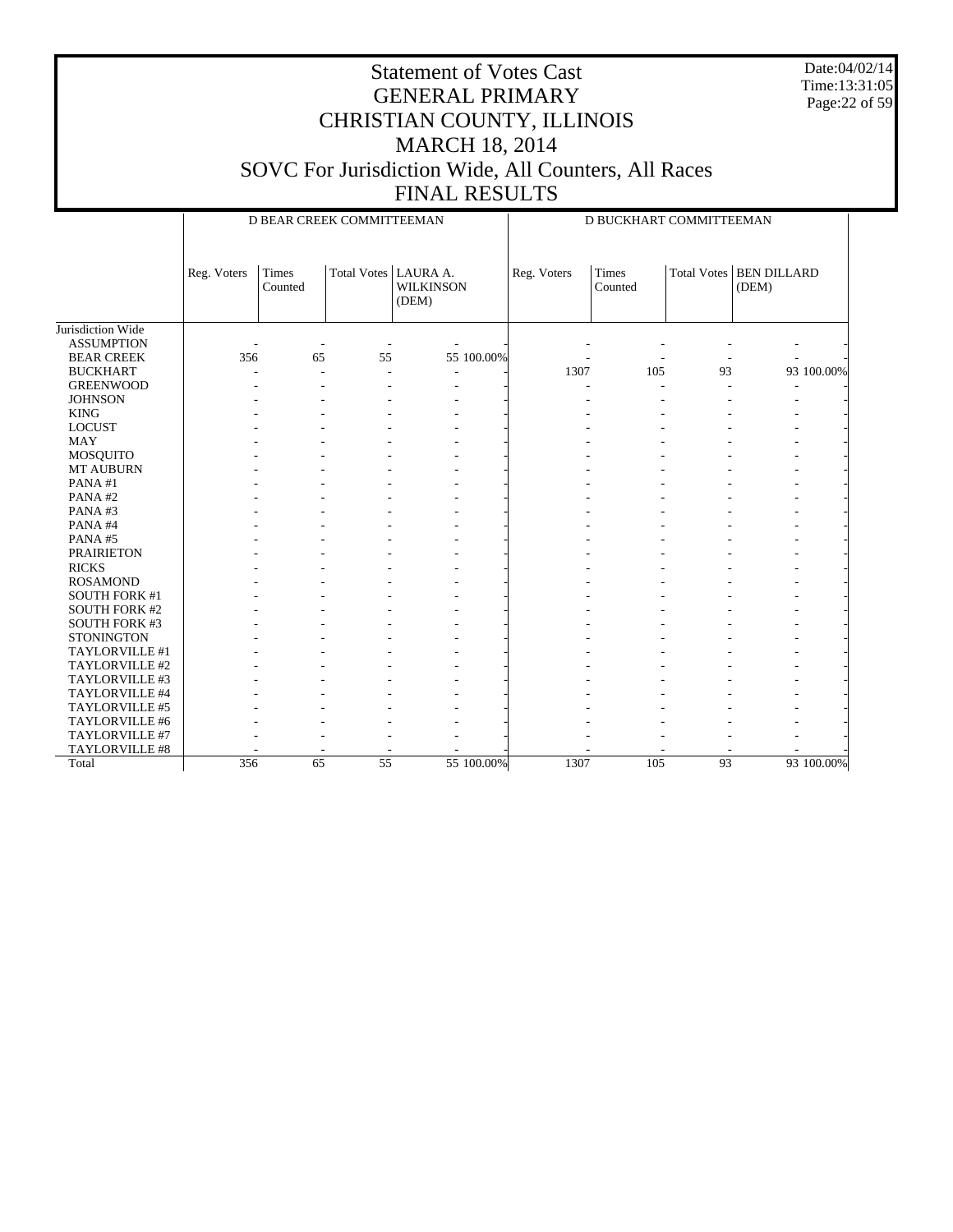Date:04/02/14 Time:13:31:05 Page:23 of 59

|                      |             |                  | D KING COMMITTEEMAN |                                            |             | D LOCUST COMMITTEEMAN |                  |    |                                         |            |
|----------------------|-------------|------------------|---------------------|--------------------------------------------|-------------|-----------------------|------------------|----|-----------------------------------------|------------|
|                      | Reg. Voters | Times<br>Counted | <b>Total Votes</b>  | <b>MARTHA</b><br><b>ZIMMERMAN</b><br>(DEM) | Reg. Voters |                       | Times<br>Counted |    | <b>Total Votes BRUCE BARRY</b><br>(DEM) |            |
| Jurisdiction Wide    |             |                  |                     |                                            |             |                       |                  |    |                                         |            |
| <b>ASSUMPTION</b>    |             |                  |                     |                                            |             |                       |                  |    |                                         |            |
| <b>BEAR CREEK</b>    |             |                  |                     |                                            |             |                       |                  |    |                                         |            |
| <b>BUCKHART</b>      |             |                  |                     |                                            |             |                       |                  |    |                                         |            |
| <b>GREENWOOD</b>     |             |                  |                     |                                            |             |                       |                  |    |                                         |            |
| <b>JOHNSON</b>       |             |                  |                     |                                            |             |                       |                  |    |                                         |            |
| <b>KING</b>          | 141         | 21               | 16                  | 16 100.00%                                 |             |                       |                  |    |                                         |            |
| <b>LOCUST</b>        |             |                  |                     |                                            |             | 452                   | 55               | 54 |                                         | 54 100.00% |
| <b>MAY</b>           |             |                  |                     |                                            |             |                       | ÷,               |    |                                         |            |
| MOSQUITO             |             |                  |                     |                                            |             |                       |                  |    |                                         |            |
| <b>MT AUBURN</b>     |             |                  |                     |                                            |             |                       |                  |    |                                         |            |
| PANA#1               |             |                  |                     |                                            |             |                       |                  |    |                                         |            |
| PANA#2               |             |                  |                     |                                            |             |                       |                  |    |                                         |            |
| PANA#3               |             |                  |                     |                                            |             |                       |                  |    |                                         |            |
| PANA#4               |             |                  |                     |                                            |             |                       |                  |    |                                         |            |
| PANA#5               |             |                  |                     |                                            |             |                       |                  |    |                                         |            |
| <b>PRAIRIETON</b>    |             |                  |                     |                                            |             |                       |                  |    |                                         |            |
| <b>RICKS</b>         |             |                  |                     |                                            |             |                       |                  |    |                                         |            |
| <b>ROSAMOND</b>      |             |                  |                     |                                            |             |                       |                  |    |                                         |            |
| <b>SOUTH FORK #1</b> |             |                  |                     |                                            |             |                       |                  |    |                                         |            |
| <b>SOUTH FORK #2</b> |             |                  |                     |                                            |             |                       |                  |    |                                         |            |
| <b>SOUTH FORK #3</b> |             |                  |                     |                                            |             |                       |                  |    |                                         |            |
| <b>STONINGTON</b>    |             |                  |                     |                                            |             |                       |                  |    |                                         |            |
| TAYLORVILLE #1       |             |                  |                     |                                            |             |                       |                  |    |                                         |            |
| TAYLORVILLE #2       |             |                  |                     |                                            |             |                       |                  |    |                                         |            |
| TAYLORVILLE #3       |             |                  |                     |                                            |             |                       |                  |    |                                         |            |
| TAYLORVILLE #4       |             |                  |                     |                                            |             |                       |                  |    |                                         |            |
| TAYLORVILLE #5       |             |                  |                     |                                            |             |                       |                  |    |                                         |            |
| TAYLORVILLE #6       |             |                  |                     |                                            |             |                       |                  |    |                                         |            |
| TAYLORVILLE #7       |             |                  |                     |                                            |             |                       |                  |    |                                         |            |
| TAYLORVILLE #8       |             |                  |                     |                                            |             |                       |                  |    |                                         |            |
| Total                | 141         | $\overline{21}$  | $\overline{16}$     | 16 100.00%                                 |             | 452                   | $\overline{55}$  | 54 |                                         | 54 100.00% |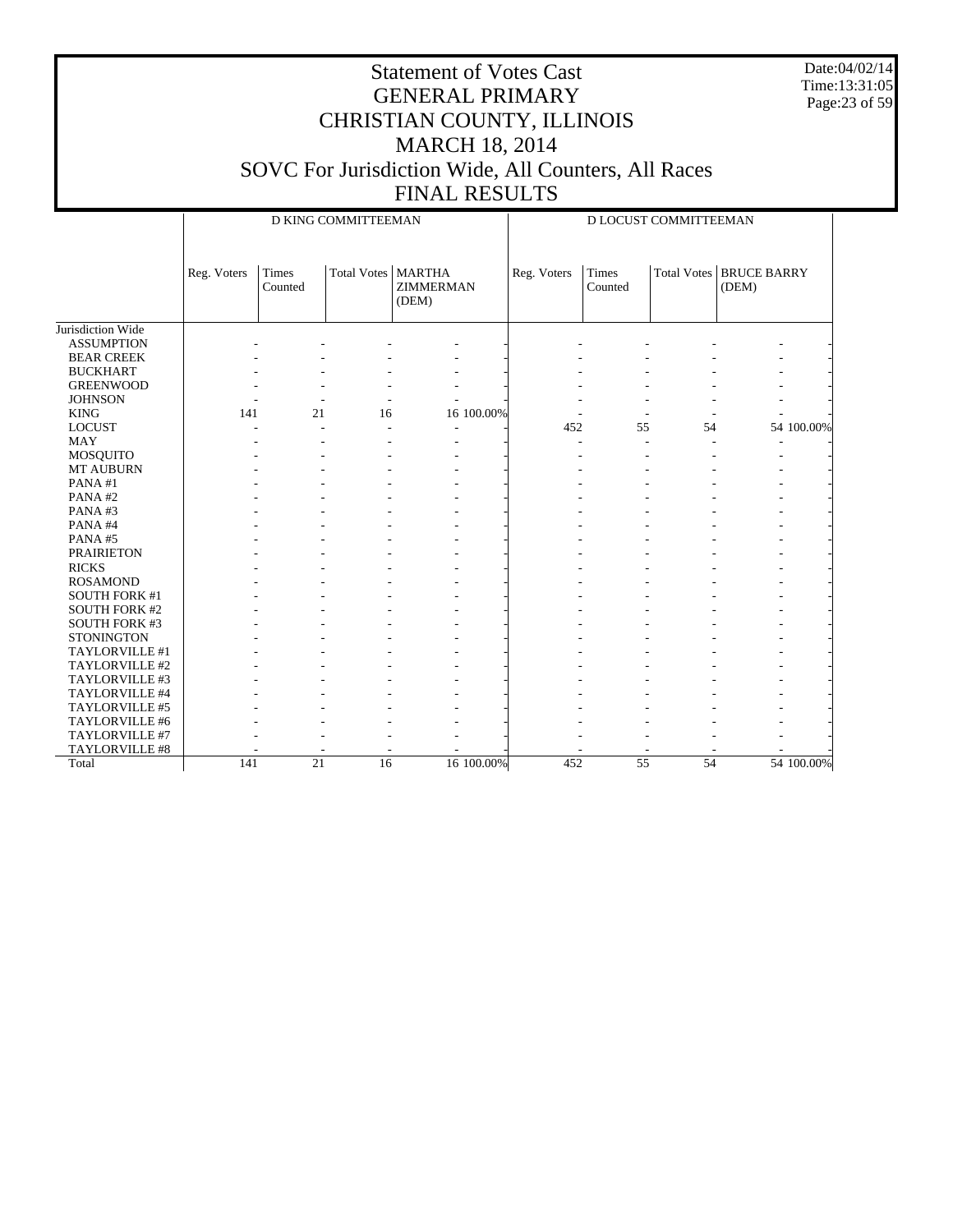Date:04/02/14 Time:13:31:05 Page:24 of 59

|                      |             |                  | D MAY COMMITTEEMAN |                         |             | D MT AUBURN COMMITTEEMAN |                    |                                            |  |  |
|----------------------|-------------|------------------|--------------------|-------------------------|-------------|--------------------------|--------------------|--------------------------------------------|--|--|
|                      | Reg. Voters | Times<br>Counted | <b>Total Votes</b> | <b>BEN CURTIN (DEM)</b> | Reg. Voters | Times<br>Counted         | <b>Total Votes</b> | <b>WYATT</b><br><b>HOHENSTEIN</b><br>(DEM) |  |  |
| Jurisdiction Wide    |             |                  |                    |                         |             |                          |                    |                                            |  |  |
| <b>ASSUMPTION</b>    |             |                  |                    |                         |             |                          |                    |                                            |  |  |
| <b>BEAR CREEK</b>    |             |                  |                    |                         |             |                          |                    |                                            |  |  |
| <b>BUCKHART</b>      |             |                  |                    |                         |             |                          |                    |                                            |  |  |
| <b>GREENWOOD</b>     |             |                  |                    |                         |             |                          |                    |                                            |  |  |
| <b>JOHNSON</b>       |             |                  |                    |                         |             |                          |                    |                                            |  |  |
| <b>KING</b>          |             |                  |                    |                         |             |                          |                    |                                            |  |  |
| <b>LOCUST</b>        |             |                  |                    |                         |             |                          |                    |                                            |  |  |
| <b>MAY</b>           | 1253        | 151              | 127                | 127 100.00%             |             |                          |                    |                                            |  |  |
| MOSQUITO             |             |                  |                    |                         |             |                          |                    |                                            |  |  |
| <b>MT AUBURN</b>     |             |                  |                    |                         | 697         | 43                       | 42                 | 42 100.00%                                 |  |  |
| PANA#1               |             |                  |                    |                         |             |                          |                    |                                            |  |  |
| PANA#2               |             |                  |                    |                         |             |                          |                    |                                            |  |  |
| PANA#3               |             |                  |                    |                         |             |                          |                    |                                            |  |  |
| PANA#4               |             |                  |                    |                         |             |                          |                    |                                            |  |  |
| PANA#5               |             |                  |                    |                         |             |                          |                    |                                            |  |  |
| <b>PRAIRIETON</b>    |             |                  |                    |                         |             |                          |                    |                                            |  |  |
| <b>RICKS</b>         |             |                  |                    |                         |             |                          |                    |                                            |  |  |
| <b>ROSAMOND</b>      |             |                  |                    |                         |             |                          |                    |                                            |  |  |
| <b>SOUTH FORK #1</b> |             |                  |                    |                         |             |                          |                    |                                            |  |  |
| <b>SOUTH FORK #2</b> |             |                  |                    |                         |             |                          |                    |                                            |  |  |
| <b>SOUTH FORK #3</b> |             |                  |                    |                         |             |                          |                    |                                            |  |  |
| <b>STONINGTON</b>    |             |                  |                    |                         |             |                          |                    |                                            |  |  |
| TAYLORVILLE #1       |             |                  |                    |                         |             |                          |                    |                                            |  |  |
| TAYLORVILLE #2       |             |                  |                    |                         |             |                          |                    |                                            |  |  |
| TAYLORVILLE #3       |             |                  |                    |                         |             |                          |                    |                                            |  |  |
| TAYLORVILLE #4       |             |                  |                    |                         |             |                          |                    |                                            |  |  |
| TAYLORVILLE #5       |             |                  |                    |                         |             |                          |                    |                                            |  |  |
| TAYLORVILLE #6       |             |                  |                    |                         |             |                          |                    |                                            |  |  |
| TAYLORVILLE #7       |             |                  |                    |                         |             |                          |                    |                                            |  |  |
| TAYLORVILLE #8       |             |                  |                    |                         |             |                          |                    |                                            |  |  |
| Total                | 1253        | 151              | 127                | 127 100.00%             | 697         | 43                       | $\overline{42}$    | 42 100.00%                                 |  |  |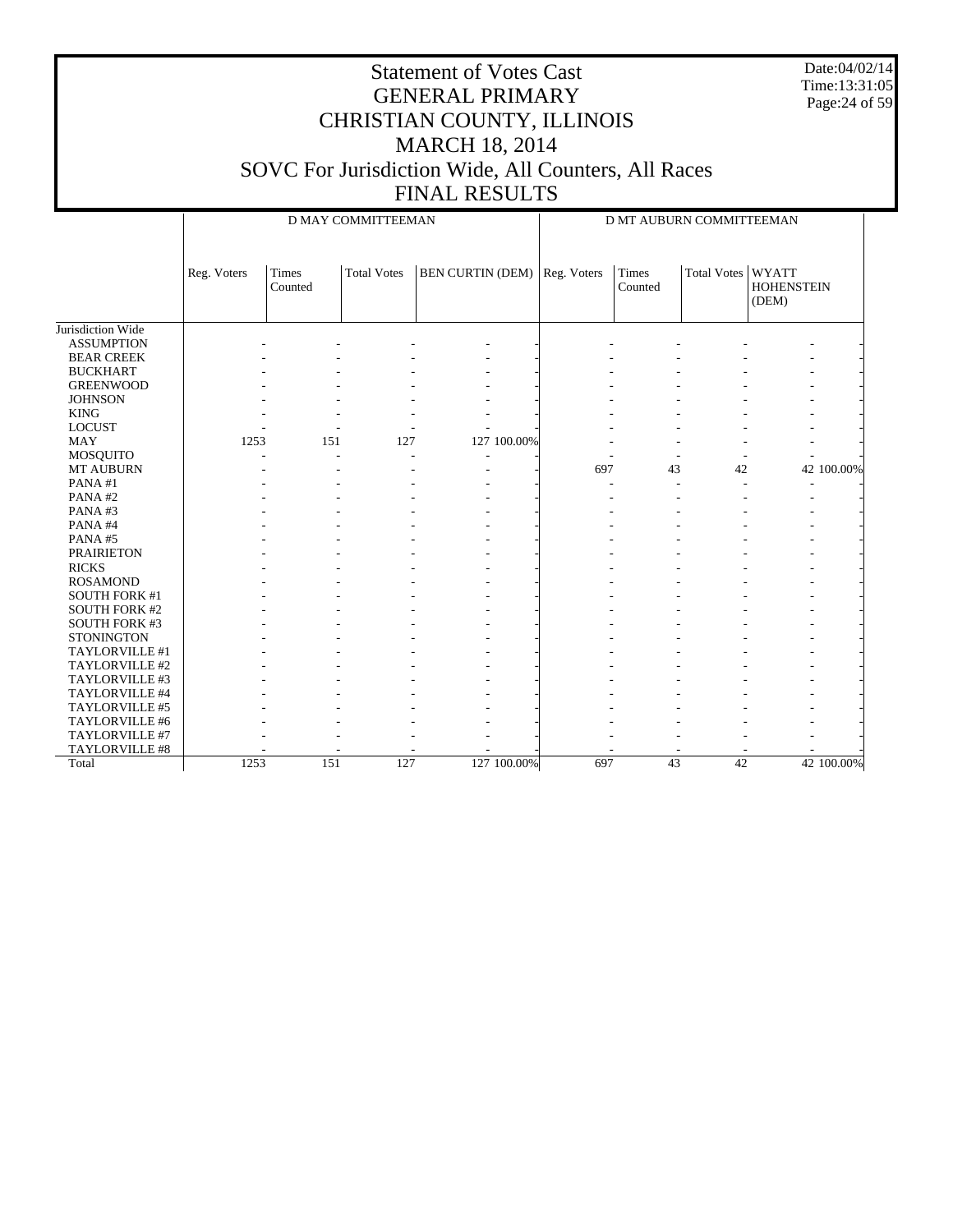Date:04/02/14 Time:13:31:05 Page:25 of 59

|                       |             |                          | D PANA #1 COMMITTEEMAN |                                   |             | D PANA #2 COMMITTEEMAN   |                    |                          |  |  |
|-----------------------|-------------|--------------------------|------------------------|-----------------------------------|-------------|--------------------------|--------------------|--------------------------|--|--|
|                       | Reg. Voters | Times<br>Counted         |                        | Total Votes STEVEN SIPES<br>(DEM) | Reg. Voters | Times<br>Counted         | <b>Total Votes</b> | PAUL C. SCHMITZ<br>(DEM) |  |  |
| Jurisdiction Wide     |             |                          |                        |                                   |             |                          |                    |                          |  |  |
| <b>ASSUMPTION</b>     |             |                          |                        |                                   |             |                          |                    |                          |  |  |
| <b>BEAR CREEK</b>     |             |                          |                        |                                   |             |                          |                    |                          |  |  |
| <b>BUCKHART</b>       |             |                          |                        |                                   |             |                          |                    |                          |  |  |
| <b>GREENWOOD</b>      |             |                          |                        |                                   |             |                          |                    |                          |  |  |
| <b>JOHNSON</b>        |             |                          |                        |                                   |             |                          |                    |                          |  |  |
| <b>KING</b>           |             |                          |                        |                                   |             |                          |                    |                          |  |  |
| <b>LOCUST</b>         |             |                          |                        |                                   |             |                          |                    |                          |  |  |
| <b>MAY</b>            |             |                          |                        |                                   |             |                          |                    |                          |  |  |
| <b>MOSQUITO</b>       |             |                          |                        |                                   |             |                          |                    |                          |  |  |
| <b>MT AUBURN</b>      |             |                          |                        |                                   |             |                          |                    |                          |  |  |
| PANA#1                | 660         | 48                       | 41                     | 41 100.00%                        |             | ÷.                       |                    |                          |  |  |
| PANA#2                |             |                          |                        |                                   | 1363        | 131                      | 110                | 110 100.00%              |  |  |
| PANA#3                |             |                          |                        |                                   |             | $\overline{\phantom{a}}$ |                    |                          |  |  |
| PANA#4                |             |                          |                        |                                   |             |                          |                    |                          |  |  |
| PANA#5                |             |                          |                        |                                   |             |                          |                    |                          |  |  |
| <b>PRAIRIETON</b>     |             |                          |                        |                                   |             |                          |                    |                          |  |  |
| <b>RICKS</b>          |             |                          |                        |                                   |             |                          |                    |                          |  |  |
| <b>ROSAMOND</b>       |             |                          |                        |                                   |             |                          |                    |                          |  |  |
| <b>SOUTH FORK #1</b>  |             |                          |                        |                                   |             |                          |                    |                          |  |  |
| <b>SOUTH FORK #2</b>  |             |                          |                        |                                   |             |                          |                    |                          |  |  |
| <b>SOUTH FORK #3</b>  |             |                          |                        |                                   |             |                          |                    |                          |  |  |
| <b>STONINGTON</b>     |             |                          |                        |                                   |             |                          |                    |                          |  |  |
| TAYLORVILLE #1        |             |                          |                        |                                   |             |                          |                    |                          |  |  |
| TAYLORVILLE #2        |             |                          |                        |                                   |             |                          |                    |                          |  |  |
| TAYLORVILLE #3        |             |                          |                        |                                   |             |                          |                    |                          |  |  |
| TAYLORVILLE #4        |             |                          |                        |                                   |             |                          |                    |                          |  |  |
| TAYLORVILLE #5        |             |                          |                        |                                   |             |                          |                    |                          |  |  |
| TAYLORVILLE #6        |             |                          |                        |                                   |             |                          |                    |                          |  |  |
| TAYLORVILLE #7        |             |                          |                        |                                   |             |                          |                    |                          |  |  |
| <b>TAYLORVILLE #8</b> |             | $\overline{\phantom{a}}$ |                        |                                   |             |                          |                    |                          |  |  |
| Total                 | 660         | $\overline{48}$          | 41                     | 41 100.00%                        | 1363        | 131                      | 110                | 110 100.00%              |  |  |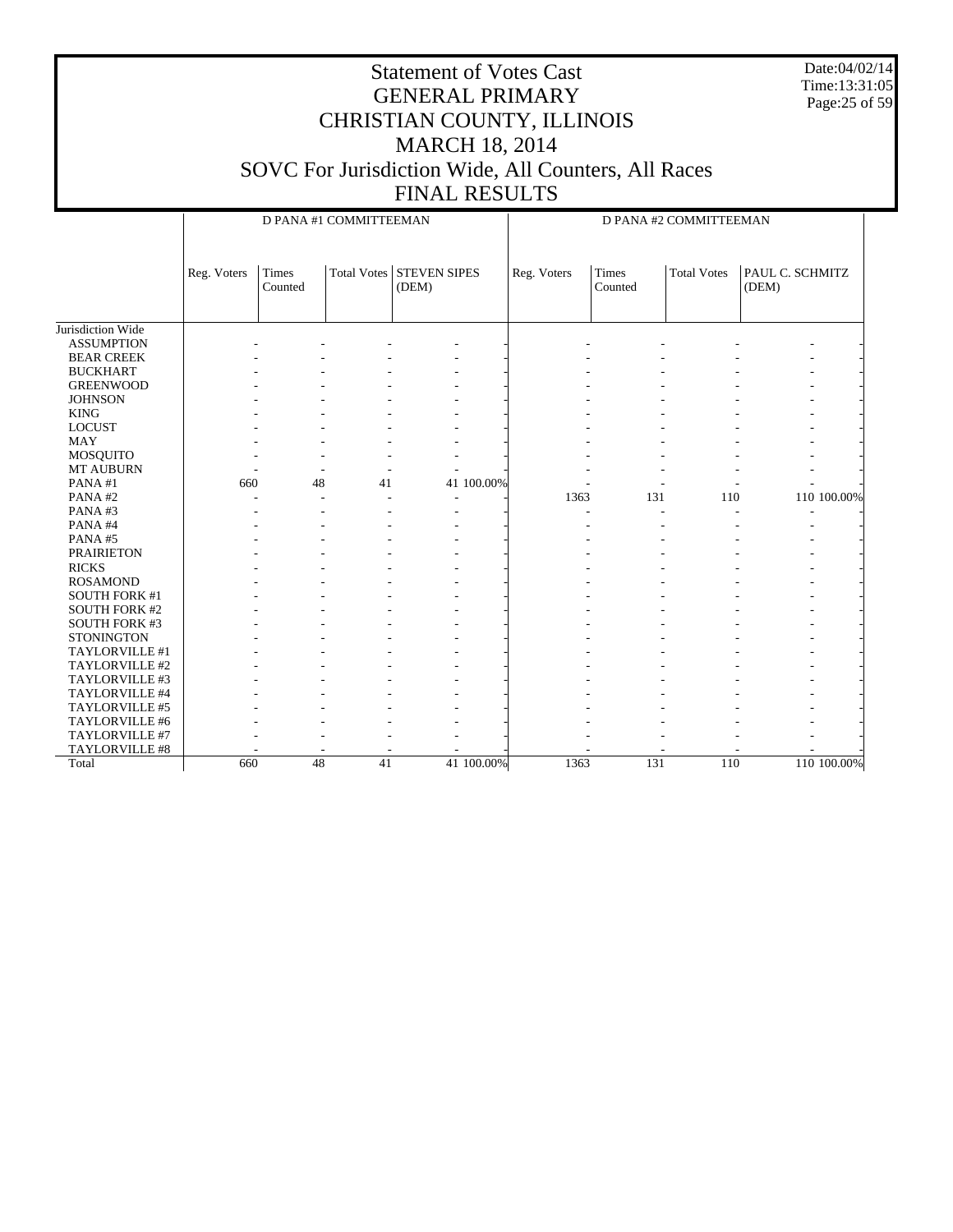Date:04/02/14 Time:13:31:05 Page:26 of 59

|                      |             |                  | D PANA #4 COMMITTEEMAN |                                       | D PANA #5 COMMITTEEMAN |                         |        |                                         |  |
|----------------------|-------------|------------------|------------------------|---------------------------------------|------------------------|-------------------------|--------|-----------------------------------------|--|
|                      | Reg. Voters | Times<br>Counted |                        | Total Votes   JAMES A. DEERE<br>(DEM) | Reg. Voters            | <b>Times</b><br>Counted |        | Total Votes   HARLEY T.<br>FOSTER (DEM) |  |
| Jurisdiction Wide    |             |                  |                        |                                       |                        |                         |        |                                         |  |
| <b>ASSUMPTION</b>    |             |                  |                        |                                       |                        |                         |        |                                         |  |
| <b>BEAR CREEK</b>    |             |                  |                        |                                       |                        |                         |        |                                         |  |
| <b>BUCKHART</b>      |             |                  |                        |                                       |                        |                         |        |                                         |  |
| <b>GREENWOOD</b>     |             |                  |                        |                                       |                        |                         |        |                                         |  |
| <b>JOHNSON</b>       |             |                  |                        |                                       |                        |                         |        |                                         |  |
| <b>KING</b>          |             |                  |                        |                                       |                        |                         |        |                                         |  |
| <b>LOCUST</b>        |             |                  |                        |                                       |                        |                         |        |                                         |  |
| <b>MAY</b>           |             |                  |                        |                                       |                        |                         |        |                                         |  |
| MOSQUITO             |             |                  |                        |                                       |                        |                         |        |                                         |  |
| MT AUBURN            |             |                  |                        |                                       |                        |                         |        |                                         |  |
| PANA#1               |             |                  |                        |                                       |                        |                         |        |                                         |  |
| PANA#2               |             |                  |                        |                                       |                        |                         |        |                                         |  |
| PANA#3               |             | ٠                | ٠                      |                                       |                        |                         |        |                                         |  |
| PANA#4               | 691         | 53               | 47                     | 47 100.00%                            |                        |                         | ÷,     |                                         |  |
| PANA#5               |             |                  | ÷.                     | ÷                                     | 523                    | 35                      | 34     | 34 100.00%                              |  |
| <b>PRAIRIETON</b>    |             |                  |                        |                                       |                        |                         | ٠<br>٠ |                                         |  |
| <b>RICKS</b>         |             |                  |                        | ٠                                     |                        |                         | ٠      |                                         |  |
| <b>ROSAMOND</b>      |             |                  |                        | ٠                                     |                        |                         |        |                                         |  |
| <b>SOUTH FORK #1</b> |             |                  |                        |                                       |                        |                         |        |                                         |  |
| <b>SOUTH FORK #2</b> |             |                  |                        |                                       |                        |                         |        |                                         |  |
| <b>SOUTH FORK #3</b> |             |                  |                        |                                       |                        |                         |        |                                         |  |
| <b>STONINGTON</b>    |             |                  |                        |                                       |                        |                         |        |                                         |  |
| TAYLORVILLE #1       |             |                  |                        |                                       |                        |                         |        |                                         |  |
| TAYLORVILLE #2       |             |                  |                        |                                       |                        |                         |        |                                         |  |
| TAYLORVILLE #3       |             |                  |                        |                                       |                        |                         |        |                                         |  |
| TAYLORVILLE #4       |             |                  |                        |                                       |                        |                         |        |                                         |  |
| TAYLORVILLE #5       |             |                  |                        |                                       |                        |                         |        |                                         |  |
| TAYLORVILLE #6       |             |                  |                        |                                       |                        |                         |        |                                         |  |
| TAYLORVILLE #7       |             |                  |                        |                                       |                        |                         |        |                                         |  |
| TAYLORVILLE #8       |             |                  |                        |                                       |                        |                         |        |                                         |  |
| Total                | 691         | $\overline{53}$  | 47                     | 47 100.00%                            | 523                    | 35                      | 34     | 34 100,00%                              |  |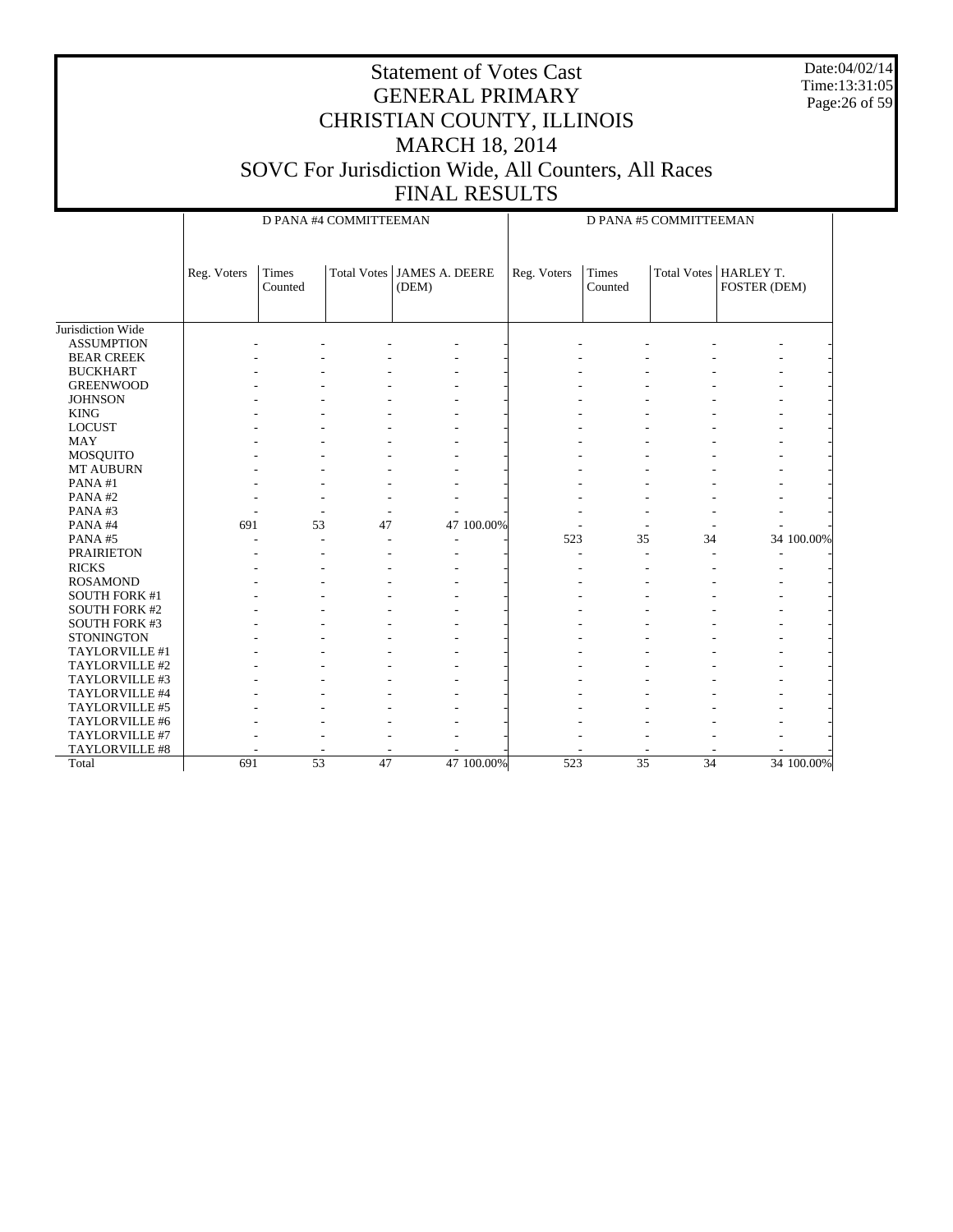Date:04/02/14 Time:13:31:06 Page:27 of 59

|                      |             |                  | D SOUTH FORK #1 COMMITTEEMAN |                               | D SOUTH FORK #2 COMMITTEEMAN |                  |                 |                                |  |
|----------------------|-------------|------------------|------------------------------|-------------------------------|------------------------------|------------------|-----------------|--------------------------------|--|
|                      |             |                  |                              |                               |                              |                  |                 |                                |  |
|                      | Reg. Voters | Times<br>Counted | <b>Total Votes</b>           | <b>VINCENT A POP</b><br>(DEM) | Reg. Voters                  | Times<br>Counted | Total Votes     | <b>BRIAN L WILBUR</b><br>(DEM) |  |
|                      |             |                  |                              |                               |                              |                  |                 |                                |  |
| Jurisdiction Wide    |             |                  |                              |                               |                              |                  |                 |                                |  |
| <b>ASSUMPTION</b>    |             |                  |                              |                               |                              |                  |                 |                                |  |
| <b>BEAR CREEK</b>    |             |                  |                              |                               |                              |                  |                 |                                |  |
| <b>BUCKHART</b>      |             |                  |                              |                               |                              |                  |                 |                                |  |
| <b>GREENWOOD</b>     |             |                  |                              |                               |                              |                  |                 |                                |  |
| <b>JOHNSON</b>       |             |                  |                              |                               |                              |                  |                 |                                |  |
| <b>KING</b>          |             |                  |                              |                               |                              |                  |                 |                                |  |
| <b>LOCUST</b>        |             |                  |                              |                               |                              |                  |                 |                                |  |
| <b>MAY</b>           |             |                  |                              |                               |                              |                  |                 |                                |  |
| <b>MOSQUITO</b>      |             |                  |                              |                               |                              |                  |                 |                                |  |
| MT AUBURN            |             |                  |                              |                               |                              |                  |                 |                                |  |
| PANA#1               |             |                  |                              |                               |                              |                  |                 |                                |  |
| PANA#2               |             |                  |                              |                               |                              |                  |                 |                                |  |
| PANA#3               |             |                  |                              |                               |                              |                  |                 |                                |  |
| PANA#4               |             |                  |                              |                               |                              |                  |                 |                                |  |
| PANA#5               |             |                  |                              |                               |                              |                  |                 |                                |  |
| <b>PRAIRIETON</b>    |             |                  |                              |                               |                              |                  |                 |                                |  |
| <b>RICKS</b>         |             |                  |                              |                               |                              |                  |                 |                                |  |
| <b>ROSAMOND</b>      |             |                  |                              |                               |                              |                  |                 |                                |  |
| <b>SOUTH FORK #1</b> | 903         | 133              | 117                          | 117 100.00%                   |                              |                  |                 |                                |  |
| <b>SOUTH FORK #2</b> |             |                  |                              |                               | 462                          | 63               | 52              | 52 100.00%                     |  |
| <b>SOUTH FORK #3</b> |             |                  |                              |                               |                              |                  |                 |                                |  |
| <b>STONINGTON</b>    |             |                  |                              |                               |                              |                  |                 |                                |  |
| TAYLORVILLE #1       |             |                  |                              |                               |                              |                  |                 |                                |  |
| TAYLORVILLE #2       |             |                  |                              |                               |                              |                  |                 |                                |  |
| TAYLORVILLE #3       |             |                  |                              |                               |                              |                  |                 |                                |  |
| TAYLORVILLE #4       |             |                  |                              |                               |                              |                  |                 |                                |  |
| TAYLORVILLE #5       |             |                  |                              |                               |                              |                  |                 |                                |  |
| TAYLORVILLE #6       |             |                  |                              |                               |                              |                  |                 |                                |  |
| TAYLORVILLE #7       |             |                  |                              |                               |                              |                  |                 |                                |  |
| TAYLORVILLE #8       |             |                  |                              |                               |                              |                  |                 |                                |  |
| Total                | 903         | 133              | 117                          | 117 100.00%                   | 462                          | 63               | $\overline{52}$ | 52 100.00%                     |  |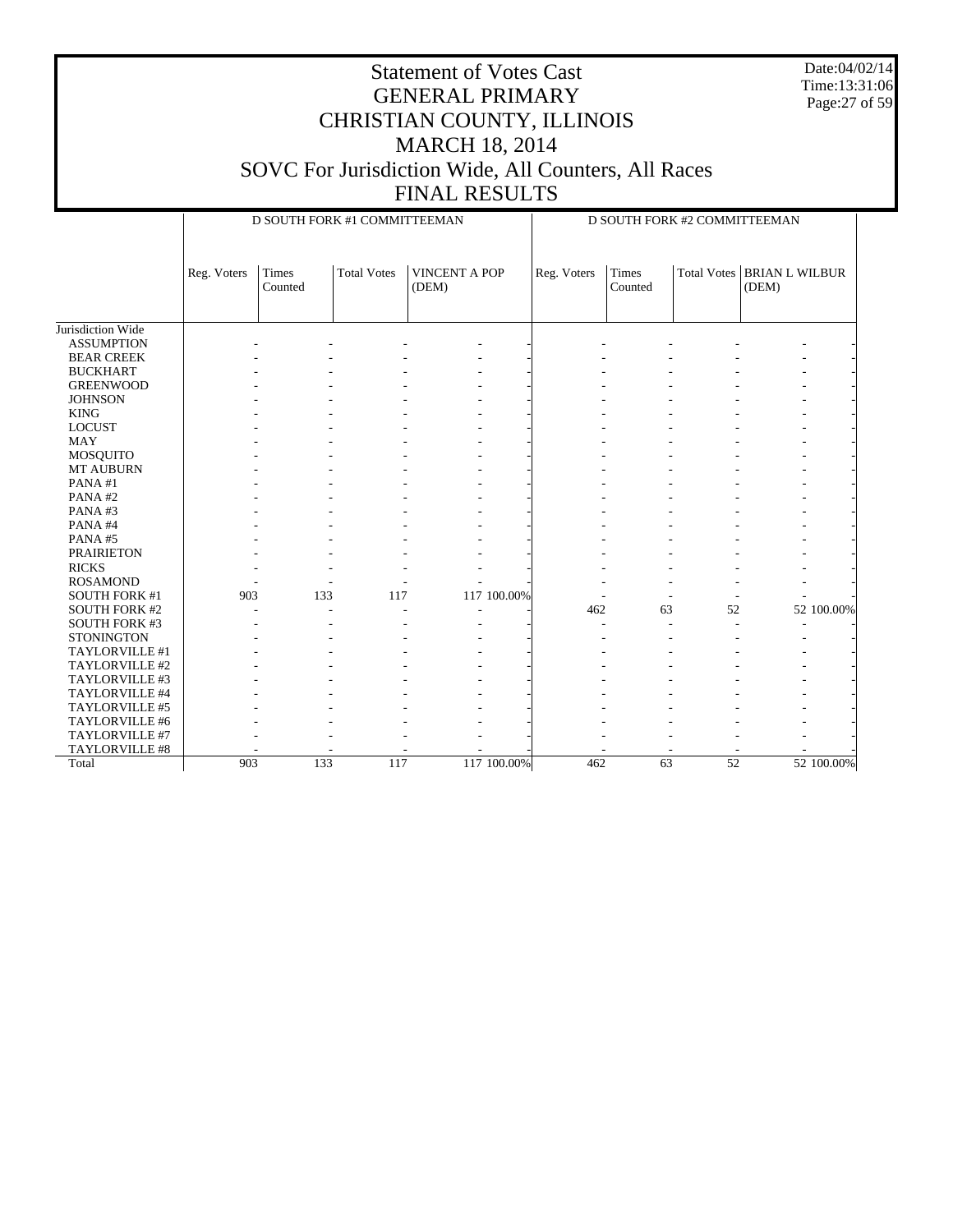Date:04/02/14 Time:13:31:06 Page:28 of 59

|                      |             | D SOUTH FORK #3 COMMITTEEMAN |                    |                                                | D STONINGTON COMMITTEEMAN |                         |                    |                              |             |  |
|----------------------|-------------|------------------------------|--------------------|------------------------------------------------|---------------------------|-------------------------|--------------------|------------------------------|-------------|--|
|                      | Reg. Voters | Times<br>Counted             | <b>Total Votes</b> | <b>TERRY LEE</b><br><b>WORKMAN SR</b><br>(DEM) | Reg. Voters               | <b>Times</b><br>Counted | <b>Total Votes</b> | <b>RYAN MARUCCO</b><br>(DEM) |             |  |
| Jurisdiction Wide    |             |                              |                    |                                                |                           |                         |                    |                              |             |  |
| <b>ASSUMPTION</b>    |             |                              |                    |                                                |                           |                         |                    |                              |             |  |
| <b>BEAR CREEK</b>    |             |                              |                    |                                                |                           |                         |                    |                              |             |  |
| <b>BUCKHART</b>      |             |                              |                    |                                                |                           |                         |                    |                              |             |  |
| <b>GREENWOOD</b>     |             |                              |                    |                                                |                           |                         |                    |                              |             |  |
| <b>JOHNSON</b>       |             |                              |                    |                                                |                           |                         |                    |                              |             |  |
| <b>KING</b>          |             |                              |                    |                                                |                           |                         |                    |                              |             |  |
| <b>LOCUST</b>        |             |                              |                    |                                                |                           |                         |                    |                              |             |  |
| <b>MAY</b>           |             |                              |                    |                                                |                           |                         |                    |                              |             |  |
| <b>MOSQUITO</b>      |             |                              |                    |                                                |                           |                         |                    |                              |             |  |
| <b>MT AUBURN</b>     |             |                              |                    |                                                |                           |                         |                    |                              |             |  |
| PANA#1               |             |                              |                    |                                                |                           |                         |                    |                              |             |  |
| PANA#2               |             |                              |                    |                                                |                           |                         |                    |                              |             |  |
| PANA#3               |             |                              |                    |                                                |                           |                         |                    |                              |             |  |
| PANA#4               |             |                              |                    |                                                |                           |                         |                    |                              |             |  |
| PANA#5               |             |                              |                    |                                                |                           |                         |                    |                              |             |  |
| <b>PRAIRIETON</b>    |             |                              |                    |                                                |                           |                         |                    |                              |             |  |
| <b>RICKS</b>         |             |                              |                    |                                                |                           |                         |                    |                              |             |  |
| <b>ROSAMOND</b>      |             |                              |                    |                                                |                           |                         |                    |                              |             |  |
| <b>SOUTH FORK #1</b> |             |                              |                    |                                                |                           |                         |                    |                              |             |  |
| <b>SOUTH FORK #2</b> |             |                              |                    |                                                |                           |                         |                    |                              |             |  |
| <b>SOUTH FORK #3</b> | 481         | 52                           | 47                 | 47 100.00%                                     |                           |                         |                    |                              |             |  |
| <b>STONINGTON</b>    |             |                              |                    |                                                | 743                       | 112                     | 103                |                              | 103 100.00% |  |
| TAYLORVILLE #1       |             |                              |                    |                                                |                           |                         |                    |                              |             |  |
| TAYLORVILLE #2       |             |                              |                    |                                                |                           |                         |                    |                              |             |  |
| TAYLORVILLE #3       |             |                              |                    |                                                |                           |                         |                    |                              |             |  |
| TAYLORVILLE #4       |             |                              |                    |                                                |                           |                         |                    |                              |             |  |
| TAYLORVILLE #5       |             |                              |                    |                                                |                           |                         |                    |                              |             |  |
| TAYLORVILLE #6       |             |                              |                    |                                                |                           |                         |                    |                              |             |  |
| TAYLORVILLE #7       |             |                              |                    |                                                |                           |                         |                    |                              |             |  |
| TAYLORVILLE #8       |             |                              |                    |                                                |                           |                         |                    |                              |             |  |
| Total                | 481         | $\overline{52}$              | 47                 | 47 100.00%                                     | 743                       | 112                     | 103                |                              | 103 100.00% |  |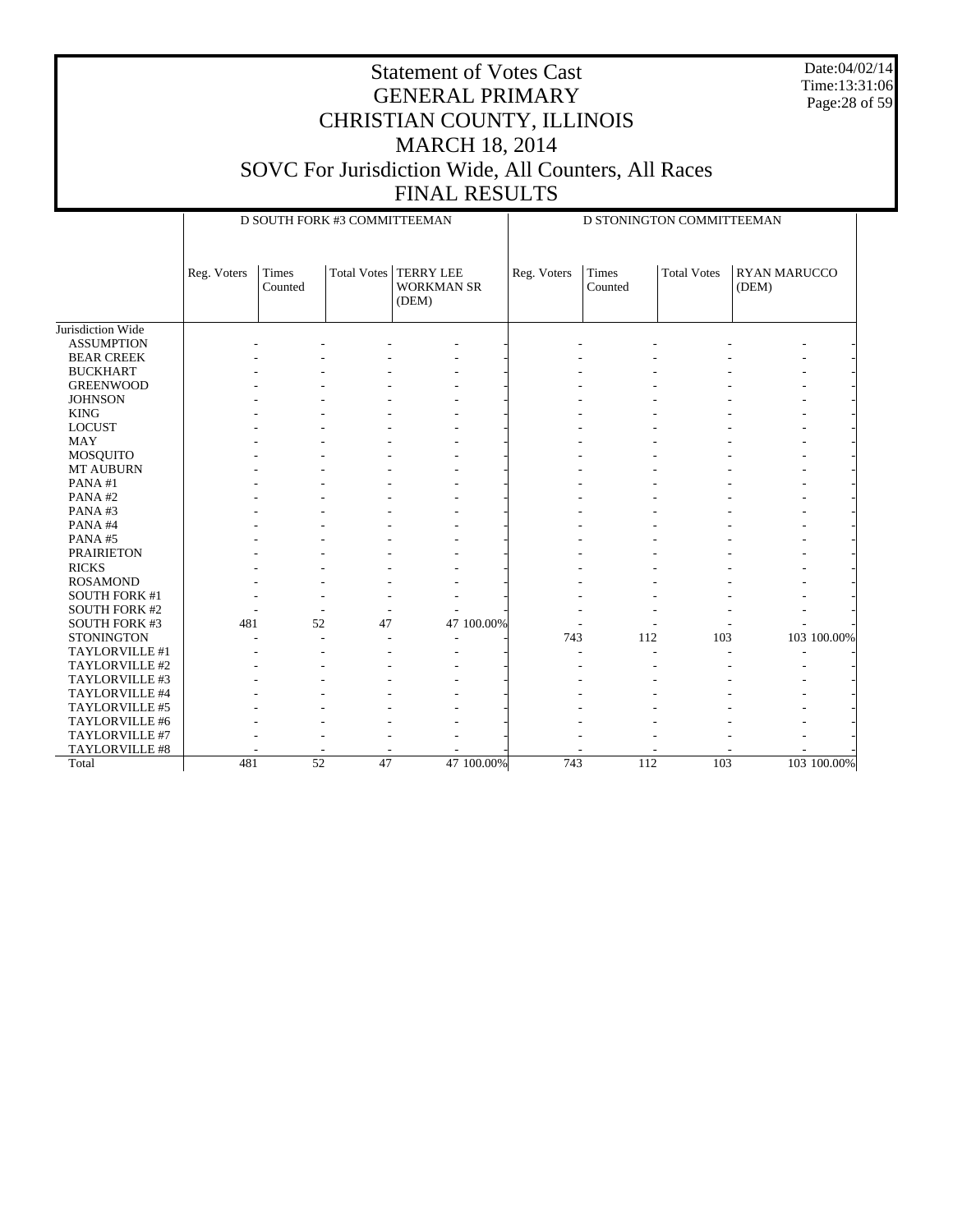Date:04/02/14 Time:13:31:06 Page:29 of 59

|                      |             | D TAYLORVILLE #1 COMMITTEEMAN |                    |                               |            |             |                  | D TAYLORVILLE #2 COMMITTEEMAN |                                           |            |  |  |
|----------------------|-------------|-------------------------------|--------------------|-------------------------------|------------|-------------|------------------|-------------------------------|-------------------------------------------|------------|--|--|
|                      | Reg. Voters | Times<br>Counted              | <b>Total Votes</b> | <b>KENNY SHIVERS</b><br>(DEM) |            | Reg. Voters | Times<br>Counted |                               | Total Votes   KENNETH R<br>PODESCHI (DEM) |            |  |  |
|                      |             |                               |                    |                               |            |             |                  |                               |                                           |            |  |  |
| Jurisdiction Wide    |             |                               |                    |                               |            |             |                  |                               |                                           |            |  |  |
| <b>ASSUMPTION</b>    |             |                               |                    |                               |            |             |                  |                               |                                           |            |  |  |
| <b>BEAR CREEK</b>    |             |                               |                    |                               |            |             |                  |                               |                                           |            |  |  |
| <b>BUCKHART</b>      |             |                               |                    |                               |            |             |                  |                               |                                           |            |  |  |
| <b>GREENWOOD</b>     |             |                               |                    |                               |            |             |                  |                               |                                           |            |  |  |
| <b>JOHNSON</b>       |             |                               |                    |                               |            |             |                  |                               |                                           |            |  |  |
| <b>KING</b>          |             |                               |                    |                               |            |             |                  |                               |                                           |            |  |  |
| <b>LOCUST</b>        |             |                               |                    |                               |            |             |                  |                               |                                           |            |  |  |
| <b>MAY</b>           |             |                               |                    |                               |            |             |                  |                               |                                           |            |  |  |
| MOSQUITO             |             |                               |                    |                               |            |             |                  |                               |                                           |            |  |  |
| MT AUBURN            |             |                               |                    |                               |            |             |                  |                               |                                           |            |  |  |
| PANA#1               |             |                               |                    |                               |            |             |                  |                               |                                           |            |  |  |
| PANA#2               |             |                               |                    |                               |            |             |                  |                               |                                           |            |  |  |
| PANA#3               |             |                               |                    |                               |            |             |                  |                               |                                           |            |  |  |
| PANA#4               |             |                               |                    |                               |            |             |                  |                               |                                           |            |  |  |
| PANA#5               |             |                               |                    |                               |            |             |                  |                               |                                           |            |  |  |
| <b>PRAIRIETON</b>    |             |                               |                    |                               |            |             |                  |                               |                                           |            |  |  |
| <b>RICKS</b>         |             |                               |                    |                               |            |             |                  |                               |                                           |            |  |  |
| <b>ROSAMOND</b>      |             |                               |                    |                               |            |             |                  |                               |                                           |            |  |  |
| <b>SOUTH FORK #1</b> |             |                               |                    |                               |            |             |                  |                               |                                           |            |  |  |
| <b>SOUTH FORK #2</b> |             |                               |                    |                               |            |             |                  |                               |                                           |            |  |  |
| <b>SOUTH FORK #3</b> |             |                               |                    |                               |            |             |                  |                               |                                           |            |  |  |
| <b>STONINGTON</b>    |             |                               |                    |                               |            |             |                  |                               |                                           |            |  |  |
| TAYLORVILLE #1       | 949         | 81                            | 70                 |                               | 70 100.00% |             |                  |                               |                                           |            |  |  |
| TAYLORVILLE #2       |             |                               |                    |                               |            | 876         | 97               | 84                            |                                           | 84 100.00% |  |  |
| TAYLORVILLE #3       |             |                               |                    |                               |            |             |                  |                               |                                           |            |  |  |
| TAYLORVILLE #4       |             |                               |                    |                               |            |             |                  |                               |                                           |            |  |  |
| TAYLORVILLE #5       |             |                               |                    |                               |            |             |                  |                               |                                           |            |  |  |
| TAYLORVILLE #6       |             |                               |                    |                               |            |             |                  |                               |                                           |            |  |  |
| TAYLORVILLE #7       |             |                               |                    |                               |            |             |                  |                               |                                           |            |  |  |
| TAYLORVILLE #8       |             |                               |                    |                               |            |             |                  |                               |                                           |            |  |  |
| Total                | 949         | 81                            | 70                 |                               | 70 100,00% | 876         | 97               | 84                            |                                           | 84 100,00% |  |  |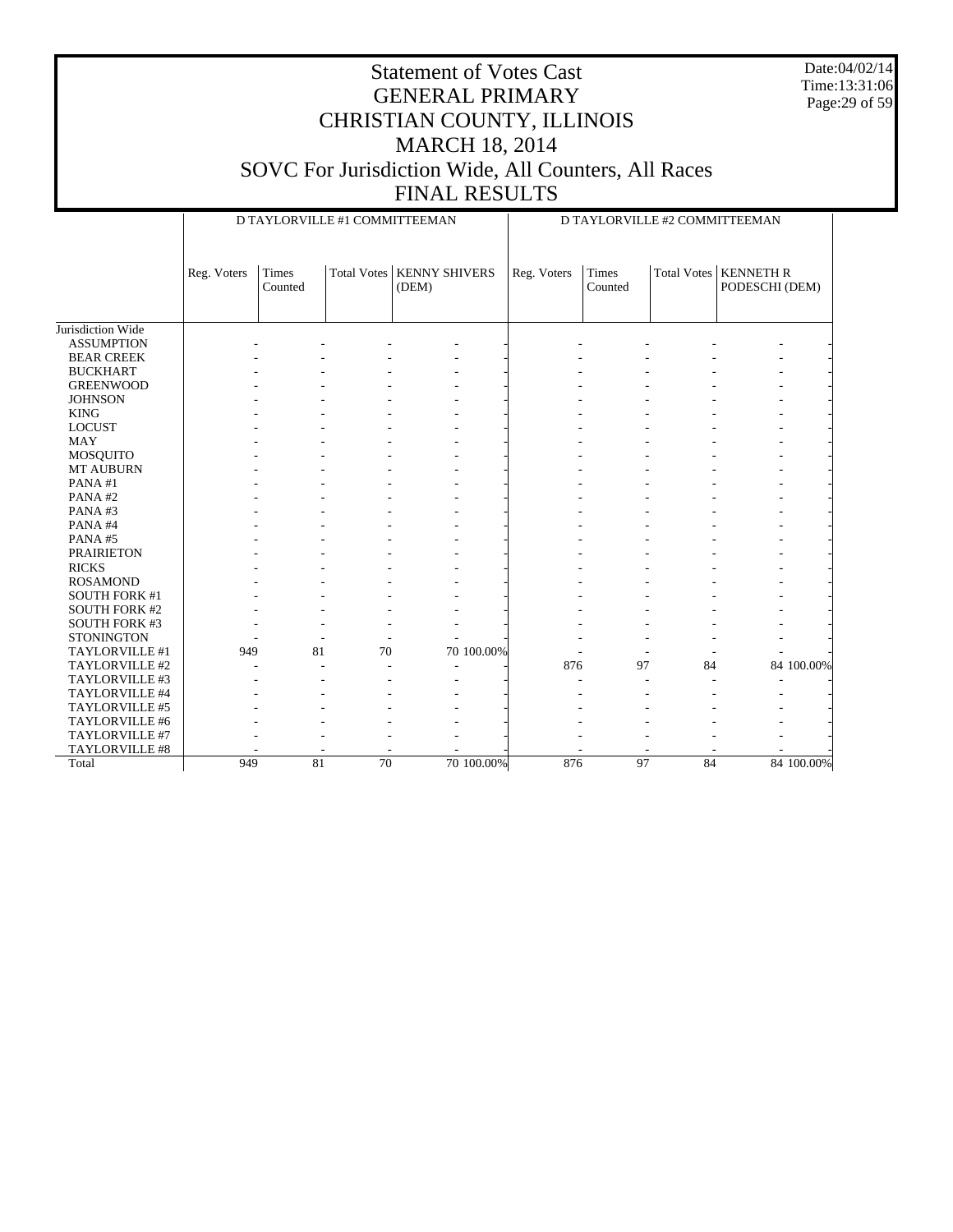Date:04/02/14 Time:13:31:06 Page:30 of 59

|                       |             | D TAYLORVILLE #3 COMMITTEEMAN |    |                                         |            |             | D TAYLORVILLE #4 COMMITTEEMAN |                    |                                             |             |  |
|-----------------------|-------------|-------------------------------|----|-----------------------------------------|------------|-------------|-------------------------------|--------------------|---------------------------------------------|-------------|--|
|                       | Reg. Voters | Times<br>Counted              |    | Total Votes   MICHAEL J.<br>MAYER (DEM) |            | Reg. Voters | Times<br>Counted              | <b>Total Votes</b> | <b>DICK</b><br><b>BRECKENRIDGE</b><br>(DEM) |             |  |
| Jurisdiction Wide     |             |                               |    |                                         |            |             |                               |                    |                                             |             |  |
| <b>ASSUMPTION</b>     |             |                               |    |                                         |            |             |                               |                    |                                             |             |  |
| <b>BEAR CREEK</b>     |             |                               |    |                                         |            |             |                               |                    |                                             |             |  |
| <b>BUCKHART</b>       |             |                               |    |                                         |            |             |                               |                    |                                             |             |  |
| <b>GREENWOOD</b>      |             |                               |    |                                         |            |             |                               |                    |                                             |             |  |
| <b>JOHNSON</b>        |             |                               |    |                                         |            |             |                               |                    |                                             |             |  |
| <b>KING</b>           |             |                               |    |                                         |            |             |                               |                    |                                             |             |  |
| <b>LOCUST</b>         |             |                               |    |                                         |            |             |                               |                    |                                             |             |  |
| <b>MAY</b>            |             |                               |    |                                         |            |             |                               |                    |                                             |             |  |
| <b>MOSQUITO</b>       |             |                               |    |                                         |            |             |                               |                    |                                             |             |  |
| <b>MT AUBURN</b>      |             |                               |    |                                         |            |             |                               |                    |                                             |             |  |
| PANA#1                |             |                               |    |                                         |            |             |                               |                    |                                             |             |  |
| PANA#2                |             |                               |    |                                         |            |             |                               |                    |                                             |             |  |
| PANA#3                |             |                               |    |                                         |            |             |                               |                    |                                             |             |  |
| PANA#4                |             |                               |    |                                         |            |             |                               |                    |                                             |             |  |
| PANA#5                |             |                               |    |                                         |            |             |                               |                    |                                             |             |  |
| <b>PRAIRIETON</b>     |             |                               |    |                                         |            |             |                               |                    |                                             |             |  |
| <b>RICKS</b>          |             |                               |    |                                         |            |             |                               |                    |                                             |             |  |
| <b>ROSAMOND</b>       |             |                               |    |                                         |            |             |                               |                    |                                             |             |  |
| <b>SOUTH FORK #1</b>  |             |                               |    |                                         |            |             |                               |                    |                                             |             |  |
| <b>SOUTH FORK #2</b>  |             |                               |    |                                         |            |             |                               |                    |                                             |             |  |
| <b>SOUTH FORK #3</b>  |             |                               |    |                                         |            |             |                               |                    |                                             |             |  |
| <b>STONINGTON</b>     |             |                               |    |                                         |            |             |                               |                    |                                             |             |  |
| TAYLORVILLE #1        |             |                               |    |                                         |            |             |                               |                    |                                             |             |  |
| TAYLORVILLE #2        |             |                               |    |                                         |            |             |                               |                    |                                             |             |  |
| TAYLORVILLE #3        | 885         | 103                           | 79 |                                         | 79 100.00% |             |                               |                    |                                             |             |  |
| TAYLORVILLE #4        |             |                               | L, |                                         |            | 1347        | 157                           | 125                |                                             | 125 100.00% |  |
| TAYLORVILLE #5        |             |                               |    |                                         |            |             |                               |                    |                                             |             |  |
| TAYLORVILLE #6        |             |                               |    |                                         |            |             |                               |                    |                                             |             |  |
| TAYLORVILLE #7        |             |                               |    |                                         |            |             |                               |                    |                                             |             |  |
| <b>TAYLORVILLE #8</b> |             |                               |    |                                         |            |             |                               |                    |                                             |             |  |
| Total                 | 885         | 103                           | 79 |                                         | 79 100.00% | 1347        | 157                           | 125                |                                             | 125 100.00% |  |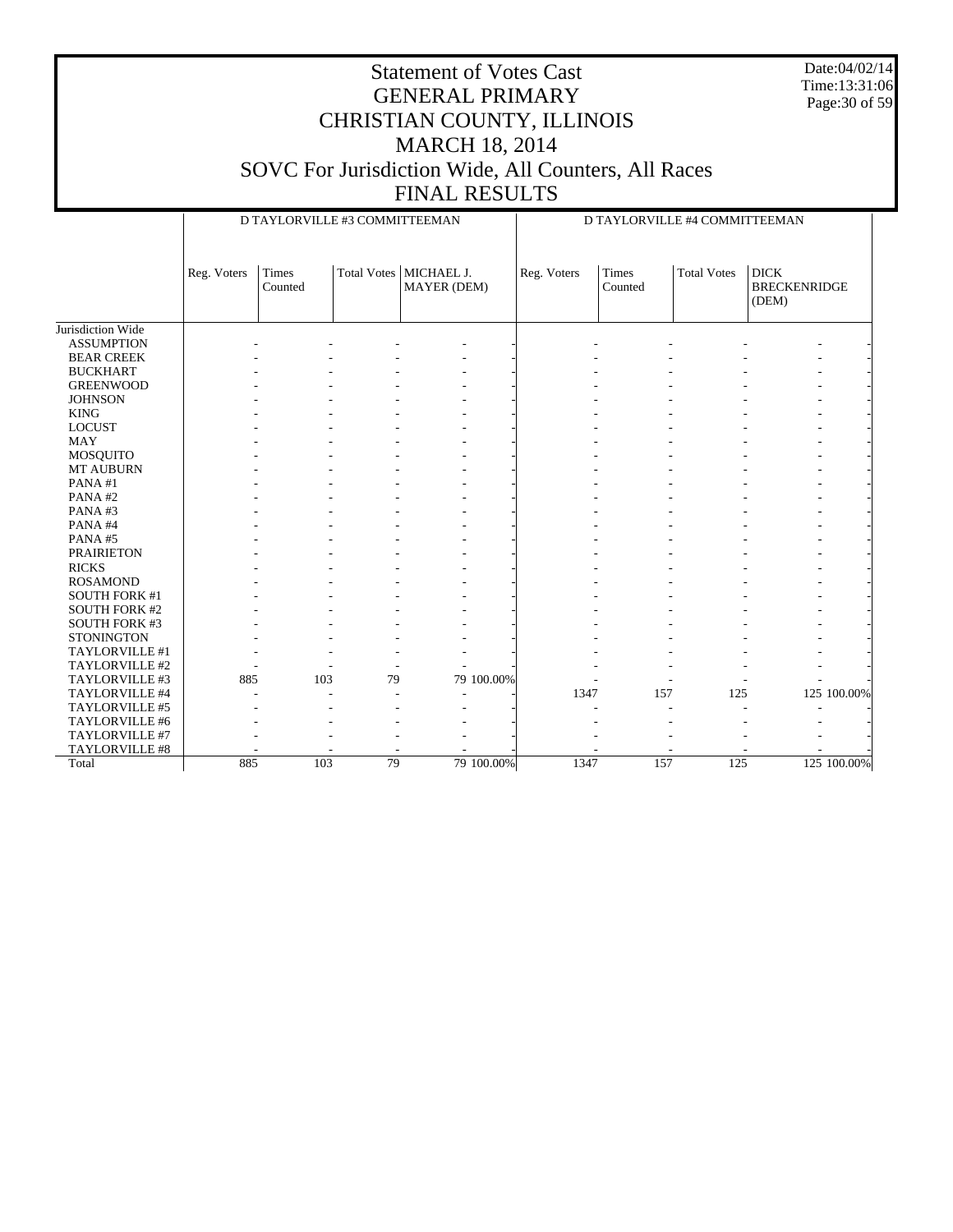Date:04/02/14 Time:13:31:06 Page:31 of 59

|                      |             |                  | D TAYLORVILLE #5 COMMITTEEMAN |                            |             | D TAYLORVILLE #6 COMMITTEEMAN |    |                                                 |  |  |
|----------------------|-------------|------------------|-------------------------------|----------------------------|-------------|-------------------------------|----|-------------------------------------------------|--|--|
|                      | Reg. Voters | Times<br>Counted | <b>Total Votes</b>            | <b>NOLAN DREA</b><br>(DEM) | Reg. Voters | <b>Times</b><br>Counted       |    | Total Votes   BEVERLY A.<br><b>GRAHAM</b> (DEM) |  |  |
| Jurisdiction Wide    |             |                  |                               |                            |             |                               |    |                                                 |  |  |
| <b>ASSUMPTION</b>    |             |                  |                               |                            |             |                               |    |                                                 |  |  |
| <b>BEAR CREEK</b>    |             |                  |                               |                            |             |                               |    |                                                 |  |  |
| <b>BUCKHART</b>      |             |                  |                               |                            |             |                               |    |                                                 |  |  |
| <b>GREENWOOD</b>     |             |                  |                               |                            |             |                               |    |                                                 |  |  |
| <b>JOHNSON</b>       |             |                  |                               |                            |             |                               |    |                                                 |  |  |
| <b>KING</b>          |             |                  |                               |                            |             |                               |    |                                                 |  |  |
| <b>LOCUST</b>        |             |                  |                               |                            |             |                               |    |                                                 |  |  |
| <b>MAY</b>           |             |                  |                               |                            |             |                               |    |                                                 |  |  |
| MOSQUITO             |             |                  |                               |                            |             |                               |    |                                                 |  |  |
| MT AUBURN            |             |                  |                               |                            |             |                               |    |                                                 |  |  |
| PANA#1               |             |                  |                               |                            |             |                               |    |                                                 |  |  |
| PANA#2               |             |                  |                               |                            |             |                               |    |                                                 |  |  |
| PANA#3               |             |                  |                               |                            |             |                               |    |                                                 |  |  |
| PANA#4               |             |                  |                               |                            |             |                               |    |                                                 |  |  |
| PANA#5               |             |                  |                               |                            |             |                               |    |                                                 |  |  |
| <b>PRAIRIETON</b>    |             |                  |                               |                            |             |                               |    |                                                 |  |  |
| <b>RICKS</b>         |             |                  |                               |                            |             |                               |    |                                                 |  |  |
| <b>ROSAMOND</b>      |             |                  |                               |                            |             |                               |    |                                                 |  |  |
| <b>SOUTH FORK #1</b> |             |                  |                               |                            |             |                               |    |                                                 |  |  |
| <b>SOUTH FORK #2</b> |             |                  |                               |                            |             |                               |    |                                                 |  |  |
| <b>SOUTH FORK #3</b> |             |                  |                               |                            |             |                               |    |                                                 |  |  |
| <b>STONINGTON</b>    |             |                  |                               |                            |             |                               |    |                                                 |  |  |
| TAYLORVILLE #1       |             |                  |                               |                            |             |                               |    |                                                 |  |  |
| TAYLORVILLE #2       |             |                  |                               |                            |             |                               |    |                                                 |  |  |
| TAYLORVILLE #3       |             |                  |                               |                            |             |                               |    |                                                 |  |  |
| TAYLORVILLE #4       |             |                  |                               |                            |             |                               |    |                                                 |  |  |
| TAYLORVILLE #5       | 1340        | 132              | 100                           | 100 100.00%                |             |                               |    |                                                 |  |  |
| TAYLORVILLE #6       |             |                  |                               |                            | 878         | 102                           | 83 | 83 100.00%                                      |  |  |
| TAYLORVILLE #7       |             |                  |                               |                            |             |                               |    |                                                 |  |  |
| TAYLORVILLE #8       |             |                  |                               |                            |             |                               |    |                                                 |  |  |
| Total                | 1340        | 132              | 100                           | 100 100.00%                | 878         | 102                           | 83 | 83 100.00%                                      |  |  |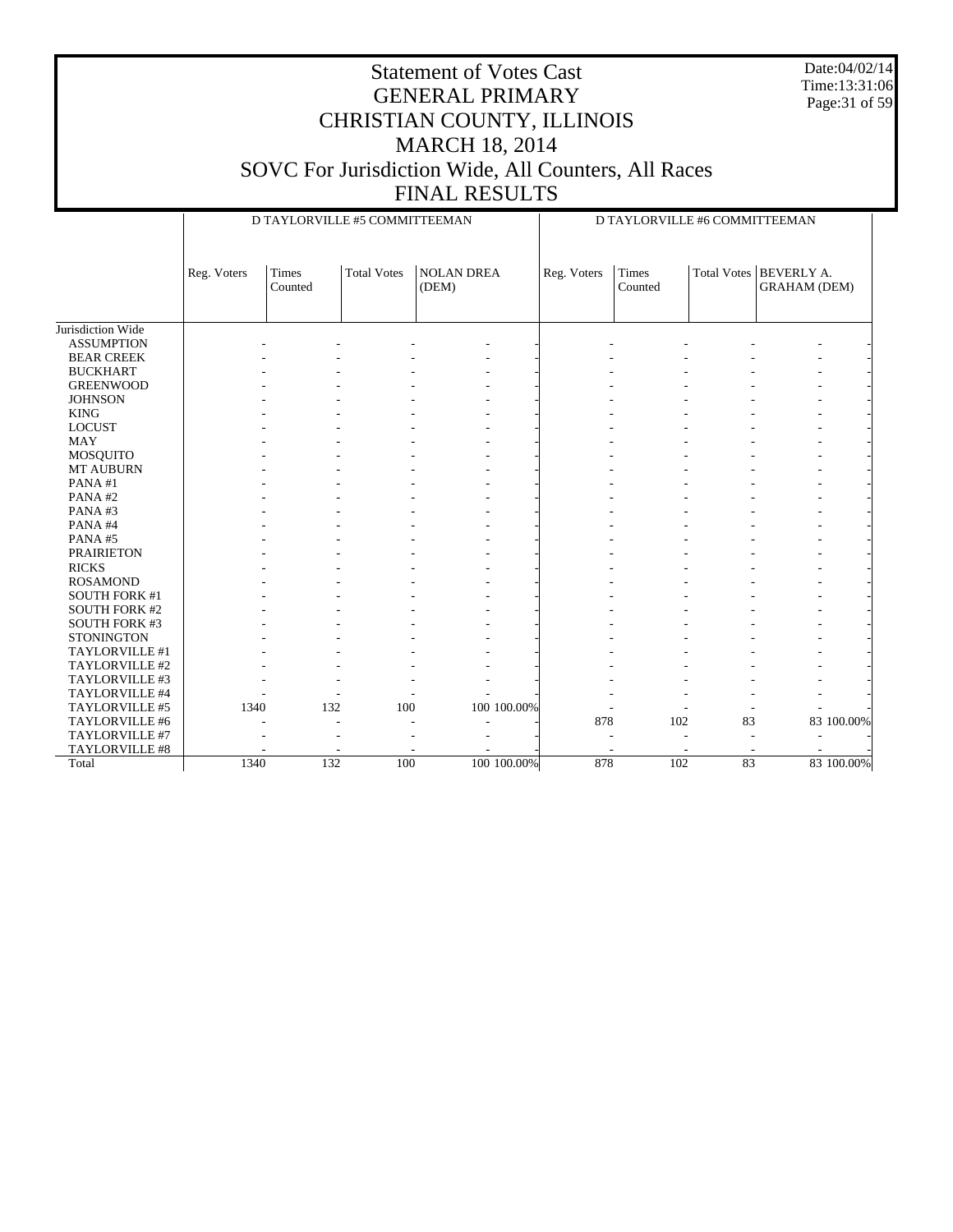Date:04/02/14 Time:13:31:06 Page:32 of 59

# Statement of Votes Cast GENERAL PRIMARY CHRISTIAN COUNTY, ILLINOIS MARCH 18, 2014 SOVC For Jurisdiction Wide, All Counters, All Races FINAL RESULTS

|                       | Reg. Voters | <b>Times</b><br>Counted | <b>Total Votes</b> | <b>GORDON JOHN</b><br>MAZZOTTI (DEM) |            |
|-----------------------|-------------|-------------------------|--------------------|--------------------------------------|------------|
| Jurisdiction Wide     |             |                         |                    |                                      |            |
| <b>ASSUMPTION</b>     |             |                         |                    |                                      |            |
| <b>BEAR CREEK</b>     |             |                         |                    |                                      |            |
| <b>BUCKHART</b>       |             |                         |                    |                                      |            |
| <b>GREENWOOD</b>      |             |                         |                    |                                      |            |
| <b>JOHNSON</b>        |             |                         |                    |                                      |            |
| <b>KING</b>           |             |                         |                    |                                      |            |
| <b>LOCUST</b>         |             |                         |                    |                                      |            |
| <b>MAY</b>            |             |                         |                    |                                      |            |
| <b>MOSQUITO</b>       |             |                         |                    |                                      |            |
| <b>MT AUBURN</b>      |             |                         |                    |                                      |            |
| PANA#1                |             |                         |                    |                                      |            |
| PANA#2                |             |                         |                    |                                      |            |
| PANA#3                |             |                         |                    |                                      |            |
| PANA#4                |             |                         |                    |                                      |            |
| PANA#5                |             |                         |                    |                                      |            |
| <b>PRAIRIETON</b>     |             |                         |                    |                                      |            |
| <b>RICKS</b>          |             |                         |                    |                                      |            |
| <b>ROSAMOND</b>       |             |                         |                    |                                      |            |
| <b>SOUTH FORK #1</b>  |             |                         |                    |                                      |            |
| <b>SOUTH FORK #2</b>  |             |                         |                    |                                      |            |
| <b>SOUTH FORK #3</b>  |             |                         |                    |                                      |            |
| <b>STONINGTON</b>     |             |                         |                    |                                      |            |
| TAYLORVILLE #1        |             |                         |                    |                                      |            |
| TAYLORVILLE #2        |             |                         |                    |                                      |            |
| TAYLORVILLE #3        |             |                         |                    |                                      |            |
| TAYLORVILLE #4        |             |                         |                    |                                      |            |
| TAYLORVILLE #5        |             |                         |                    |                                      |            |
| TAYLORVILLE #6        |             |                         |                    |                                      |            |
| TAYLORVILLE #7        |             |                         |                    |                                      |            |
| <b>TAYLORVILLE #8</b> | 992         | 98                      | 79                 |                                      | 79 100.00% |
| Total                 | 992         | 98                      | 79                 |                                      | 79 100.00% |

D TAYLORVILLE #8 COMMITTEEMAN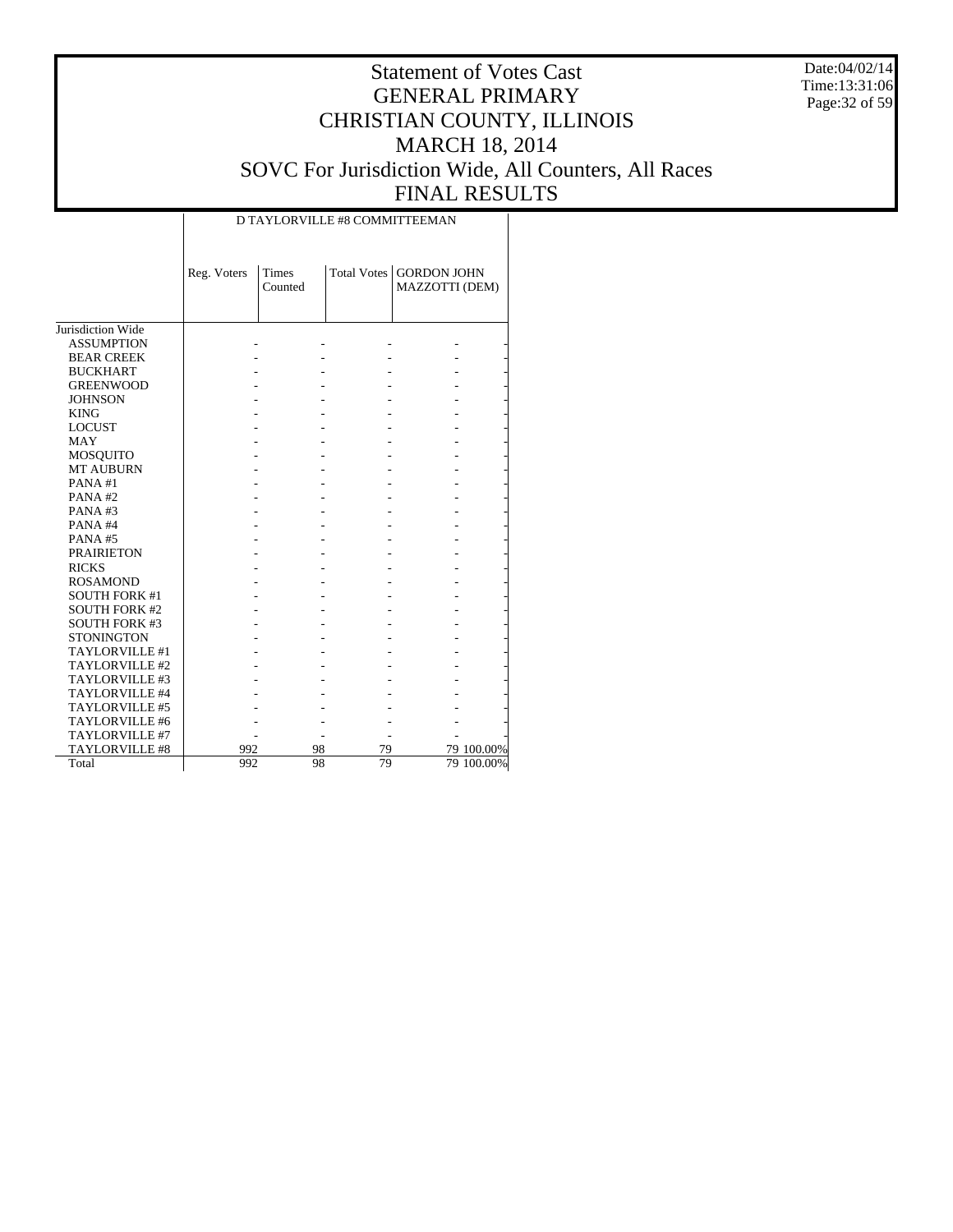Date:04/02/14 Time:13:31:06 Page:33 of 59

|                       |             | <b>RUS SENATOR</b> |                    |                                   |        |                                   |        |                                    |       |  |  |
|-----------------------|-------------|--------------------|--------------------|-----------------------------------|--------|-----------------------------------|--------|------------------------------------|-------|--|--|
|                       | Reg. Voters | Times<br>Counted   | <b>Total Votes</b> | <b>JAMES D. OBERWEIS</b><br>(REP) |        | <b>DOUGLAS LEE</b><br>TRUAX (REP) |        | <b>SHERRY</b><br><b>PROCARIONE</b> |       |  |  |
| Jurisdiction Wide     |             |                    |                    |                                   |        |                                   |        |                                    |       |  |  |
| <b>ASSUMPTION</b>     | 903         | 99                 | 83                 | 44                                | 53.01% | 39                                | 46.99% | $\overline{0}$                     | 0.00% |  |  |
| <b>BEAR CREEK</b>     | 356         | 85                 | 73                 | 51                                | 69.86% | 22                                | 30.14% | $\mathbf{0}$                       | 0.00% |  |  |
| <b>BUCKHART</b>       | 1307        | 225                | 197                | 119                               | 60.41% | 78                                | 39.59% | $\theta$                           | 0.00% |  |  |
| <b>GREENWOOD</b>      | 159         | 49                 | 36                 | 26                                | 72.22% | 10                                | 27.78% | $\overline{0}$                     | 0.00% |  |  |
| <b>JOHNSON</b>        | 521         | 121                | 109                | 77                                | 70.64% | 32                                | 29.36% | $\overline{0}$                     | 0.00% |  |  |
| <b>KING</b>           | 141         | 38                 | 33                 | 24                                | 72.73% | 9                                 | 27.27% | $\Omega$                           | 0.00% |  |  |
| <b>LOCUST</b>         | 452         | 87                 | 70                 | 59                                | 84.29% | 11                                | 15.71% | $\overline{0}$                     | 0.00% |  |  |
| <b>MAY</b>            | 1253        | 225                | 200                | 134                               | 67.00% | 66                                | 33.00% | $\Omega$                           | 0.00% |  |  |
| <b>MOSQUITO</b>       | 293         | 47                 | 42                 | 27                                | 64.29% | 15                                | 35.71% | $\theta$                           | 0.00% |  |  |
| <b>MT AUBURN</b>      | 697         | 81                 | 76                 | 43                                | 56.58% | 33                                | 43.42% | $\theta$                           | 0.00% |  |  |
| PANA#1                | 660         | 83                 | 65                 | 47                                | 72.31% | 18                                | 27.69% | $\overline{0}$                     | 0.00% |  |  |
| PANA#2                | 1363        | 166                | 145                | 101                               | 69.66% | 44                                | 30.34% | $\overline{0}$                     | 0.00% |  |  |
| PANA#3                | 802         | 83                 | 74                 | 56                                | 75.68% | 17                                | 22.97% | $\overline{0}$                     | 0.00% |  |  |
| PANA#4                | 691         | 66                 | 59                 | 41                                | 69.49% | 18                                | 30.51% | $\overline{0}$                     | 0.00% |  |  |
| PANA#5                | 523         | 76                 | 69                 | 47                                | 68.12% | 22                                | 31.88% | $\Omega$                           | 0.00% |  |  |
| <b>PRAIRIETON</b>     | 335         | 63                 | 58                 | 37                                | 63.79% | 21                                | 36.21% | $\theta$                           | 0.00% |  |  |
| <b>RICKS</b>          | 807         | 227                | 181                | 133                               | 73.48% | 48                                | 26.52% | $\mathbf{0}$                       | 0.00% |  |  |
| <b>ROSAMOND</b>       | 241         | 40                 | 32                 | 22                                | 68.75% | 9                                 | 28.13% | 1                                  | 3.13% |  |  |
| <b>SOUTH FORK #1</b>  | 903         | 95                 | 80                 | 50                                | 62.50% | 30                                | 37.50% | $\Omega$                           | 0.00% |  |  |
| <b>SOUTH FORK #2</b>  | 462         | 60                 | 55                 | 38                                | 69.09% | 17                                | 30.91% | $\theta$                           | 0.00% |  |  |
| <b>SOUTH FORK #3</b>  | 481         | 68                 | 58                 | 41                                | 70.69% | 17                                | 29.31% | $\overline{0}$                     | 0.00% |  |  |
| <b>STONINGTON</b>     | 743         | 105                | 90                 | 62                                | 68.89% | 28                                | 31.11% | $\Omega$                           | 0.00% |  |  |
| TAYLORVILLE #1        | 949         | 109                | 98                 | 66                                | 67.35% | 32                                | 32.65% | $\Omega$                           | 0.00% |  |  |
| TAYLORVILLE #2        | 876         | 115                | 99                 | 65                                | 65.66% | 34                                | 34.34% | $\mathbf{0}$                       | 0.00% |  |  |
| TAYLORVILLE #3        | 885         | 129                | 107                | 66                                | 61.68% | 41                                | 38.32% | $\boldsymbol{0}$                   | 0.00% |  |  |
| <b>TAYLORVILLE #4</b> | 1347        | 153                | 131                | 90                                | 68.70% | 41                                | 31.30% | $\theta$                           | 0.00% |  |  |
| <b>TAYLORVILLE #5</b> | 1340        | 147                | 122                | 85                                | 69.67% | 37                                | 30.33% | $\theta$                           | 0.00% |  |  |
| TAYLORVILLE #6        | 878         | 115                | 95                 | 65                                | 68.42% | 29                                | 30.53% | $\theta$                           | 0.00% |  |  |
| TAYLORVILLE #7        | 875         | 88                 | 76                 | 51                                | 67.11% | 25                                | 32.89% | $\overline{0}$                     | 0.00% |  |  |
| <b>TAYLORVILLE #8</b> | 992         | 161                | 146                | 88                                | 60.27% | 58                                | 39.73% | $\overline{0}$                     | 0.00% |  |  |
| Total                 | 22235       | 3206               | 2759               | 1855                              | 67.23% | 901                               | 32.66% | 1                                  | 0.04% |  |  |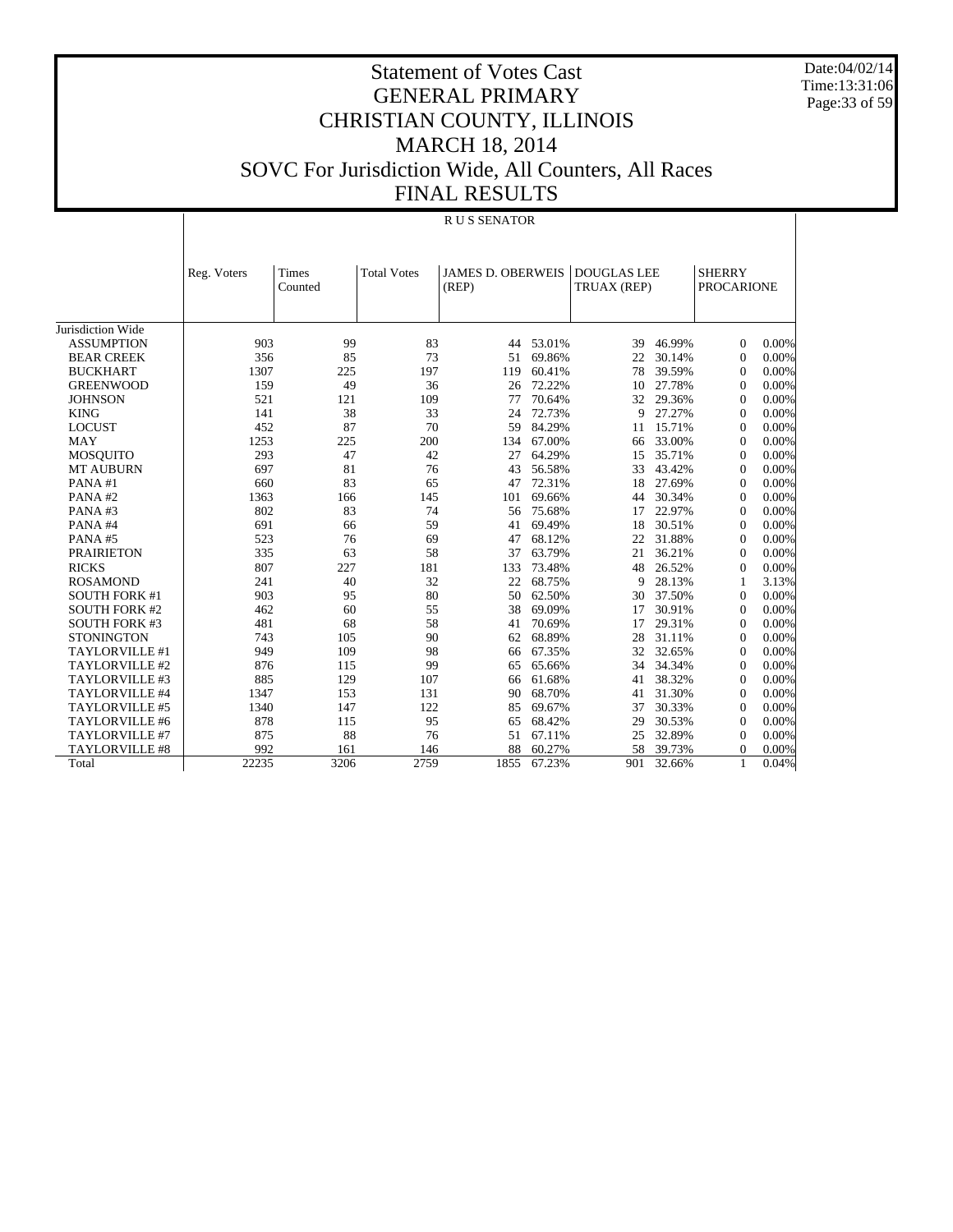Date:04/02/14 Time:13:31:06 Page:34 of 59

#### Statement of Votes Cast GENERAL PRIMARY CHRISTIAN COUNTY, ILLINOIS MARCH 18, 2014 SOVC For Jurisdiction Wide, All Counters, All Races FINAL RESULTS

|                       | R GOVERNOR/LT GOV |                  |                    |                          |        |                                |        |                               |        |
|-----------------------|-------------------|------------------|--------------------|--------------------------|--------|--------------------------------|--------|-------------------------------|--------|
|                       | Reg. Voters       | Times<br>Counted | <b>Total Votes</b> | BRADY/RODRIGUEZ<br>(REP) |        | <b>RUTHERFORD/KIM</b><br>(REP) |        | <b>DILLARD/TRACY</b><br>(REP) |        |
| Jurisdiction Wide     |                   |                  |                    |                          |        |                                |        |                               |        |
| <b>ASSUMPTION</b>     | 903               | 99               | 96                 | 13                       | 13.54% | 6                              | 6.25%  | 48                            | 50.00% |
| <b>BEAR CREEK</b>     | 356               | 85               | 82                 | 14                       | 17.07% | 11                             | 13.41% | 39                            | 47.56% |
| <b>BUCKHART</b>       | 1307              | 224              | 219                | 37                       | 16.89% | 24                             | 10.96% | 122                           | 55.71% |
| <b>GREENWOOD</b>      | 159               | 49               | 48                 | 9                        | 18.75% | $\overline{4}$                 | 8.33%  | 27                            | 56.25% |
| <b>JOHNSON</b>        | 521               | 121              | 119                | 14                       | 11.76% | 12                             | 10.08% | 65                            | 54.62% |
| <b>KING</b>           | 141               | 38               | 37                 | 4                        | 10.81% | 7                              | 18.92% | 18                            | 48.65% |
| <b>LOCUST</b>         | 452               | 87               | 85                 | 8                        | 9.41%  | 9                              | 10.59% | 48                            | 56.47% |
| <b>MAY</b>            | 1253              | 225              | 221                | 30                       | 13.57% | 24                             | 10.86% | 105                           | 47.51% |
| <b>MOSOUITO</b>       | 293               | 47               | 46                 | 12                       | 26.09% | 3                              | 6.52%  | 21                            | 45.65% |
| MT AUBURN             | 697               | 81               | 81                 | 15                       | 18.52% | $\overline{4}$                 | 4.94%  | 36                            | 44.44% |
| PANA#1                | 660               | 83               | 78                 | 21                       | 26.92% | 5                              | 6.41%  | 29                            | 37.18% |
| PANA#2                | 1363              | 166              | 163                | 28                       | 17.18% | 19                             | 11.66% | 57                            | 34.97% |
| PANA#3                | 802               | 83               | 83                 | 16                       | 19.28% | 12                             | 14.46% | 35                            | 42.17% |
| PANA#4                | 691               | 66               | 65                 | 14                       | 21.54% | 5                              | 7.69%  | 31                            | 47.69% |
| PANA#5                | 523               | 76               | 76                 | 17                       | 22.37% | 12                             | 15.79% | 28                            | 36.84% |
| <b>PRAIRIETON</b>     | 335               | 63               | 62                 | 11                       | 17.74% | 7                              | 11.29% | 26                            | 41.94% |
| <b>RICKS</b>          | 807               | 227              | 214                | 50                       | 23.36% | 29                             | 13.55% | 88                            | 41.12% |
| <b>ROSAMOND</b>       | 241               | 40               | 40                 | 9                        | 22.50% | 3                              | 7.50%  | 14                            | 35.00% |
| <b>SOUTH FORK #1</b>  | 903               | 95               | 93                 | 18                       | 19.35% | 9                              | 9.68%  | 40                            | 43.01% |
| <b>SOUTH FORK #2</b>  | 462               | 60               | 59                 | 7                        | 11.86% | 5                              | 8.47%  | 34                            | 57.63% |
| <b>SOUTH FORK #3</b>  | 481               | 68               | 67                 | 14                       | 20.90% | $\overline{4}$                 | 5.97%  | 33                            | 49.25% |
| <b>STONINGTON</b>     | 743               | 105              | 104                | 25                       | 24.04% | 6                              | 5.77%  | 44                            | 42.31% |
| TAYLORVILLE #1        | 949               | 109              | 108                | 29                       | 26.85% | 12                             | 11.11% | 39                            | 36.11% |
| TAYLORVILLE #2        | 876               | 115              | 107                | 11                       | 10.28% | 14                             | 13.08% | 58                            | 54.21% |
| TAYLORVILLE #3        | 885               | 129              | 124                | 11                       | 8.87%  | 15                             | 12.10% | 51                            | 41.13% |
| TAYLORVILLE #4        | 1347              | 153              | 147                | 18                       | 12.24% | 16                             | 10.88% | 80                            | 54.42% |
| TAYLORVILLE #5        | 1340              | 147              | 140                | 26                       | 18.57% | 12                             | 8.57%  | 63                            | 45.00% |
| TAYLORVILLE #6        | 878               | 115              | 108                | 19                       | 17.59% | 7                              | 6.48%  | 52                            | 48.15% |
| TAYLORVILLE #7        | 875               | 88               | 86                 | 20                       | 23.26% | 6                              | 6.98%  | 34                            | 39.53% |
| <b>TAYLORVILLE #8</b> | 992               | 161              | 161                | 29                       | 18.01% | 16                             | 9.94%  | 64                            | 39.75% |
| Total                 | 22235             | 3205             | 3119               | 549                      | 17.60% | 318                            | 10.20% | 1429                          | 45.82% |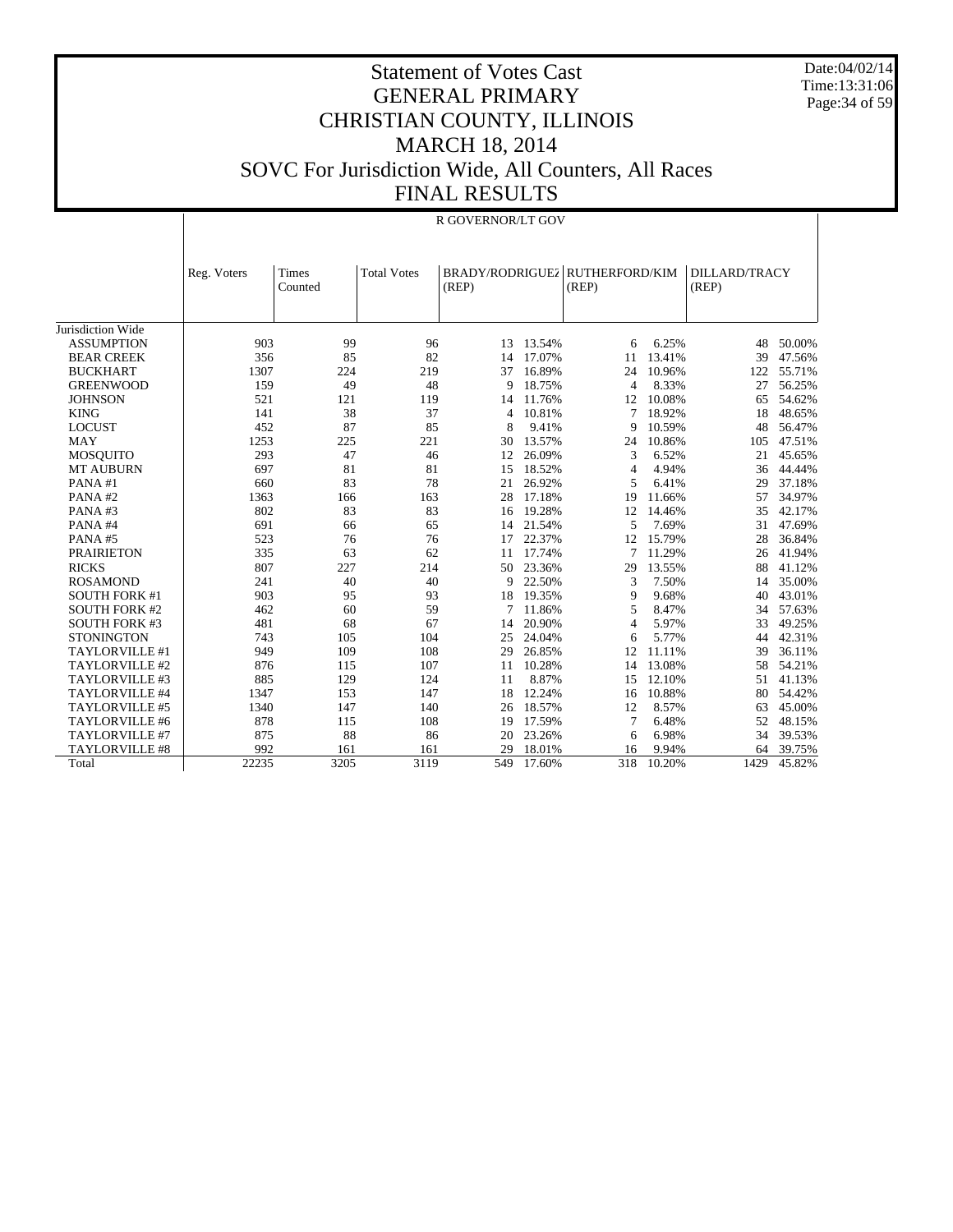Date:04/02/14 Time:13:31:06 Page:35 of 59

|                       | R GOVERNOR/LT<br>GOV                 |        | R ATTORNEY GENERAL |                         |                    |                          |  |  |
|-----------------------|--------------------------------------|--------|--------------------|-------------------------|--------------------|--------------------------|--|--|
|                       | RAUNER/SANGUINE Reg. Voters<br>(REP) |        |                    | <b>Times</b><br>Counted | <b>Total Votes</b> | PAUL M. SCHIMPF<br>(REP) |  |  |
| Jurisdiction Wide     |                                      |        |                    |                         |                    |                          |  |  |
| <b>ASSUMPTION</b>     | 29                                   | 30.21% | 903                | 99                      | 82                 | 82 100.00%               |  |  |
| <b>BEAR CREEK</b>     | 18                                   | 21.95% | 356                | 85                      | 67                 | 67 100.00%               |  |  |
| <b>BUCKHART</b>       | 36                                   | 16.44% | 1307               | 224                     | 184                | 184 100.00%              |  |  |
| <b>GREENWOOD</b>      | 8                                    | 16.67% | 159                | 49                      | 35                 | 35 100.00%               |  |  |
| <b>JOHNSON</b>        | 28                                   | 23.53% | 521                | 121                     | 96                 | 96 100.00%               |  |  |
| <b>KING</b>           | 8                                    | 21.62% | 141                | 38                      | 32                 | 32 100.00%               |  |  |
| <b>LOCUST</b>         | 20                                   | 23.53% | 452                | 87                      | 65                 | 65 100.00%               |  |  |
| <b>MAY</b>            | 62                                   | 28.05% | 1253               | 225                     | 178                | 178 100.00%              |  |  |
| <b>MOSQUITO</b>       | 10                                   | 21.74% | 293                | 47                      | 38                 | 38 100.00%               |  |  |
| <b>MT AUBURN</b>      | 26                                   | 32.10% | 697                | 81                      | 66                 | 66 100.00%               |  |  |
| PANA#1                | 23                                   | 29.49% | 660                | 83                      | 64                 | 64 100.00%               |  |  |
| PANA#2                | 59                                   | 36.20% | 1363               | 166                     | 134                | 134 100.00%              |  |  |
| PANA#3                | 20                                   | 24.10% | 802                | 83                      | 68                 | 68 100.00%               |  |  |
| PANA#4                | 15                                   | 23.08% | 691                | 66                      | 54                 | 54 100.00%               |  |  |
| PANA#5                | 19                                   | 25.00% | 523                | 76                      | 62                 | 62 100.00%               |  |  |
| <b>PRAIRIETON</b>     | 18                                   | 29.03% | 335                | 63                      | 55                 | 55 100.00%               |  |  |
| <b>RICKS</b>          | 47                                   | 21.96% | 807                | 227                     | 174                | 174 100.00%              |  |  |
| <b>ROSAMOND</b>       | 14                                   | 35.00% | 241                | 40                      | 29                 | 29 100.00%               |  |  |
| <b>SOUTH FORK #1</b>  | 26                                   | 27.96% | 903                | 95                      | 70                 | 70 100.00%               |  |  |
| <b>SOUTH FORK #2</b>  | 13                                   | 22.03% | 462                | 60                      | 44                 | 44 100.00%               |  |  |
| <b>SOUTH FORK #3</b>  | 16                                   | 23.88% | 481                | 68                      | 45                 | 45 100.00%               |  |  |
| <b>STONINGTON</b>     | 29                                   | 27.88% | 743                | 105                     | 77                 | 77 100.00%               |  |  |
| TAYLORVILLE #1        | 28                                   | 25.93% | 949                | 109                     | 94                 | 94 100.00%               |  |  |
| TAYLORVILLE #2        | 24                                   | 22.43% | 876                | 115                     | 86                 | 86 100.00%               |  |  |
| TAYLORVILLE #3        | 47                                   | 37.90% | 885                | 129                     | 96                 | 96 100.00%               |  |  |
| TAYLORVILLE #4        | 33                                   | 22.45% | 1347               | 153                     | 116                | 116 100.00%              |  |  |
| TAYLORVILLE #5        | 39                                   | 27.86% | 1340               | 147                     | 108                | 108 100.00%              |  |  |
| TAYLORVILLE #6        | 30                                   | 27.78% | 878                | 115                     | 84                 | 84 100.00%               |  |  |
| TAYLORVILLE #7        | 26                                   | 30.23% | 875                | 88                      | 71                 | 71 100.00%               |  |  |
| <b>TAYLORVILLE #8</b> | 52                                   | 32.30% | 992                | 161                     | 126                | 126 100.00%              |  |  |
| Total                 | 823                                  | 26.39% | 22235              | 3205                    | 2500               | 2500 100.00%             |  |  |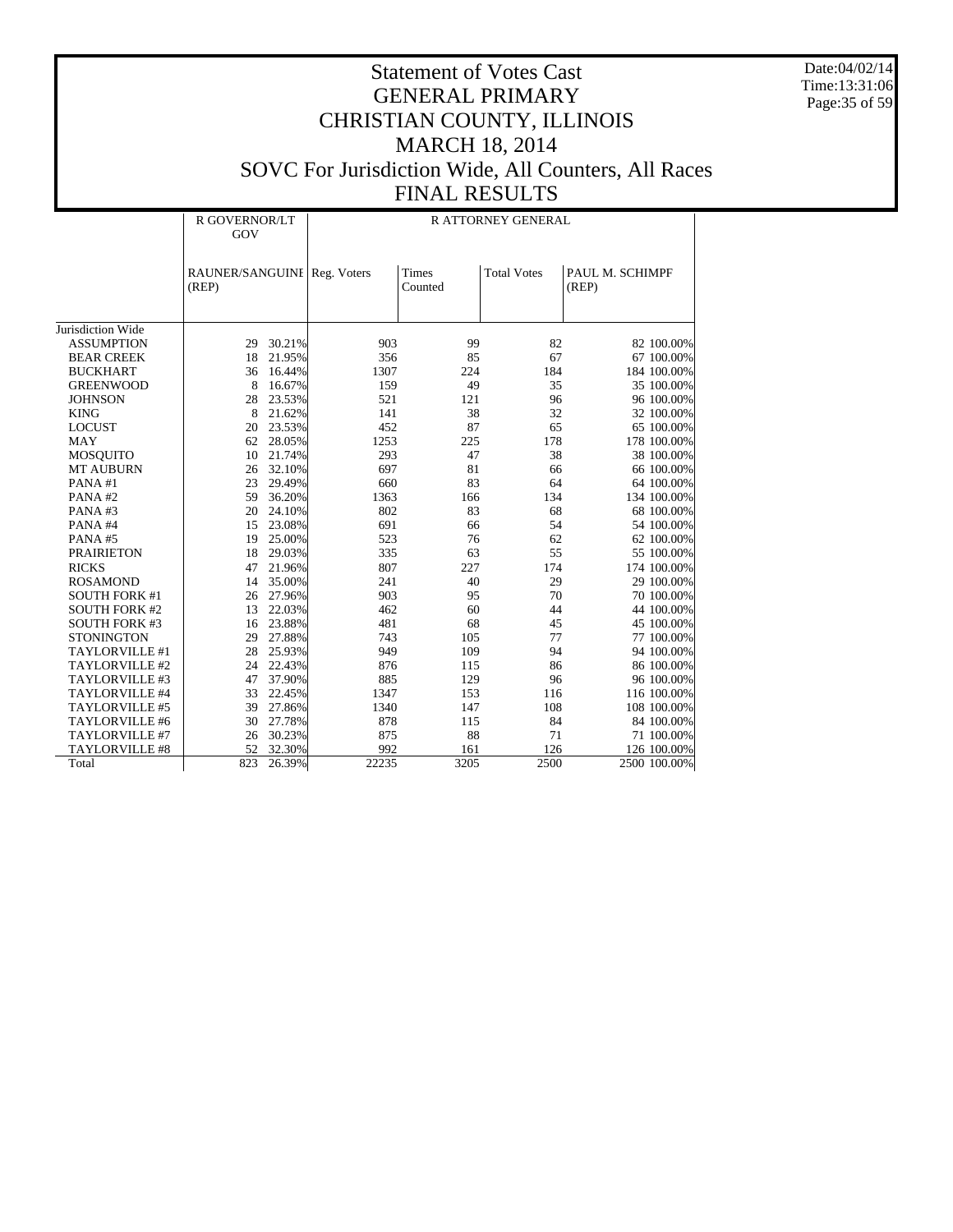Date:04/02/14 Time:13:31:06 Page:36 of 59

|                      |             |                  | <b>R SECRETARY OF STATE</b> |                          |
|----------------------|-------------|------------------|-----------------------------|--------------------------|
|                      | Reg. Voters | Times<br>Counted | <b>Total Votes</b>          | MICHAEL WEBSTER<br>(REP) |
| Jurisdiction Wide    |             |                  |                             |                          |
| <b>ASSUMPTION</b>    | 903         | 99               | 80                          | 80 100.00%               |
| <b>BEAR CREEK</b>    | 356         | 85               | 69                          | 69 100.00%               |
| <b>BUCKHART</b>      | 1307        | 224              | 180                         | 180 100.00%              |
| <b>GREENWOOD</b>     | 159         | 49               | 33                          | 33 100.00%               |
| <b>JOHNSON</b>       | 521         | 121              | 93                          | 93 100.00%               |
| <b>KING</b>          | 141         | 38               | 29                          | 29 100.00%               |
| <b>LOCUST</b>        | 452         | 87               | 64                          | 64 100.00%               |
| <b>MAY</b>           | 1253        | 225              | 173                         | 173 100.00%              |
| <b>MOSQUITO</b>      | 293         | 47               | 38                          | 38 100.00%               |
| <b>MT AUBURN</b>     | 697         | 81               | 65                          | 65 100.00%               |
| PANA#1               | 660         | 83               | 61                          | 61 100.00%               |
| PANA#2               | 1363        | 166              | 136                         | 136 100.00%              |
| PANA#3               | 802         | 83               | 68                          | 68 100.00%               |
| PANA#4               | 691         | 66               | 57                          | 57 100.00%               |
| PANA#5               | 523         | 76               | 62                          | 62 100.00%               |
| <b>PRAIRIETON</b>    | 335         | 63               | 53                          | 53 100.00%               |
| <b>RICKS</b>         | 807         | 227              | 174                         | 174 100.00%              |
| <b>ROSAMOND</b>      | 241         | 40               | 29                          | 29 100.00%               |
| <b>SOUTH FORK #1</b> | 903         | 95               | 70                          | 70 100.00%               |
| <b>SOUTH FORK #2</b> | 462         | 60               | 42                          | 42 100.00%               |
| <b>SOUTH FORK #3</b> | 481         | 68               | 48                          | 48 100.00%               |
| <b>STONINGTON</b>    | 743         | 105              | 71                          | 71 100.00%               |
| TAYLORVILLE #1       | 949         | 109              | 96                          | 96 100.00%               |
| TAYLORVILLE #2       | 876         | 115              | 86                          | 86 100.00%               |
| TAYLORVILLE #3       | 885         | 129              | 96                          | 96 100.00%               |
| TAYLORVILLE #4       | 1347        | 153              | 113                         | 113 100.00%              |
| TAYLORVILLE #5       | 1340        | 147              | 108                         | 108 100.00%              |
| TAYLORVILLE #6       | 878         | 115              | 82                          | 82 100.00%               |
| TAYLORVILLE #7       | 875         | 88               | 69                          | 69 100.00%               |
| TAYLORVILLE #8       | 992         | 161              | 128                         | 128 100.00%              |
| Total                | 22235       | 3205             | 2473                        | 2473 100.00%             |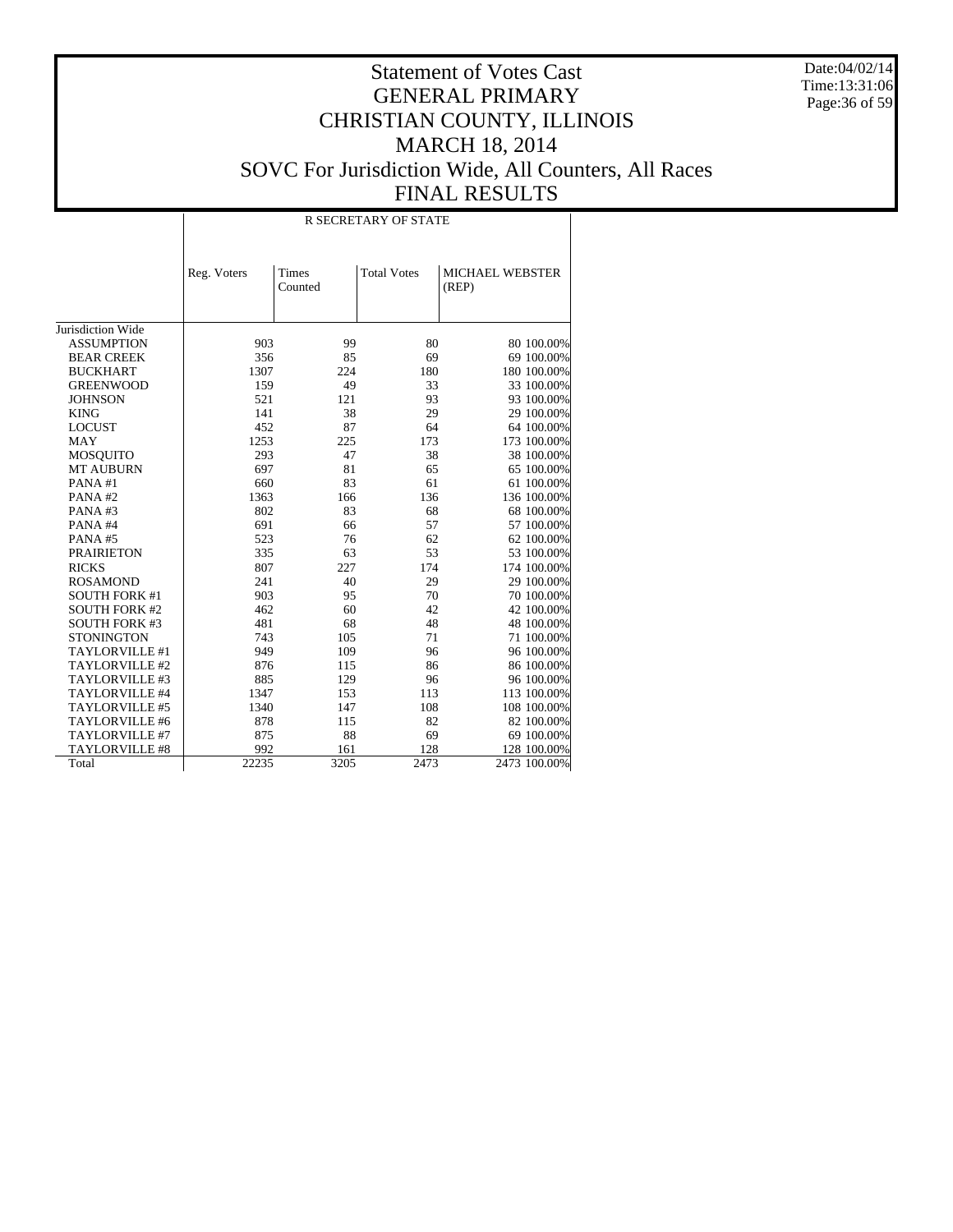Date:04/02/14 Time:13:31:06 Page:37 of 59

|                      | R COMPTROLLER |                  |                    |                                   |  |  |  |  |  |
|----------------------|---------------|------------------|--------------------|-----------------------------------|--|--|--|--|--|
|                      | Reg. Voters   | Times<br>Counted | <b>Total Votes</b> | <b>JUDY BAAR</b><br>TOPINKA (REP) |  |  |  |  |  |
| Jurisdiction Wide    |               |                  |                    |                                   |  |  |  |  |  |
| <b>ASSUMPTION</b>    | 903           | 99               | 82                 |                                   |  |  |  |  |  |
|                      |               |                  |                    | 82 100.00%                        |  |  |  |  |  |
| <b>BEAR CREEK</b>    | 356           | 85               | 74                 | 74 100.00%                        |  |  |  |  |  |
| <b>BUCKHART</b>      | 1307          | 224              | 198                | 198 100.00%                       |  |  |  |  |  |
| <b>GREENWOOD</b>     | 159           | 49               | 40                 | 40 100.00%                        |  |  |  |  |  |
| <b>JOHNSON</b>       | 521           | 121              | 98                 | 98 100.00%                        |  |  |  |  |  |
| <b>KING</b>          | 141           | 38               | 30                 | 30 100.00%                        |  |  |  |  |  |
| <b>LOCUST</b>        | 452           | 87               | 73                 | 73 100.00%                        |  |  |  |  |  |
| <b>MAY</b>           | 1253          | 225              | 197                | 197 100.00%                       |  |  |  |  |  |
| <b>MOSQUITO</b>      | 293           | 47               | 40                 | 40 100.00%                        |  |  |  |  |  |
| <b>MT AUBURN</b>     | 697           | 81               | 73                 | 73 100.00%                        |  |  |  |  |  |
| PANA#1               | 660           | 83               | 62                 | 62 100.00%                        |  |  |  |  |  |
| PANA#2               | 1363          | 166              | 136                | 136 100.00%                       |  |  |  |  |  |
| PANA#3               | 802           | 83               | 71                 | 71 100.00%                        |  |  |  |  |  |
| PANA#4               | 691           | 66               | 58                 | 58 100.00%                        |  |  |  |  |  |
| PANA#5               | 523           | 76               | 64                 | 64 100.00%                        |  |  |  |  |  |
| <b>PRAIRIETON</b>    | 335           | 63               | 54                 | 54 100.00%                        |  |  |  |  |  |
| <b>RICKS</b>         | 807           | 227              | 192                | 192 100.00%                       |  |  |  |  |  |
| <b>ROSAMOND</b>      | 241           | 40               | 31                 | 31 100.00%                        |  |  |  |  |  |
| <b>SOUTH FORK #1</b> | 903           | 95               | 80                 | 80 100.00%                        |  |  |  |  |  |
| <b>SOUTH FORK #2</b> | 462           | 60               | 49                 | 49 100.00%                        |  |  |  |  |  |
| <b>SOUTH FORK #3</b> | 481           | 68               | 56                 | 56 100.00%                        |  |  |  |  |  |
| <b>STONINGTON</b>    | 743           | 105              | 80                 | 80 100.00%                        |  |  |  |  |  |
| TAYLORVILLE #1       | 949           | 109              | 102                | 102 100.00%                       |  |  |  |  |  |
| TAYLORVILLE #2       | 876           | 115              | 96                 | 96 100.00%                        |  |  |  |  |  |
| TAYLORVILLE #3       | 885           | 129              | 107                | 107 100.00%                       |  |  |  |  |  |
| TAYLORVILLE #4       | 1347          | 153              | 133                | 133 100.00%                       |  |  |  |  |  |
| TAYLORVILLE #5       | 1340          | 147              | 116                | 116 100.00%                       |  |  |  |  |  |
| TAYLORVILLE #6       | 878           | 115              | 92                 | 92 100.00%                        |  |  |  |  |  |
| TAYLORVILLE #7       | 875           | 88               | 71                 | 71 100.00%                        |  |  |  |  |  |
| TAYLORVILLE #8       | 992           | 161              | 140                | 140 100.00%                       |  |  |  |  |  |
| Total                | 22235         | 3205             | 2695               | 2695 100.00%                      |  |  |  |  |  |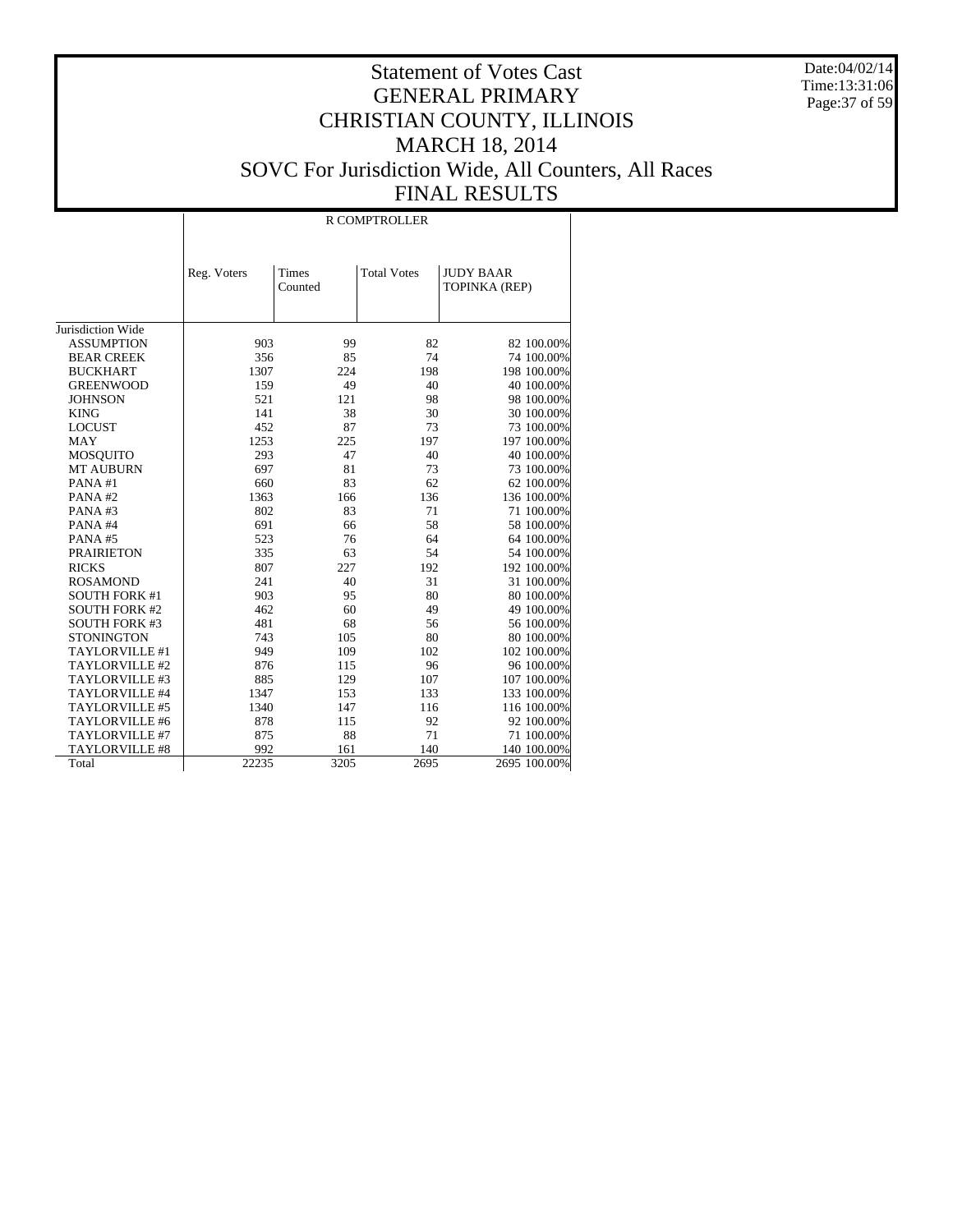Date:04/02/14 Time:13:31:06 Page:38 of 59

|                      |             |                  | <b>R STATE TREASURER</b> |                 |        |                            |        |
|----------------------|-------------|------------------|--------------------------|-----------------|--------|----------------------------|--------|
|                      | Reg. Voters | Times<br>Counted | <b>Total Votes</b>       | TOM CROSS (REP) |        | <b>BOB GROGAN</b><br>(REP) |        |
| Jurisdiction Wide    |             |                  |                          |                 |        |                            |        |
| <b>ASSUMPTION</b>    | 903         | 99               | 82                       | 44              | 53.66% | 38                         | 46.34% |
| <b>BEAR CREEK</b>    | 356         | 85               | 70                       | 48              | 68.57% | 22                         | 31.43% |
| <b>BUCKHART</b>      | 1307        | 224              | 182                      | 112             | 61.54% | 70                         | 38.46% |
| <b>GREENWOOD</b>     | 159         | 49               | 39                       | 32              | 82.05% | 7                          | 17.95% |
| <b>JOHNSON</b>       | 521         | 121              | 102                      | 58              | 56.86% | 44                         | 43.14% |
| <b>KING</b>          | 141         | 38               | 29                       | 17              | 58.62% | 12                         | 41.38% |
| <b>LOCUST</b>        | 452         | 87               | 67                       | 42              | 62.69% | 25                         | 37.31% |
| <b>MAY</b>           | 1253        | 225              | 193                      | 118             | 61.14% | 75                         | 38.86% |
| <b>MOSQUITO</b>      | 293         | 47               | 40                       | 21              | 52.50% | 19                         | 47.50% |
| <b>MT AUBURN</b>     | 697         | 81               | 70                       | 42              | 60.00% | 28                         | 40.00% |
| PANA#1               | 660         | 83               | 69                       | 42              | 60.87% | 27                         | 39.13% |
| PANA#2               | 1363        | 166              | 136                      | 93              | 68.38% | 43                         | 31.62% |
| PANA#3               | 802         | 83               | 75                       | 54              | 72.00% | 21                         | 28.00% |
| PANA#4               | 691         | 66               | 57                       | 41              | 71.93% | 16                         | 28.07% |
| PANA#5               | 523         | 76               | 64                       | 45              | 70.31% | 19                         | 29.69% |
| <b>PRAIRIETON</b>    | 335         | 63               | 58                       | 39              | 67.24% | 19                         | 32.76% |
| <b>RICKS</b>         | 807         | 227              | 178                      | 120             | 67.42% | 58                         | 32.58% |
| <b>ROSAMOND</b>      | 241         | 40               | 31                       | 24              | 77.42% | 7                          | 22.58% |
| <b>SOUTH FORK #1</b> | 903         | 95               | 77                       | 55              | 71.43% | 22                         | 28.57% |
| <b>SOUTH FORK #2</b> | 462         | 60               | 50                       | 32              | 64.00% | 18                         | 36.00% |
| <b>SOUTH FORK #3</b> | 481         | 68               | 55                       | 38              | 69.09% | 17                         | 30.91% |
| <b>STONINGTON</b>    | 743         | 105              | 85                       | 46              | 54.12% | 39                         | 45.88% |
| TAYLORVILLE #1       | 949         | 109              | 94                       | 59              | 62.77% | 35                         | 37.23% |
| TAYLORVILLE #2       | 876         | 115              | 96                       | 65              | 67.71% | 31                         | 32.29% |
| TAYLORVILLE #3       | 885         | 129              | 100                      | 67              | 67.00% | 33                         | 33.00% |
| TAYLORVILLE #4       | 1347        | 153              | 127                      | 86              | 67.72% | 41                         | 32.28% |
| TAYLORVILLE #5       | 1340        | 147              | 109                      | 76              | 69.72% | 33                         | 30.28% |
| TAYLORVILLE #6       | 878         | 115              | 86                       | 54              | 62.79% | 32                         | 37.21% |
| TAYLORVILLE #7       | 875         | 88               | 76                       | 46              | 60.53% | 30                         | 39.47% |
| TAYLORVILLE #8       | 992         | 161              | 140                      | 79              | 56.43% | 61                         | 43.57% |
| Total                | 22235       | 3205             | 2637                     | 1695            | 64.28% | 942                        | 35.72% |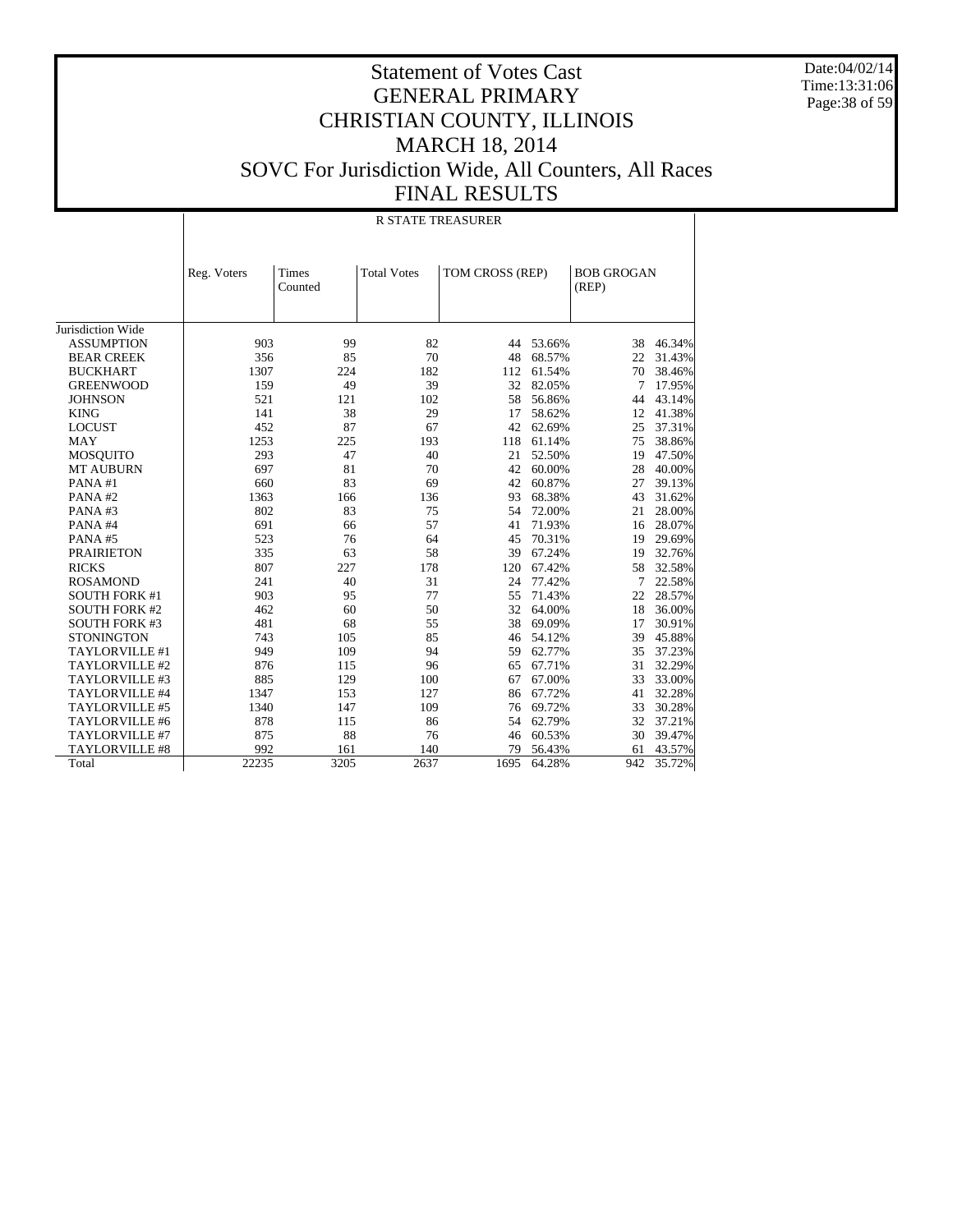Date:04/02/14 Time:13:31:06 Page:39 of 59

#### Statement of Votes Cast GENERAL PRIMARY CHRISTIAN COUNTY, ILLINOIS MARCH 18, 2014 SOVC For Jurisdiction Wide, All Counters, All Races FINAL RESULTS

|                       |             |         | R CONG REP 13TH DIST |                     |        |                         |                     |        |  |  |  |
|-----------------------|-------------|---------|----------------------|---------------------|--------|-------------------------|---------------------|--------|--|--|--|
|                       |             |         |                      |                     |        |                         |                     |        |  |  |  |
|                       |             |         |                      |                     |        |                         |                     |        |  |  |  |
|                       | Reg. Voters | Times   | <b>Total Votes</b>   | <b>RODNEY DAVIS</b> |        | <b>MICHAEL</b>          | <b>ERIKA HAROLD</b> |        |  |  |  |
|                       |             | Counted |                      | (REP)               |        | FIRSCHING (REP)         | (REP)               |        |  |  |  |
|                       |             |         |                      |                     |        |                         |                     |        |  |  |  |
| Jurisdiction Wide     |             |         |                      |                     |        |                         |                     |        |  |  |  |
| <b>ASSUMPTION</b>     | 903         | 99      | 98                   | 82                  | 83.67% | 4.08%<br>$\overline{4}$ | 12                  | 12.24% |  |  |  |
| <b>BEAR CREEK</b>     | 356         | 85      | 85                   | 77                  | 90.59% | 3<br>3.53%              | 5                   | 5.88%  |  |  |  |
| <b>BUCKHART</b>       | 1307        | 225     | 220                  | 195                 | 88.64% | 3.18%<br>7              | 18                  | 8.18%  |  |  |  |
| <b>GREENWOOD</b>      | 159         | 49      | 48                   | 44                  | 91.67% | 2.08%                   | 3                   | 6.25%  |  |  |  |
| <b>JOHNSON</b>        | 521         | 121     | 118                  | 103                 | 87.29% | 1.69%<br>2              | 13                  | 11.02% |  |  |  |
| <b>KING</b>           | 141         | 38      | 38                   | 32                  | 84.21% | 2.63%<br>1              | 5                   | 13.16% |  |  |  |
| <b>LOCUST</b>         | 452         | 87      | 86                   | 79                  | 91.86% | $\mathfrak{2}$<br>2.33% | 5                   | 5.81%  |  |  |  |
| <b>MAY</b>            | 1253        | 225     | 225                  | 212                 | 94.22% | 0.89%<br>$\overline{c}$ | 11                  | 4.89%  |  |  |  |
| <b>MOSQUITO</b>       | 293         | 47      | 47                   | 33                  | 70.21% | 0.00%<br>$\mathbf{0}$   | 14                  | 29.79% |  |  |  |
| <b>MT AUBURN</b>      | 697         | 81      | 80                   | 62                  | 77.50% | 2.50%<br>$\overline{c}$ | 16                  | 20.00% |  |  |  |
| PANA#1                | 660         | 83      | 81                   | 67                  | 82.72% | 0.00%<br>$\mathbf{0}$   | 14                  | 17.28% |  |  |  |
| PANA#2                | 1363        | 166     | 161                  | 131                 | 81.37% | 5<br>3.11%              | 25                  | 15.53% |  |  |  |
| PANA#3                | 802         | 83      | 83                   | 71                  | 85.54% | 4.82%<br>$\overline{4}$ | 8                   | 9.64%  |  |  |  |
| PANA#4                | 691         | 66      | 66                   | 54                  | 81.82% | 3<br>4.55%              | 9                   | 13.64% |  |  |  |
| PANA#5                | 523         | 76      | 76                   | 60                  | 78.95% | 6.58%<br>5              | 11                  | 14.47% |  |  |  |
| <b>PRAIRIETON</b>     | 335         | 63      | 61                   | 43                  | 70.49% | 6.56%<br>$\overline{4}$ | 14                  | 22.95% |  |  |  |
| <b>RICKS</b>          | 807         | 227     | 220                  | 191                 | 86.82% | 4.09%<br>9              | 20                  | 9.09%  |  |  |  |
| <b>ROSAMOND</b>       | 241         | 40      | 40                   | 38                  | 95.00% | 0.00%<br>$\mathbf{0}$   | $\overline{c}$      | 5.00%  |  |  |  |
| <b>SOUTH FORK #1</b>  | 903         | 95      | 92                   | 81                  | 88.04% | 3<br>3.26%              | 8                   | 8.70%  |  |  |  |
| <b>SOUTH FORK #2</b>  | 462         | 60      | 57                   | 44                  | 77.19% | 7.02%<br>$\overline{4}$ | 9                   | 15.79% |  |  |  |
| <b>SOUTH FORK #3</b>  | 481         | 68      | 66                   | 58                  | 87.88% | 4.55%<br>3              | 5                   | 7.58%  |  |  |  |
| <b>STONINGTON</b>     | 743         | 105     | 104                  | 88                  | 84.62% | 0.00%<br>$\mathbf{0}$   | 16                  | 15.38% |  |  |  |
| TAYLORVILLE #1        | 949         | 109     | 108                  | 97                  | 89.81% | 0.00%<br>$\Omega$       | 11                  | 10.19% |  |  |  |
| TAYLORVILLE #2        | 876         | 115     | 108                  | 97                  | 89.81% | 0.93%<br>1              | 10                  | 9.26%  |  |  |  |
| TAYLORVILLE #3        | 885         | 129     | 126                  | 113                 | 89.68% | 2.38%<br>3              | 10                  | 7.94%  |  |  |  |
| TAYLORVILLE #4        | 1347        | 153     | 152                  | 134                 | 88.16% | $\mathfrak{2}$<br>1.32% | 16                  | 10.53% |  |  |  |
| TAYLORVILLE #5        | 1340        | 147     | 143                  | 130                 | 90.91% | 5<br>3.50%              | 8                   | 5.59%  |  |  |  |
| TAYLORVILLE #6        | 878         | 115     | 114                  | 105                 | 92.11% | 0.88%<br>1              | 8                   | 7.02%  |  |  |  |
| TAYLORVILLE #7        | 875         | 88      | 87                   | 80                  | 91.95% | 3<br>3.45%              | 4                   | 4.60%  |  |  |  |
| <b>TAYLORVILLE #8</b> | 992         | 161     | 159                  | 144                 | 90.57% | 0.63%                   | 14                  | 8.81%  |  |  |  |
| Total                 | 22235       | 3206    | 3149                 | 2745                | 87.17% | 80<br>2.54%             | 324                 | 10.29% |  |  |  |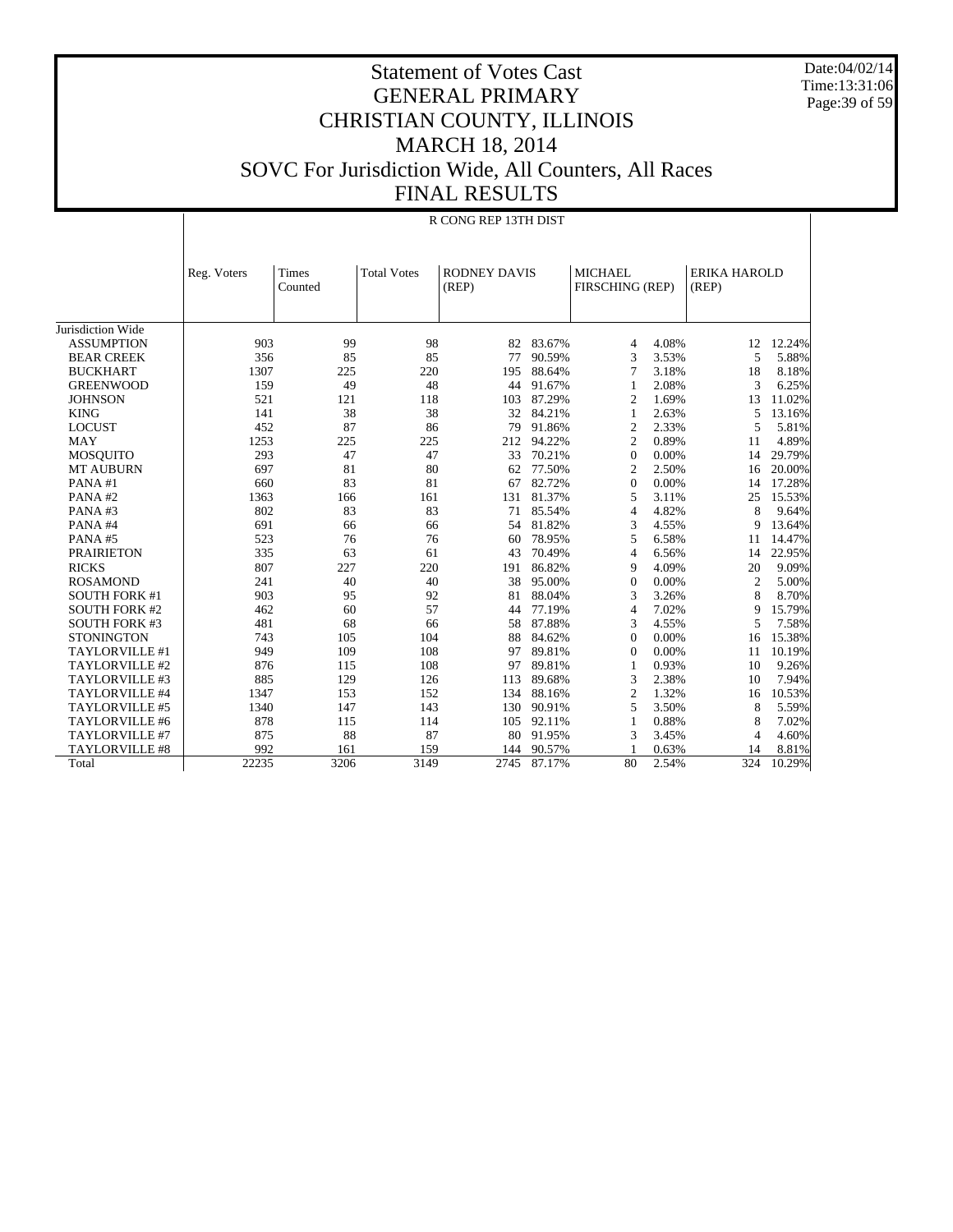Date:04/02/14 Time:13:31:06 Page:40 of 59

|                      |             |                  | <b>R SENATE DIST 48</b> |                    |
|----------------------|-------------|------------------|-------------------------|--------------------|
|                      | Reg. Voters | Times<br>Counted | <b>Total Votes</b>      | LINDA LITTLE (REP) |
| Jurisdiction Wide    |             |                  |                         |                    |
| <b>ASSUMPTION</b>    | 903         | 99               | 80                      | 80 100.00%         |
| <b>BEAR CREEK</b>    | 356         | 85               | 68                      | 68 100.00%         |
| <b>BUCKHART</b>      | 1307        | 224              | 179                     | 179 100.00%        |
| <b>GREENWOOD</b>     | 159         | 49               | 33                      | 33 100.00%         |
| <b>JOHNSON</b>       | 521         | 121              | 93                      | 93 100.00%         |
| <b>KING</b>          | 141         | 38               | 30                      | 30 100.00%         |
| <b>LOCUST</b>        | 452         | 87               | 65                      | 65 100.00%         |
| <b>MAY</b>           | 1253        | 225              | 178                     | 178 100.00%        |
| <b>MOSQUITO</b>      | 293         | 47               | 37                      | 37 100.00%         |
| <b>MT AUBURN</b>     | 697         | 81               | 64                      | 64 100.00%         |
| PANA#1               | 660         | 83               | 64                      | 64 100.00%         |
| PANA#2               | 1363        | 166              | 141                     | 141 100.00%        |
| PANA#3               | 802         | 83               | 69                      | 69 100.00%         |
| PANA#4               | 691         | 66               | 59                      | 59 100.00%         |
| PANA#5               | 523         | 76               | 60                      | 60 100.00%         |
| <b>PRAIRIETON</b>    | 335         | 63               | 54                      | 54 100.00%         |
| <b>RICKS</b>         | 807         | 227              | 174                     | 174 100.00%        |
| <b>ROSAMOND</b>      | 241         | 40               | 30                      | 30 100.00%         |
| <b>SOUTH FORK #1</b> | 903         | 95               | 72                      | 72 100.00%         |
| <b>SOUTH FORK #2</b> | 462         | 60               | 41                      | 41 100.00%         |
| <b>SOUTH FORK #3</b> | 481         | 68               | 49                      | 49 100.00%         |
| <b>STONINGTON</b>    | 743         | 105              | 74                      | 74 100.00%         |
| TAYLORVILLE #1       | 949         | 109              | 91                      | 91 100.00%         |
| TAYLORVILLE #2       | 876         | 115              | 86                      | 86 100.00%         |
| TAYLORVILLE #3       | 885         | 129              | 97                      | 97 100.00%         |
| TAYLORVILLE #4       | 1347        | 153              | 115                     | 115 100.00%        |
| TAYLORVILLE #5       | 1340        | 147              | 106                     | 106 100.00%        |
| TAYLORVILLE #6       | 878         | 115              | 80                      | 80 100.00%         |
| TAYLORVILLE #7       | 875         | 88               | 69                      | 69 100.00%         |
| TAYLORVILLE #8       | 992         | 161              | 127                     | 127 100.00%        |
| Total                | 22235       | 3205             | 2485                    | 2485 100.00%       |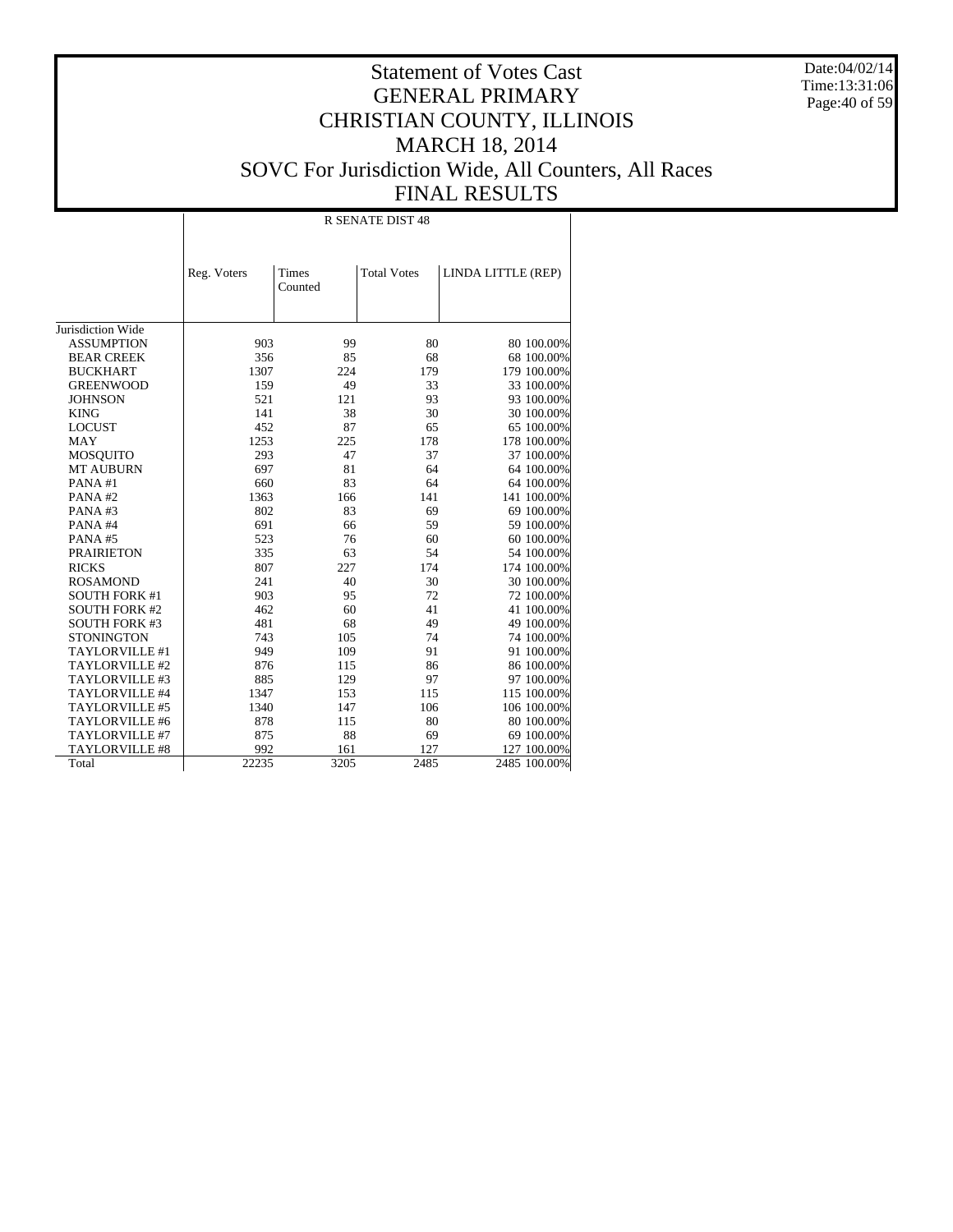Date:04/02/14 Time:13:31:06 Page:41 of 59

# Statement of Votes Cast GENERAL PRIMARY CHRISTIAN COUNTY, ILLINOIS MARCH 18, 2014 SOVC For Jurisdiction Wide, All Counters, All Races FINAL RESULTS

 $R<sub>B</sub>$   $R<sub>2</sub>$ 

|                       |             |                  | K 31 KEPKES DISI 93 |                                      |              |
|-----------------------|-------------|------------------|---------------------|--------------------------------------|--------------|
|                       | Reg. Voters | Times<br>Counted | <b>Total Votes</b>  | <b>WAYNE ARTHUR</b><br>ROSENTH (REP) |              |
| Jurisdiction Wide     |             |                  |                     |                                      |              |
| <b>ASSUMPTION</b>     | 903         | 99               | 90                  |                                      | 90 100.00%   |
| <b>BEAR CREEK</b>     | 356         | 85               | 83                  |                                      | 83 100.00%   |
| <b>BUCKHART</b>       |             |                  |                     |                                      |              |
| <b>GREENWOOD</b>      | 159         | 49               | 45                  |                                      | 45 100.00%   |
| <b>JOHNSON</b>        | 521         | 121              | 103                 |                                      | 103 100.00%  |
| <b>KING</b>           | 141         | 38               | 37                  |                                      | 37 100.00%   |
| <b>LOCUST</b>         | 452         | 87               | 78                  |                                      | 78 100,00%   |
| <b>MAY</b>            | 1249        | 225              | 208                 |                                      | 208 100.00%  |
| <b>MOSQUITO</b>       |             |                  |                     |                                      |              |
| <b>MT AUBURN</b>      |             |                  |                     |                                      |              |
| PANA#1                | 660         | 83               | 73                  |                                      | 73 100.00%   |
| PANA#2                | 1363        | 166              | 150                 |                                      | 150 100.00%  |
| PANA#3                | 802         | 83               | 76                  |                                      | 76 100.00%   |
| PANA#4                | 691         | 66               | 63                  |                                      | 63 100.00%   |
| PANA#5                | 523         | 76               | 70                  |                                      | 70 100.00%   |
| <b>PRAIRIETON</b>     | 335         | 63               | 53                  |                                      | 53 100.00%   |
| <b>RICKS</b>          | 807         | 227              | 207                 |                                      | 207 100.00%  |
| <b>ROSAMOND</b>       | 241         | 40               | 34                  |                                      | 34 100.00%   |
| <b>SOUTH FORK #1</b>  |             |                  |                     |                                      |              |
| <b>SOUTH FORK #2</b>  | 9           | $\overline{2}$   | $\overline{c}$      |                                      | 2 100.00%    |
| <b>SOUTH FORK #3</b>  | 75          | 19               | 17                  |                                      | 17 100.00%   |
| <b>STONINGTON</b>     | 421         | 54               | 46                  |                                      | 46 100.00%   |
| TAYLORVILLE #1        | 949         | 109              | 102                 |                                      | 102 100.00%  |
| TAYLORVILLE #2        | 853         | 112              | 95                  |                                      | 95 100.00%   |
| TAYLORVILLE #3        | 878         | 127              | 109                 |                                      | 109 100.00%  |
| TAYLORVILLE #4        | 1178        | 135              | 120                 |                                      | 120 100.00%  |
| TAYLORVILLE #5        | 1340        | 147              | 131                 |                                      | 131 100.00%  |
| TAYLORVILLE #6        | 878         | 115              | 102                 |                                      | 102 100.00%  |
| TAYLORVILLE #7        | 875         | 88               | 83                  |                                      | 83 100.00%   |
| <b>TAYLORVILLE #8</b> | 992         | 161              | 150                 |                                      | 150 100.00%  |
| Total                 | 17651       | 2577             | 2327                |                                      | 2327 100.00% |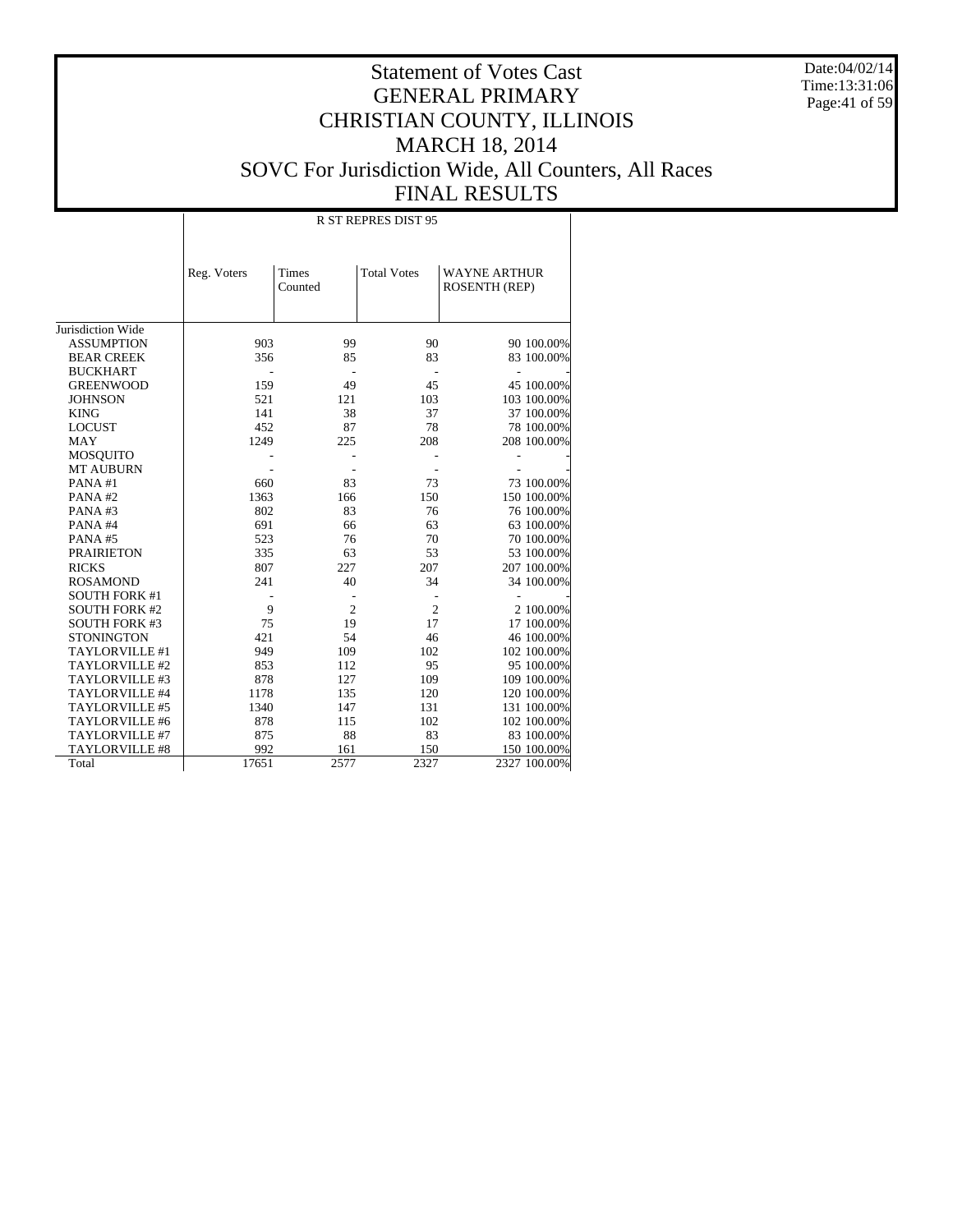Date:04/02/14 Time:13:31:06 Page:42 of 59

|                       |                |                  |                    | R ST REPRES DIST 96      |           |                                       |           |
|-----------------------|----------------|------------------|--------------------|--------------------------|-----------|---------------------------------------|-----------|
|                       | Reg. Voters    | Times<br>Counted | <b>Total Votes</b> | MICHAEL B. BELL<br>(REP) |           | <b>LANDON</b><br><b>LAUBHAN</b> (REP) |           |
| Jurisdiction Wide     |                |                  |                    |                          |           |                                       |           |
| <b>ASSUMPTION</b>     |                |                  |                    |                          |           |                                       |           |
| <b>BEAR CREEK</b>     |                |                  |                    |                          |           |                                       |           |
| <b>BUCKHART</b>       | 1307           | 224              | 209                | 142                      | 67.94%    | 67                                    | 32.06%    |
| <b>GREENWOOD</b>      |                |                  |                    |                          |           |                                       |           |
| <b>JOHNSON</b>        |                |                  |                    |                          |           |                                       |           |
| <b>KING</b>           |                |                  |                    |                          |           |                                       |           |
| <b>LOCUST</b>         |                |                  |                    |                          |           |                                       |           |
| <b>MAY</b>            | $\overline{4}$ | $\Omega$         | $\theta$           | $\Omega$                 |           | $\Omega$                              |           |
| MOSQUITO              | 293            | 47               | 43                 | 34                       | 79.07%    | 9                                     | 20.93%    |
| <b>MT AUBURN</b>      | 697            | 81               | 75                 | 58                       | 77.33%    | 17                                    | 22.67%    |
| PANA#1                |                |                  |                    |                          |           | L,                                    |           |
| PANA#2                |                |                  |                    |                          |           |                                       |           |
| PANA#3                |                |                  |                    |                          |           |                                       |           |
| PANA#4                |                |                  |                    |                          |           |                                       |           |
| PANA#5                |                |                  |                    |                          |           |                                       |           |
| <b>PRAIRIETON</b>     |                |                  |                    |                          |           |                                       |           |
| <b>RICKS</b>          |                |                  |                    |                          |           |                                       |           |
| <b>ROSAMOND</b>       |                |                  |                    |                          |           |                                       |           |
| <b>SOUTH FORK #1</b>  | 903            | 95               | 83                 | 67                       | 80.72%    | 16                                    | 19.28%    |
| <b>SOUTH FORK #2</b>  | 453            | 58               | 51                 | 39                       | 76.47%    | 12                                    | 23.53%    |
| <b>SOUTH FORK #3</b>  | 406            | 49               | 40                 | 38                       | 95.00%    | $\overline{2}$                        | 5.00%     |
| <b>STONINGTON</b>     | 322            | 51               | 40                 | 35                       | 87.50%    | 5                                     | 12.50%    |
| TAYLORVILLE #1        |                |                  | $\overline{a}$     |                          |           |                                       |           |
| TAYLORVILLE #2        | 23             | 3                | $\overline{2}$     |                          | 2 100.00% | $\Omega$                              | 0.00%     |
| TAYLORVILLE #3        | 7              | $\overline{c}$   | $\overline{c}$     | $\Omega$                 | 0.00%     |                                       | 2 100.00% |
| TAYLORVILLE #4        | 169            | 18               | 13                 | 10                       | 76.92%    | 3                                     | 23.08%    |
| TAYLORVILLE #5        |                |                  |                    |                          |           |                                       |           |
| TAYLORVILLE #6        |                |                  |                    |                          |           |                                       |           |
| TAYLORVILLE #7        |                |                  |                    |                          |           |                                       |           |
| <b>TAYLORVILLE #8</b> |                |                  |                    |                          |           |                                       |           |
| Total                 | 4584           | 628              | 558                | 425                      | 76.16%    | 133                                   | 23.84%    |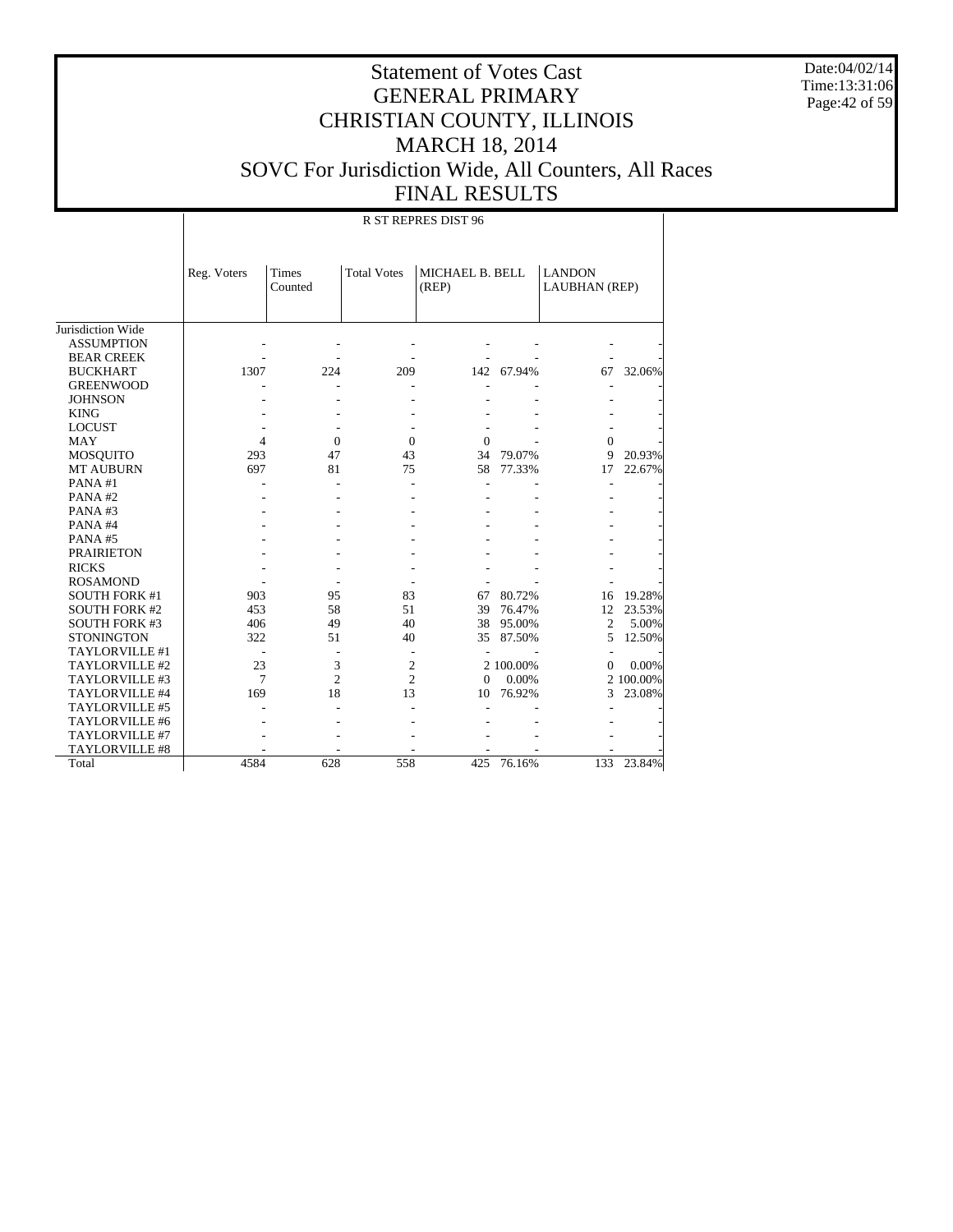Date:04/02/14 Time:13:31:06 Page:43 of 59

|                       |             |                  | <b>R COUNTY TREASURER</b> |                       |           |                   |        |
|-----------------------|-------------|------------------|---------------------------|-----------------------|-----------|-------------------|--------|
|                       | Reg. Voters | Times<br>Counted | <b>Total Votes</b>        | <b>BETTY ASMUSSEN</b> |           | <b>MATT WELLS</b> |        |
| Jurisdiction Wide     |             |                  |                           |                       |           |                   |        |
| <b>ASSUMPTION</b>     | 903         | 99               | 16                        | 12                    | 75.00%    | 1                 | 6.25%  |
| <b>BEAR CREEK</b>     | 356         | 85               | 23                        | 5                     | 21.74%    | 17                | 73.91% |
| <b>BUCKHART</b>       | 1307        | 224              | 16                        | 9                     | 56.25%    | 1                 | 6.25%  |
| <b>GREENWOOD</b>      | 159         | 49               | 9                         | 6                     | 66.67%    | 3                 | 33.33% |
| <b>JOHNSON</b>        | 521         | 121              | 38                        | 29                    | 76.32%    | 3                 | 7.89%  |
| <b>KING</b>           | 141         | 38               | 10                        | 3                     | 30.00%    | 6                 | 60.00% |
| <b>LOCUST</b>         | 452         | 87               | 19                        | 15                    | 78.95%    | 1                 | 5.26%  |
| <b>MAY</b>            | 1253        | 225              | 76                        | 57                    | 75.00%    | 10                | 13.16% |
| <b>MOSQUITO</b>       | 293         | 47               | 4                         | 3                     | 75.00%    | $\theta$          | 0.00%  |
| <b>MT AUBURN</b>      | 697         | 81               | 9                         |                       | 9 100.00% | $\Omega$          | 0.00%  |
| PANA#1                | 660         | 83               | 12                        | 10                    | 83.33%    | $\Omega$          | 0.00%  |
| PANA#2                | 1363        | 166              | 46                        | 34                    | 73.91%    | 6                 | 13.04% |
| PANA#3                | 802         | 83               | 8                         | 5                     | 62.50%    | $\mathbf{0}$      | 0.00%  |
| PANA#4                | 691         | 66               | 3                         | $\overline{2}$        | 66.67%    | $\Omega$          | 0.00%  |
| PANA#5                | 523         | 76               | 8                         | 6                     | 75.00%    | $\Omega$          | 0.00%  |
| <b>PRAIRIETON</b>     | 335         | 63               | 3                         | 1                     | 33.33%    | 1                 | 33.33% |
| <b>RICKS</b>          | 807         | 227              | 105                       | 18                    | 17.14%    | 75                | 71.43% |
| <b>ROSAMOND</b>       | 241         | 40               | 5                         | 3                     | 60.00%    | 1                 | 20.00% |
| <b>SOUTH FORK #1</b>  | 903         | 95               | 11                        | 10                    | 90.91%    | $\overline{0}$    | 0.00%  |
| <b>SOUTH FORK #2</b>  | 462         | 60               | 7                         | 3                     | 42.86%    | 3                 | 42.86% |
| <b>SOUTH FORK #3</b>  | 481         | 68               | 15                        |                       | 14 93.33% | $\mathbf{0}$      | 0.00%  |
| <b>STONINGTON</b>     | 743         | 105              | 23                        | 22                    | 95.65%    | $\mathbf{1}$      | 4.35%  |
| TAYLORVILLE #1        | 949         | 109              | 40                        | 28                    | 70.00%    | 3                 | 7.50%  |
| TAYLORVILLE #2        | 876         | 115              | 37                        | 22                    | 59.46%    | 7                 | 18.92% |
| TAYLORVILLE #3        | 885         | 129              | 52                        | 45                    | 86.54%    | $\theta$          | 0.00%  |
| TAYLORVILLE #4        | 1347        | 153              | 58                        | 44                    | 75.86%    | $\mathbf{1}$      | 1.72%  |
| TAYLORVILLE #5        | 1340        | 147              | 51                        | 39                    | 76.47%    | 5                 | 9.80%  |
| TAYLORVILLE #6        | 878         | 115              | 61                        | 55                    | 90.16%    | 4                 | 6.56%  |
| TAYLORVILLE #7        | 875         | 88               | 28                        | 25                    | 89.29%    | $\Omega$          | 0.00%  |
| <b>TAYLORVILLE #8</b> | 992         | 161              | 62                        | 48                    | 77.42%    | 8                 | 12.90% |
| Total                 | 22235       | 3205             | 855                       | 582                   | 68.07%    | 157               | 18.36% |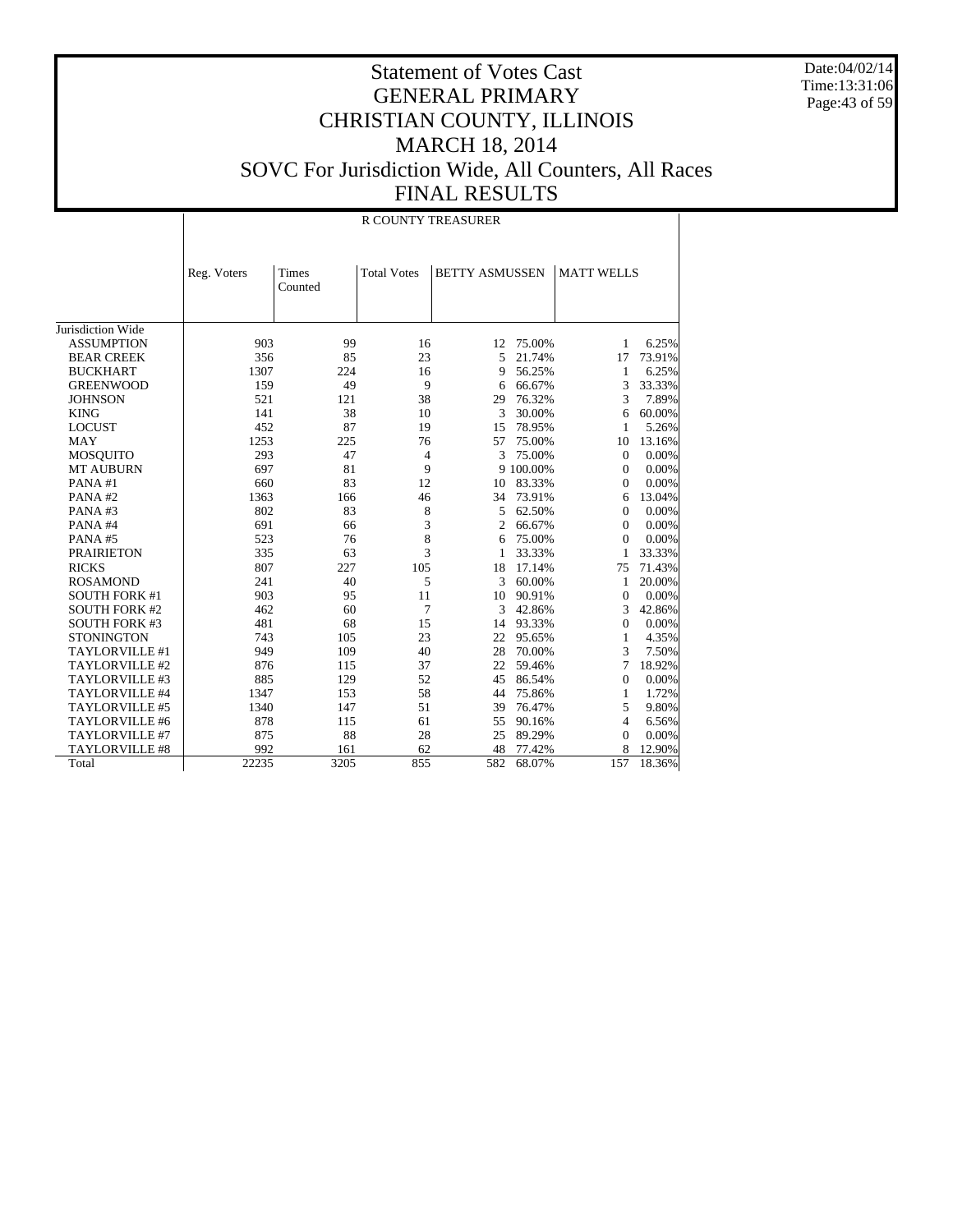Date:04/02/14 Time:13:31:06 Page:44 of 59

|                      |             |                  | <b>R SHERIFF</b>   |                                  |                |                  | R ESR(MAC-PIA))    |                            |
|----------------------|-------------|------------------|--------------------|----------------------------------|----------------|------------------|--------------------|----------------------------|
|                      | Reg. Voters | Times<br>Counted | <b>Total Votes</b> | <b>BRUCE</b><br>KETTELKAMP (REP) | Reg. Voters    | Times<br>Counted | <b>Total Votes</b> | MATTHEW T.<br>SNYDER (REP) |
| Jurisdiction Wide    |             |                  |                    |                                  |                |                  |                    |                            |
| <b>ASSUMPTION</b>    | 903         | 99               | 91                 | 91 100.00%                       |                |                  |                    |                            |
| <b>BEAR CREEK</b>    | 356         | 85               | 80                 | 80 100.00%                       |                |                  |                    |                            |
| <b>BUCKHART</b>      | 1307        | 224              | 205                | 205 100.00%                      |                |                  |                    |                            |
| <b>GREENWOOD</b>     | 159         | 49               | 45                 | 45 100,00%                       |                |                  |                    |                            |
| <b>JOHNSON</b>       | 521         | 121              | 113                | 113 100.00%                      |                |                  |                    |                            |
| <b>KING</b>          | 141         | 38               | 35                 | 35 100.00%                       |                |                  |                    |                            |
| <b>LOCUST</b>        | 452         | 87               | 78                 | 78 100.00%                       |                |                  |                    |                            |
| <b>MAY</b>           | 1253        | 225              | 210                | 210 100.00%                      |                |                  |                    |                            |
| <b>MOSOUITO</b>      | 293         | 47               | 40                 | 40 100.00%                       | 134            | 22               | 18                 | 18 100.00%                 |
| <b>MT AUBURN</b>     | 697         | 81               | 74                 | 74 100.00%                       |                | ٠                |                    |                            |
| PANA#1               | 660         | 83               | 75                 | 75 100.00%                       |                |                  |                    |                            |
| PANA#2               | 1363        | 166              | 155                | 155 100.00%                      |                |                  |                    |                            |
| PANA#3               | 802         | 83               | 80                 | 80 100.00%                       |                |                  |                    |                            |
| PANA#4               | 691         | 66               | 61                 | 61 100.00%                       |                |                  |                    |                            |
| PANA#5               | 523         | 76               | 70                 | 70 100.00%                       |                |                  |                    |                            |
| <b>PRAIRIETON</b>    | 335         | 63               | 58                 | 58 100.00%                       | $\overline{2}$ | 3                | 3                  | 3 100.00%                  |
| <b>RICKS</b>         | 807         | 227              | 200                | 200 100.00%                      |                |                  |                    |                            |
| <b>ROSAMOND</b>      | 241         | 40               | 38                 | 38 100.00%                       |                |                  |                    |                            |
| <b>SOUTH FORK #1</b> | 903         | 95               | 89                 | 89 100,00%                       |                |                  |                    |                            |
| <b>SOUTH FORK #2</b> | 462         | 60               | 51                 | 51 100.00%                       |                |                  |                    |                            |
| <b>SOUTH FORK #3</b> | 481         | 68               | 58                 | 58 100.00%                       |                |                  |                    |                            |
| <b>STONINGTON</b>    | 743         | 105              | 96                 | 96 100.00%                       | 4              | $\overline{c}$   | $\overline{2}$     | 2 100.00%                  |
| TAYLORVILLE #1       | 949         | 109              | 105                | 105 100,00%                      |                |                  |                    |                            |
| TAYLORVILLE #2       | 876         | 115              | 99                 | 99 100.00%                       |                |                  |                    |                            |
| TAYLORVILLE #3       | 885         | 129              | 112                | 112 100.00%                      |                |                  |                    |                            |
| TAYLORVILLE #4       | 1347        | 153              | 138                | 138 100.00%                      |                |                  |                    |                            |
| TAYLORVILLE #5       | 1340        | 147              | 130                | 130 100,00%                      |                |                  |                    |                            |
| TAYLORVILLE #6       | 878         | 115              | 105                | 105 100.00%                      |                |                  |                    |                            |
| TAYLORVILLE #7       | 875         | 88               | 83                 | 83 100.00%                       |                |                  |                    |                            |
| TAYLORVILLE #8       | 992         | 161              | 152                | 152 100.00%                      |                |                  |                    |                            |
| Total                | 22235       | 3205             | 2926               | 2926 100.00%                     | 140            | 27               | $\overline{23}$    | 23 100.00%                 |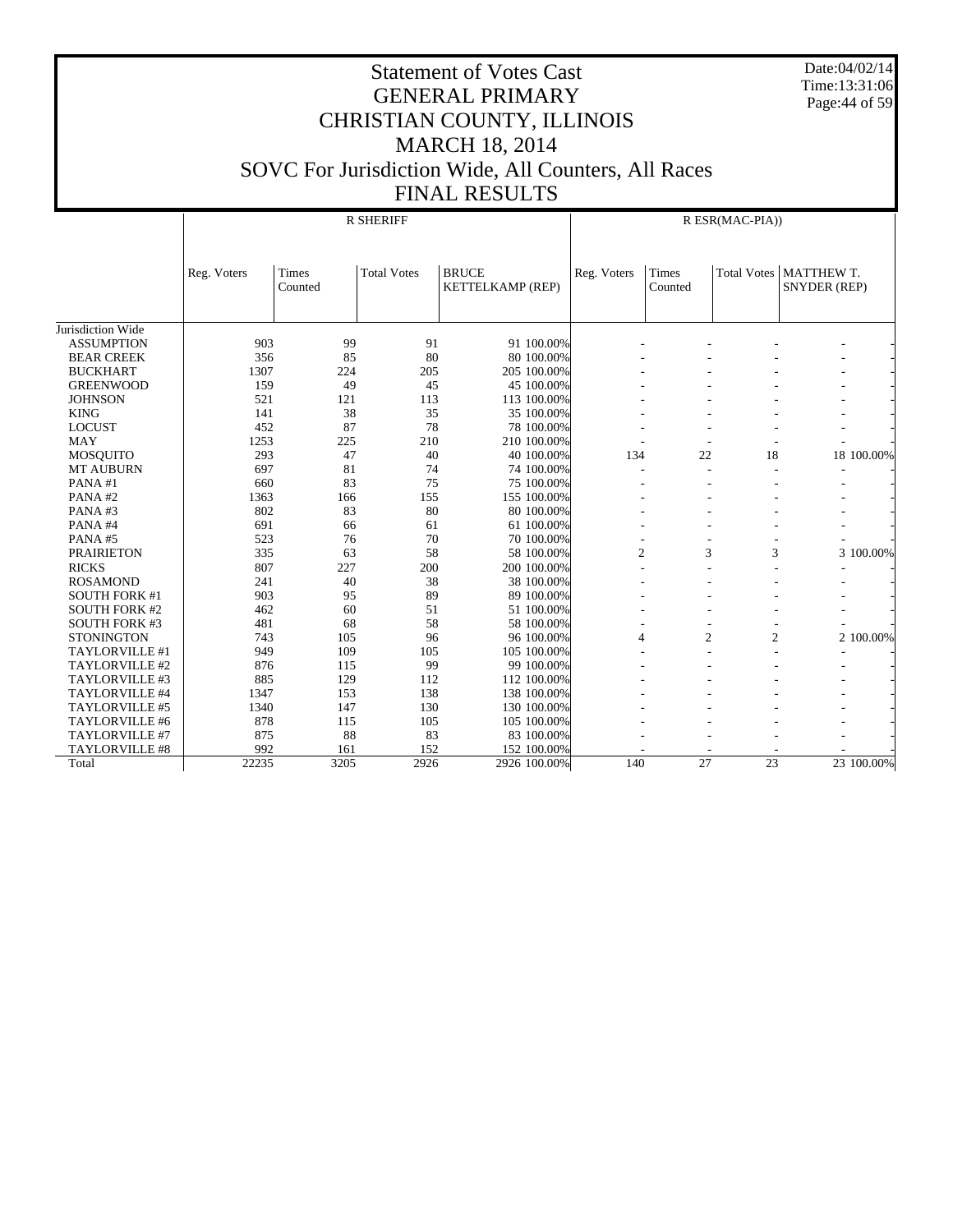Date:04/02/14 Time:13:31:06 Page:45 of 59

|                      |                | R ESR(MEN-SANG)<br>R ESR(SHELBY) |                 |                               |             |                  |                    |                                 |             |
|----------------------|----------------|----------------------------------|-----------------|-------------------------------|-------------|------------------|--------------------|---------------------------------|-------------|
|                      | Reg. Voters    | Times<br>Counted                 |                 | Total Votes   JEFF VOSE (REP) | Reg. Voters | Times<br>Counted | <b>Total Votes</b> | <b>BOBBI MATTINGLY</b><br>(REP) |             |
| Jurisdiction Wide    |                |                                  |                 |                               |             |                  |                    |                                 |             |
| <b>ASSUMPTION</b>    |                |                                  |                 |                               | 901         | 99               | 78                 |                                 | 78 100.00%  |
| <b>BEAR CREEK</b>    |                |                                  |                 |                               |             |                  |                    |                                 |             |
| <b>BUCKHART</b>      | 3              | $\Omega$                         | $\Omega$        | $\overline{0}$                |             |                  |                    |                                 |             |
| <b>GREENWOOD</b>     |                |                                  |                 |                               |             |                  |                    |                                 |             |
| <b>JOHNSON</b>       |                |                                  |                 |                               |             |                  |                    |                                 |             |
| <b>KING</b>          | $\overline{0}$ | $\mathbf{0}$                     | $\mathbf{0}$    | $\overline{0}$                |             |                  |                    |                                 |             |
| LOCUST               |                |                                  |                 |                               | 11          | $\overline{4}$   | 3                  |                                 | 3 100.00%   |
| <b>MAY</b>           |                |                                  |                 |                               | 14          | $\mathbf{0}$     | $\overline{0}$     | $\mathbf{0}$                    |             |
| MOSQUITO             |                |                                  | L,              |                               |             |                  |                    |                                 |             |
| <b>MT AUBURN</b>     | 121            | 21                               | 17              | 17 100.00%                    |             |                  |                    |                                 |             |
| PANA#1               |                |                                  |                 |                               |             |                  |                    |                                 |             |
| PANA#2               |                |                                  |                 |                               |             |                  |                    |                                 |             |
| PANA#3               |                |                                  |                 |                               |             |                  |                    |                                 |             |
| PANA#4               |                |                                  |                 |                               | 11          | $\mathbf{0}$     | $\mathbf{0}$       | $\Omega$                        |             |
| PANA#5               |                |                                  |                 |                               | 11          | 3                | 1                  |                                 | 1 100.00%   |
| <b>PRAIRIETON</b>    |                |                                  |                 |                               | 292         | 55               | 44                 |                                 | 44 100.00%  |
| <b>RICKS</b>         |                |                                  |                 |                               |             |                  |                    |                                 |             |
| <b>ROSAMOND</b>      |                |                                  |                 |                               |             |                  |                    |                                 |             |
| <b>SOUTH FORK #1</b> |                |                                  |                 |                               |             |                  |                    |                                 |             |
| <b>SOUTH FORK #2</b> | 65             | 9                                | 5               | 5 100.00%                     |             |                  |                    |                                 |             |
| <b>SOUTH FORK #3</b> |                |                                  |                 |                               |             |                  |                    |                                 |             |
| <b>STONINGTON</b>    |                |                                  |                 |                               |             |                  |                    |                                 |             |
| TAYLORVILLE #1       |                |                                  |                 |                               |             |                  |                    |                                 |             |
| TAYLORVILLE #2       |                |                                  |                 |                               |             |                  |                    |                                 |             |
| TAYLORVILLE #3       |                |                                  |                 |                               |             |                  |                    |                                 |             |
| TAYLORVILLE #4       |                |                                  |                 |                               |             |                  |                    |                                 |             |
| TAYLORVILLE #5       |                |                                  |                 |                               |             |                  |                    |                                 |             |
| TAYLORVILLE #6       |                |                                  |                 |                               |             |                  |                    |                                 |             |
| TAYLORVILLE #7       |                |                                  |                 |                               |             |                  |                    |                                 |             |
| TAYLORVILLE #8       |                |                                  |                 |                               |             |                  |                    |                                 |             |
| Total                | 189            | $\overline{30}$                  | $\overline{22}$ | 22 100.00%                    | 1240        | 161              | 126                |                                 | 126 100.00% |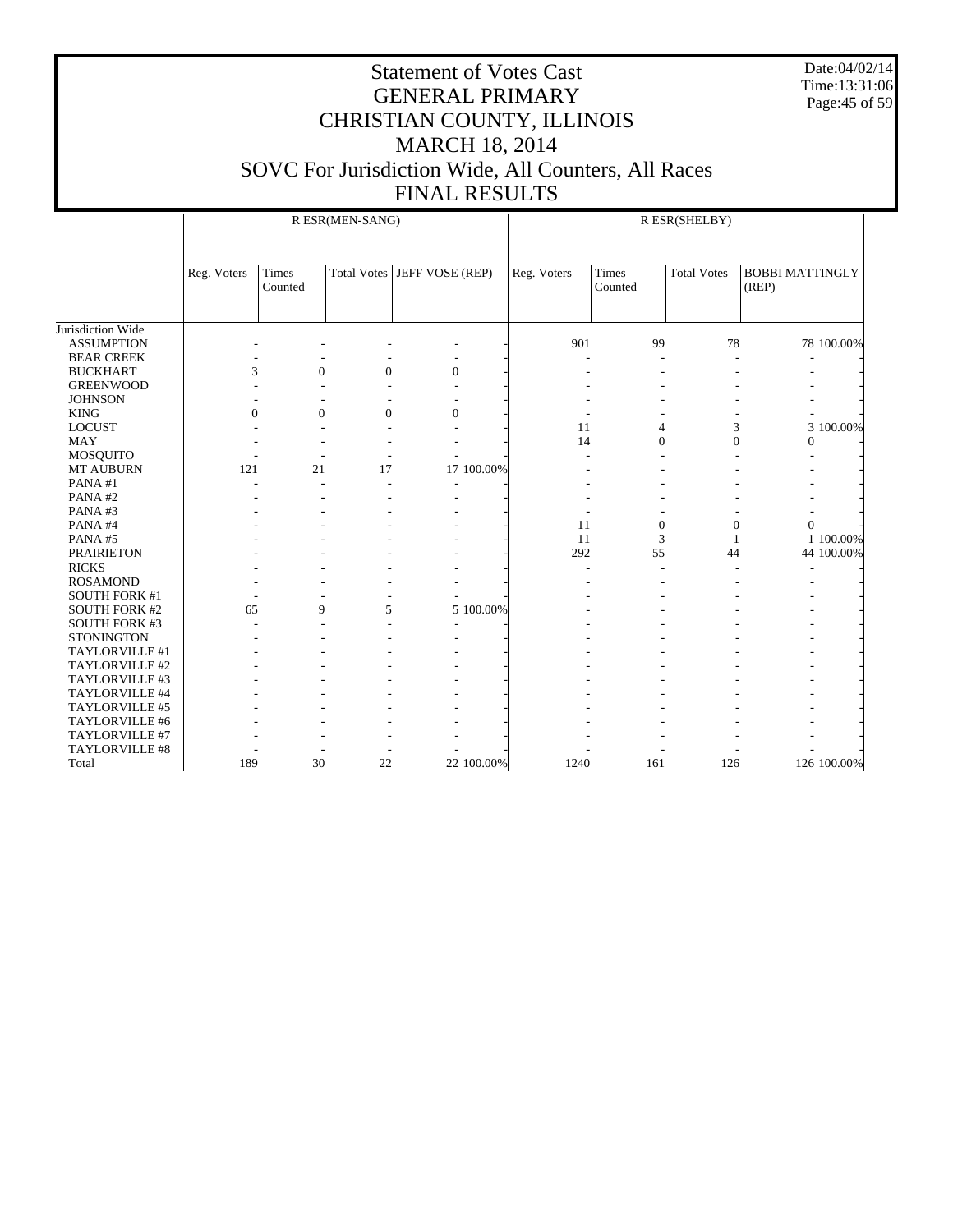Date:04/02/14 Time:13:31:06 Page:46 of 59

|                       |             |                  | R CIR JUD 4TH CIR (Tungate) |                                  | R BEAR CREEK COMMITTEEMAN |                  |                    |                                           |
|-----------------------|-------------|------------------|-----------------------------|----------------------------------|---------------------------|------------------|--------------------|-------------------------------------------|
|                       | Reg. Voters | Times<br>Counted | <b>Total Votes</b>          | <b>MARTIN W. SIEMER</b><br>(REP) | Reg. Voters               | Times<br>Counted | <b>Total Votes</b> | <b>GREGORY C</b><br><b>SULLIVAN (REP)</b> |
| Jurisdiction Wide     |             |                  |                             |                                  |                           |                  |                    |                                           |
| <b>ASSUMPTION</b>     | 903         | 99               | 33                          | 33 100.00%                       |                           |                  |                    |                                           |
| <b>BEAR CREEK</b>     | 356         | 85               | 30                          | 30 100.00%                       | 356                       | 85               | 79                 | 79 100.00%                                |
| <b>BUCKHART</b>       | 1307        | 224              | 84                          | 84 100.00%                       |                           | ٠                |                    |                                           |
| <b>GREENWOOD</b>      | 159         | 49               | 15                          | 15 100.00%                       |                           |                  |                    |                                           |
| <b>JOHNSON</b>        | 521         | 121              | 57                          | 57 100.00%                       |                           |                  |                    |                                           |
| <b>KING</b>           | 141         | 38               | 17                          | 17 100.00%                       |                           |                  |                    |                                           |
| <b>LOCUST</b>         | 452         | 87               | 25                          | 25 100.00%                       |                           |                  |                    |                                           |
| <b>MAY</b>            | 1253        | 225              | 104                         | 104 100,00%                      |                           |                  |                    |                                           |
| <b>MOSQUITO</b>       | 293         | 47               | 15                          | 15 100.00%                       |                           |                  |                    |                                           |
| <b>MT AUBURN</b>      | 697         | 81               | 30                          | 30 100.00%                       |                           |                  |                    |                                           |
| PANA#1                | 660         | 83               | 36                          | 36 100.00%                       |                           |                  |                    |                                           |
| PANA#2                | 1363        | 166              | 48                          | 48 100.00%                       |                           |                  |                    |                                           |
| PANA#3                | 802         | 83               | 32                          | 32 100.00%                       |                           |                  |                    |                                           |
| PANA#4                | 691         | 66               | 29                          | 29 100.00%                       |                           |                  |                    |                                           |
| PANA#5                | 523         | 76               | 31                          | 31 100.00%                       |                           |                  |                    |                                           |
| <b>PRAIRIETON</b>     | 335         | 63               | 34                          | 34 100.00%                       |                           |                  |                    |                                           |
| <b>RICKS</b>          | 807         | 227              | 71                          | 71 100.00%                       |                           |                  |                    |                                           |
| <b>ROSAMOND</b>       | 241         | 40               | 15                          | 15 100.00%                       |                           |                  |                    |                                           |
| <b>SOUTH FORK #1</b>  | 903         | 95               | 30                          | 30 100.00%                       |                           |                  |                    |                                           |
| <b>SOUTH FORK #2</b>  | 462         | 60               | 20                          | 20 100.00%                       |                           |                  |                    |                                           |
| <b>SOUTH FORK #3</b>  | 481         | 68               | 19                          | 19 100.00%                       |                           |                  |                    |                                           |
| <b>STONINGTON</b>     | 743         | 105              | 43                          | 43 100.00%                       |                           |                  |                    |                                           |
| TAYLORVILLE #1        | 949         | 109              | 39                          | 39 100.00%                       |                           |                  |                    |                                           |
| TAYLORVILLE #2        | 876         | 115              | 34                          | 34 100.00%                       |                           |                  |                    |                                           |
| TAYLORVILLE #3        | 885         | 129              | 46                          | 46 100.00%                       |                           |                  |                    |                                           |
| TAYLORVILLE #4        | 1347        | 153              | 60                          | 60 100.00%                       |                           |                  |                    |                                           |
| TAYLORVILLE #5        | 1340        | 147              | 48                          | 48 100.00%                       |                           |                  |                    |                                           |
| TAYLORVILLE #6        | 878         | 115              | 49                          | 49 100.00%                       |                           |                  |                    |                                           |
| TAYLORVILLE #7        | 875         | 88               | 38                          | 38 100.00%                       |                           |                  |                    |                                           |
| <b>TAYLORVILLE #8</b> | 992         | 161              | 67                          | 67 100.00%                       |                           |                  |                    |                                           |
| Total                 | 22235       | 3205             | 1199                        | 1199 100.00%                     | 356                       | 85               | 79                 | 79 100.00%                                |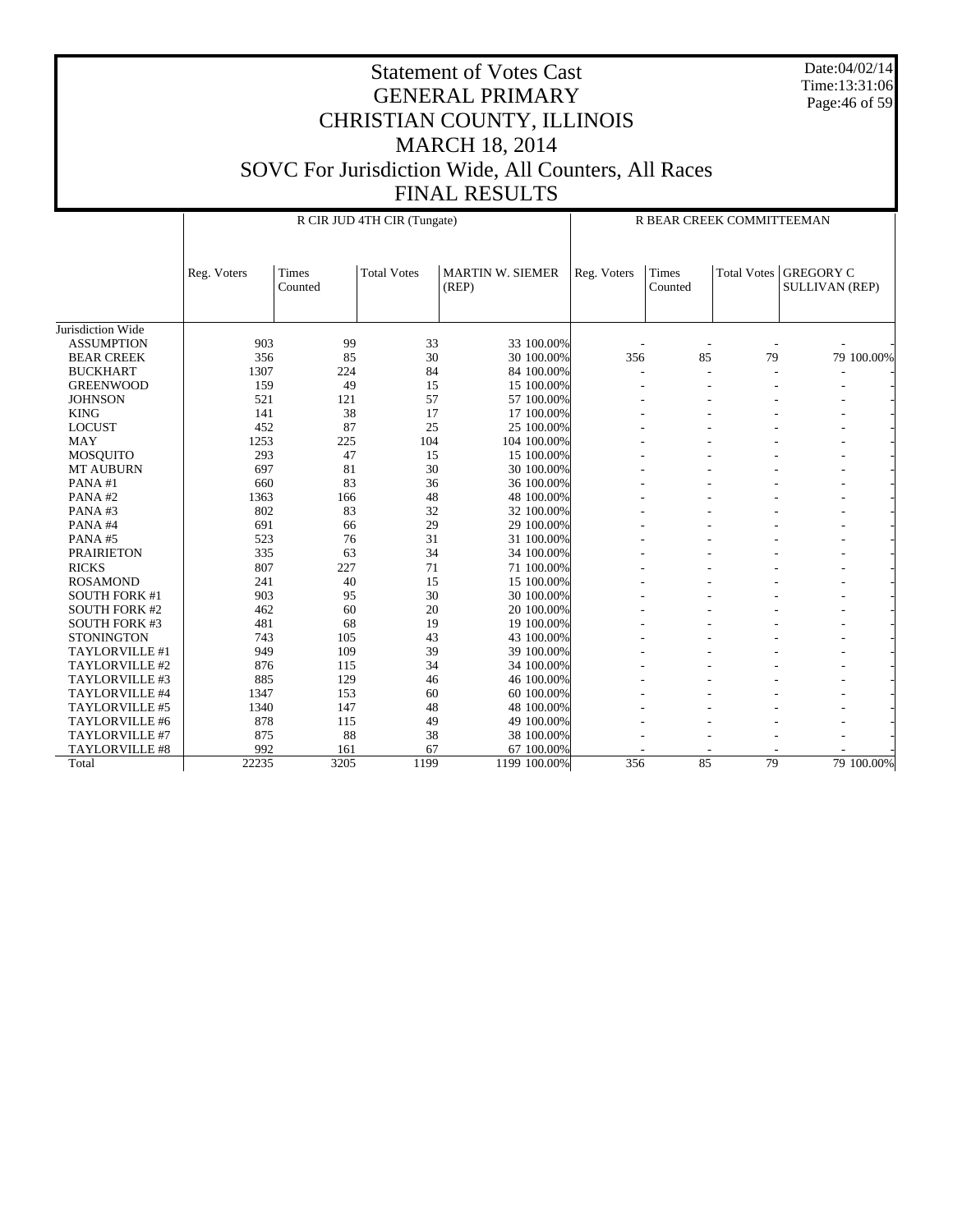Date:04/02/14 Time:13:31:06 Page:47 of 59

|                      |             | R BUCKHART COMMITTEEMAN |                    |                          |             | R GREENWOOD COMMITTEEMAN |                    |                               |
|----------------------|-------------|-------------------------|--------------------|--------------------------|-------------|--------------------------|--------------------|-------------------------------|
|                      | Reg. Voters | Times<br>Counted        | <b>Total Votes</b> | MICHAEL B. BELL<br>(REP) | Reg. Voters | Times<br>Counted         | <b>Total Votes</b> | <b>STEVE REINCKE</b><br>(REP) |
| Jurisdiction Wide    |             |                         |                    |                          |             |                          |                    |                               |
| <b>ASSUMPTION</b>    |             |                         |                    |                          |             |                          |                    |                               |
| <b>BEAR CREEK</b>    |             |                         |                    |                          |             |                          |                    |                               |
| <b>BUCKHART</b>      | 1307        | 224                     | 173                | 173 100.00%              |             |                          |                    |                               |
| <b>GREENWOOD</b>     |             |                         |                    |                          | 159         | 49                       | 42                 | 42 100.00%                    |
| <b>JOHNSON</b>       |             |                         |                    |                          |             |                          |                    |                               |
| <b>KING</b>          |             |                         |                    | ÷                        |             |                          |                    | ۰                             |
| <b>LOCUST</b>        |             |                         |                    |                          |             |                          |                    |                               |
| <b>MAY</b>           |             |                         |                    |                          |             |                          |                    |                               |
| MOSQUITO             |             |                         |                    |                          |             |                          |                    |                               |
| <b>MT AUBURN</b>     |             |                         |                    |                          |             |                          |                    |                               |
| PANA $#1$            |             |                         |                    |                          |             |                          |                    |                               |
| PANA#2               |             |                         |                    |                          |             |                          |                    |                               |
| PANA#3               |             |                         |                    |                          |             |                          |                    |                               |
| PANA#4               |             |                         |                    |                          |             |                          |                    |                               |
| PANA#5               |             |                         |                    |                          |             |                          |                    |                               |
| <b>PRAIRIETON</b>    |             |                         |                    |                          |             |                          |                    |                               |
| <b>RICKS</b>         |             |                         |                    |                          |             |                          |                    |                               |
| <b>ROSAMOND</b>      |             |                         |                    |                          |             |                          |                    |                               |
| <b>SOUTH FORK #1</b> |             |                         |                    |                          |             |                          |                    |                               |
| <b>SOUTH FORK #2</b> |             |                         |                    |                          |             |                          |                    |                               |
| <b>SOUTH FORK #3</b> |             |                         |                    |                          |             |                          |                    |                               |
| <b>STONINGTON</b>    |             |                         |                    |                          |             |                          |                    |                               |
| TAYLORVILLE #1       |             |                         |                    |                          |             |                          |                    |                               |
| TAYLORVILLE #2       |             |                         |                    |                          |             |                          |                    |                               |
| TAYLORVILLE #3       |             |                         |                    |                          |             |                          |                    |                               |
| TAYLORVILLE #4       |             |                         |                    |                          |             |                          |                    |                               |
| TAYLORVILLE #5       |             |                         |                    |                          |             |                          |                    |                               |
| TAYLORVILLE #6       |             |                         |                    |                          |             |                          |                    |                               |
| TAYLORVILLE #7       |             |                         |                    |                          |             |                          |                    |                               |
| TAYLORVILLE #8       |             |                         |                    |                          |             |                          |                    |                               |
| Total                | 1307        | 224                     | 173                | 173 100.00%              | 159         | 49                       | 42                 | 42 100.00%                    |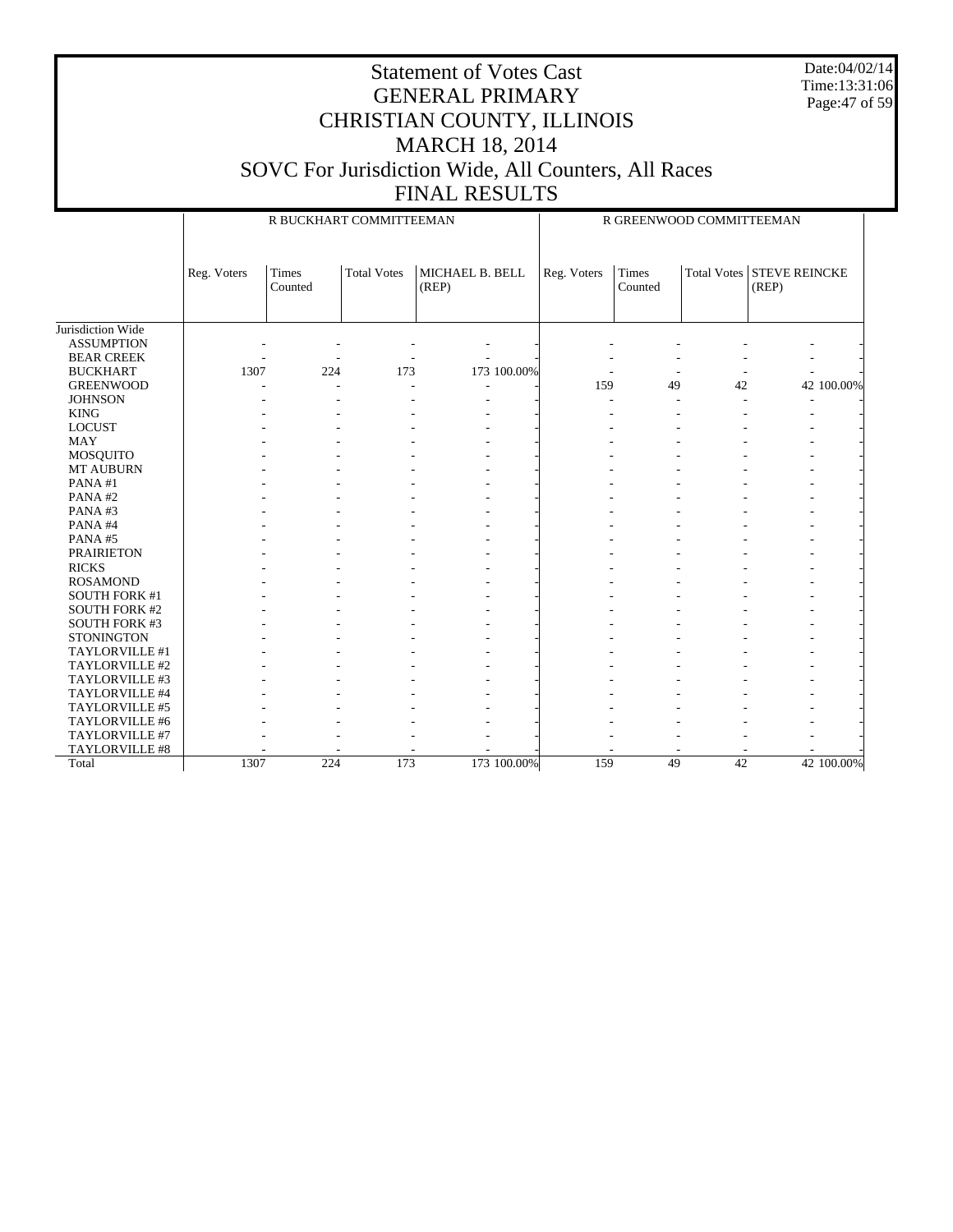Date:04/02/14 Time:13:31:06 Page:48 of 59

|                      |             | R JOHNSON COMMITTEEMAN |                    |                                            |             |                  | R LOCUST COMMITTEEMAN |                                |  |  |  |  |
|----------------------|-------------|------------------------|--------------------|--------------------------------------------|-------------|------------------|-----------------------|--------------------------------|--|--|--|--|
|                      | Reg. Voters | Times<br>Counted       | <b>Total Votes</b> | <b>BRUCE</b><br><b>KETTELKAMP</b><br>(REP) | Reg. Voters | Times<br>Counted |                       | Total Votes   BRIAN HILE (REP) |  |  |  |  |
| Jurisdiction Wide    |             |                        |                    |                                            |             |                  |                       |                                |  |  |  |  |
| <b>ASSUMPTION</b>    |             |                        |                    |                                            |             |                  |                       |                                |  |  |  |  |
| <b>BEAR CREEK</b>    |             |                        |                    |                                            |             |                  |                       |                                |  |  |  |  |
| <b>BUCKHART</b>      |             |                        |                    |                                            |             |                  |                       |                                |  |  |  |  |
| <b>GREENWOOD</b>     |             |                        |                    |                                            |             |                  |                       |                                |  |  |  |  |
| <b>JOHNSON</b>       | 521         | 121                    | 106                | 106 100.00%                                |             |                  |                       |                                |  |  |  |  |
| <b>KING</b>          |             |                        |                    |                                            |             |                  |                       |                                |  |  |  |  |
| <b>LOCUST</b>        |             |                        |                    |                                            | 452         | 87               | 74                    | 74 100.00%                     |  |  |  |  |
| <b>MAY</b>           |             |                        |                    |                                            |             |                  |                       |                                |  |  |  |  |
| MOSQUITO             |             |                        |                    |                                            |             |                  |                       |                                |  |  |  |  |
| <b>MT AUBURN</b>     |             |                        |                    |                                            |             |                  |                       |                                |  |  |  |  |
| PANA#1               |             |                        |                    |                                            |             |                  |                       |                                |  |  |  |  |
| PANA#2               |             |                        |                    |                                            |             |                  |                       |                                |  |  |  |  |
| PANA#3               |             |                        |                    |                                            |             |                  |                       |                                |  |  |  |  |
| PANA#4               |             |                        |                    |                                            |             |                  |                       |                                |  |  |  |  |
| PANA#5               |             |                        |                    |                                            |             |                  |                       |                                |  |  |  |  |
| <b>PRAIRIETON</b>    |             |                        |                    |                                            |             |                  |                       |                                |  |  |  |  |
| <b>RICKS</b>         |             |                        |                    |                                            |             |                  |                       |                                |  |  |  |  |
| <b>ROSAMOND</b>      |             |                        |                    |                                            |             |                  |                       |                                |  |  |  |  |
| <b>SOUTH FORK #1</b> |             |                        |                    |                                            |             |                  |                       |                                |  |  |  |  |
| <b>SOUTH FORK #2</b> |             |                        |                    |                                            |             |                  |                       |                                |  |  |  |  |
| <b>SOUTH FORK #3</b> |             |                        |                    |                                            |             |                  |                       |                                |  |  |  |  |
| <b>STONINGTON</b>    |             |                        |                    |                                            |             |                  |                       |                                |  |  |  |  |
| TAYLORVILLE #1       |             |                        |                    |                                            |             |                  |                       |                                |  |  |  |  |
| TAYLORVILLE #2       |             |                        |                    |                                            |             |                  |                       |                                |  |  |  |  |
| TAYLORVILLE #3       |             |                        |                    |                                            |             |                  |                       |                                |  |  |  |  |
| TAYLORVILLE #4       |             |                        |                    |                                            |             |                  |                       |                                |  |  |  |  |
| TAYLORVILLE #5       |             |                        |                    |                                            |             |                  |                       |                                |  |  |  |  |
| TAYLORVILLE #6       |             |                        |                    |                                            |             |                  |                       |                                |  |  |  |  |
| TAYLORVILLE #7       |             |                        |                    |                                            |             |                  |                       |                                |  |  |  |  |
| TAYLORVILLE #8       |             |                        |                    |                                            |             |                  |                       |                                |  |  |  |  |
| Total                | 521         | 121                    | 106                | 106 100.00%                                | 452         | 87               | $\overline{74}$       | 74 100.00%                     |  |  |  |  |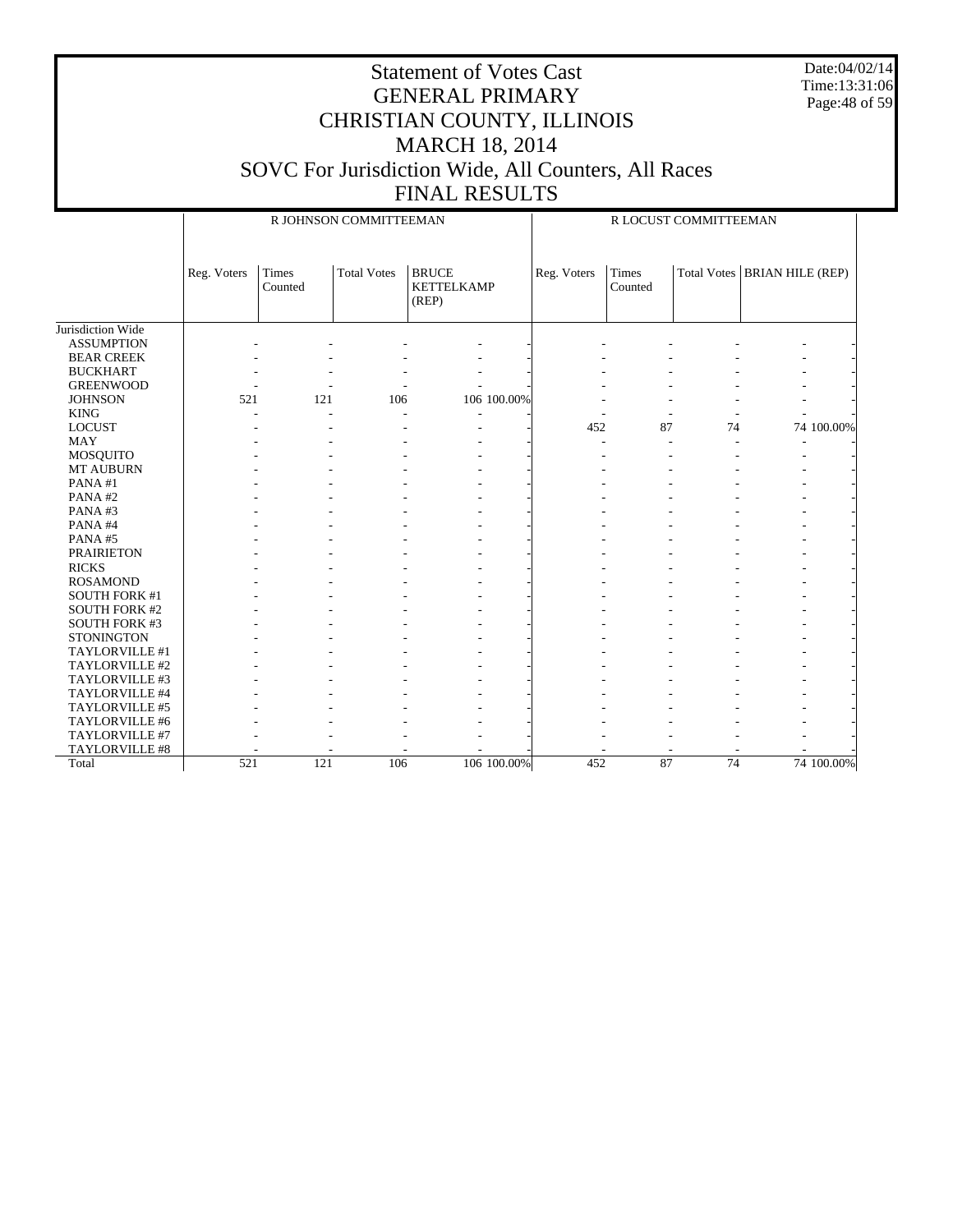Date:04/02/14 Time:13:31:06 Page:49 of 59

|                      |             |                         | R MAY COMMITTEEMAN |                           |             | R MOSQUITO COMMITTEEMAN |    |                                       |  |  |
|----------------------|-------------|-------------------------|--------------------|---------------------------|-------------|-------------------------|----|---------------------------------------|--|--|
|                      | Reg. Voters | <b>Times</b><br>Counted | <b>Total Votes</b> | SETH M.<br>McMILLAN (REP) | Reg. Voters | <b>Times</b><br>Counted |    | Total Votes RAYMOND D.<br>ELDER (REP) |  |  |
| Jurisdiction Wide    |             |                         |                    |                           |             |                         |    |                                       |  |  |
| <b>ASSUMPTION</b>    |             |                         |                    |                           |             |                         |    |                                       |  |  |
| <b>BEAR CREEK</b>    |             |                         |                    |                           |             |                         |    |                                       |  |  |
| <b>BUCKHART</b>      |             |                         |                    |                           |             |                         |    |                                       |  |  |
| <b>GREENWOOD</b>     |             |                         |                    |                           |             |                         |    |                                       |  |  |
| <b>JOHNSON</b>       |             |                         |                    |                           |             |                         |    |                                       |  |  |
| <b>KING</b>          |             |                         |                    |                           |             |                         |    |                                       |  |  |
| <b>LOCUST</b>        |             |                         |                    |                           |             |                         |    |                                       |  |  |
| <b>MAY</b>           | 1253        | 225                     | 195                | 195 100.00%               |             |                         |    |                                       |  |  |
| MOSQUITO             |             |                         |                    |                           | 293         | 47                      | 43 | 43 100.00%                            |  |  |
| <b>MT AUBURN</b>     |             |                         |                    | ÷.                        |             |                         |    |                                       |  |  |
| PANA#1               |             |                         |                    |                           |             |                         |    |                                       |  |  |
| PANA#2               |             |                         |                    |                           |             |                         |    |                                       |  |  |
| PANA#3               |             |                         |                    |                           |             |                         |    |                                       |  |  |
| PANA#4               |             |                         |                    |                           |             |                         |    |                                       |  |  |
| PANA#5               |             |                         |                    |                           |             |                         |    |                                       |  |  |
| <b>PRAIRIETON</b>    |             |                         |                    |                           |             |                         |    |                                       |  |  |
| <b>RICKS</b>         |             |                         |                    |                           |             |                         |    |                                       |  |  |
| <b>ROSAMOND</b>      |             |                         |                    |                           |             |                         |    |                                       |  |  |
| <b>SOUTH FORK #1</b> |             |                         |                    |                           |             |                         |    |                                       |  |  |
| <b>SOUTH FORK #2</b> |             |                         |                    |                           |             |                         |    |                                       |  |  |
| <b>SOUTH FORK #3</b> |             |                         |                    |                           |             |                         |    |                                       |  |  |
| <b>STONINGTON</b>    |             |                         |                    |                           |             |                         |    |                                       |  |  |
| TAYLORVILLE #1       |             |                         |                    |                           |             |                         |    |                                       |  |  |
| TAYLORVILLE #2       |             |                         |                    |                           |             |                         |    |                                       |  |  |
| TAYLORVILLE #3       |             |                         |                    |                           |             |                         |    |                                       |  |  |
| TAYLORVILLE #4       |             |                         |                    |                           |             |                         |    |                                       |  |  |
| TAYLORVILLE #5       |             |                         |                    |                           |             |                         |    |                                       |  |  |
| TAYLORVILLE #6       |             |                         |                    |                           |             |                         |    |                                       |  |  |
| TAYLORVILLE #7       |             |                         |                    |                           |             |                         |    |                                       |  |  |
| TAYLORVILLE #8       |             |                         |                    |                           |             |                         |    |                                       |  |  |
| Total                | 1253        | 225                     | 195                | 195 100.00%               | 293         | 47                      | 43 | 43 100.00%                            |  |  |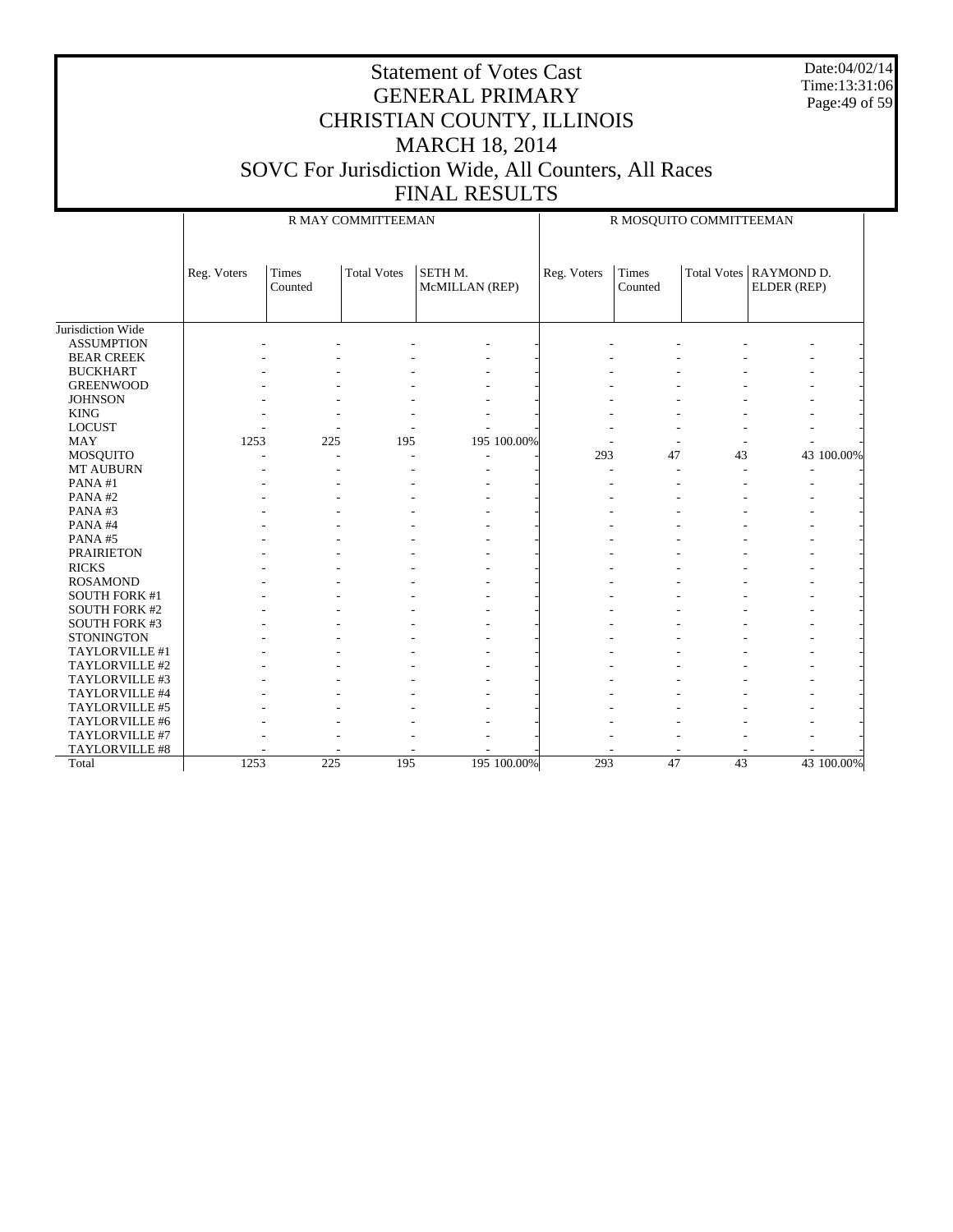Date:04/02/14 Time:13:31:06 Page:50 of 59

|                      |             | R MT AUBURN COMMITTEEMAN |                      |                      |            | R PANA #1 COMMITTEEMAN |                         |    |                                          |            |
|----------------------|-------------|--------------------------|----------------------|----------------------|------------|------------------------|-------------------------|----|------------------------------------------|------------|
|                      | Reg. Voters | Times<br>Counted         | Total Votes SCOTT H. | <b>VINCENT</b> (REP) |            | Reg. Voters            | <b>Times</b><br>Counted |    | <b>Total Votes   KERWIN LAW</b><br>(REP) |            |
|                      |             |                          |                      |                      |            |                        |                         |    |                                          |            |
|                      |             |                          |                      |                      |            |                        |                         |    |                                          |            |
| Jurisdiction Wide    |             |                          |                      |                      |            |                        |                         |    |                                          |            |
| <b>ASSUMPTION</b>    |             |                          |                      |                      |            |                        |                         |    |                                          |            |
| <b>BEAR CREEK</b>    |             |                          |                      |                      |            |                        |                         |    |                                          |            |
| <b>BUCKHART</b>      |             |                          |                      |                      |            |                        |                         |    |                                          |            |
| <b>GREENWOOD</b>     |             |                          |                      |                      |            |                        |                         |    |                                          |            |
| <b>JOHNSON</b>       |             |                          |                      |                      |            |                        |                         |    |                                          |            |
| <b>KING</b>          |             |                          |                      |                      |            |                        |                         |    |                                          |            |
| <b>LOCUST</b>        |             |                          |                      |                      |            |                        |                         |    |                                          |            |
| <b>MAY</b>           |             |                          |                      |                      |            |                        |                         |    |                                          |            |
| MOSQUITO             |             |                          |                      |                      |            |                        |                         |    |                                          |            |
| <b>MT AUBURN</b>     | 697         | 81                       | 71                   |                      | 71 100.00% |                        |                         |    |                                          |            |
| PANA#1               |             |                          |                      | $\overline{a}$       |            | 660                    | 83                      | 69 |                                          | 69 100.00% |
| PANA#2               |             |                          |                      |                      |            |                        |                         |    |                                          |            |
| PANA#3               |             |                          |                      |                      |            |                        |                         |    |                                          |            |
| PANA#4               |             |                          |                      |                      |            |                        |                         |    |                                          |            |
| PANA#5               |             |                          |                      |                      |            |                        |                         |    |                                          |            |
| <b>PRAIRIETON</b>    |             |                          |                      |                      |            |                        |                         |    |                                          |            |
| <b>RICKS</b>         |             |                          |                      |                      |            |                        |                         |    |                                          |            |
| <b>ROSAMOND</b>      |             |                          |                      |                      |            |                        |                         |    |                                          |            |
| <b>SOUTH FORK #1</b> |             |                          |                      |                      |            |                        |                         |    |                                          |            |
| <b>SOUTH FORK #2</b> |             |                          |                      |                      |            |                        |                         |    |                                          |            |
| <b>SOUTH FORK #3</b> |             |                          |                      |                      |            |                        |                         |    |                                          |            |
| <b>STONINGTON</b>    |             |                          |                      |                      |            |                        |                         |    |                                          |            |
| TAYLORVILLE #1       |             |                          |                      |                      |            |                        |                         |    |                                          |            |
| TAYLORVILLE #2       |             |                          |                      |                      |            |                        |                         |    |                                          |            |
| TAYLORVILLE #3       |             |                          |                      |                      |            |                        |                         |    |                                          |            |
| TAYLORVILLE #4       |             |                          |                      |                      |            |                        |                         |    |                                          |            |
| TAYLORVILLE #5       |             |                          |                      |                      |            |                        |                         |    |                                          |            |
| TAYLORVILLE #6       |             |                          |                      |                      |            |                        |                         |    |                                          |            |
| TAYLORVILLE #7       |             |                          |                      |                      |            |                        |                         |    |                                          |            |
| TAYLORVILLE #8       |             |                          |                      |                      |            |                        |                         |    |                                          |            |
| Total                | 697         | 81                       | $\overline{71}$      |                      | 71 100.00% | 660                    | $\overline{83}$         | 69 |                                          | 69 100.00% |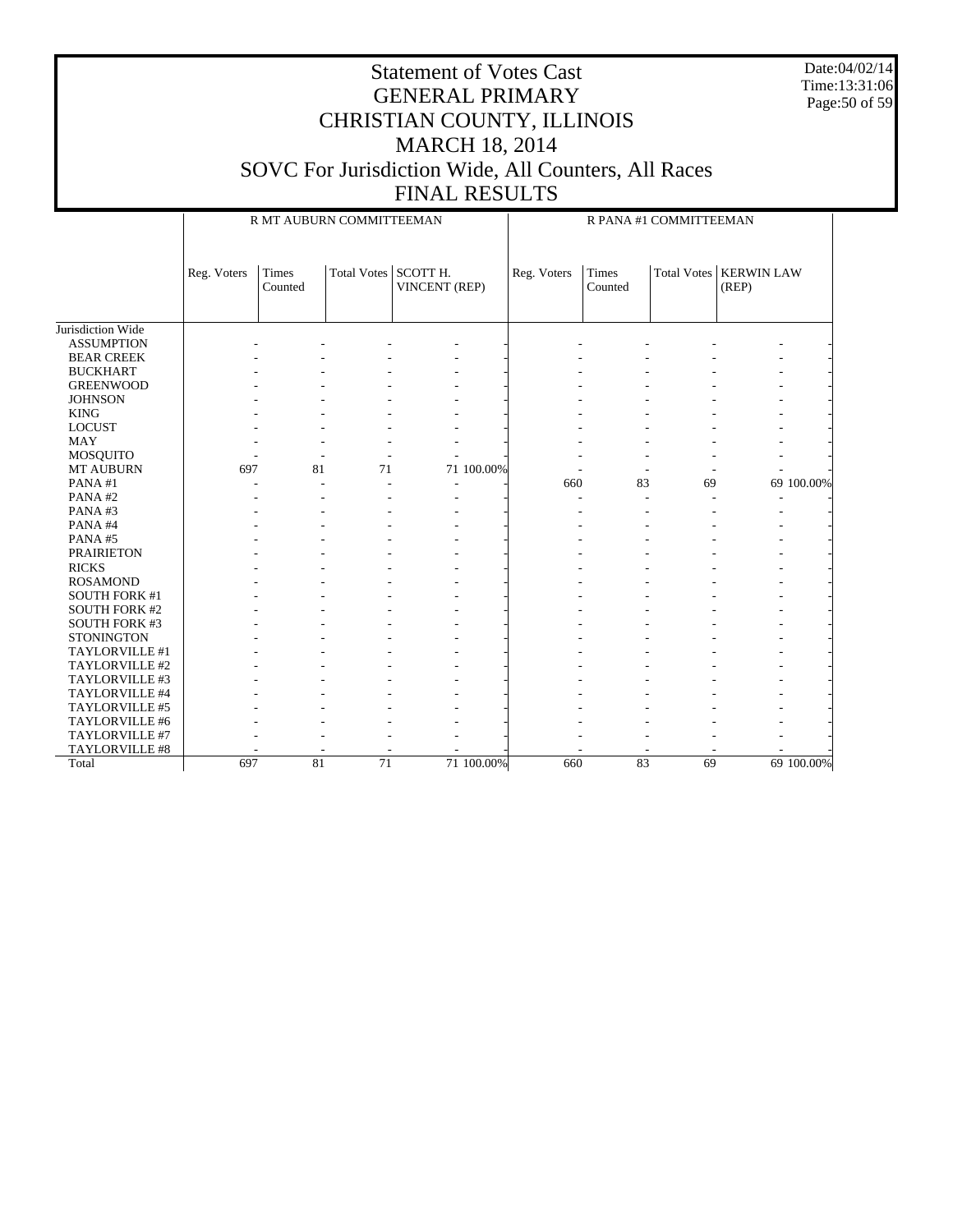Date:04/02/14 Time:13:31:06 Page:51 of 59

|                      |             |                  | R PANA #2 COMMITTEEMAN |                  | R PANA #5 COMMITTEEMAN |                  |             |                                 |  |  |
|----------------------|-------------|------------------|------------------------|------------------|------------------------|------------------|-------------|---------------------------------|--|--|
|                      | Reg. Voters | Times<br>Counted | <b>Total Votes</b>     | A. J. WISS (REP) | Reg. Voters            | Times<br>Counted | Total Votes | RONALD G.<br><b>BROWN</b> (REP) |  |  |
| Jurisdiction Wide    |             |                  |                        |                  |                        |                  |             |                                 |  |  |
| <b>ASSUMPTION</b>    |             |                  |                        |                  |                        |                  |             |                                 |  |  |
| <b>BEAR CREEK</b>    |             |                  |                        |                  |                        |                  |             |                                 |  |  |
| <b>BUCKHART</b>      |             |                  |                        |                  |                        |                  |             |                                 |  |  |
| <b>GREENWOOD</b>     |             |                  |                        |                  |                        |                  |             |                                 |  |  |
| <b>JOHNSON</b>       |             |                  |                        |                  |                        |                  |             |                                 |  |  |
| <b>KING</b>          |             |                  |                        |                  |                        |                  |             |                                 |  |  |
| <b>LOCUST</b>        |             |                  |                        |                  |                        |                  |             |                                 |  |  |
| <b>MAY</b>           |             |                  |                        |                  |                        |                  |             |                                 |  |  |
| MOSQUITO             |             |                  |                        |                  |                        |                  |             |                                 |  |  |
| MT AUBURN            |             |                  |                        |                  |                        |                  |             |                                 |  |  |
| PANA#1               |             |                  |                        |                  |                        |                  |             |                                 |  |  |
| PANA#2               | 1363        | 166              | 142                    | 142 100.00%      |                        |                  |             |                                 |  |  |
| PANA#3               |             |                  |                        |                  |                        |                  |             |                                 |  |  |
| PANA#4               |             |                  |                        |                  |                        |                  |             |                                 |  |  |
| PANA#5               |             |                  |                        |                  | 523                    | 76               | 61          | 61 100.00%                      |  |  |
| <b>PRAIRIETON</b>    |             |                  |                        |                  |                        |                  |             |                                 |  |  |
| <b>RICKS</b>         |             |                  |                        |                  |                        |                  |             |                                 |  |  |
| <b>ROSAMOND</b>      |             |                  |                        |                  |                        |                  |             |                                 |  |  |
| <b>SOUTH FORK #1</b> |             |                  |                        |                  |                        |                  |             |                                 |  |  |
| <b>SOUTH FORK #2</b> |             |                  |                        |                  |                        |                  |             |                                 |  |  |
| <b>SOUTH FORK #3</b> |             |                  |                        |                  |                        |                  |             |                                 |  |  |
| <b>STONINGTON</b>    |             |                  |                        |                  |                        |                  |             |                                 |  |  |
| TAYLORVILLE #1       |             |                  |                        |                  |                        |                  |             |                                 |  |  |
| TAYLORVILLE #2       |             |                  |                        |                  |                        |                  |             |                                 |  |  |
| TAYLORVILLE #3       |             |                  |                        |                  |                        |                  |             |                                 |  |  |
| TAYLORVILLE #4       |             |                  |                        |                  |                        |                  |             |                                 |  |  |
| TAYLORVILLE #5       |             |                  |                        |                  |                        |                  |             |                                 |  |  |
| TAYLORVILLE #6       |             |                  |                        |                  |                        |                  |             |                                 |  |  |
| TAYLORVILLE #7       |             |                  |                        |                  |                        |                  |             |                                 |  |  |
| TAYLORVILLE #8       |             |                  |                        |                  |                        |                  |             |                                 |  |  |
| Total                | 1363        | 166              | 142                    | 142 100.00%      | 523                    | $\overline{76}$  | 61          | 61 100.00%                      |  |  |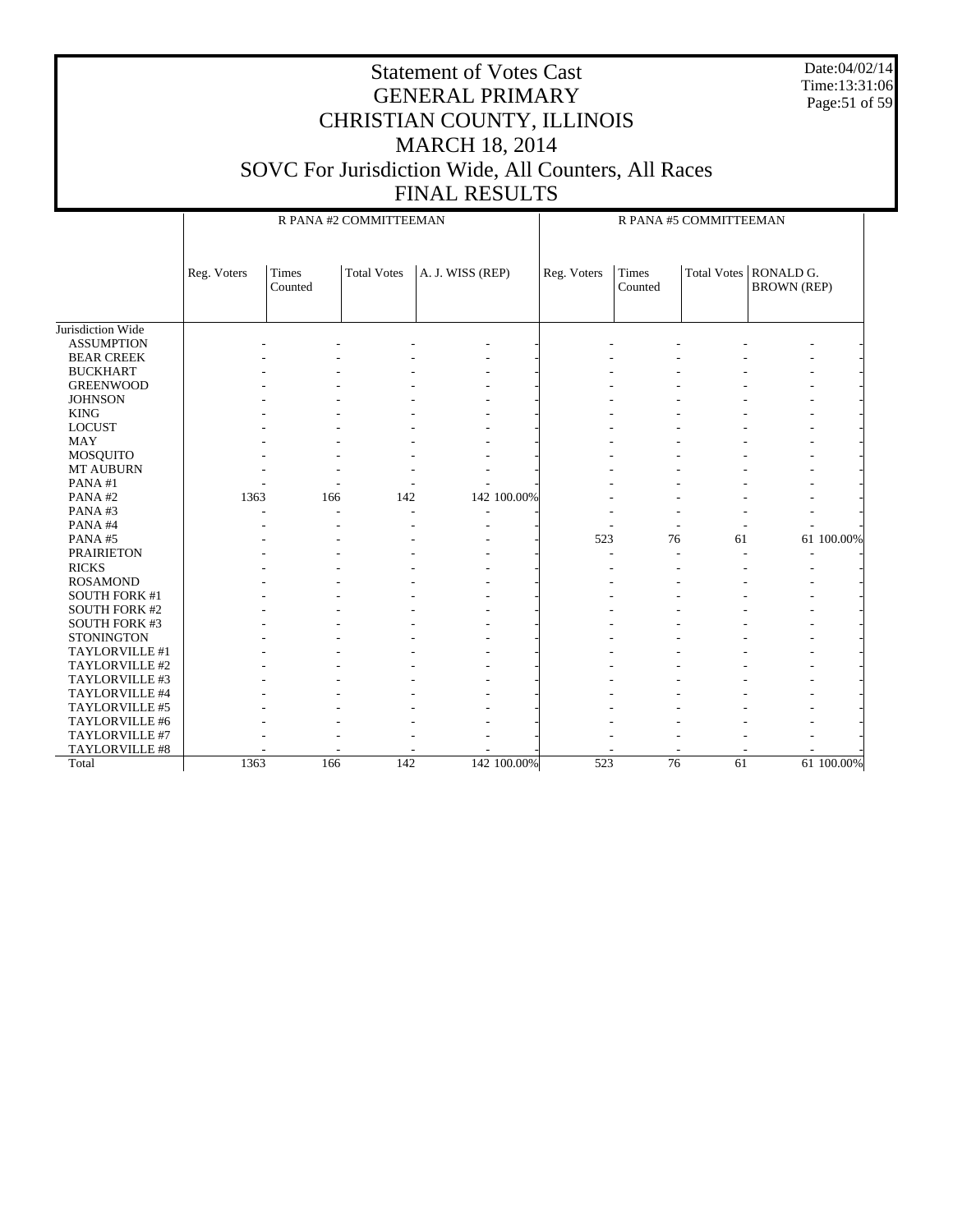Date:04/02/14 Time:13:31:06 Page:52 of 59

|                      |             | R PRAIRIETON COMMITTEEMAN |    |                                                      | R RICKS COMMITTEEMAN |                  |                    |                              |             |  |
|----------------------|-------------|---------------------------|----|------------------------------------------------------|----------------------|------------------|--------------------|------------------------------|-------------|--|
|                      | Reg. Voters | Times<br>Counted          |    | Total Votes   ROBERT D.<br><b>VATTHAUER</b><br>(REP) | Reg. Voters          | Times<br>Counted | <b>Total Votes</b> | MARCIA A.<br>ROSENTHAL (REP) |             |  |
| Jurisdiction Wide    |             |                           |    |                                                      |                      |                  |                    |                              |             |  |
| <b>ASSUMPTION</b>    |             |                           |    |                                                      |                      |                  |                    |                              |             |  |
| <b>BEAR CREEK</b>    |             |                           |    |                                                      |                      |                  |                    |                              |             |  |
| <b>BUCKHART</b>      |             |                           |    |                                                      |                      |                  |                    |                              |             |  |
| <b>GREENWOOD</b>     |             |                           |    |                                                      |                      |                  |                    |                              |             |  |
| <b>JOHNSON</b>       |             |                           |    |                                                      |                      |                  |                    |                              |             |  |
| <b>KING</b>          |             |                           |    |                                                      |                      |                  |                    |                              |             |  |
| <b>LOCUST</b>        |             |                           |    |                                                      |                      |                  |                    |                              |             |  |
| <b>MAY</b>           |             |                           |    |                                                      |                      |                  |                    |                              |             |  |
| <b>MOSQUITO</b>      |             |                           |    |                                                      |                      |                  |                    |                              |             |  |
| MT AUBURN            |             |                           |    |                                                      |                      |                  |                    |                              |             |  |
| PANA#1               |             |                           |    |                                                      |                      |                  |                    |                              |             |  |
| PANA#2               |             |                           |    |                                                      |                      |                  |                    |                              |             |  |
| PANA#3               |             |                           |    |                                                      |                      |                  |                    |                              |             |  |
| PANA#4               |             |                           |    |                                                      |                      |                  |                    |                              |             |  |
| PANA#5               |             |                           |    |                                                      |                      |                  |                    |                              |             |  |
| <b>PRAIRIETON</b>    | 335         | 63                        | 59 | 59 100.00%                                           |                      |                  |                    |                              |             |  |
| <b>RICKS</b>         |             |                           |    |                                                      | 807                  | 227              | 203                |                              | 203 100.00% |  |
| <b>ROSAMOND</b>      |             |                           |    |                                                      |                      |                  |                    |                              |             |  |
| <b>SOUTH FORK #1</b> |             |                           |    |                                                      |                      |                  |                    |                              |             |  |
| <b>SOUTH FORK #2</b> |             |                           |    |                                                      |                      |                  |                    |                              |             |  |
| <b>SOUTH FORK #3</b> |             |                           |    |                                                      |                      |                  |                    |                              |             |  |
| <b>STONINGTON</b>    |             |                           |    |                                                      |                      |                  |                    |                              |             |  |
| TAYLORVILLE #1       |             |                           |    |                                                      |                      |                  |                    |                              |             |  |
| TAYLORVILLE #2       |             |                           |    |                                                      |                      |                  |                    |                              |             |  |
| TAYLORVILLE #3       |             |                           |    |                                                      |                      |                  |                    |                              |             |  |
| TAYLORVILLE #4       |             |                           |    |                                                      |                      |                  |                    |                              |             |  |
| TAYLORVILLE #5       |             |                           |    |                                                      |                      |                  |                    |                              |             |  |
| TAYLORVILLE #6       |             |                           |    |                                                      |                      |                  |                    |                              |             |  |
| TAYLORVILLE #7       |             |                           |    |                                                      |                      |                  |                    |                              |             |  |
| TAYLORVILLE #8       |             |                           |    |                                                      |                      |                  |                    |                              |             |  |
| Total                | 335         | $\overline{63}$           | 59 | 59 100.00%                                           | 807                  | 227              | 203                |                              | 203 100.00% |  |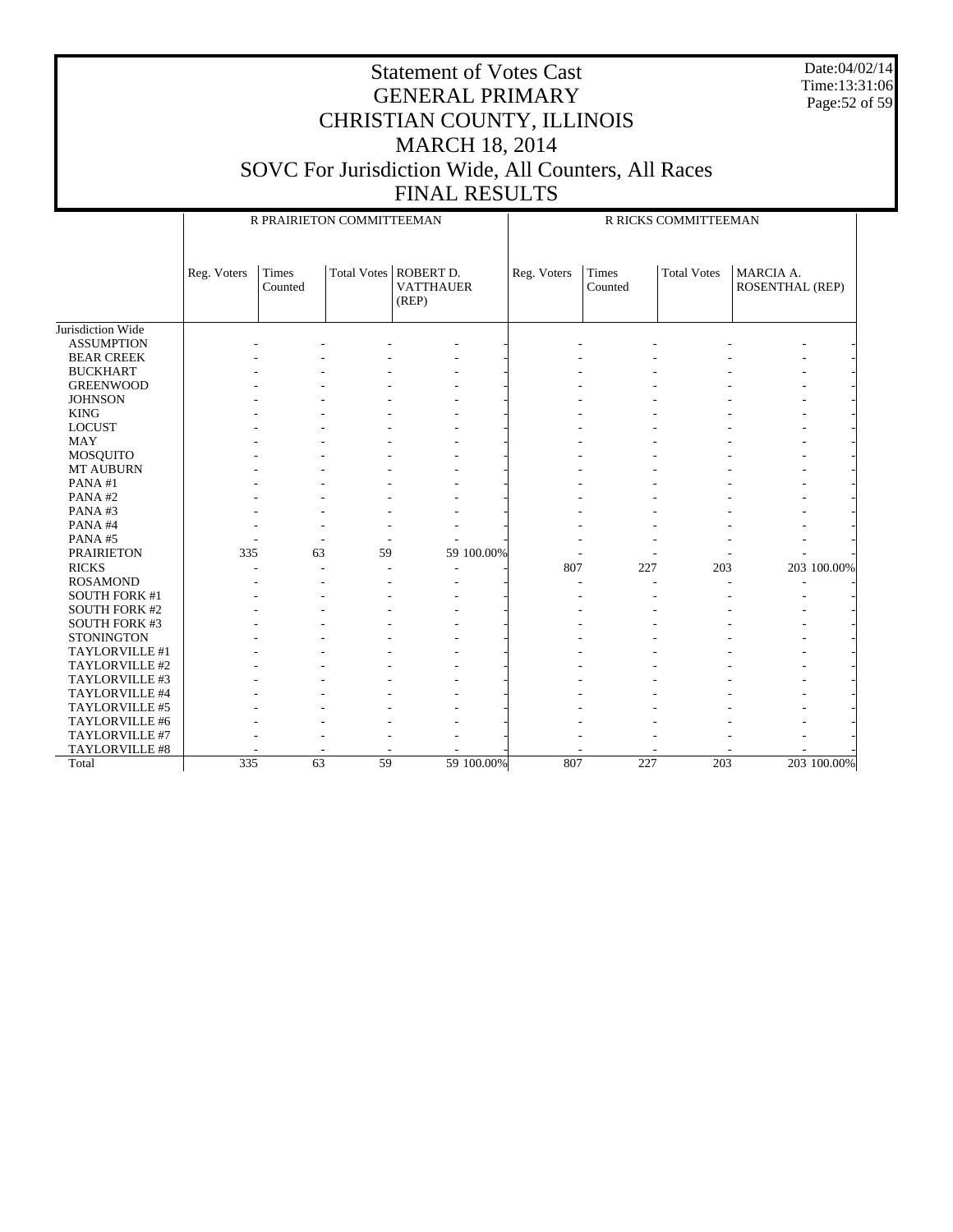Date:04/02/14 Time:13:31:06 Page:53 of 59

|                      |             |                         | R ROSAMOND COMMITTEEMAN |                 | R TAYLORVILLE #1 COMMITTEEMAN |                  |    |                                       |            |  |
|----------------------|-------------|-------------------------|-------------------------|-----------------|-------------------------------|------------------|----|---------------------------------------|------------|--|
|                      | Reg. Voters | <b>Times</b><br>Counted | Total Votes   KEITH     | SATTERLEE (REP) | Reg. Voters                   | Times<br>Counted |    | Total Votes   RAYMOND<br>KOONCE (REP) |            |  |
|                      |             |                         |                         |                 |                               |                  |    |                                       |            |  |
| Jurisdiction Wide    |             |                         |                         |                 |                               |                  |    |                                       |            |  |
| <b>ASSUMPTION</b>    |             |                         |                         |                 |                               |                  |    |                                       |            |  |
| <b>BEAR CREEK</b>    |             |                         |                         |                 |                               |                  |    |                                       |            |  |
| <b>BUCKHART</b>      |             |                         |                         |                 |                               |                  |    |                                       |            |  |
| <b>GREENWOOD</b>     |             |                         |                         |                 |                               |                  |    |                                       |            |  |
| <b>JOHNSON</b>       |             |                         |                         |                 |                               |                  |    |                                       |            |  |
| <b>KING</b>          |             |                         |                         |                 |                               |                  |    |                                       |            |  |
| <b>LOCUST</b>        |             |                         |                         |                 |                               |                  |    |                                       |            |  |
| <b>MAY</b>           |             |                         |                         |                 |                               |                  |    |                                       |            |  |
| MOSQUITO             |             |                         |                         |                 |                               |                  |    |                                       |            |  |
| <b>MT AUBURN</b>     |             |                         |                         |                 |                               |                  |    |                                       |            |  |
| PANA#1               |             |                         |                         |                 |                               |                  |    |                                       |            |  |
| PANA#2               |             |                         |                         |                 |                               |                  |    |                                       |            |  |
| PANA#3               |             |                         |                         |                 |                               |                  |    |                                       |            |  |
| PANA#4               |             |                         |                         |                 |                               |                  |    |                                       |            |  |
| PANA#5               |             |                         |                         |                 |                               |                  |    |                                       |            |  |
| <b>PRAIRIETON</b>    |             |                         |                         |                 |                               |                  |    |                                       |            |  |
| <b>RICKS</b>         |             |                         |                         |                 |                               |                  |    |                                       |            |  |
| <b>ROSAMOND</b>      | 241         | 40                      | 36                      | 36 100.00%      |                               |                  |    |                                       |            |  |
| <b>SOUTH FORK #1</b> |             |                         |                         |                 |                               |                  |    |                                       |            |  |
| <b>SOUTH FORK #2</b> |             |                         |                         |                 |                               |                  |    |                                       |            |  |
| <b>SOUTH FORK #3</b> |             |                         |                         |                 |                               |                  |    |                                       |            |  |
| <b>STONINGTON</b>    |             |                         |                         |                 |                               |                  |    |                                       |            |  |
| TAYLORVILLE #1       |             |                         |                         |                 | 949                           | 109              | 89 |                                       | 89 100.00% |  |
| TAYLORVILLE #2       |             |                         |                         |                 |                               |                  |    |                                       |            |  |
| TAYLORVILLE #3       |             |                         |                         |                 |                               |                  |    |                                       |            |  |
| TAYLORVILLE #4       |             |                         |                         |                 |                               |                  |    |                                       |            |  |
| TAYLORVILLE #5       |             |                         |                         |                 |                               |                  |    |                                       |            |  |
| TAYLORVILLE #6       |             |                         |                         |                 |                               |                  |    |                                       |            |  |
| TAYLORVILLE #7       |             |                         |                         |                 |                               |                  |    |                                       |            |  |
| TAYLORVILLE #8       |             |                         |                         |                 |                               |                  |    |                                       |            |  |
| Total                | 241         | 40                      | $\overline{36}$         | 36 100.00%      | 949                           | 109              | 89 |                                       | 89 100.00% |  |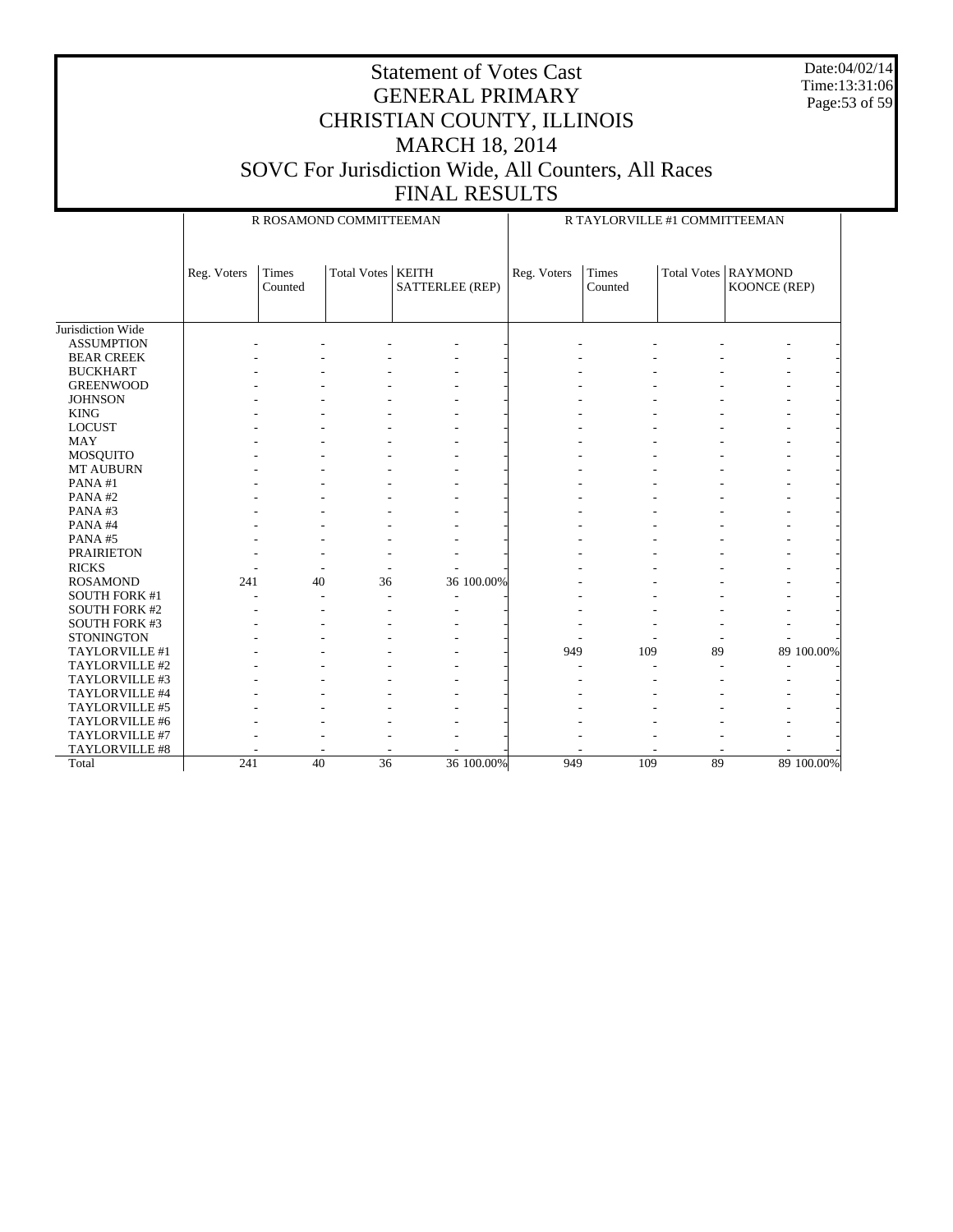Date:04/02/14 Time:13:31:06 Page:54 of 59

|                      |             | R TAYLORVILLE #2 COMMITTEEMAN |    |                                     |            |             | R TAYLORVILLE #5 COMMITTEEMAN |                    |                  |             |  |  |
|----------------------|-------------|-------------------------------|----|-------------------------------------|------------|-------------|-------------------------------|--------------------|------------------|-------------|--|--|
|                      | Reg. Voters | Times<br>Counted              |    | Total Votes   MOLLY ALARIA<br>(REP) |            | Reg. Voters | <b>Times</b><br>Counted       | <b>Total Votes</b> | TOM FERGIN (REP) |             |  |  |
| Jurisdiction Wide    |             |                               |    |                                     |            |             |                               |                    |                  |             |  |  |
| <b>ASSUMPTION</b>    |             |                               |    |                                     |            |             |                               |                    |                  |             |  |  |
| <b>BEAR CREEK</b>    |             |                               |    |                                     |            |             |                               |                    |                  |             |  |  |
| <b>BUCKHART</b>      |             |                               |    |                                     |            |             |                               |                    |                  |             |  |  |
| <b>GREENWOOD</b>     |             |                               |    |                                     |            |             |                               |                    |                  |             |  |  |
| <b>JOHNSON</b>       |             |                               |    |                                     |            |             |                               |                    |                  |             |  |  |
| <b>KING</b>          |             |                               |    |                                     |            |             |                               |                    |                  |             |  |  |
| <b>LOCUST</b>        |             |                               |    |                                     |            |             |                               |                    |                  |             |  |  |
| <b>MAY</b>           |             |                               |    |                                     |            |             |                               |                    |                  |             |  |  |
| MOSQUITO             |             |                               |    |                                     |            |             |                               |                    |                  |             |  |  |
| <b>MT AUBURN</b>     |             |                               |    |                                     |            |             |                               |                    |                  |             |  |  |
| PANA#1               |             |                               |    |                                     |            |             |                               |                    |                  |             |  |  |
| PANA#2               |             |                               |    |                                     |            |             |                               |                    |                  |             |  |  |
| PANA#3               |             |                               |    |                                     |            |             |                               |                    |                  |             |  |  |
| PANA#4               |             |                               |    |                                     |            |             |                               |                    |                  |             |  |  |
| PANA#5               |             |                               |    |                                     |            |             |                               |                    |                  |             |  |  |
| <b>PRAIRIETON</b>    |             |                               |    |                                     |            |             |                               |                    |                  |             |  |  |
| <b>RICKS</b>         |             |                               |    |                                     |            |             |                               |                    |                  |             |  |  |
| <b>ROSAMOND</b>      |             |                               |    |                                     |            |             |                               |                    |                  |             |  |  |
| <b>SOUTH FORK #1</b> |             |                               |    |                                     |            |             |                               |                    |                  |             |  |  |
| <b>SOUTH FORK #2</b> |             |                               |    |                                     |            |             |                               |                    |                  |             |  |  |
| <b>SOUTH FORK #3</b> |             |                               |    |                                     |            |             |                               |                    |                  |             |  |  |
| <b>STONINGTON</b>    |             |                               |    |                                     |            |             |                               |                    |                  |             |  |  |
| TAYLORVILLE #1       |             |                               |    |                                     |            |             |                               |                    |                  |             |  |  |
| TAYLORVILLE #2       | 876         | 115                           | 87 |                                     | 87 100.00% |             |                               |                    |                  |             |  |  |
| TAYLORVILLE #3       |             |                               | ÷. |                                     |            |             |                               |                    |                  |             |  |  |
| TAYLORVILLE #4       |             |                               |    |                                     |            |             |                               |                    |                  |             |  |  |
| TAYLORVILLE #5       |             |                               |    |                                     |            | 1340        | 147                           | 119                |                  | 119 100.00% |  |  |
| TAYLORVILLE #6       |             |                               |    |                                     |            |             |                               |                    |                  |             |  |  |
| TAYLORVILLE #7       |             |                               |    |                                     |            |             |                               |                    |                  |             |  |  |
| TAYLORVILLE #8       |             |                               |    |                                     |            |             |                               |                    |                  |             |  |  |
| Total                | 876         | 115                           | 87 |                                     | 87 100.00% | 1340        | 147                           | 119                |                  | 119 100.00% |  |  |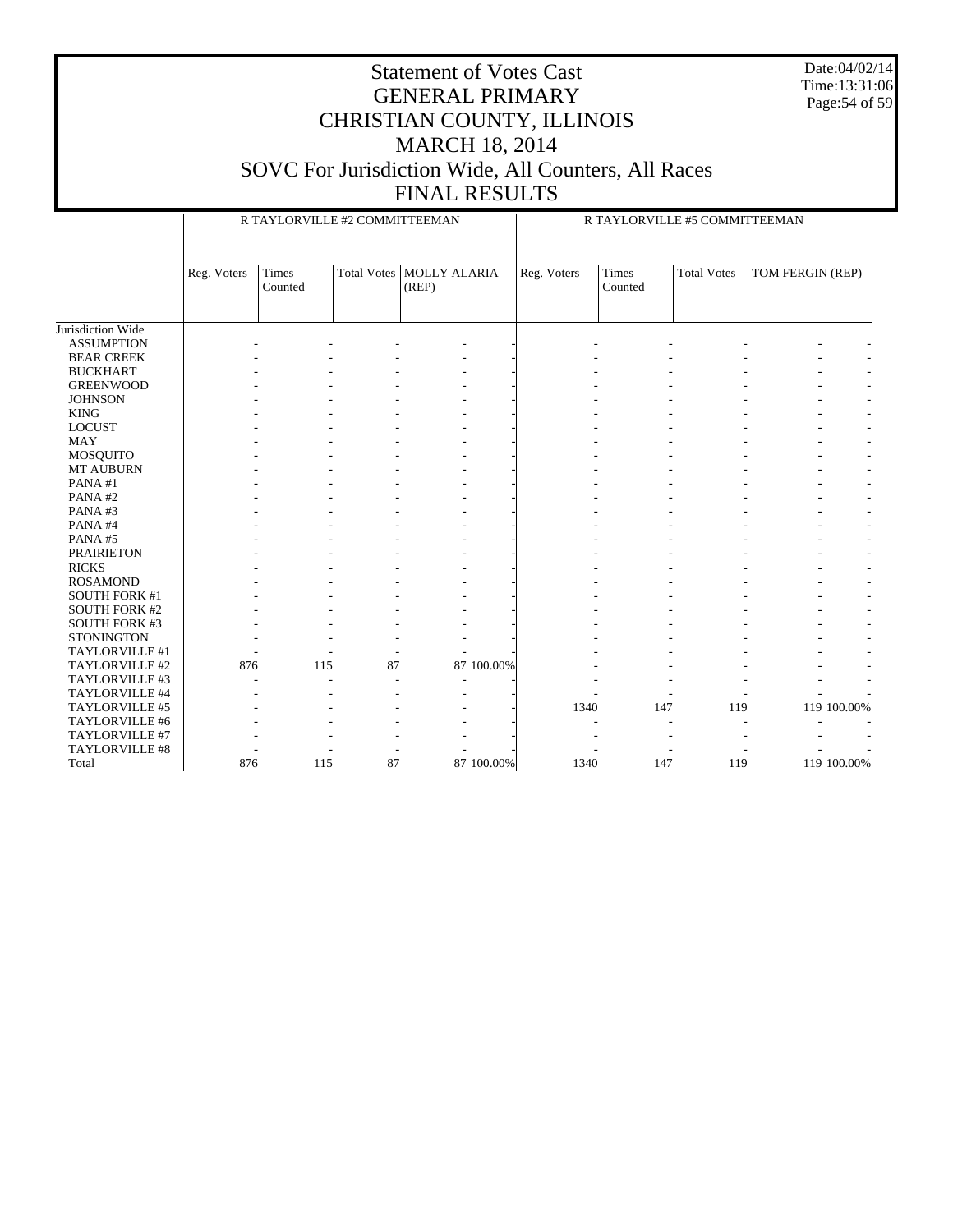Date:04/02/14 Time:13:31:06 Page:55 of 59

|                      |             | R TAYLORVILLE #6 COMMITTEEMAN |                    |                                    |                | MOWEAQUA VILL PROP               |                       |                                |                           |                |           |
|----------------------|-------------|-------------------------------|--------------------|------------------------------------|----------------|----------------------------------|-----------------------|--------------------------------|---------------------------|----------------|-----------|
|                      | Reg. Voters | Times<br>Counted              | <b>Total Votes</b> | DOUGLAS L.<br><b>SCHNELL (REP)</b> | Reg.<br>Voters | Times<br>Counted                 | Total<br><b>Votes</b> | <b>YES</b>                     |                           | NO             |           |
| Jurisdiction Wide    |             |                               |                    |                                    |                |                                  |                       |                                |                           |                |           |
| <b>ASSUMPTION</b>    |             |                               |                    |                                    |                |                                  |                       |                                |                           |                |           |
| <b>BEAR CREEK</b>    |             |                               |                    |                                    |                |                                  |                       |                                |                           |                |           |
| <b>BUCKHART</b>      |             |                               |                    |                                    |                |                                  |                       |                                |                           |                |           |
| <b>GREENWOOD</b>     |             |                               |                    |                                    |                |                                  |                       |                                |                           |                |           |
| <b>JOHNSON</b>       |             |                               |                    |                                    |                |                                  |                       |                                |                           |                |           |
| <b>KING</b>          |             |                               |                    |                                    |                |                                  |                       |                                |                           |                |           |
| <b>LOCUST</b>        |             |                               |                    |                                    |                |                                  |                       |                                |                           |                |           |
| <b>MAY</b>           |             |                               |                    |                                    |                |                                  |                       |                                |                           |                |           |
| <b>MOSQUITO</b>      |             |                               |                    |                                    |                |                                  |                       |                                |                           |                |           |
| MT AUBURN            |             |                               |                    |                                    |                |                                  |                       |                                |                           |                |           |
| PANA#1               |             |                               |                    |                                    |                |                                  |                       |                                |                           |                |           |
| PANA#2               |             |                               |                    |                                    |                |                                  |                       |                                |                           |                |           |
| PANA#3               |             |                               |                    |                                    |                |                                  |                       |                                |                           |                |           |
| PANA#4               |             |                               |                    |                                    |                |                                  |                       |                                |                           |                |           |
| PANA#5               |             |                               |                    |                                    |                | $\overline{a}$                   |                       |                                |                           |                |           |
| <b>PRAIRIETON</b>    |             |                               |                    |                                    |                | $\overline{7}$<br>$\overline{c}$ |                       | $\mathfrak{2}$<br>$\mathbf{0}$ | 0.00%                     |                | 2 100.00% |
| <b>RICKS</b>         |             |                               |                    |                                    |                |                                  |                       |                                |                           | $\overline{a}$ |           |
| <b>ROSAMOND</b>      |             |                               |                    |                                    |                |                                  |                       |                                |                           |                |           |
| <b>SOUTH FORK #1</b> |             |                               |                    |                                    |                |                                  |                       |                                |                           |                |           |
| <b>SOUTH FORK #2</b> |             |                               |                    |                                    |                |                                  |                       |                                |                           |                |           |
| <b>SOUTH FORK #3</b> |             |                               |                    |                                    |                |                                  |                       |                                |                           |                |           |
| <b>STONINGTON</b>    |             |                               |                    |                                    |                |                                  |                       |                                |                           |                |           |
| TAYLORVILLE #1       |             |                               |                    |                                    |                |                                  |                       |                                |                           |                |           |
| TAYLORVILLE #2       |             |                               |                    |                                    |                |                                  |                       |                                |                           |                |           |
| TAYLORVILLE #3       |             |                               |                    |                                    |                |                                  |                       |                                |                           |                |           |
| TAYLORVILLE #4       |             |                               |                    |                                    |                |                                  |                       |                                |                           |                |           |
| TAYLORVILLE #5       |             |                               |                    |                                    |                |                                  |                       |                                |                           |                |           |
| TAYLORVILLE #6       | 878         | 115                           | 80                 | 80 100.00%                         |                |                                  |                       |                                |                           |                |           |
| TAYLORVILLE #7       |             |                               |                    | ÷.                                 |                |                                  |                       |                                |                           |                |           |
| TAYLORVILLE #8       |             |                               |                    |                                    |                |                                  |                       |                                |                           |                |           |
| Total                | 878         | 115                           | 80                 | 80 100.00%                         |                | $\overline{7}$<br>$\overline{2}$ |                       | $\overline{c}$                 | $\boldsymbol{0}$<br>0.00% |                | 2 100.00% |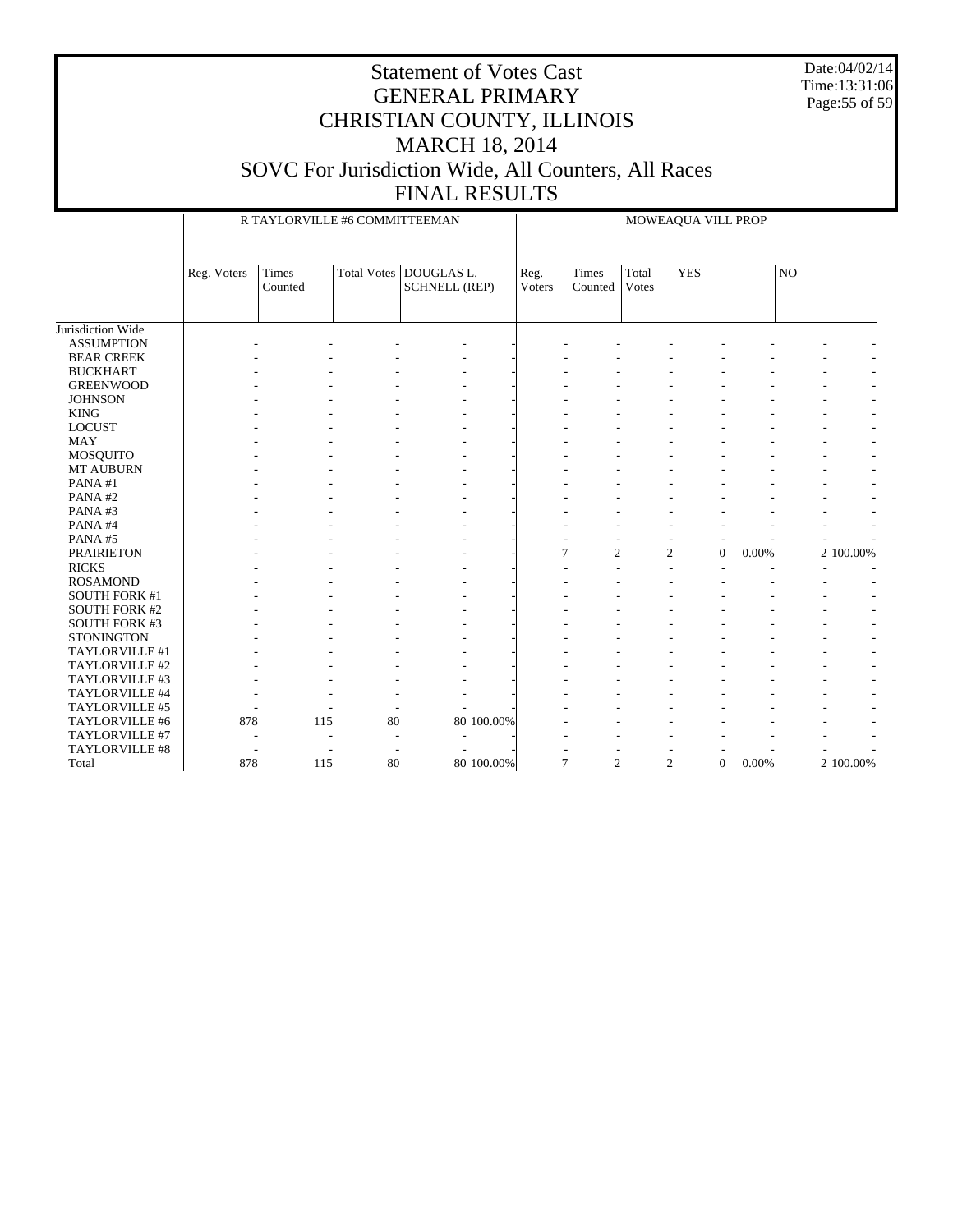Date:04/02/14 Time:13:31:06 Page:56 of 59

# Statement of Votes Cast GENERAL PRIMARY CHRISTIAN COUNTY, ILLINOIS MARCH 18, 2014 SOVC For Jurisdiction Wide, All Counters, All Races FINAL RESULTS

MORRISONVILLE 1 PROP

|                      | Reg. Voters | <b>Times</b><br>Counted | <b>Total Votes</b> | <b>YES</b> |        | N <sub>O</sub> |        |
|----------------------|-------------|-------------------------|--------------------|------------|--------|----------------|--------|
|                      |             |                         |                    |            |        |                |        |
| Jurisdiction Wide    |             |                         |                    |            |        |                |        |
| <b>ASSUMPTION</b>    |             |                         |                    |            |        |                |        |
| <b>BEAR CREEK</b>    | 308         | 185                     | 183                | 57         | 31.15% | 126            | 68.85% |
| <b>BUCKHART</b>      |             |                         |                    |            |        |                |        |
| <b>GREENWOOD</b>     | 27          | 14                      | 14                 | 8          | 57.14% | 6              | 42.86% |
| <b>JOHNSON</b>       |             |                         |                    |            |        |                |        |
| <b>KING</b>          | 102         | 69                      | 68                 | 37         | 54.41% | 31             | 45.59% |
| <b>LOCUST</b>        |             |                         |                    |            |        |                |        |
| <b>MAY</b>           |             |                         |                    |            |        |                |        |
| <b>MOSQUITO</b>      |             |                         |                    |            |        |                |        |
| <b>MT AUBURN</b>     |             |                         |                    |            |        |                |        |
| PANA#1               |             |                         |                    |            |        |                |        |
| PANA#2               |             |                         |                    |            |        |                |        |
| PANA#3               |             |                         |                    |            |        |                |        |
| PANA#4               |             |                         |                    |            |        |                |        |
| PANA#5               |             |                         |                    |            |        |                |        |
| <b>PRAIRIETON</b>    |             |                         |                    |            |        |                |        |
| <b>RICKS</b>         | 806         | 502                     | 500                | 228        | 45.60% | 272            | 54.40% |
| <b>ROSAMOND</b>      |             |                         |                    |            |        |                |        |
| <b>SOUTH FORK #1</b> |             |                         |                    |            |        |                |        |
| <b>SOUTH FORK #2</b> | 0           | $\mathbf{0}$            | 0                  | 0          |        | $\mathbf{0}$   |        |
| <b>SOUTH FORK #3</b> | 9           | 7                       | 6                  | 2          | 33.33% | 4              | 66.67% |
| <b>STONINGTON</b>    |             |                         |                    |            |        |                |        |
| TAYLORVILLE #1       |             |                         |                    |            |        |                |        |
| TAYLORVILLE #2       |             |                         |                    |            |        |                |        |
| TAYLORVILLE #3       |             |                         |                    |            |        |                |        |
| TAYLORVILLE #4       |             |                         |                    |            |        |                |        |
| TAYLORVILLE #5       |             |                         |                    |            |        |                |        |
| TAYLORVILLE #6       |             |                         |                    |            |        |                |        |
| TAYLORVILLE #7       |             |                         |                    |            |        |                |        |
| TAYLORVILLE #8       |             |                         |                    |            |        |                |        |
| Total                | 1252        | 777                     | 771                | 332        | 43.06% | 439            | 56.94% |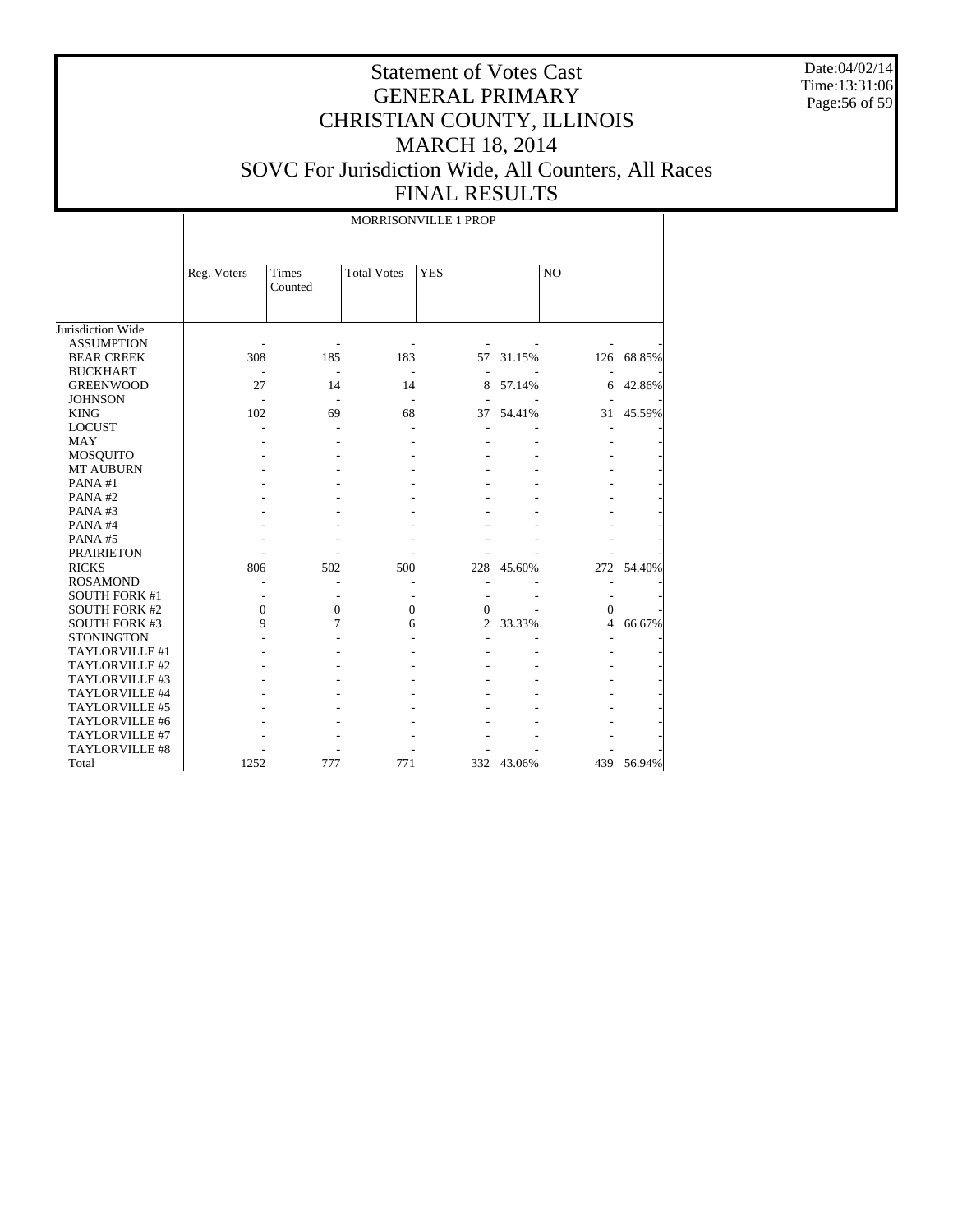Date:04/02/14 Time:13:31:06 Page:57 of 59

# Statement of Votes Cast GENERAL PRIMARY CHRISTIAN COUNTY, ILLINOIS MARCH 18, 2014 SOVC For Jurisdiction Wide, All Counters, All Races FINAL RESULTS

MORRISONVILLE VIL PROP

|                      | Reg. Voters | Times<br>Counted | <b>Total Votes</b> | <b>YES</b> |        | N <sub>O</sub> |        |
|----------------------|-------------|------------------|--------------------|------------|--------|----------------|--------|
|                      |             |                  |                    |            |        |                |        |
| Jurisdiction Wide    |             |                  |                    |            |        |                |        |
| <b>ASSUMPTION</b>    |             |                  |                    |            |        |                |        |
| <b>BEAR CREEK</b>    |             |                  |                    |            |        |                |        |
| <b>BUCKHART</b>      |             |                  |                    |            |        |                |        |
| <b>GREENWOOD</b>     |             |                  |                    |            |        |                |        |
| <b>JOHNSON</b>       |             |                  |                    |            |        |                |        |
| <b>KING</b>          |             |                  |                    |            |        |                |        |
| <b>LOCUST</b>        |             |                  |                    |            |        |                |        |
| <b>MAY</b>           |             |                  |                    |            |        |                |        |
| <b>MOSQUITO</b>      |             |                  |                    |            |        |                |        |
| <b>MT AUBURN</b>     |             |                  |                    |            |        |                |        |
| PANA#1               |             |                  |                    |            |        |                |        |
| PANA#2               |             |                  |                    |            |        |                |        |
| PANA#3               |             |                  |                    |            |        |                |        |
| PANA#4               |             |                  |                    |            |        |                |        |
| PANA#5               |             |                  |                    |            |        |                |        |
| <b>PRAIRIETON</b>    |             |                  |                    |            |        |                |        |
| <b>RICKS</b>         | 688         | 425              | 398                | 222        | 55.78% | 176            | 44.22% |
| <b>ROSAMOND</b>      |             |                  |                    |            |        |                |        |
| <b>SOUTH FORK #1</b> |             |                  |                    |            |        |                |        |
| <b>SOUTH FORK #2</b> |             |                  |                    |            |        |                |        |
| <b>SOUTH FORK #3</b> |             |                  |                    |            |        |                |        |
| <b>STONINGTON</b>    |             |                  |                    |            |        |                |        |
| TAYLORVILLE #1       |             |                  |                    |            |        |                |        |
| TAYLORVILLE #2       |             |                  |                    |            |        |                |        |
| TAYLORVILLE #3       |             |                  |                    |            |        |                |        |
| TAYLORVILLE #4       |             |                  |                    |            |        |                |        |
| TAYLORVILLE #5       |             |                  |                    |            |        |                |        |
| TAYLORVILLE #6       |             |                  |                    |            |        |                |        |
| TAYLORVILLE #7       |             |                  |                    |            |        |                |        |
| TAYLORVILLE #8       |             |                  |                    |            |        |                |        |
| Total                | 688         | 425              | 398                | 222        | 55.78% | 176            | 44.22% |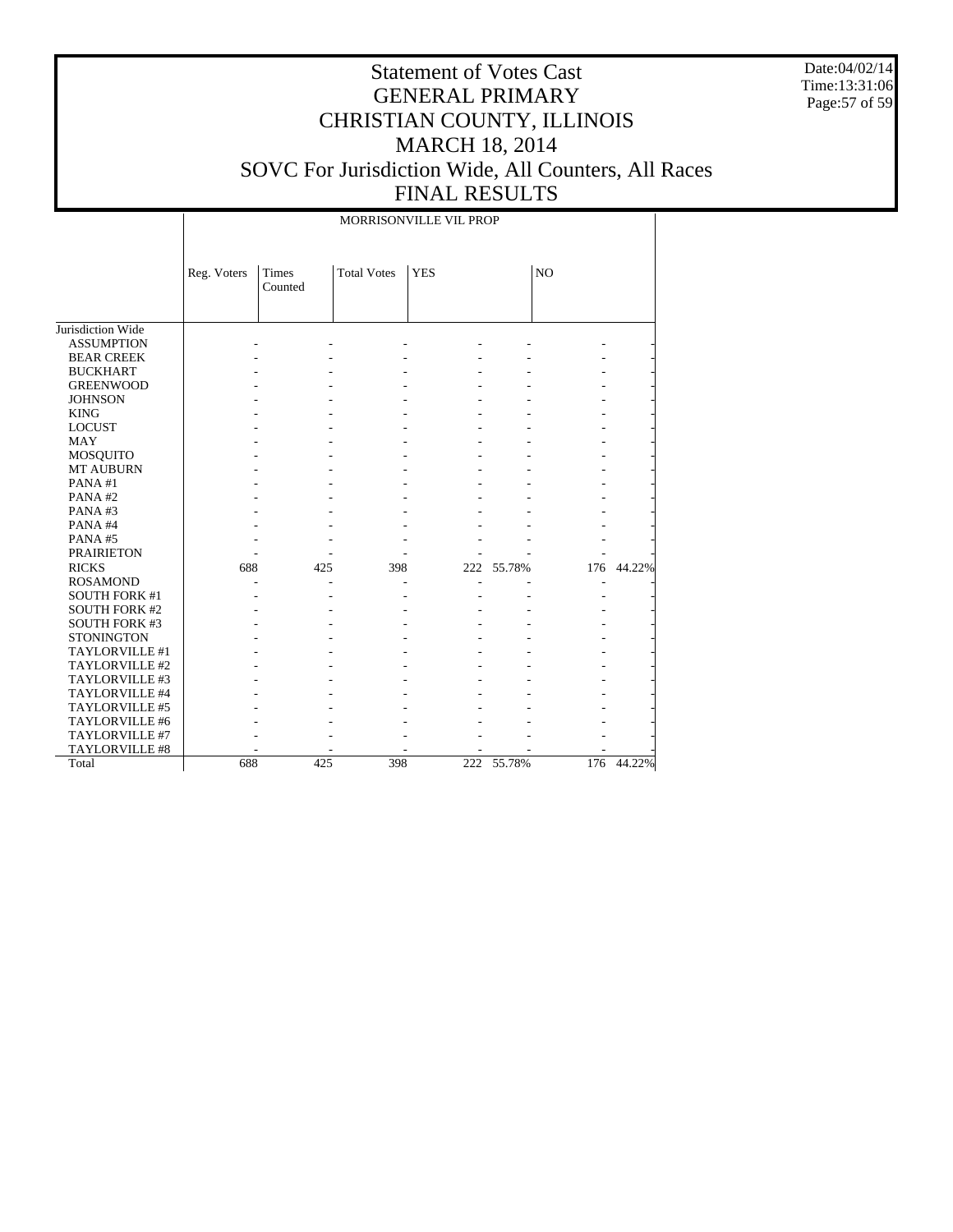Date:04/02/14 Time:13:31:06 Page:58 of 59

# Statement of Votes Cast GENERAL PRIMARY CHRISTIAN COUNTY, ILLINOIS MARCH 18, 2014 SOVC For Jurisdiction Wide, All Counters, All Races FINAL RESULTS

PANHANDLE 2 PROP

|                      | Reg.   | Times   | Total Votes   YES |    |        | N <sub>O</sub> |        |
|----------------------|--------|---------|-------------------|----|--------|----------------|--------|
|                      | Voters | Counted |                   |    |        |                |        |
|                      |        |         |                   |    |        |                |        |
|                      |        |         |                   |    |        |                |        |
| Jurisdiction Wide    |        |         |                   |    |        |                |        |
| <b>ASSUMPTION</b>    |        |         |                   |    |        |                |        |
| <b>BEAR CREEK</b>    |        |         |                   |    |        |                |        |
| <b>BUCKHART</b>      |        |         |                   |    |        |                |        |
| <b>GREENWOOD</b>     |        |         |                   |    |        |                |        |
| <b>JOHNSON</b>       |        |         |                   |    |        |                |        |
| <b>KING</b>          | 39     | 22      | 22                | 17 | 77.27% | 5              | 22.73% |
| <b>LOCUST</b>        |        |         |                   |    |        |                |        |
| <b>MAY</b>           |        |         |                   |    |        |                |        |
| <b>MOSQUITO</b>      |        |         |                   |    |        |                |        |
| <b>MT AUBURN</b>     |        |         |                   |    |        |                |        |
| PANA#1               |        |         |                   |    |        |                |        |
| PANA#2               |        |         |                   |    |        |                |        |
| PANA#3               |        |         |                   |    |        |                |        |
| PANA#4               |        |         |                   |    |        |                |        |
| PANA#5               |        |         |                   |    |        |                |        |
| <b>PRAIRIETON</b>    |        |         |                   |    |        |                |        |
| <b>RICKS</b>         |        |         |                   |    |        |                |        |
| <b>ROSAMOND</b>      |        |         |                   |    |        |                |        |
| <b>SOUTH FORK #1</b> |        |         |                   |    |        |                |        |
| <b>SOUTH FORK #2</b> |        |         |                   |    |        |                |        |
| <b>SOUTH FORK #3</b> |        |         |                   |    |        |                |        |
| <b>STONINGTON</b>    |        |         |                   |    |        |                |        |
| TAYLORVILLE #1       |        |         |                   |    |        |                |        |
| TAYLORVILLE #2       |        |         |                   |    |        |                |        |
| TAYLORVILLE #3       |        |         |                   |    |        |                |        |
| TAYLORVILLE #4       |        |         |                   |    |        |                |        |
| TAYLORVILLE #5       |        |         |                   |    |        |                |        |
| TAYLORVILLE #6       |        |         |                   |    |        |                |        |
| TAYLORVILLE #7       |        |         |                   |    |        |                |        |
| TAYLORVILLE #8       |        |         |                   |    |        |                |        |
| Total                | 39     | 22      | 22                | 17 | 77.27% | 5              | 22.73% |